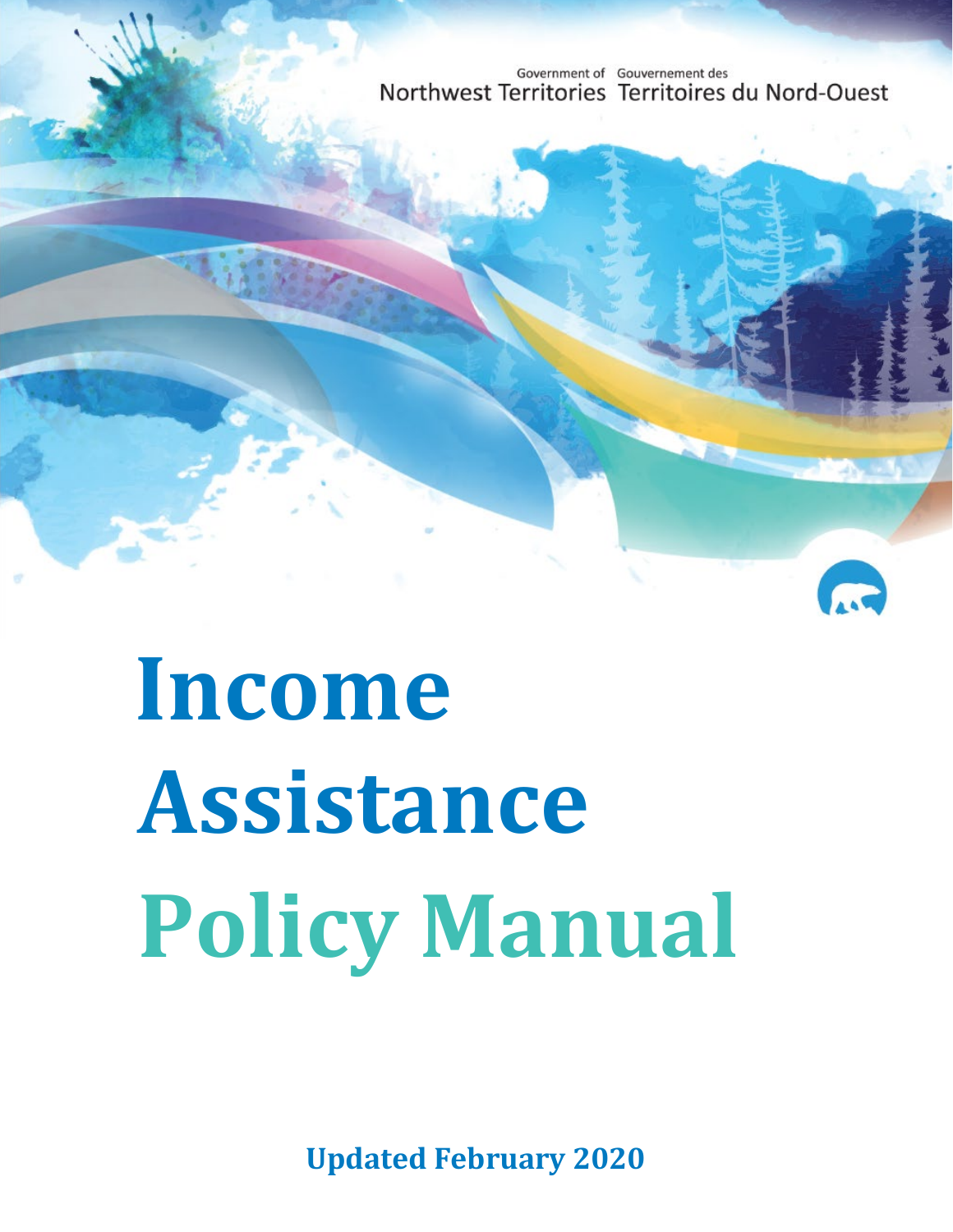

# **TABLE OF CONTENTS**

| Section 2.10: Participation in a Program or Activity - Productive Choice 36          |  |
|--------------------------------------------------------------------------------------|--|
| Section 2.11: Changes in Amount of Assistance - Changing or Stopping Assistance 40   |  |
|                                                                                      |  |
|                                                                                      |  |
| Section 2.14: Medical Certificates - Income Assistance Medical Forms56               |  |
|                                                                                      |  |
|                                                                                      |  |
| Section 2.17: Alienation or Transfer of Assistance - Applicant Owes Money to a Third |  |
|                                                                                      |  |
|                                                                                      |  |
|                                                                                      |  |
|                                                                                      |  |
|                                                                                      |  |
| Section 3.5: Fuel Allowance - Wood, Wood Pellets, Oil, Gas or Propane 77             |  |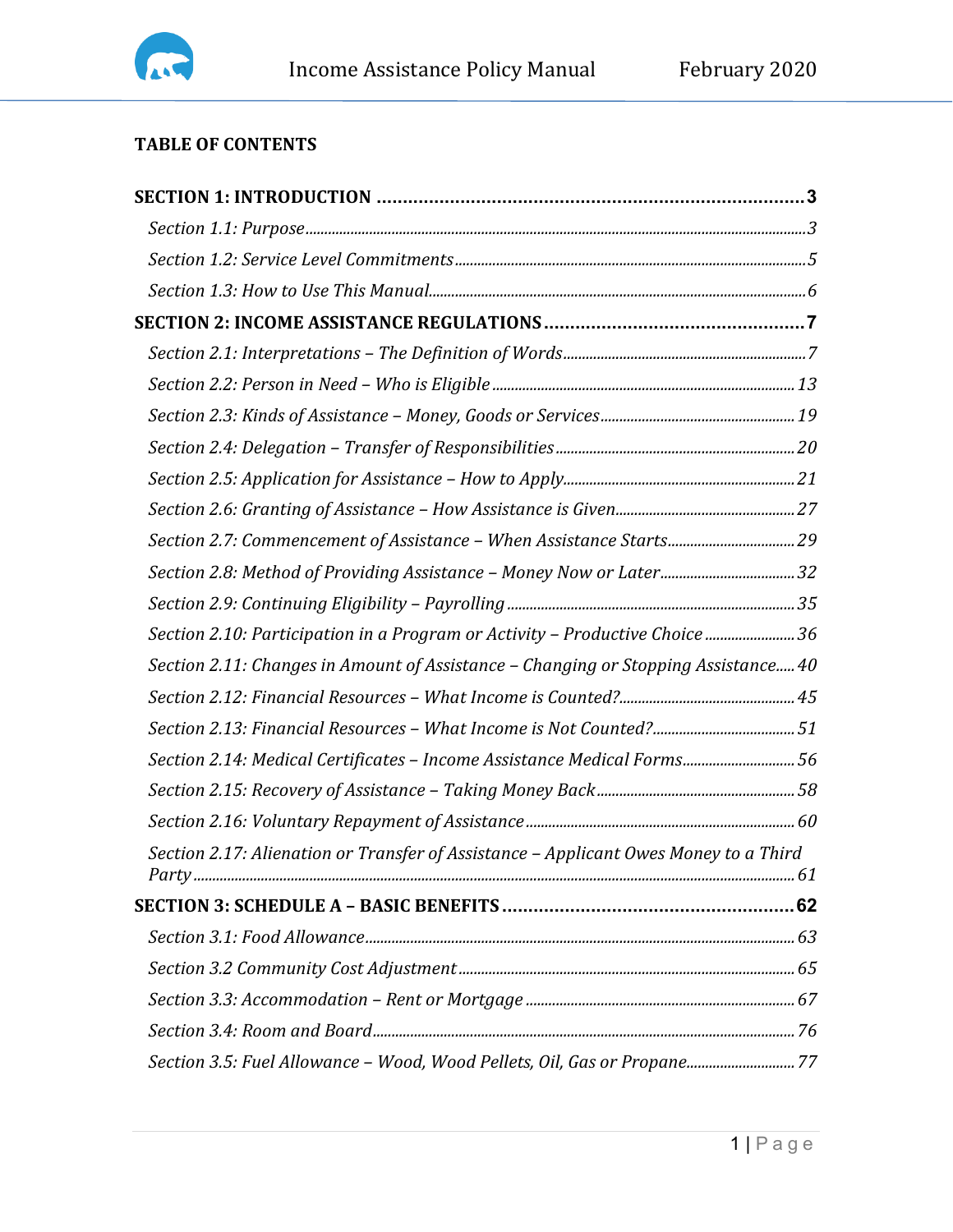

| Section 4.3: Expenses for Primary, Secondary and Post-Secondary Education and |  |
|-------------------------------------------------------------------------------|--|
|                                                                               |  |
|                                                                               |  |
|                                                                               |  |
|                                                                               |  |
|                                                                               |  |
|                                                                               |  |
|                                                                               |  |
|                                                                               |  |
|                                                                               |  |
|                                                                               |  |
|                                                                               |  |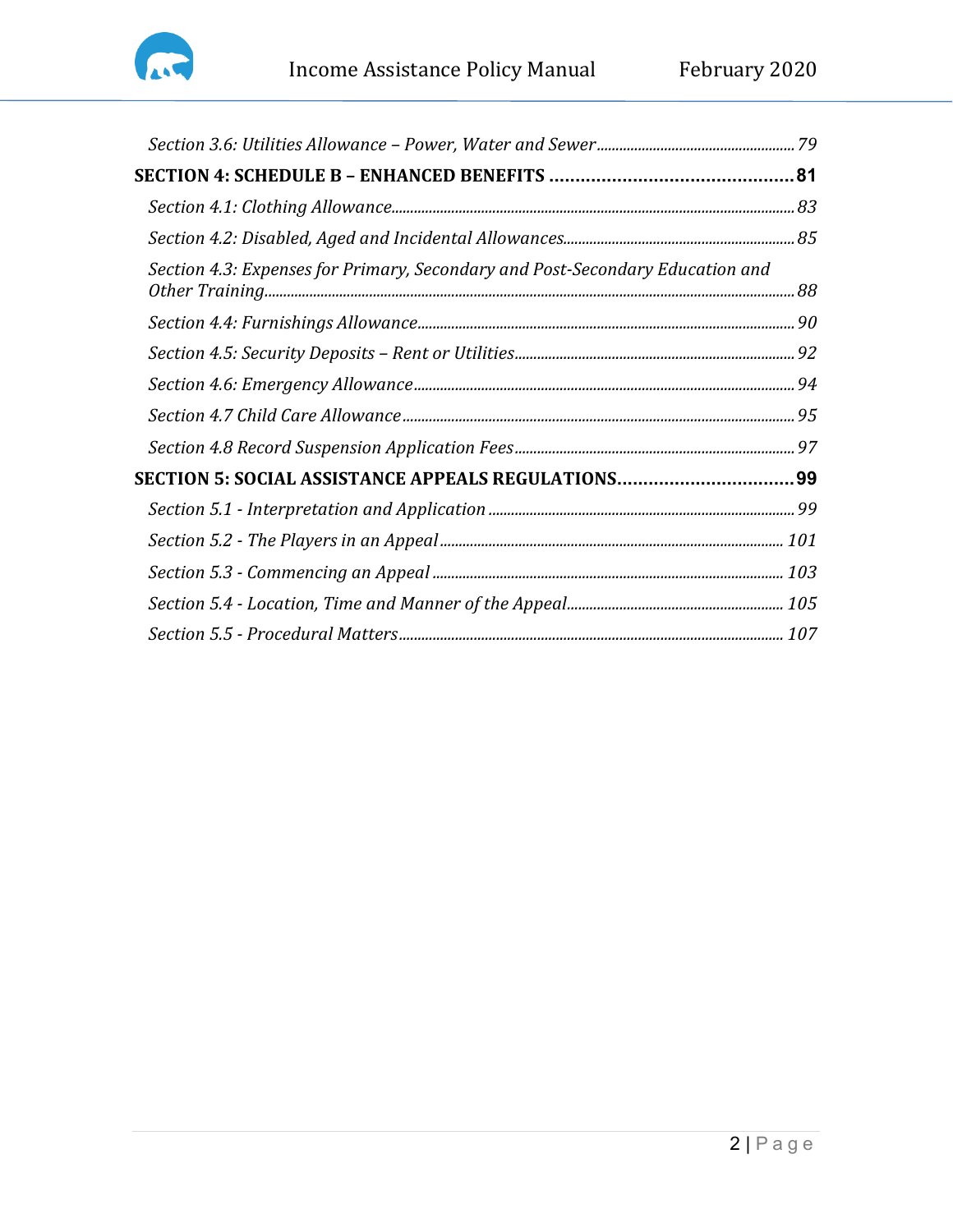

# <span id="page-3-0"></span>**SECTION 1: INTRODUCTION**

# <span id="page-3-1"></span>*Section 1.1: Purpose*

This manual explains the Northwest Territories (NWT) Income Assistance Regulations and policies. Client Services Officers (Officers) also have a Resource and Procedure Manual that outlines more details and step-by-step directions on how to deliver the Income Assistance Program. Where there is a discrepancy between policies and legislation, the legislation takes precedence.

# **What Is the Income Assistance Program?**

The Income Assistance Program is one of five Income Security Programs delivered by the Department of Education, Culture and Employment. Income Security Programs provide financial resources in combination with other Government Programs and services to help people become independent and self-reliant.

The Income Assistance Program helps people when they do not have enough money each month to pay for basic needs like food, shelter and utilities. The Income Assistance Program also provides enhanced benefits for longer-term supports, such as clothing or disability allowance. The amount of support available to individuals is based on overall needs, where person lives, the size of the family, and the person's ability to provide his/her own financial resources. The program encourages people to make productive choices, allowing them to achieve self-reliance.

#### **What are the Income Assistance Regulations?**

The Income Assistance Regulations, R.R.N.W.T. 1990, c.S-16 (the Regulations), are part of the *Social Assistance Act*. The Regulations outline how the Income Assistance Program operates and how assistance is delivered to applicants.

#### **What About Other Legislation?**

Other legislation that can influence the Income Assistance Program is the Access to Information and Protection of Privacy Act (ATIPP) and the Interpretation Act. This list is not inclusive.

#### **Who is Responsible?**

The head of the Income Assistance Program is the Director, Income Security Programs. He/she works out of the Department of Education, Culture and Employment's headquarters office in Yellowknife. When an Officer finds himself/herself in a situation that is not covered by the Act, the Regulations, or this Policy Manual, the Officer, through his/her Supervisor, should contact the Director, who makes a decision on how to handle the applicant's situation.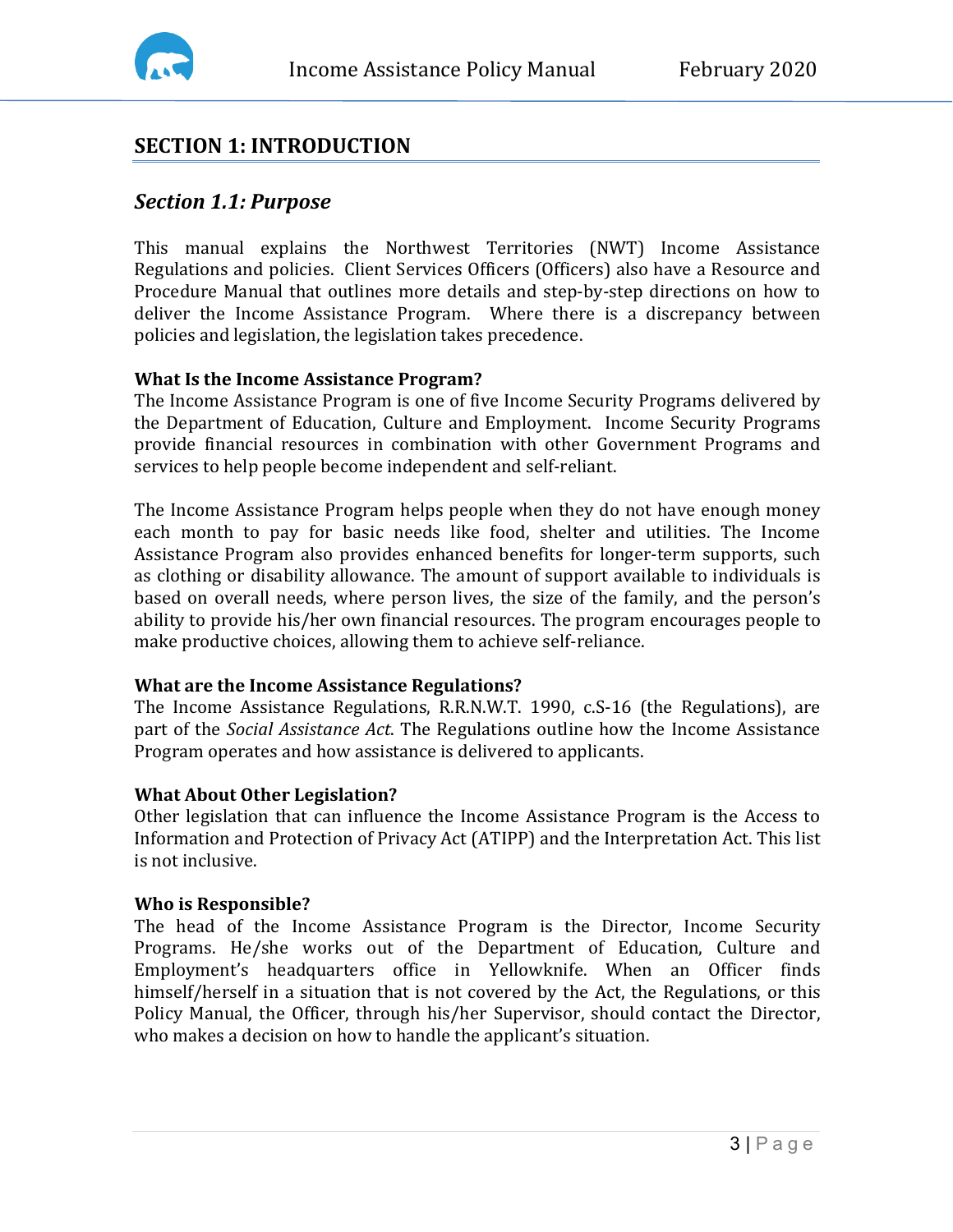

# **Must Applicants Use the Assistance for Which it Was Intended?**

Applicants are expected to use the assistance for the purpose it was provided. Officers are not expected to monitor spending except in unusual circumstances that require the Officer's discretion.

## **What Happens When an Applicant is No Longer in Need?**

When an applicant is no longer considered to be in need, he/she is no longer eligible to receive Income Assistance. If an applicant is later considered to be in need again, he/she can be considered for Income Assistance.

#### **Can Applicants Receive Benefits While They are Disqualified?**

Applicants cannot receive Income Assistance or request a financial review at any time during their disqualification period. An Officer may change his/her decision to disqualify an applicant if he/she has new information that shows the applicant is eligible for Income Assistance.

When there is an appeal pending, Income Assistance shall not be granted until the decision of the Social Assistance Appeal Committee or the Social Assistance Appeal Board is made.

#### **Asking for Types of Assistance**

If an applicant does not ask for a certain type of benefit, the Officer must make the applicant aware of what is available and offer the benefit to the applicant.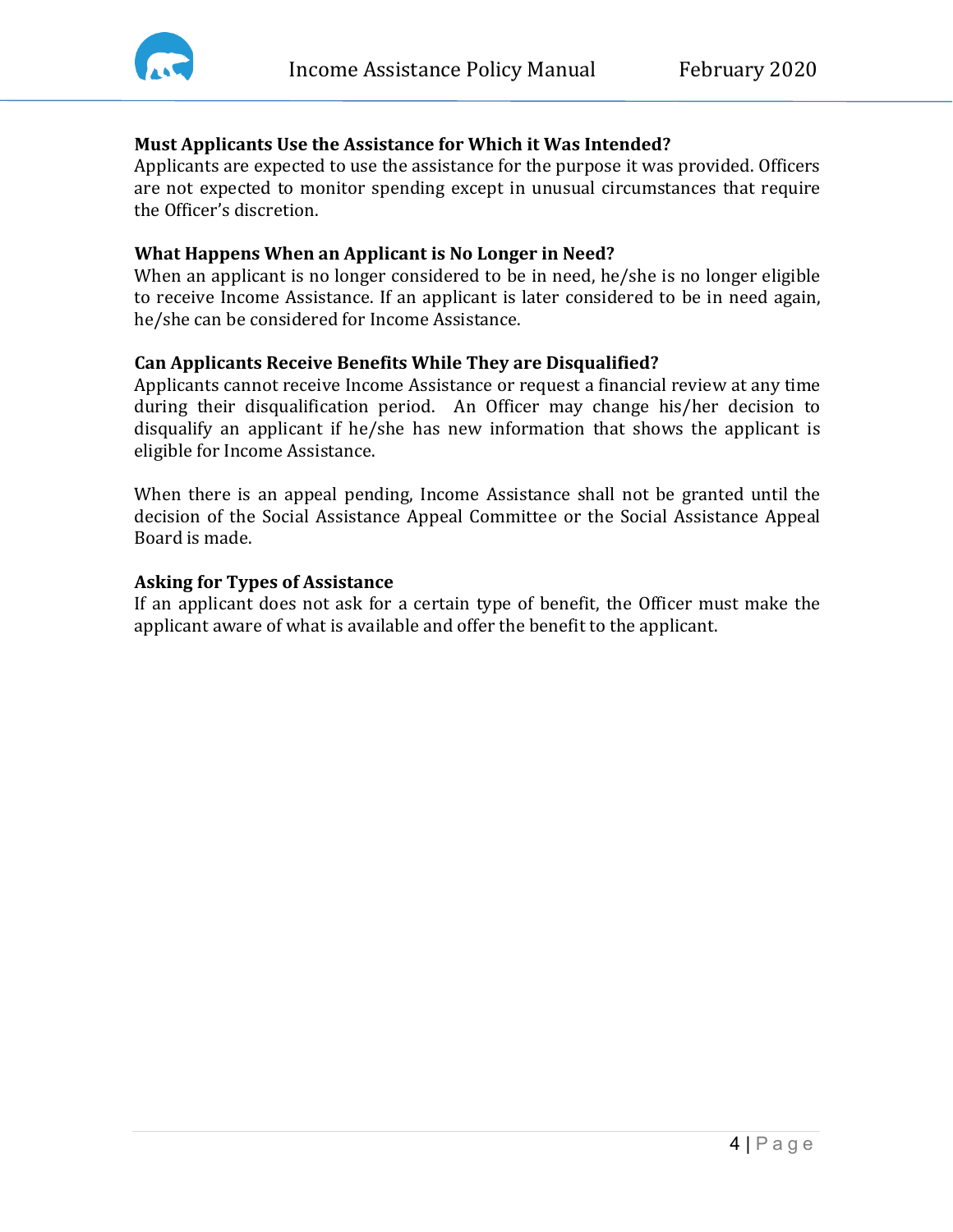

# <span id="page-5-0"></span>*Section 1.2: Service Level Commitments*

Income Security Programs guarantee we will:

- Provide courteous, quality service and answer all of your questions;
- Treat you with dignity and respect;
- Protect your personal information and correct your personal information if there has been an error or omission;
- Only use your personal information for the purpose of determining program eligibility;
- Welcome a friend, family member, or advocate to come to meetings with you;
- Work with you towards reaching self-reliance;

We will achieve this by:

- Providing a response (verbal or written) to your application within 2 business days of verifying all of your required documents;
	- o If approved, we will issue payment within the same timeframe;
- Returning your telephone and e-mail messages within 2 business days;
- Assisting you with filing an appeal if you do not agree with a decision; and
- Conducting periodic customer satisfaction surveys to ensure optimum service.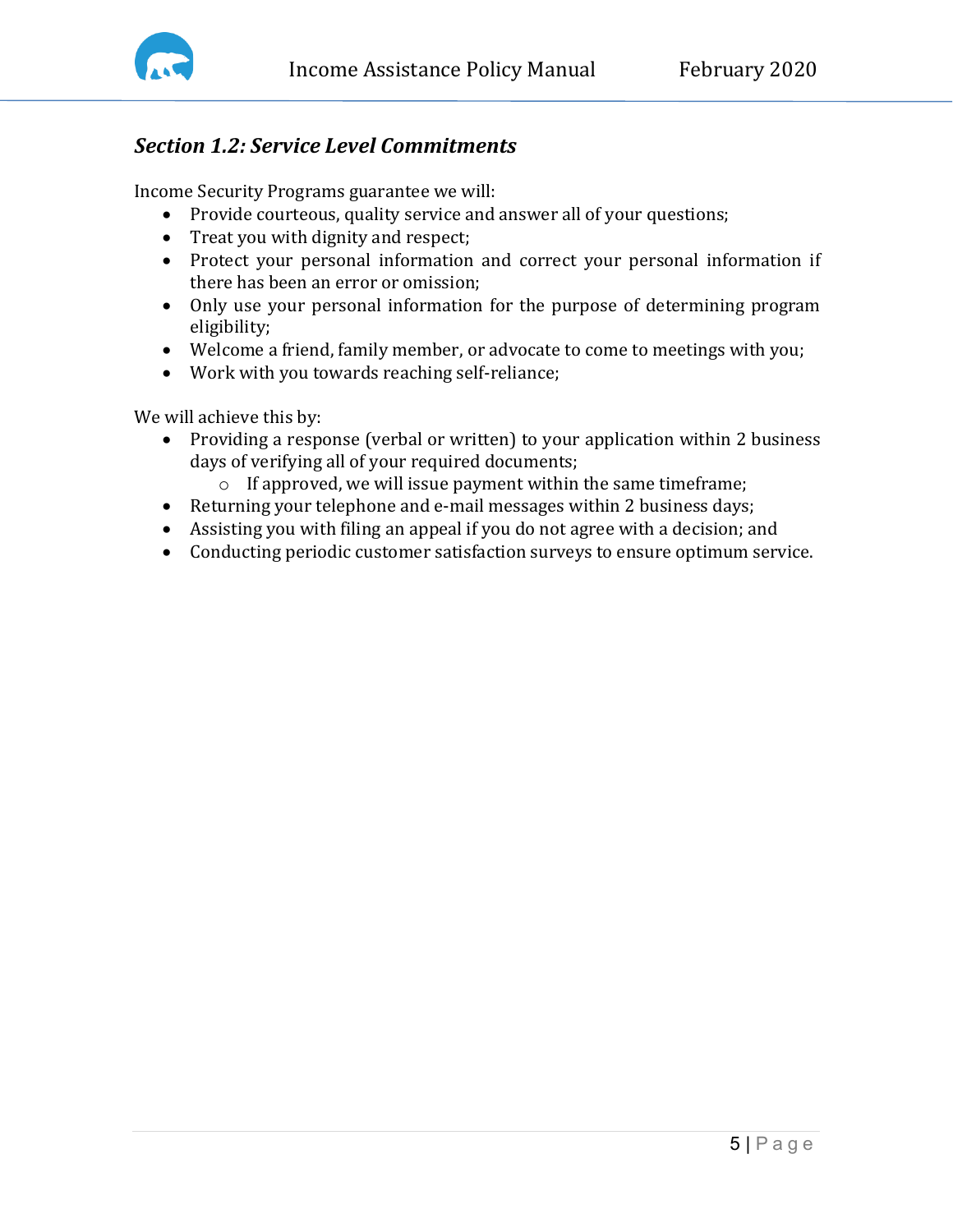

# <span id="page-6-0"></span>*Section 1.3: How to Use This Manual*

This manual follows the same order as the Regulations. The manual groups the Regulations according to themes before providing a brief explanation of those Regulations.

Each section includes the following headings:

- **The Law** a copy of the Regulation(s)
- **What it Means**  provides details of the Regulation(s)

Each section may also include:

- **Current Practice**  describes what approved practices are in place
- **Example**  describes "real life" examples of how the Regulation(s) should be used
- **Note(s)** outlines any issues or circumstances that an Officer should be aware of

#### *Amendments*

The Income Assistance Policy Manual is a living document that is updated on a regular basis. The date that policies are changed by the Director are identified with each amendment in this manual.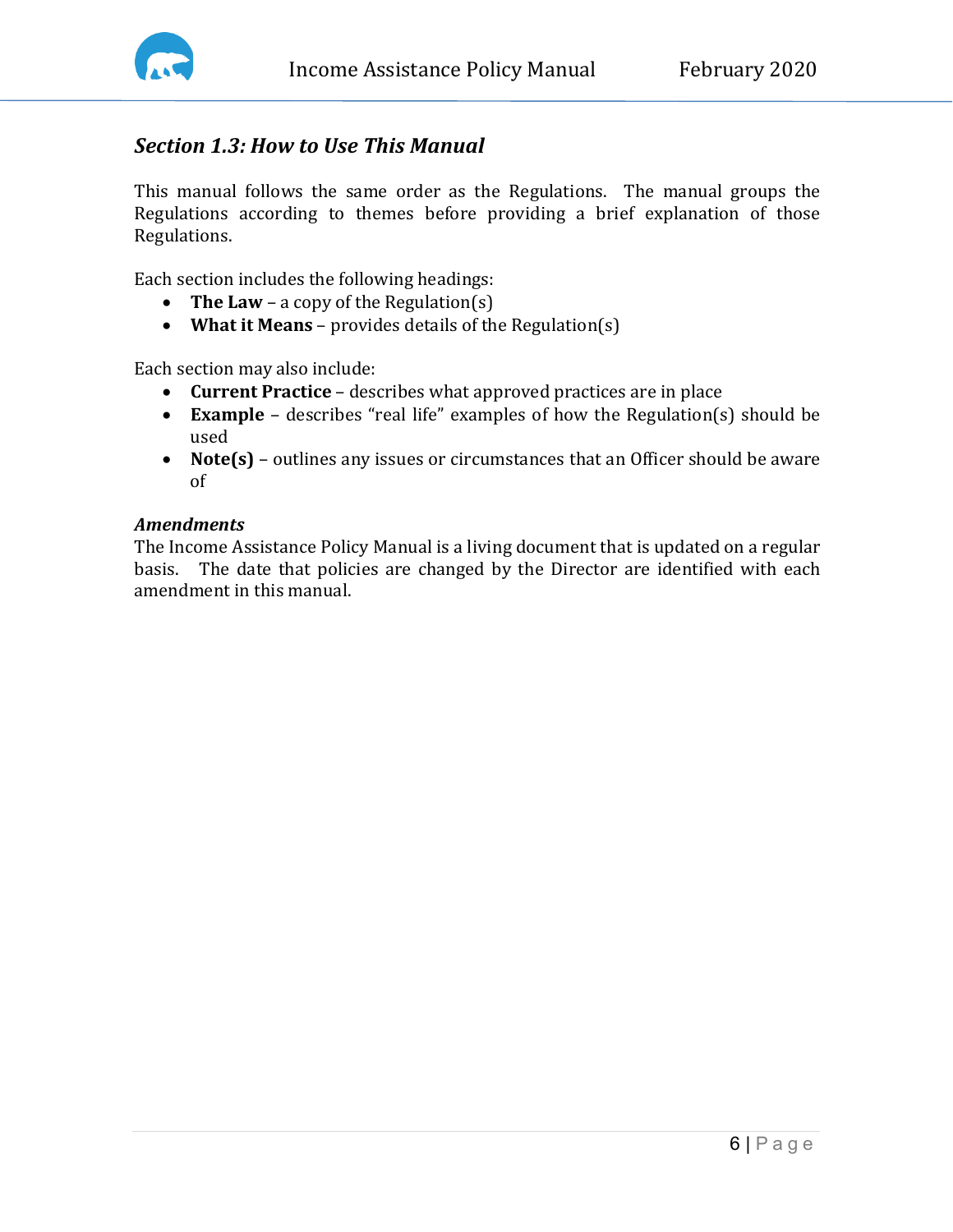

# <span id="page-7-0"></span>**SECTION 2: INCOME ASSISTANCE REGULATIONS**

# <span id="page-7-1"></span>*Section 2.1: Interpretations – The Definition of Words*

## **The Law**

1. In these regulations,

"Act" means the *Social Assistance Act*;

"adult" means a person who has attained 19 years of age ;

"applicant" means a person who applies or on whose behalf an application is made for assistance, and includes a recipient; includes a (*demandeur*)

"application" means an application for assistance under these regulations

"basic benefits" means the benefits set out in Schedule A;

"budget deficit" means the amount by which the total cost of those basic benefits that are necessary to an applicant exceeds the financial resources of the applicant;

"budget surplus" means the amount by which the financial resources of an applicant exceed the total cost of the basic benefits;

"child" means a person under 18 years of age; "dependant" means a member of the family of the applicant who resides with him or her and who is wholly or in part dependant on the income of the applicant, , but does not include an adult living in the home of the applicant who is maintained by the Director;

"earned income" means the items set out in subsection 20(3);

"enhanced benefits" means the benefits set out in Schedule B;

"financial resources" means the financial resources of an applicant as determined in accordance with section 20;

"foster child" means a child who is maintained in a private home by the Director of Child and Family Services;

"head of a family" means a person who has charge of a household and who has one or more dependants in the household;

"mature child" means a person who is 18 years of age; (*enfant mature*)

"Officer" means a Social Welfare Officer appointed under section 4 of the Act;

"recipient" means an person to whom assistance has been granted;

"spouse" means a person who

(a) is married to another person,

(b) has together with another person, in good faith, entered into a marriage that is voidable or void, or

(c) is cohabiting with another person in<br>a conjugal relationship outside relationship marriage;

"unearned income" means the items set out in subsection 20(4);

#### **What it Means**

Section 1 of the Regulations provides the exact meaning of significant words that are used throughout the Regulations.

#### **Words in This Manual**

The following are definitions of words and terms used in this manual:

#### **Applicant – August 2016**

A person who applies for assistance. This includes the spouse of the person applying and a recipient.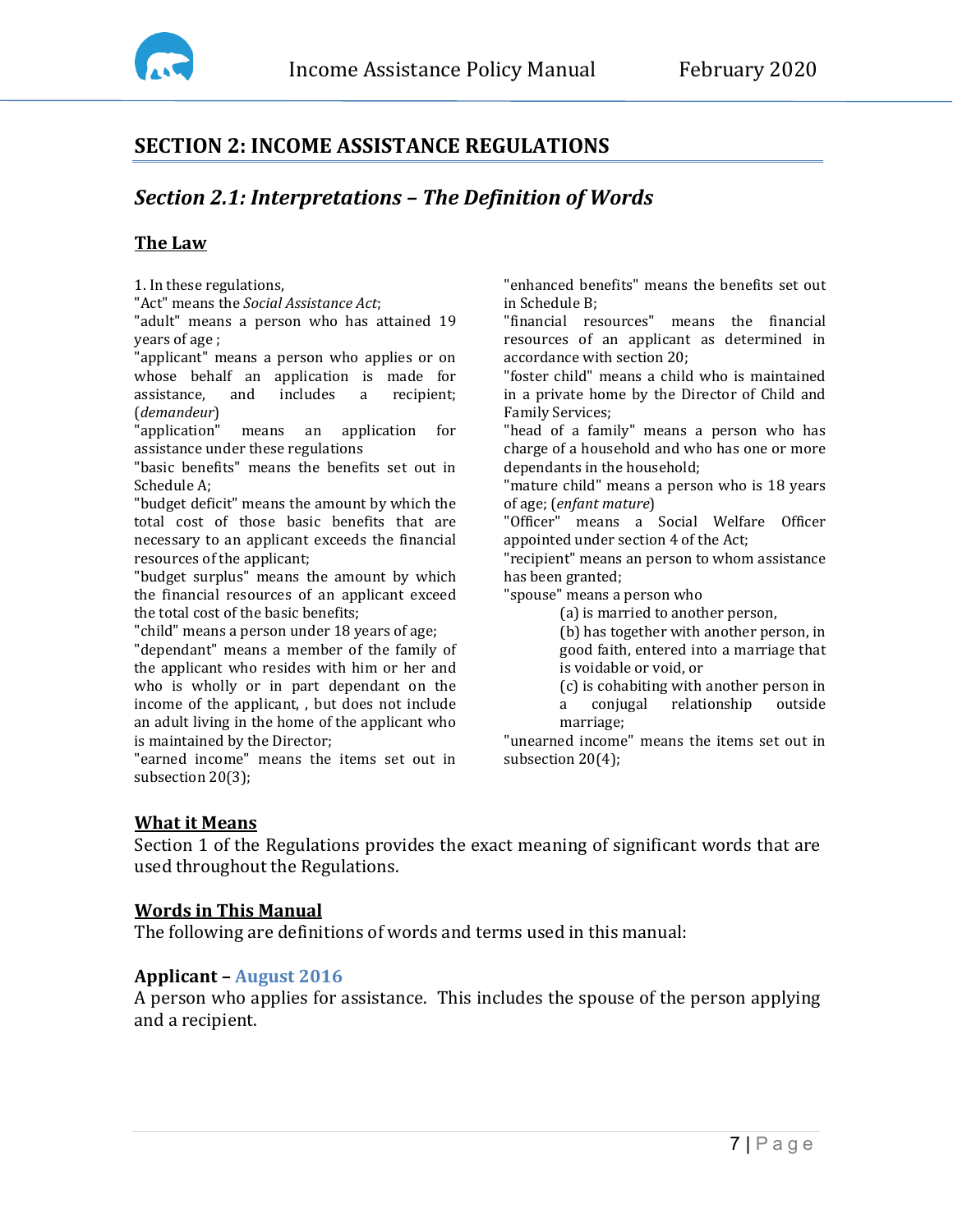

#### *Application Period –* **Revised January 2018**

An Application for Income Assistance, which includes the Statement and Authorization, must be completed annually, or when an applicant has a change in relationship status. Applicants who are not payrolled must complete Form A Reporting Form and submit all supporting documentation each time the Officer assesses their application.

#### *Asset*

Any item of economic value owned by an individual, which may include cash, investments, vehicles, real estate or other property.

#### *Bachelor Apartment* **April 2018**

Is a small self-contained unit which combines a living room, bedroom and kitchenette into a single room and has a separate bathroom that is not shared.

#### *Bankruptcy*

When determining the need of a person, it should be noted that bankruptcy is always on an individual basis - couples cannot claim bankruptcy.

#### *Business Day*

Monday through to Friday, excluding statutory and civic holidays.

#### *Client –* **August 2016**

The applicant and/or co-applicant on an application.

#### *Compensation*

Money paid or payable as compensation for harm done to an individual.

#### *Director's Discretion*

The Director has the legislative authority to make a decision in an applicant's case.

#### *Disabled Person*

A person with either physical or mental impairments that significantly restrict his/her ability to perform daily living activities, either permanently or periodically for extended periods, and medical treatment **would not** remove or heal his/her disability and because of these restrictions, requires assistance with daily living activities.

#### *Earned Income*

The items set out in subsection 20(3) of the Regulations (any income that comes from participation in a community activity, employment or an activity that includes honoraria).

#### *Excluded Income*

Items that are excluded from the calculation of financial resources.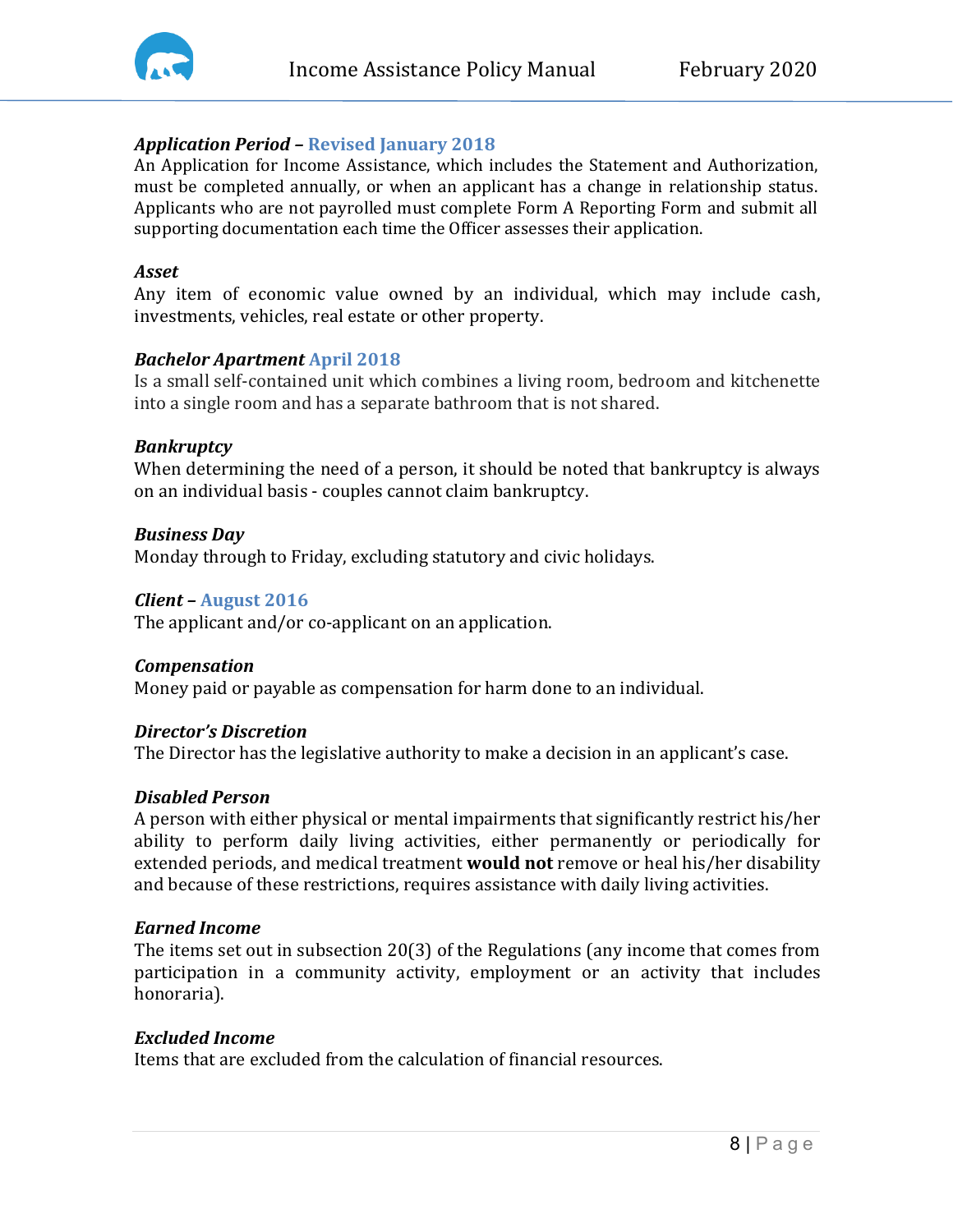

#### *Family*

This refers to immediate family and is defined as an Officer's or applicant's father; mother, brother, sister, spouse, child, father-in-law, mother-in-law, son-in-law, daughter-in-law, grandparent, and all relatives permanently residing with the employee.

#### *Financial Review -* **August 2016**

A monthly review of an applicant's income is required before that applicant can receive assistance.

#### *Friend*

A close and favoured companion.

# *Full-time Day Care -* **January 2018**

Day care provided for a period of more than five consecutive hours per day.

#### *Headquarters*

The head office of ECE where the Income Security Programs Division is located, the Director is based and support is provided for the administration of Income Security Programs.

#### *Health Care Professional*

The following personnel have been approved by the Director as Health Care Professionals: a doctor of medicine, a doctor who is specialized in an area of medicine, a physiotherapist or occupational therapist, a psychologist, a nurse practitioner or a registered mid-wife.

#### *Landlord*

The legal owner or owners of a property and/or building.

#### *Mature Child -* **August 2016**

A person who is 18 years of age.

#### *Month or Monthly*

The period of time that represents a calendar month, such as the month of February. [*Interpretations Act*]

#### *Neglect –* **August 2016**

An applicant's failure to carry out, perform, or meet program requirements.

#### *Parenting*

The raising of children by a parent or legal guardian.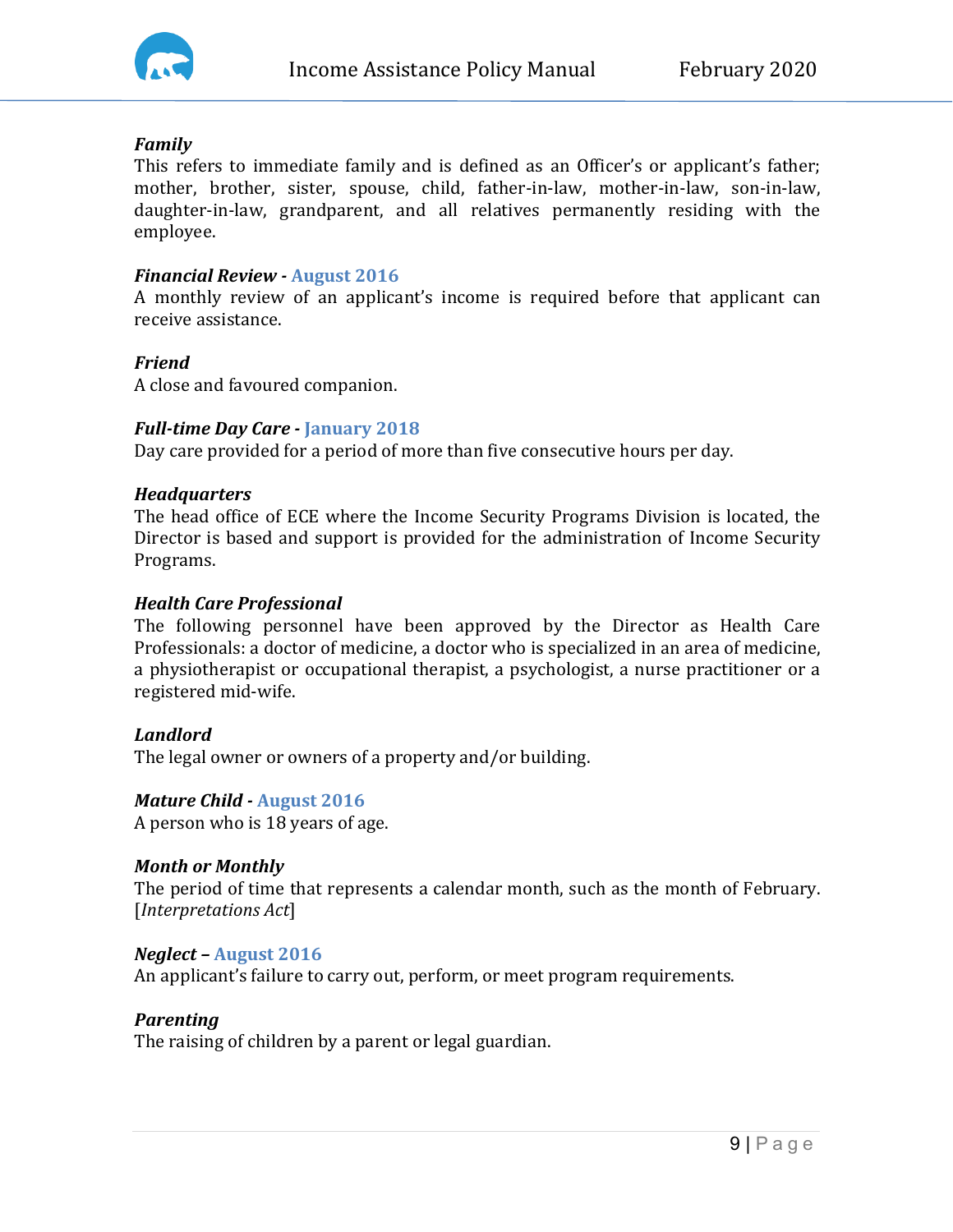

## *Part-Time Child Care -* **January 2018**

Child care provided for a period not exceeding five consecutive hours per day.

#### *Prorate –* **August 2016**

To divide expenses based on days in the month. Income Assistance is based on monthly payments, but if an applicant requests assistance in the middle of the month, the amount the applicant is entitled to receive is based on the number of days left in the month and not the whole month.

*For example, a food allowance for two parent household in Aklavik is \$818. If this family made an application for a food allowance on July 14, they are entitled to \$449. The amount is calculated using this formula: \$818 ÷ 31 days x 17 days = \$449.*

#### *Productive Choice*

The activity or program an applicant must take part in to continue receiving Income Assistance, unless he/she is exempt.

#### *Recipient -* **August 2016**

An applicant to whom assistance has been granted.

#### *Remote/Inaccessible Area*

A remote or inaccessible area is any place that is not easily accessible and is more than 50 kilometres from the nearest road.

#### *Reside –* **August 2016**

The place where an applicant resides either permanently or on a long-term basis.

#### *Resident*

A person lawfully entitled to be, or to remain in Canada, who makes his or her home and is ordinarily present in the Territories, but does not include a tourist, transient or visitor to the NWT.

#### *Retroactive –* **February 2014**

Intended to apply or take effect at a date in the past.

#### *Secondary Suite –* **October 2019**

A secondary suite is a private, self-contained unit within an existing home. It has its own bathroom, kitchen, living area and sleeping area

#### *Senior –* **October 2015**

An applicant 60 years of age or older.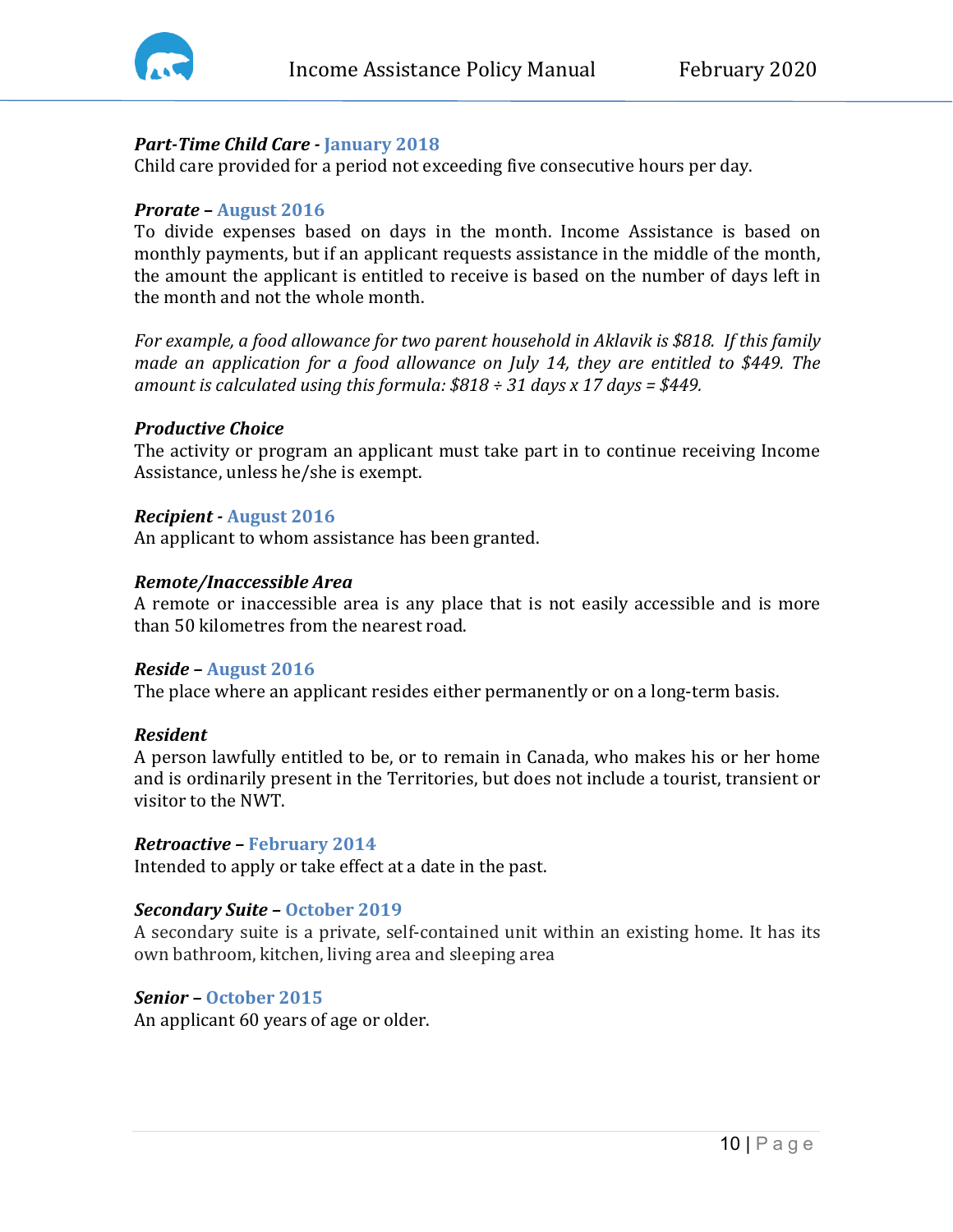

#### *Separated –* **April 2014**

When couples no longer live together but are not divorced. The Director must be consulted if other circumstances exist.

- Indicators of Separation: A partner of legal or common law marriage, who claims to be separated when applying for Income Assistance, must sign a statutory declaration in support of this separation.
- Evidence of Family Violence: Physical evidence or information provided by police, medical personnel or social worker, accompanied by a change in residence for the applicant or partner.
- Geographic Separation: Occurs when an applicant is residing outside of his/her home community and maintaining a separate residence from his/her spouse due to educational or medical reasons. This does **NOT** apply to applicants who are residing separately from their spouse for employment reasons.

#### *Spouse/Co-applicant–* **August 2016**

A person, 19 years of age and older, who is either legally married to another person or living together in a common-law relationship.

A person under the age of 19 can only be added to the Income Assistance assessment as a spouse/co-applicant if he/she is legally married to the applicant.

#### *Suitable Housing –* **April 2018**

Suitable housing means the unit has enough bedrooms for the size and make-up of resident households, according to National Occupancy Standard (NOS) requirements. NOS requirements define suitable housing as a unit that has one bedroom for;

- each cohabiting adult couple;
- each lone parent;
- unattached household member 18 years of age and over;
- same-sex pair of children under age 18;
- and additional boy or girl in the family, unless there are two opposite sex children under 5 years of age, in which case they are expected to share a bedroom.

#### *Transient*

A person who is in need of short-term assistance.

#### *Transient Living Accommodation -* **New February 2020**

A room or suite of rooms which is occupied not as a primary residence. This includes emergency shelters, hospitals, short term care facilities, hotels, hostels or other similar tourist establishments.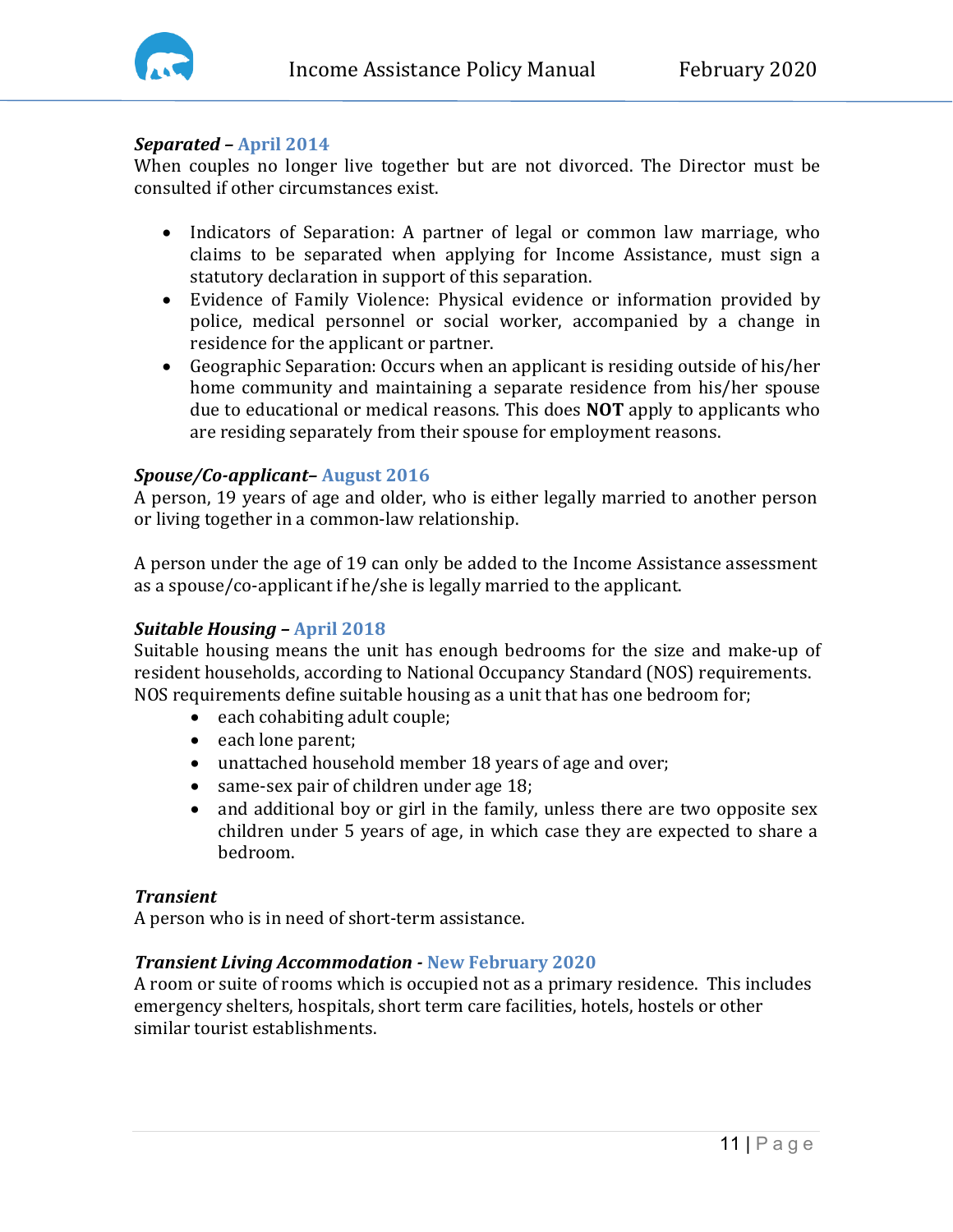

# *Traditional Activities*

A traditional activity is any one of the following: hunting, fishing, trapping, crafting (baskets, dream-catchers, etc.), carving or being out-on-the-land in a remote or inaccessible area.

#### *Unearned Income*

The items set out in subsection 20(4) of the Regulations. Income received as a result of activities other than participation in community activities, employment, or training.

#### **Notes**

- 1. The words "must", "shall" and "will" in the Act and Regulations, or in this manual, refer to something that has to be done, there is no choice.
- 2. The word "may" in the Act, Regulations, or in the manual will be used to express possibility, opportunity or permission and it is not a requirement.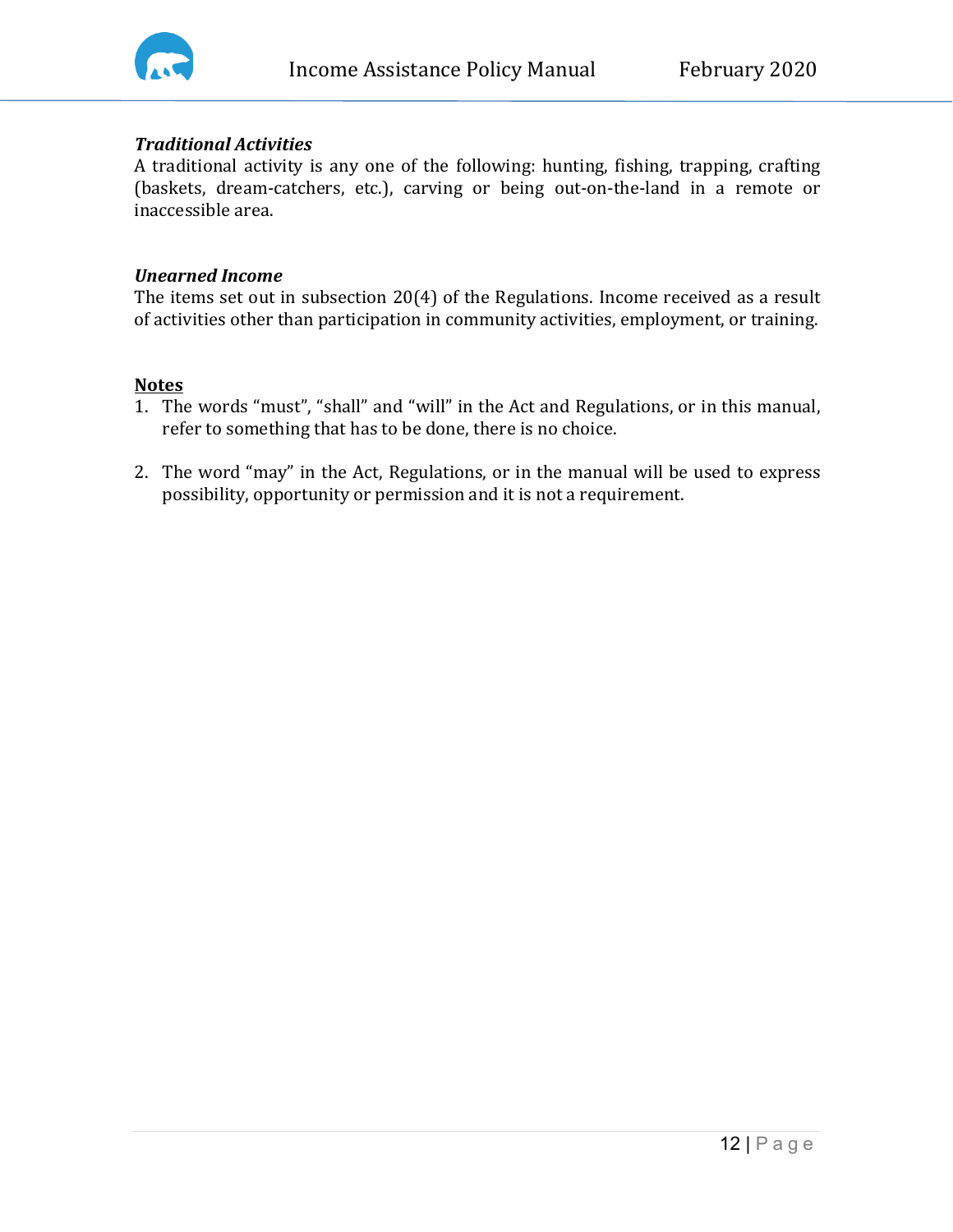# <span id="page-13-0"></span>*Section 2.2: Person in Need – Who is Eligible*

#### **The Law**

#### 1.1. (1) Repealed.

(1.1) Subject to subsection (2), an applicant is a person in need if, by reason of inability to obtain employment, loss of the principal family provider, illness, disability, age or other cause of any kind that makes the applicant unable to provide adequately for himself or herself and his or her dependants or any of them,

(a) a budget deficit exists; or

(b) a budget surplus exists that is<br>inadequate. as determined in inadequate, as determined in accordance with the direction of the Director, to provide for an unexpected situation.

(2) An applicant described in subsection (1.1) is not a person in need if the applicant

> (a) is employable but is unwilling to accept employment of any type that has been offered in the Territories that would enable the applicant to provide adequately for himself or herself and his or her dependants;

> (b) is unemployed but is employable as determined under section 5 and an Officer is not satisfied that the applicant is searching for and is willing to undertake wage employment or selfemployment;

(c) is a child or a mature child;

(d) Repealed;

(e) is incarcerated;

(f) has the means available to maintain himself or herself and his or her dependants adequately; or

(g) refuses or neglects to utilize all of the financial resources that he or she may access including but not limited to<br>employment, unemployment or unemployment disability benefits or, subject to subsection (3), pension benefits.

(3) An applicant is not required to access pension benefits before he or she attains the age of 65 years.

1.11**.** An applicant is only eligible to receive assistance if he or she

(a) is a Canadian citizen;

(b) is a permanent resident as defined in subsection 2(1) of the *Immigration and Refugee Protection Act* (Canada);

(c) is a protected person within the meaning of subsection 95(2) of the *Immigration and Refugee Protection Act*  (Canada) and he or she

> (i) has applied for permanent resident status, and

(ii) has been issued a social insurance number; or

(d) is a person who has made a claim for refugee protection inside Canada<br>under subsection 99(1) of the subsection  $99(1)$  of the *Immigration and Refugee Protection Act*  (Canada), whose claim

(i) has, under section 100 of that Act, been referred to the Refugee Protection Division of the Immigration and Refugee Board, or is deemed to be referred, and

(ii) has not been rejected,<br>suspended. abandoned or suspended, withdrawn.

1.12. (1) If the Director is satisfied that an applicant has made a false or misleading statement for the purpose of obtaining assistance for himself or herself or any other person, the applicant is not eligible to receive assistance until 60 days after the day on which the Director makes that determination.

(2) If an applicant voluntarily left employment without just cause as set out in paragraph 29(c) of the *Employment Insurance Act* (Canada) he or she is not eligible to receive assistance until 60 days after the day on which he or she left the employment.

(3) If an applicant's employment was terminated by his or her employer for just cause the applicant is not eligible to receive assistance until 60 days after the day on which his or her employment was terminated.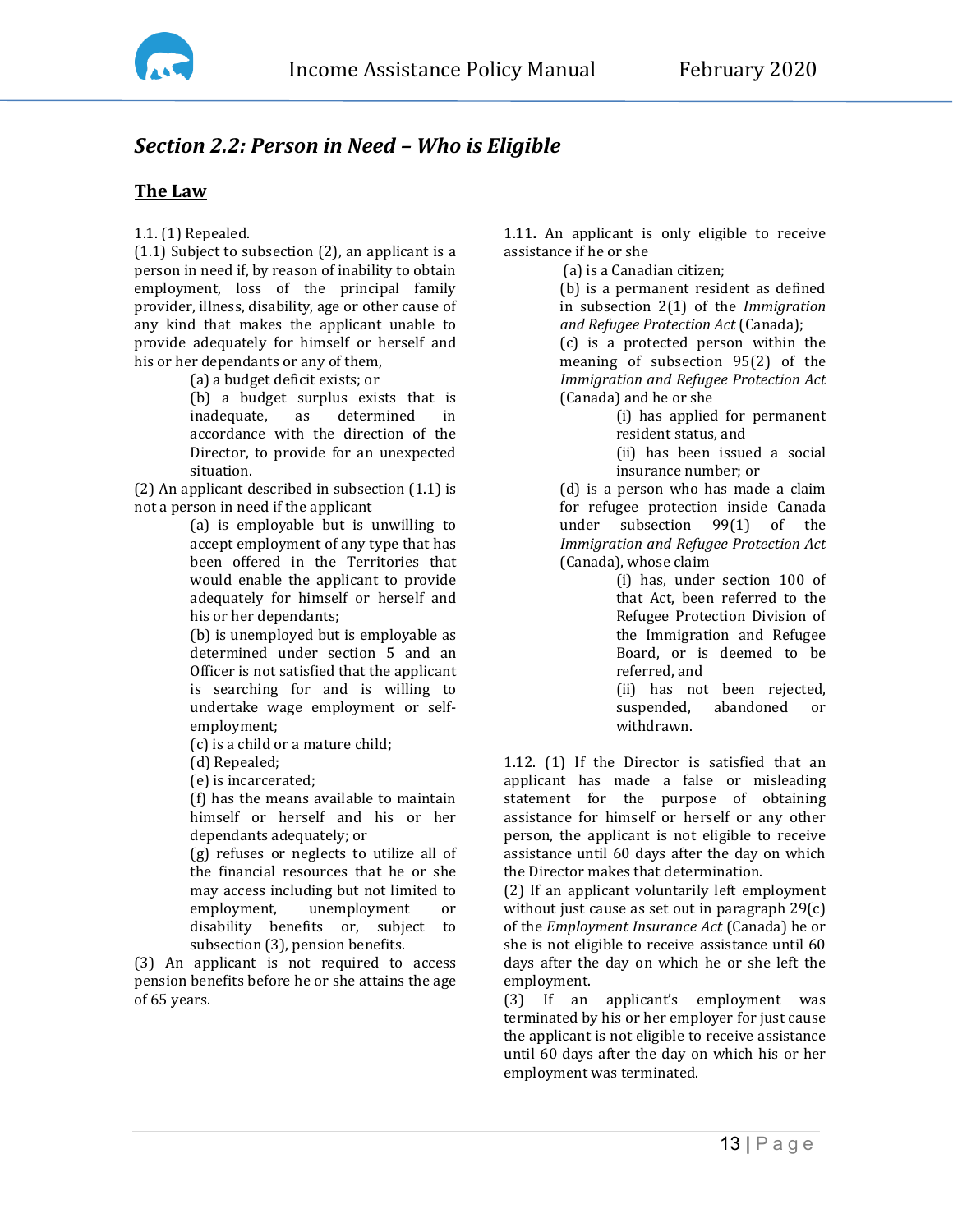

1.13. (1) If a recipient's assistance is terminated under paragraph  $16(1)$  (b), (c), (d.1), (d.2) or (d.3), he or she is not eligible to receive assistance until 60 days after the day on which his or her assistance is terminated.

(2) Subject to subsection (3), if a recipient's assistance is terminated under paragraph 16(1) (b), (c),  $(d.1)$ ,  $(d.2)$  or  $(d.3)$  and it was previously terminated under the same paragraph, he or she is not eligible to receive assistance until 90 days after the day on which his or her assistance is terminated.

(3) If a recipient whose assistance is terminated under paragraph referred to in subsection (2) does not have his or her assistance terminated again under that paragraph for a period of 36 months, the next termination under that paragraph results in the period of ineligibility referred to in subsection (1).

#### **What it Means**

Section 1.1(1) to 1.13(3) of the Regulations explains how to determine if a person is in need and is eligible to receive Income Assistance. It also explains what an Officer must do when an applicant's assistance is increased, reduced or refused.

A person in need is a person who does not have enough money to pay for his/her or his/her dependants' basic needs (food, shelter and utilities). The amount of Income Assistance needed is calculated by subtracting the applicant's income from the cost of his/her basic needs. If a person **does not have** money left over, he/she may be eligible for Income Assistance.

If a person has money left over, he/she are not a person in need unless the Director believes the money left over is not enough to provide for an unexpected circumstance.

#### *Person in Need*

The following are examples of situations where applicants and/or their dependants would be considered a person in need:

- The applicant cannot find work
- An income earner no longer supports the applicant and/or dependants
- The applicant is ill or homeless and unable to support himself/herself or his/her dependants
- The applicant is disabled and living:
	- o Alone or with someone
	- o In a group home
	- o In a long-term care facility/hospital, a nursing home or an extended care facility/hospital
- **February 2017** A senior who does not have enough income to meet his/her needs, including seniors who are currently eligible for Senior Home Heating Subsidy
- A applicant is unable to provide adequately for himself/herself and/or his/her dependants, according to the Director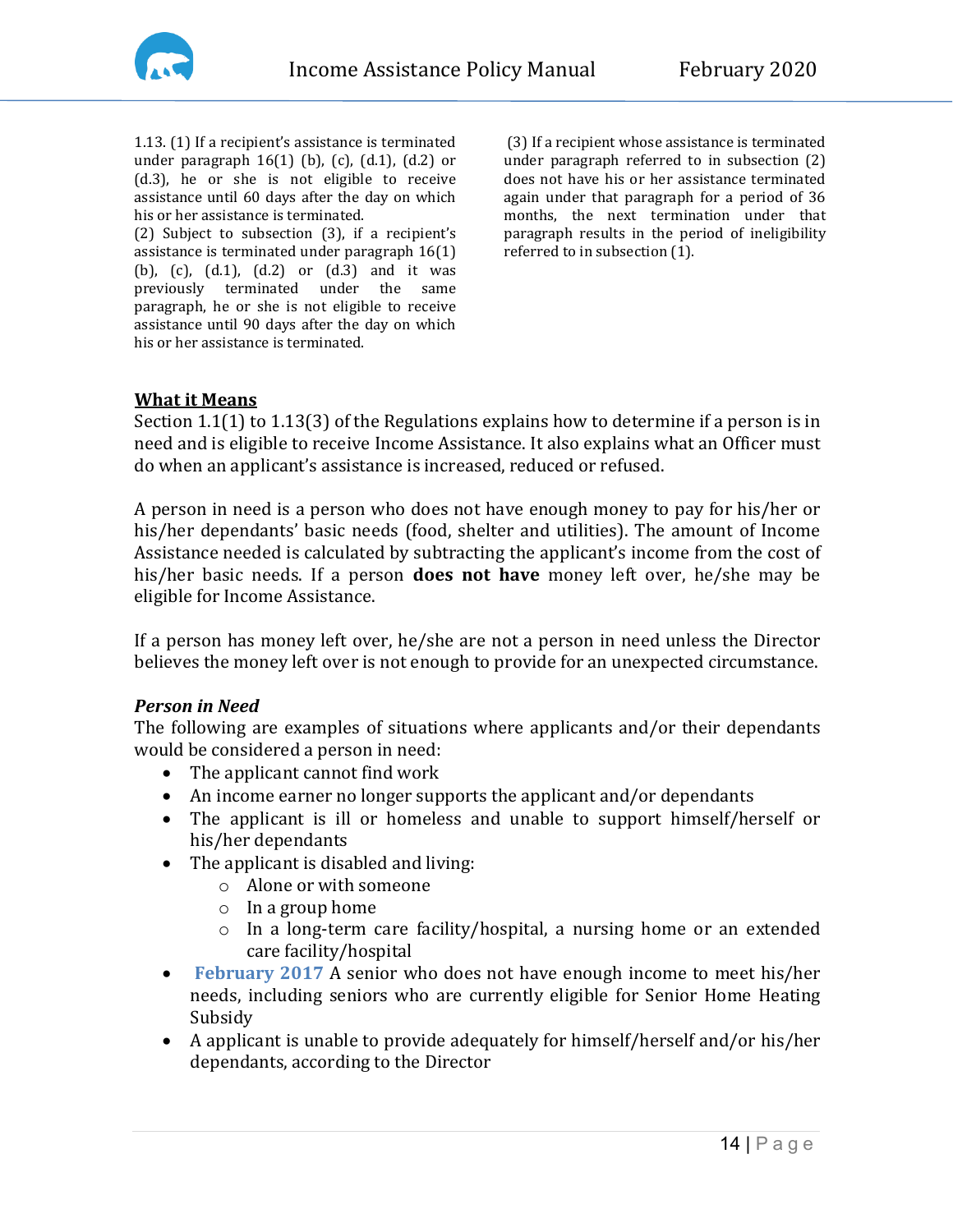

- An applicant who is under house arrest
- **August 2016** An applicant who is in a hospital in the NWT for a medical, surgical, or psychiatric procedure
- **August 2016** A client is temporarily staying in a safe shelter or emergency shelter

# *Applicants who are Temporarily Hospitalized, or Staying in a Safe or Emergency Shelter -* **Revised January 2018**

An applicant who is temporarily hospitalized or staying at a safe or emergency shelter is considered a person in need and may be eligible to receive all benefits under Schedule A and Schedule B.

# *Senior Home Heating Subsidy (SHHS) Recipients –* **February 2017**

An applicant who is a recipient of SHHS is a person in need if they do not have enough income to meet his/her needs that is not included in the subsidy. Applicants can apply for IA to receive assistance with food, clothing, utilities, aged and incidentals. They may be eligible to receive assistance with fuel, only if they have not received fuel through SHHS that month. The Officer must ensure that there is no duplication of benefits. Therefore, if an IA applicant has received the SHHS subsidy in the same month that they have applied for IA, the applicant is not eligible to receive the fuel allowance, but may be assisted with other needs.

# *Person Not in Need*

The following are examples of situations where applicants and their dependants **would not be** considered persons in need:

- An applicant will not take work offered to them
- An applicant can work but the Officer is not satisfied that the person is actively looking for work
- An applicant is under the age of 19 and considered a child **April 2014**
	- $\circ$  In cases where a parent is receiving IA benefits for a child who turns 19 during the assessment month, benefits will not be prorated. If the child is unable to sustain themselves financially in subsequent months, he/she is required to apply for IA benefits on his/her own behalf
- An applicant is in prison
	- o If an applicant becomes incarcerated after receiving IA, those benefits are not to be recovered. The applicant can re-apply once they are released. If a payrolled applicant does not inform a CSO of their incarceration and continues to collect IA while incarcerated, those benefits would be subject to recovery.
- A person who, while receiving Income Assistance:
	- o Now has the resources (money, goods or services) to support himself/herself and/or his/her dependants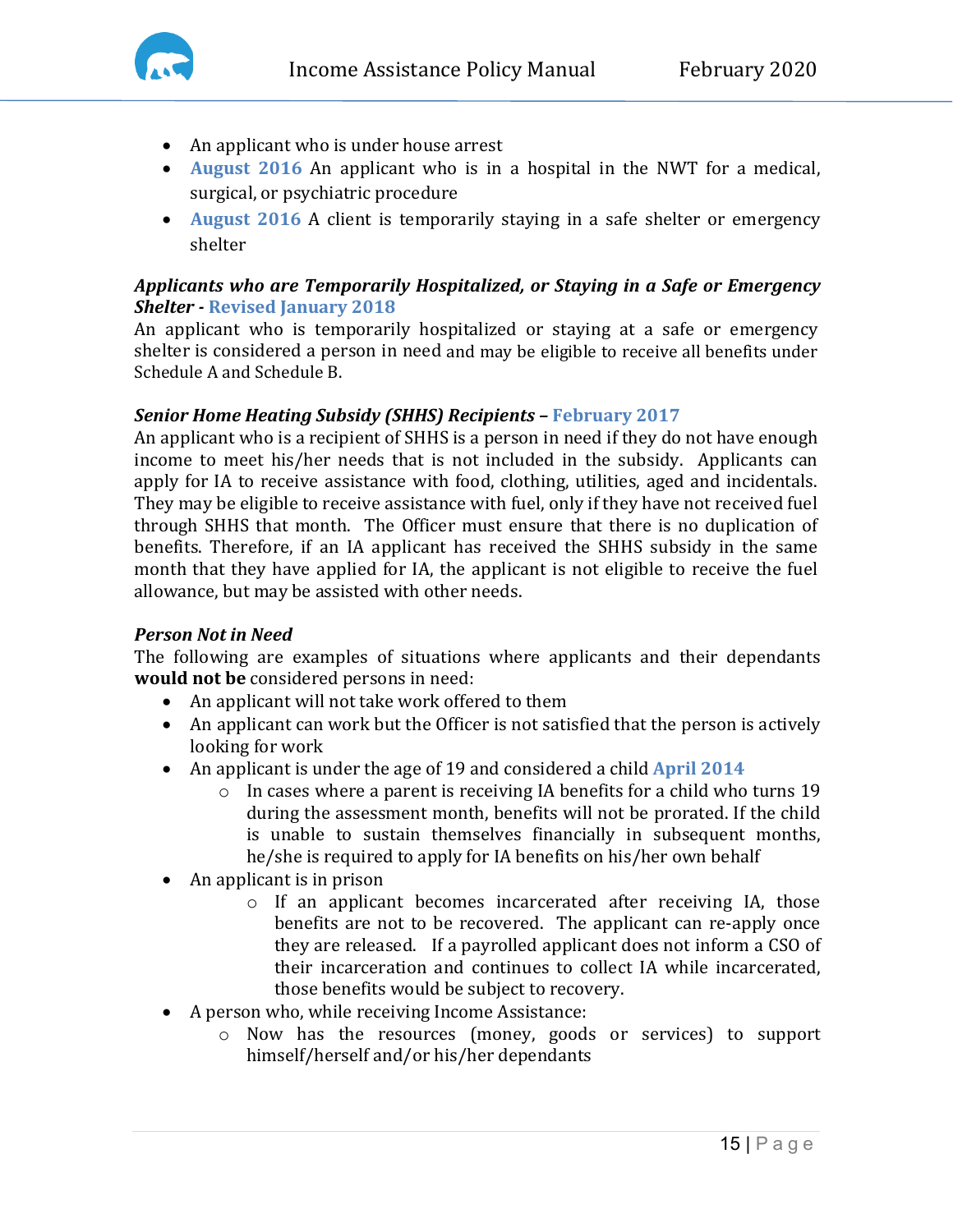

- o Will not, or does not, use all the financial resources he/she can access (other than Income Assistance) and is thus not eligible for assistance for 60 days
- o Will not participate, or stops participating, in a productive choice and is thus not eligible for assistance for 60 or 90 days (unless exempt from a productive choice)
- o Will not, or does not, provide any personal or financial information required for the Officer to carry out a financial review
- o Is now working and the earnings are enough to support the applicant and his/her dependants according to the Officer. (Income Assistance can continue until an applicant's first paycheque. If assistance overlaps, no recovery is required)
- o Has made a false or misleading statement, as determined by the Director, in order to receive assistance for himself/herself, or for another applicant
- o Quits a job without just cause. See section 29(c) of the Employment Insurance Act
- o Is fired with just cause
- o Leaves the NWT, **unless** the applicant leaves in order to receive medical treatment or participate in a Productive Choice that is unavailable in the NWT.

# *Penalties of 60 or 90 Days*

- **False or Misleading Statement - December 2013**: If the Director is satisfied that an applicant has made a false or misleading statement for the purpose of obtaining assistance for himself or herself or any other person, the applicant is not eligible to receive assistance until **60 days** after the day on which the Director makes that determination.
- **Left a Job**: Where an applicant, who has not been a recipient of Income Assistance in the last 31 days, has voluntarily left employment without just cause, as set out in paragraph 29(c) of the Employment Insurance Act, he or she is not eligible to receive assistance until **60 days** after the day on which he/she left the employment. For more information, visit:

<http://laws-lois.justice.gc.ca/eng/acts/E-5.6/page-10.html#docCont>

- **Job is Terminated with Just Cause**: Where an applicant's employment was terminated by his or her employer for just cause, the applicant is not eligible to receive assistance until **60 days** after the day on which his/her employment was terminated.
- **Assistance is Terminated**: Where an applicant's assistance is terminated based on this section of the Regulations, he/she is not eligible to receive assistance until **60 days** after the day on which his/her assistance is terminated.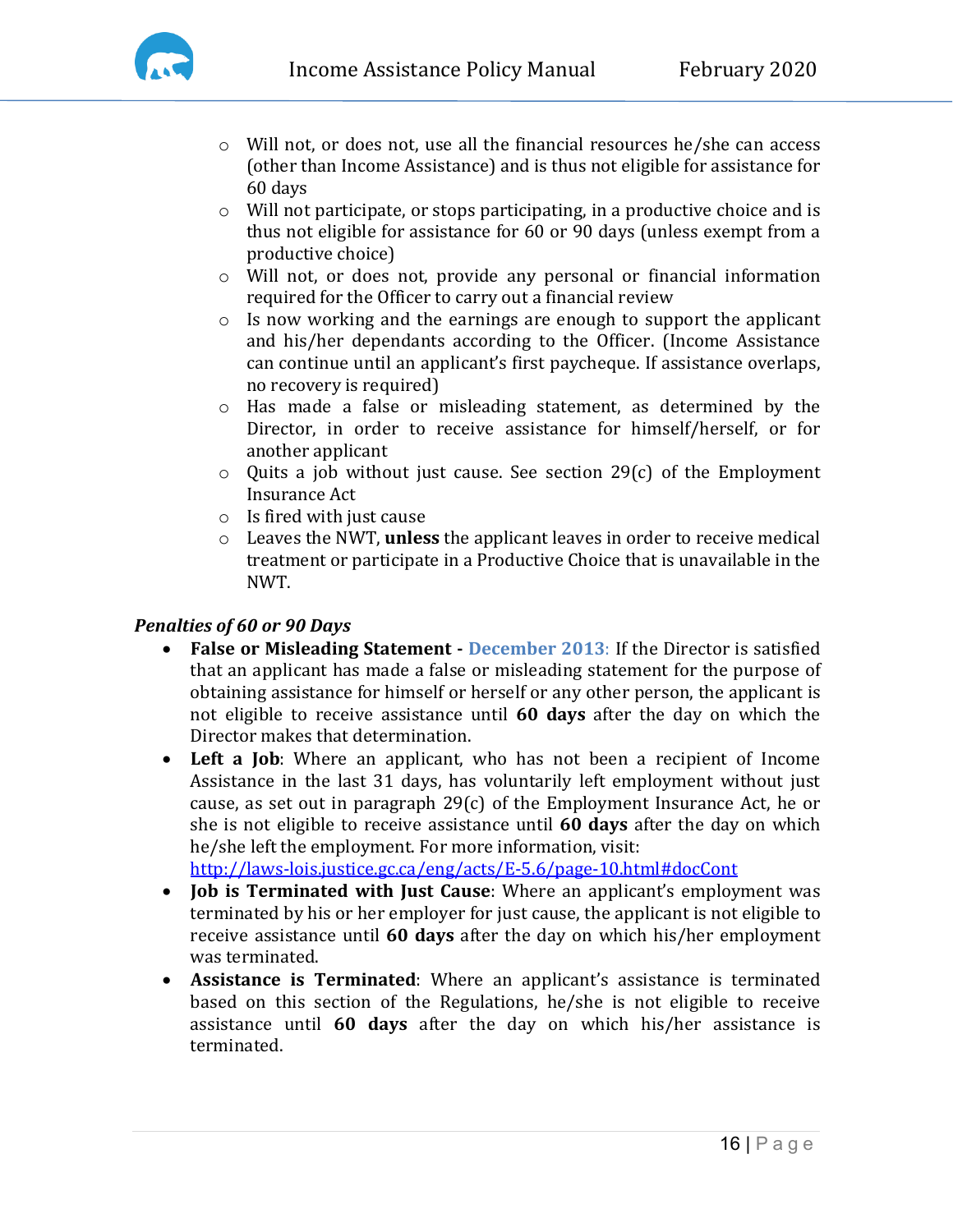

• **August 2016 Two Strikes Rule:** If an applicant's assistance is terminated a second or subsequent time, for the same reason as the first, he/she is not eligible to receive assistance until 90 days after the day on which his/her assistance is terminated. If the 90 day termination was issued more than 36 months ago, the termination period resets to 60 days.

*For example: John Doe received a 90 day refusal of assistance in June 2016 for failing to declare income. If he is not issued a refusal for the same reason between September 2016 and August 2017, the refusal period is reset to 60 days.*

#### *Who is Eligible?*

Canadian citizens, permanent residents, refugee claimants and protected persons with a social insurance number living in the NWT are eligible for assistance.

If refugee claimants or protected persons and their dependants have not been issued temporary or permanent social insurance numbers, they are not eligible to receive assistance. Officers must contact a Supervisor/Director who can verify the applicants' and their dependants' Canadian citizenship status.

#### *Applicants Temporarily Leave the NWT –* **Revised June 2018**

When applicants temporarily leave the NWT to receive medical treatment that is not available in the NWT the Director may grant assistance for all eligible benefits under Schedule A and Schedule B. Applicants should apply prior to leaving the NWT, however if they are unable to do so they may still apply to the Income Assistance office in their home community via fax or email. Applicants are required to submit all relevant documentation including proof of residency.

When applicants temporarily leave the NWT to participate in a Productive Choice that is not available in the NWT, the Director may grant assistance for all eligible benefits under Schedule A and Schedule B up to a maximum of three months.

#### **Notes**

- 1. An applicant cannot receive assistance for a need that is outside of the Regulations. A debt of any type (credit card, maintenance, personal taxes, car payments, phone bills etc.) is not considered a need. Rent, utilities, or fuel arrears incurred when an applicant was not receiving Income Assistance are not considered needs.
- 2. The NWT Housing Corporation delivers the Homelessness Assistance Fund, which can assist an applicant and his/her dependants to return to their home community within Canada or those who are at risk of becoming homeless.
- 3. A person in need can include someone who is self-employed.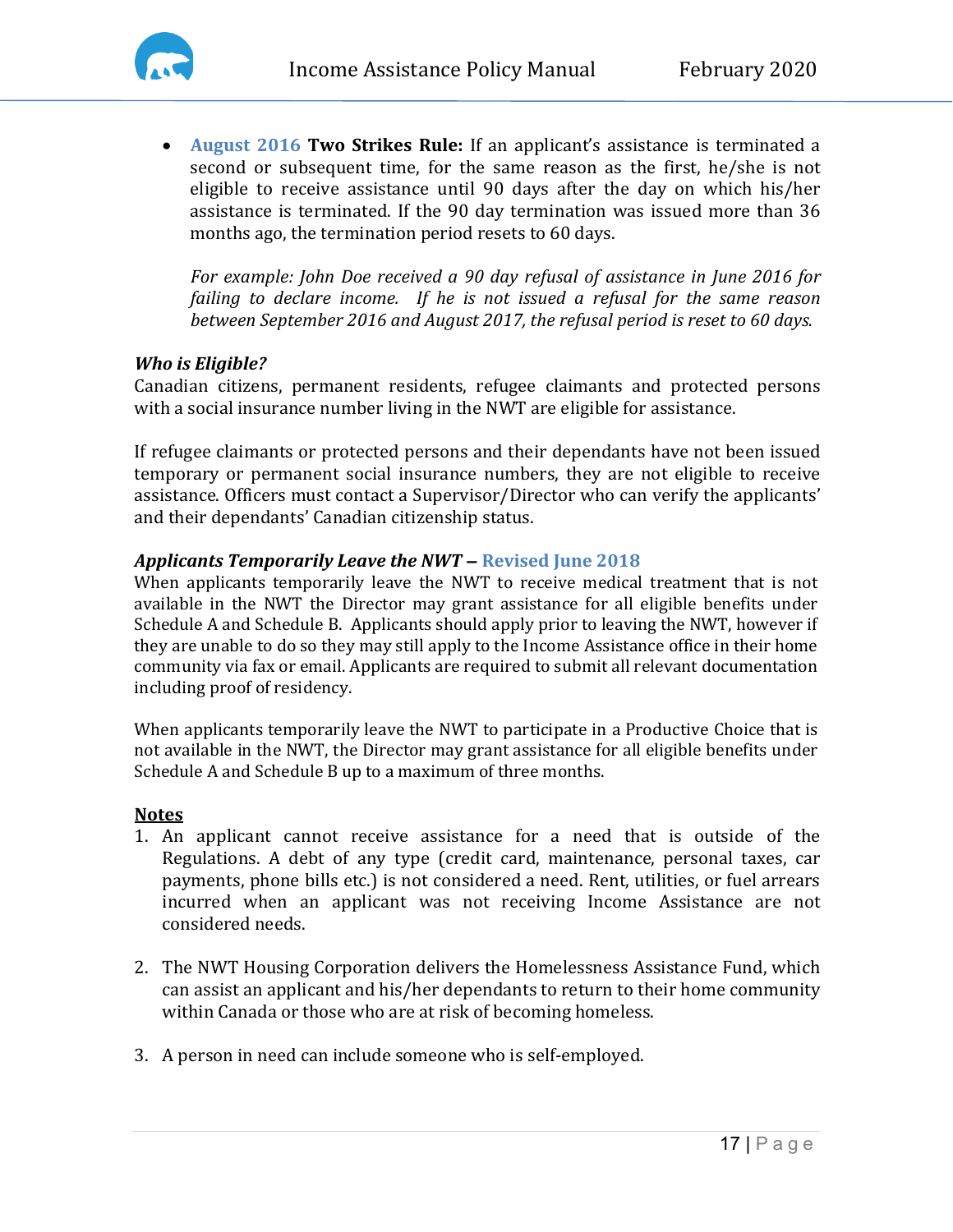

- 4. When an applicant is issued a Notice of Refusal, regardless of the reason, he/she and his/her dependants will no longer be eligible for assistance.
- 5. A person aged 16 to 18 years is not eligible to apply for assistance, but can be directed to the Department of Health and Social Services, which may provide benefits under a social services program through a Support Services Agreement (SSA).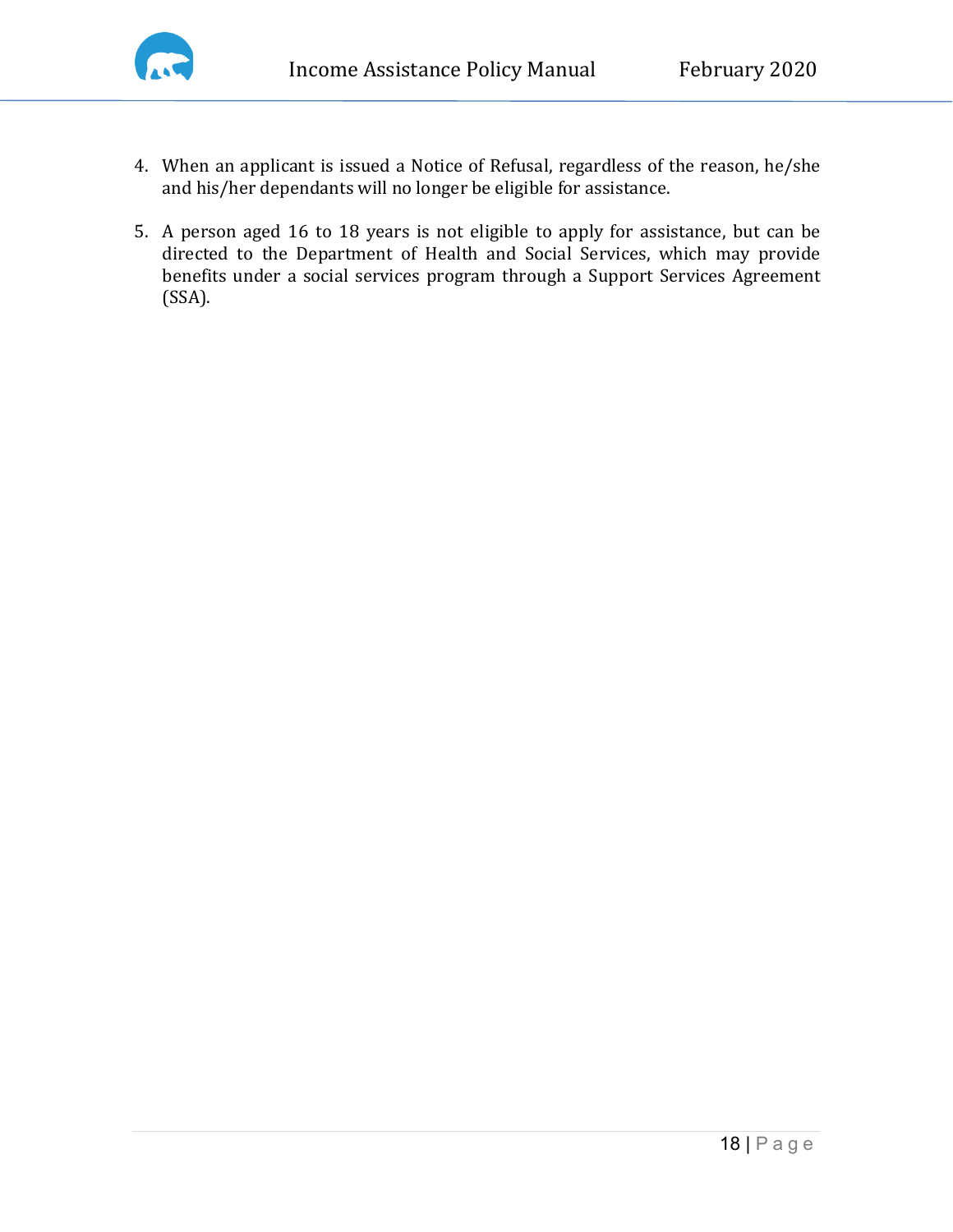

# <span id="page-19-0"></span>*Section 2.3: Kinds of Assistance – Money, Goods or Services*

## **The Law**

1.2. (1) The kinds of aid that constitute assistance for the purpose of the Act are money, goods and services.

(2) Basic benefits and enhanced benefits or a portion of them may be provided in goods or services of an equivalent amount.

#### **What it Means**

Section 1.2(1) to 1.2(2) of the Regulations explains how Income Assistance can be provided to applicants and their dependants.

Aid for basic and/or enhanced benefits can be provided to the applicant and his/her dependants in the form of:

- Money (cheque or direct deposit) and/or
- Goods and services (e.g., food, fuel, etc.)

For more information on basic and enhanced benefits, refer to Sections 3 and 4 of this manual.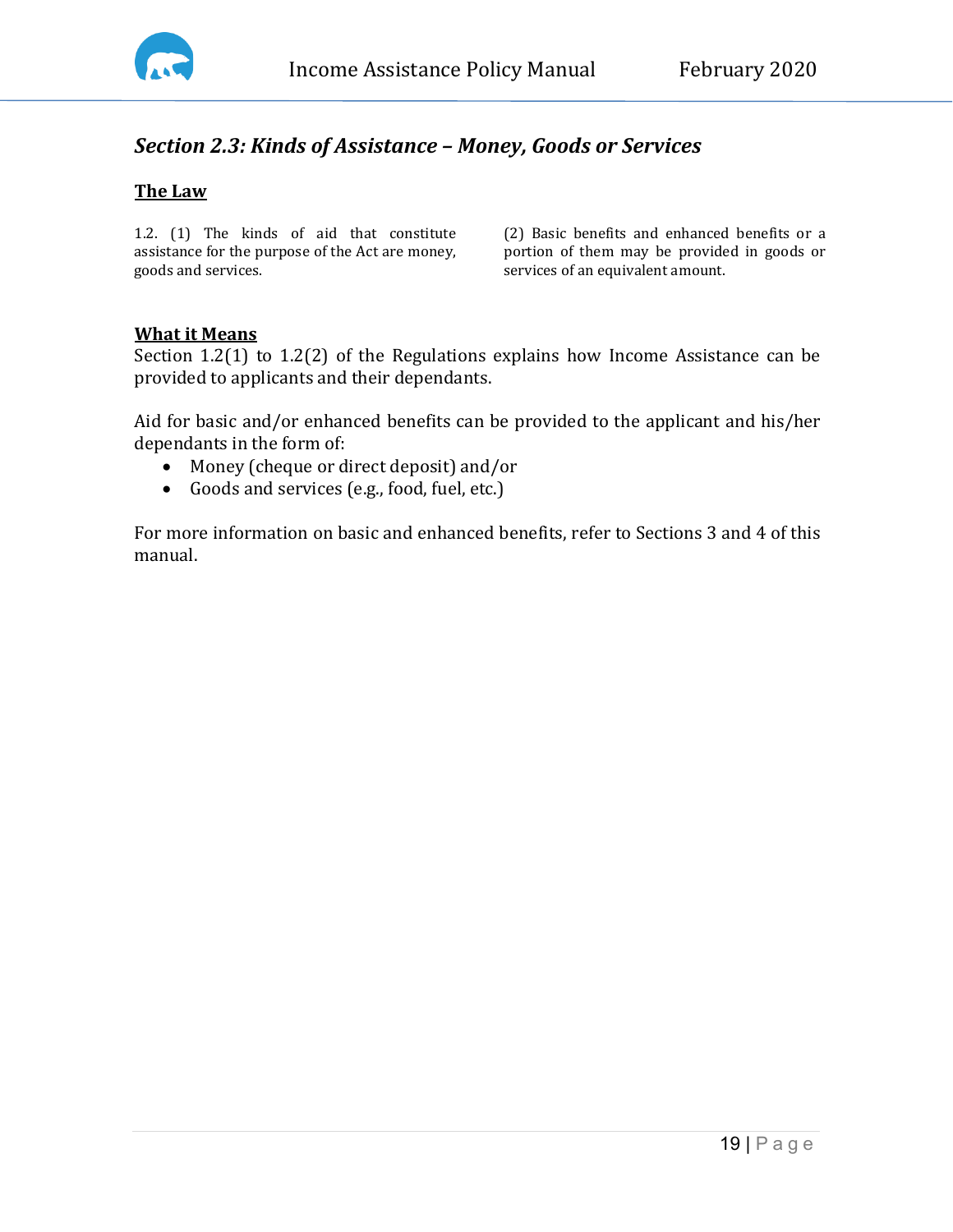

# <span id="page-20-0"></span>*Section 2.4: Delegation – Transfer of Responsibilities*

#### **The Law**

1.3. The Minister may delegate to a local authority designated under section 5.1 of the Act the implementation of any direction of the

Director referred to in these regulations in a community in respect of which the local authority has been designated.

#### **What it Means**

Section 1.3 of the Regulations explains how local First Nations, Aboriginal governments and other community groups can be given responsibilities regarding Income Assistance.

The Minister can delegate duties, not the authority of the Director, to community groups. However, at this time, the Minister has not delegated any authority.

Regardless of the employer, all Officers are subject to the same Regulations, policies and procedures. On matters regarding policies and procedures, Officers should report to the Regional Supervisor of Income Security Programs.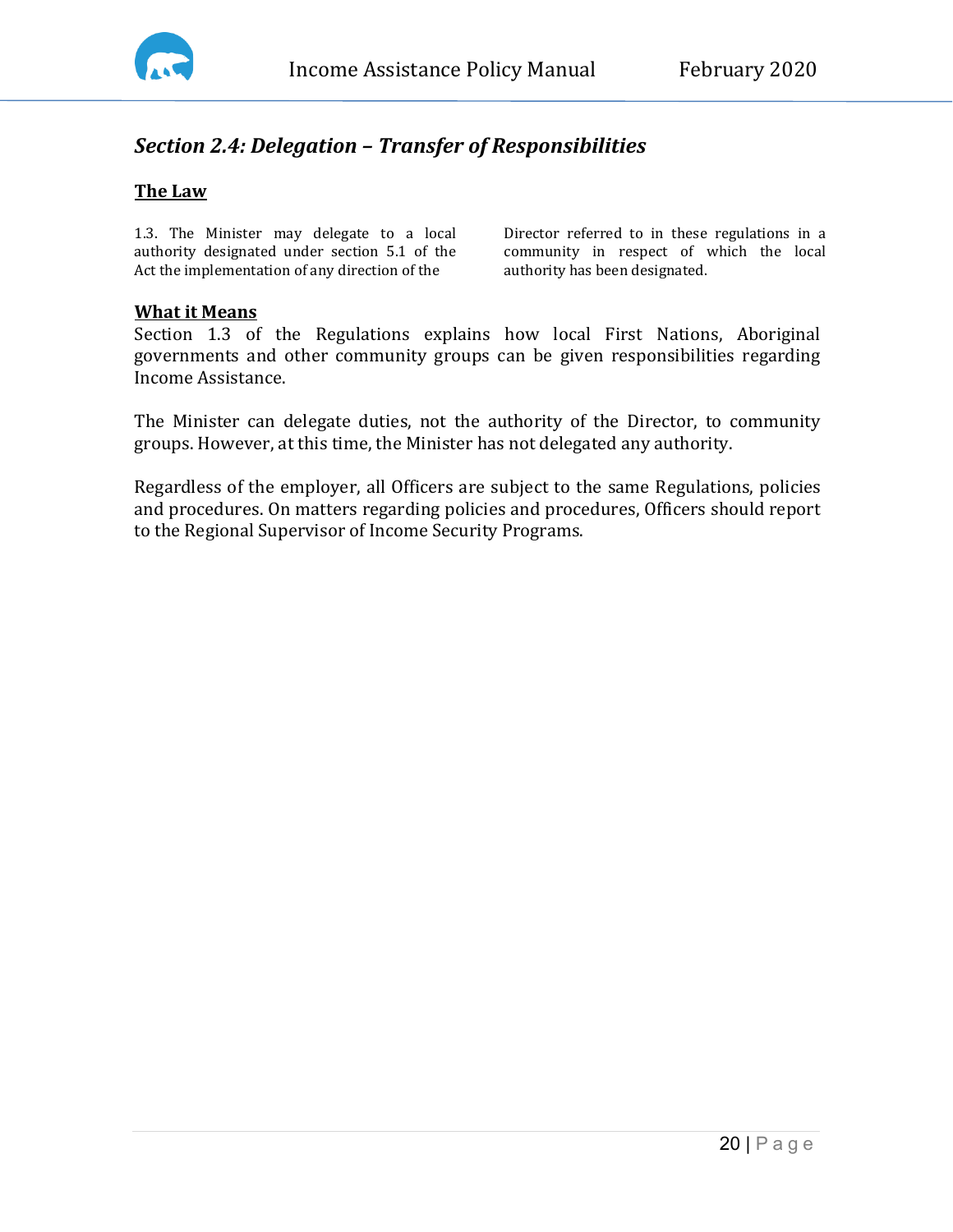

# <span id="page-21-0"></span>*Section 2.5: Application for Assistance – How to Apply*

## **The Law**

- 2. Every person applying for assistance shall
	- (a) make application for assistance to the Officer for the area in which the applicant is residing; and

(b) sign a statement and authorization in the presence of the Officer taking the application.

3. Application for assistance on behalf of a family shall be made by the head of a family on behalf of himself or herself and his or her dependants, but if an Officer is satisfied that the head of the family is unable, for a valid reason, to make the application, the Officer may permit the application to be made by another adult member of the family, or by a responsible person outside of the family.

3.1. Subject to sections 3.2 and 3.3, the Director shall determine the content of the forms to be used by an Officer for an application, statement and authorization referred to in section 2, and for an assessment and verification of whether an applicant is a person in need and for any other purpose that the Director considers necessary.

3.2. (1) In this section, "income in kind" means goods or services received by an applicant free of charge.

(2) The following must be provided in respect of an applicant and each of his or her dependants before assistance is granted:

- (a) name, sex, address, phone number, birthdate, marital status and ethnicity;
- (b) education and occupation;

(c) subject to subsection (3), proof satisfactory to an Officer, of social insurance number;

(d) description of any maintenance order entitling the applicant to maintenance;

(e) reason for the application for assistance;

(f) employment history;

(g) the monthly amount and sources of all income including gross earned income, net earned income, unearned income and income in kind;

(h) the value and description of all assets;

(i) information concerning finances from, if relevant, his or her employer, bank or other financial institution, mercantile organization, educational institution and federal, provincial, territorial and municipal government departments and agencies, including the Canada Revenue Agency and Employment and Social Development Canada;

(j) Repealed.

(3) If, for reasons satisfactory to the Officer, proof of social insurance number is not available at the date of an application for assistance, the applicant shall, within two months after that date, provide proof that he or she has applied for a social insurance number.

3.3. The statement and authorization of the applicant referred to in paragraph 2(b) must include statements that the applicant

(a) meets one of the eligibility criteria set out in paragraphs 1.11(a) to (d);

(b) has attained the age of 19 years;

(c) will inform the Officer immediately of any change in his or her circumstances that would affect his or her application or the amount of assistance granted, including change in<br>dependants, income, assets or dependants, income, assets or residence;

(d) authorizes the Officer to verify the information provided by the applicant; (e) authorizes the release to an Officer of any information, including personal information, relating to the applicant by the applicant's employer, bank or other financial institution, mercantile organization or educational institution or by a federal, provincial, territorial or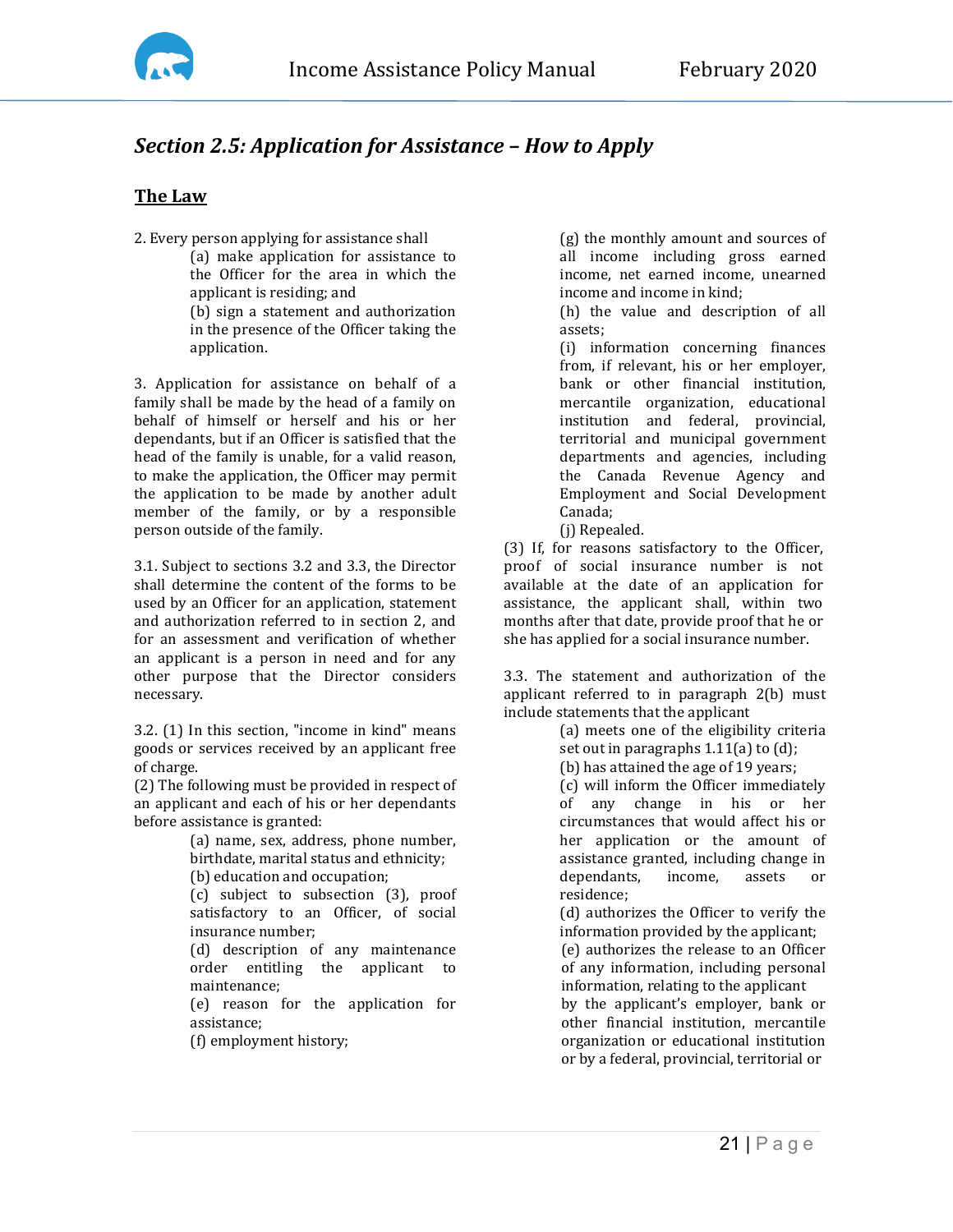

municipal government department or agency, including the Canada Revenue Agency and Employment and Social Development Canada for the purpose of determining the applicant's financial resources and his or her eligibility for assistance and for the effective and efficient general administration and enforcement of the Act and the regulations made under it;

(f) authorizes the release to an Officer of any information, including personal information relating to any claim by the applicant for benefits including but not limited to employment, unemployment, pension or disability benefits under any Act of Canada, the Northwest Territories, another territory or a province;

(f.1) authorizes the release by an Officer of any information relating to the<br>applicant including personal including personal<br>to the applicant's information, employer, bank or other financial institution, mercantile organization or educational institution or to a federal, provincial, territorial or municipal government department or agency, including the Canada Revenue Agency<br>and Employment and Social Employment and Development Canada for the purpose of determining the applicant's financial resources and his or her eligibility for assistance and for the effective and efficient general administration of the Act and the regulations made under it; (g) declares that he or she understands

the circumstances under which the procedure by which he or she may appeal a decision respecting assistance and the circumstances under which the Officer may assist the applicant in making the appeal;

(h) declares the information that he or she provides to the Officer is true;

(i) declares that he or she understands that making a false or misleading statement for the purpose of obtaining assistance for himself or herself or any other person is an offence punishable on summary conviction;

(j) Repealed;

(k) will repay assistance for which the applicant is not eligible or in excess of the amount of assistance to which the applicant is eligible and understands that such assistance may be deducted from future assistance payments.

5. If an applicant is unemployed but is employable, as determined in accordance with the direction of the Director, the Officer shall satisfy himself or herself that the applicant is searching for and is willing to undertake wage employment or self-employment.

6. (1) An Officer may require an applicant to disclose fully such information as the Officer considers necessary to establish the eligibility of the applicant and the Officer may refuse assistance until sufficient information is provided.

(2) The applicant shall be informed in writing of a refusal under subsection (1) together with the reasons for the refusal within two business days of the refusal.

(3) If an applicant has previously applied for assistance in accordance with section 2 within one year of the date of the current application, an Officer may accept the previous application and statement and authorization as a new application for assistance, and may request additional information to make the application complete and up to date.

7. An Officer shall refuse assistance to any applicant whom the Officer determines is not a person in need, and the applicant shall be informed in writing of the refusal and the reason for the refusal within two business days of the refusal.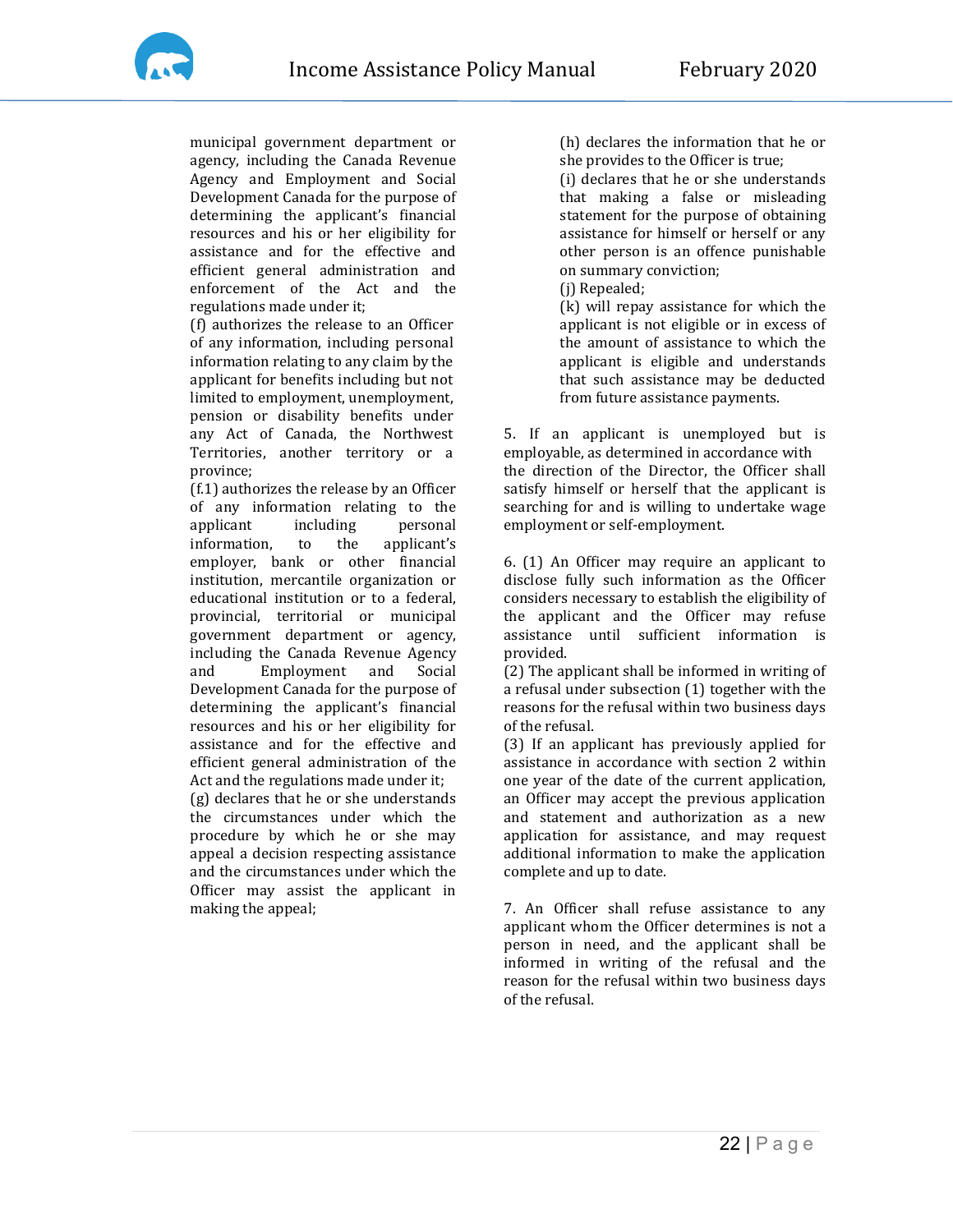

#### **What it Means**

Sections 2 to 7 of the Regulations set out the rules applicants must follow when applying for Income Assistance and the rules an Officer must follow when refusing an applicant.

#### *Place of Residence*

Applicants must apply for Income Assistance in their home community. Before applicants can receive Income Assistance from another community, they must provide proof of residence (such as address change, rental agreement, utility bill, etc.) to the Officer that they have moved to the new community. To assess eligibility for assistance in the new community, the Officer must determine the amount of assistance received prior to the applicant's move to the new community.

#### *Applicants who are temporarily outside of their home community and within the NWT* **- October 2019**

An applicant may be considered temporarily outside of their home community if they are travelling for personal reasons (for example; visiting relatives, or participating in traditional activities) and will not be immediately returning to their home community. Applicants who intend on applying for Income Assistance while away from their home community should notify their Officer immediately.

Applicants must submit an application and required documents via fax or email to the Income Assistance office in their home community. An applicant's amount of assistance will be determined based on their home community benefit rates.

Note: If an applicant is travelling within the NWT and is away from their home community for more than 3 months the Officer must confirm the applicants' primary place of residence and consult with the Regional Manager to determine if benefit rates should be adjusted.

#### *Applicants who are temporarily outside of the NWT* **- June 2018**

NWT residents who are temporarily outside of the NWT may apply for Income Assistance under Section 16 (2) (a) and (b) of the Regulations. Applicants must submit an application and required documents via fax or email to the Income Assistance office in their home community. Applicants must provide proof of residence in the Territories and provide documentation confirming the reason for temporary travel is to receive medical treatment that is not otherwise available in the NWT.

#### *Applicants Changing Place of Residence -* **Revised July 2018**

A new application and a Statement and Authorization are not required. The applicant's file is not to be transferred to the new community. Specific documents (such as income tax notice of assessment, old application, Statement and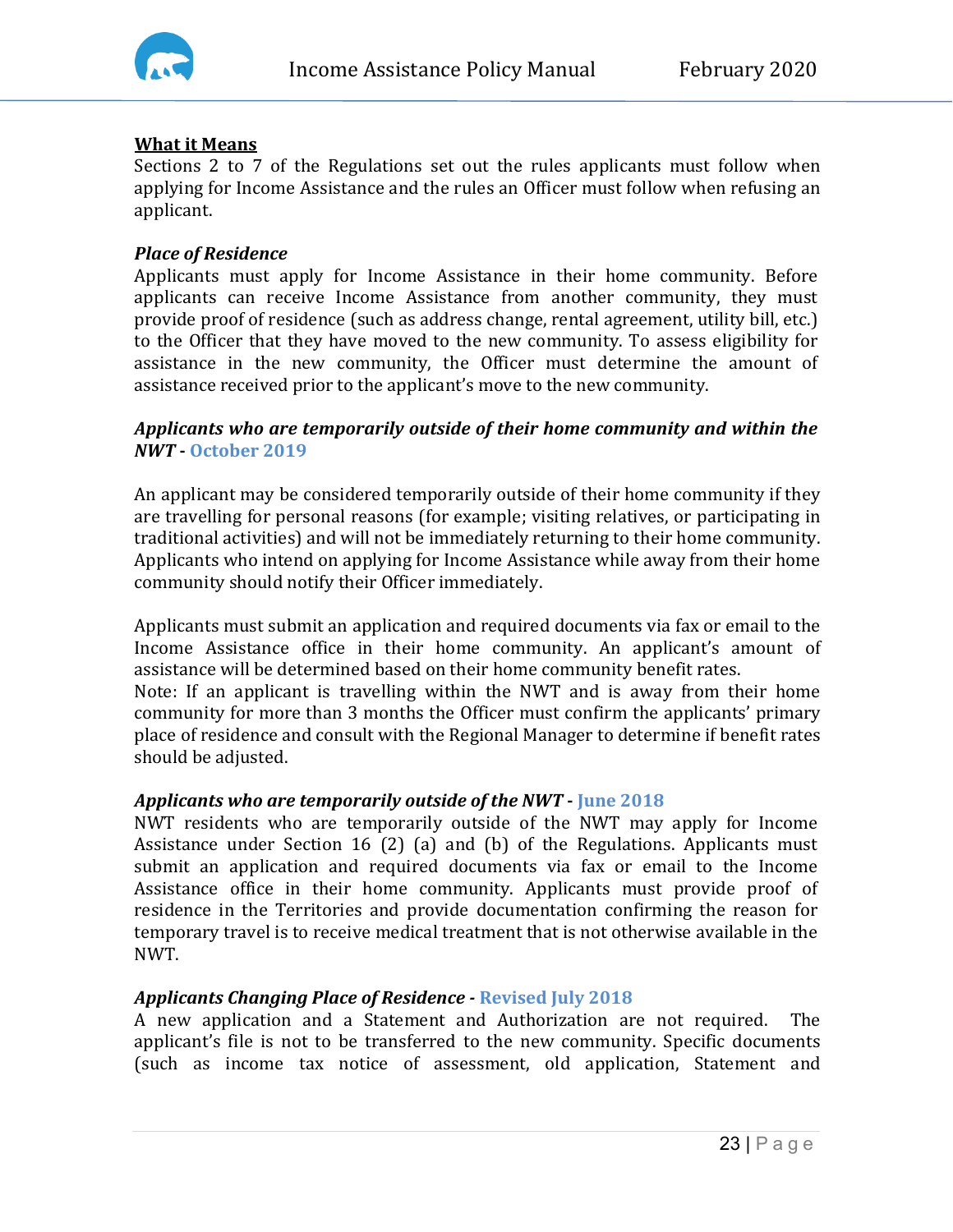

Authorization, etc.) will be available through CMAS Document Storage (DSM). A paper file can be created from these documents.

## *Application and Forms*

The Director must approve all forms. Officers **shall** use only the approved forms.

Applicants must complete and sign all necessary forms to apply for assistance. Applicants who are unable to complete the forms may request assistance from another adult member of the family, another responsible adult person, or the Officer.

# *Applicant and Dependant Information -* **August 2016**

Applicants must provide all of the following information (for themselves and for any dependants). The Officer must collect all of this information before the need for Income Assistance is determined:

- Full name (first, last, middle, as well as nicknames, maiden names, aliases, etc.)
- Sex
- Address (street and mailing)
- Phone number(s)
- Birth date
- Marital status
- Ethnicity
- Education and occupation
- Proof of Social insurance number (copy)
- Description of any maintenance order (copy)
- Explanation of why they are applying for Income Assistance
- Employment history
- Monthly income (gross earned, net earned, unearned and income-in-kind)
- Description and estimated value of all assets
- Information about the money kept in or received from employers, financial institutions, agencies or governments, and,
- Most recent copy of the Canada Child Benefit Notice

#### **August 2016**

First time applicants who are unable to provide proof of social insurance number must provide proof within two months that they have applied for their social insurance number. Applicants who do not provide this information within two months must be issued a Request for Missing Information form and are ineligible to receive Income Assistance benefits until such time as the information is provided.

Verification must be done before an Officer can determine if an applicant and his/her dependants are eligible to receive Income Assistance.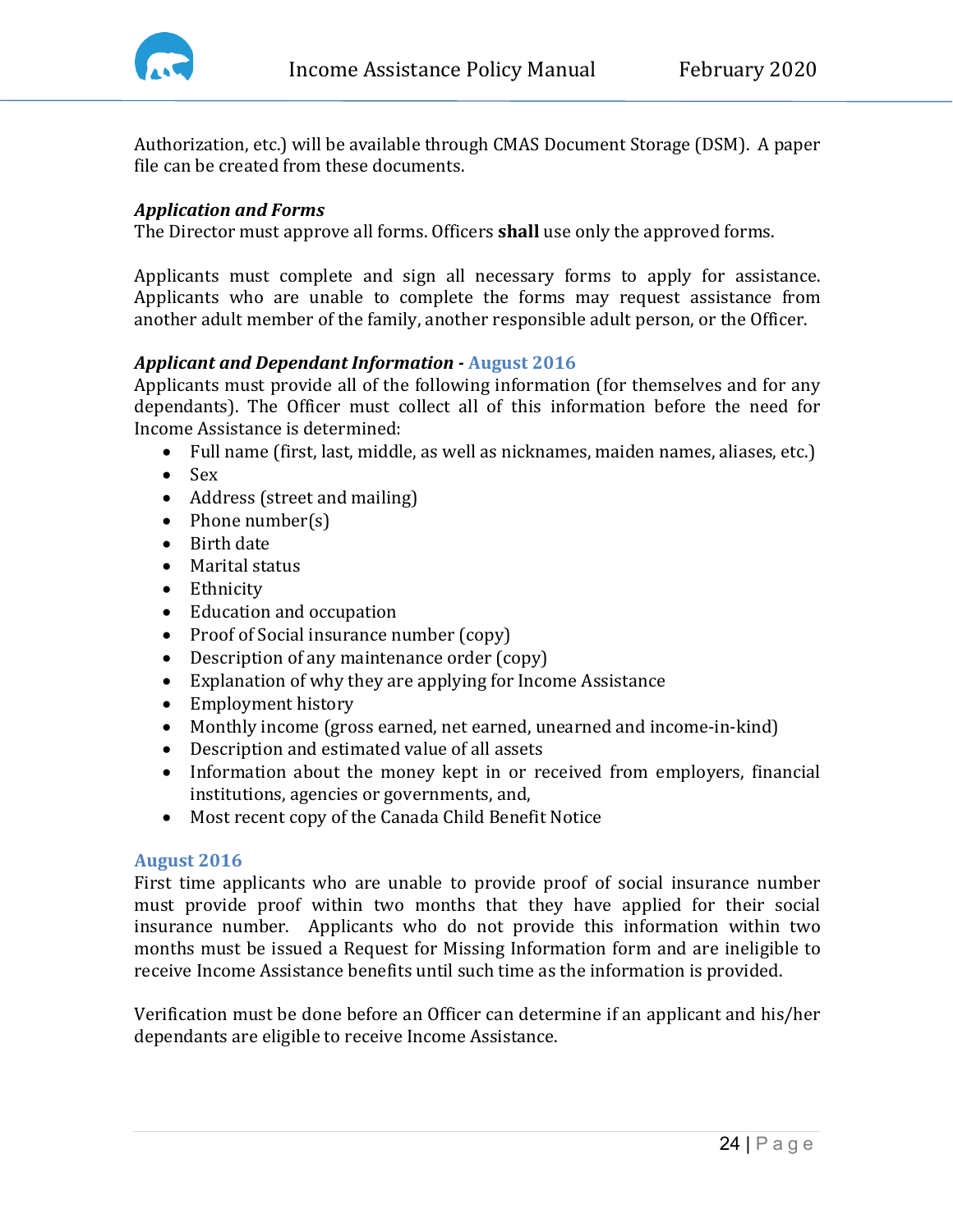

# *Statement and Authorization –* **Revised June 2017**

When submitting an application, the applicant and co-applicant must sign the Statement and Authorization (SAA). The SAA has conditions that the applicant and co-applicant must declare, agree and understand. Applicants and co-applicants agree to tell the truth on their application.

The SAA allows the Officer to collect information about an applicant and his/her dependants, as well as use any information that the applicant has provided in determining eligibility for program benefits.

The SAA also permits an official from Income Security Programs to obtain information from Canada Revenue Agency or that an applicant will provide a copy that may be redacted as per Section 2.12.

#### *Looking for Employment*

The Officer must verify that an applicant who is employable is actively searching for employment and is willing to work for a wage, salary or to become self-employed. If the Officer does not believe an applicant is searching for employment and/or is not willing to work, his/her Supervisor must be contacted and he/she must agree with the Officer's decision not to provide Income Assistance.

The applicant must show the Officer that he/she made a reasonable effort to look for work. The applicant may also be requested to complete a job application, submit a resume and obtain a dated signature from potential employers.

#### *Request for Additional Information*

Applicants may be asked to provide additional information if the Officer believes it is essential to complete the application.

#### *Refusing Assistance -* **August 2016**

An Officer may refuse assistance to any applicant and his/her dependants. The applicant must be notified in writing of the decision within two business days. If that is not possible, the written decision will be mailed to the applicant. The date the decision was mailed should be recorded in the file and in CMAS.

#### *Guardians -* **August 2016**

Anyone who has guardianship for a child(ren) must provide documentation that he/she are or have day to day care of the child

Documentation that the applicant has day-to-day care of the named child(ren) can be one or more of the following:

- A letter from Health and Social Services (does not include Foster children)
- A signed Statutory Declaration from the parent outlining that guardianship has been given over.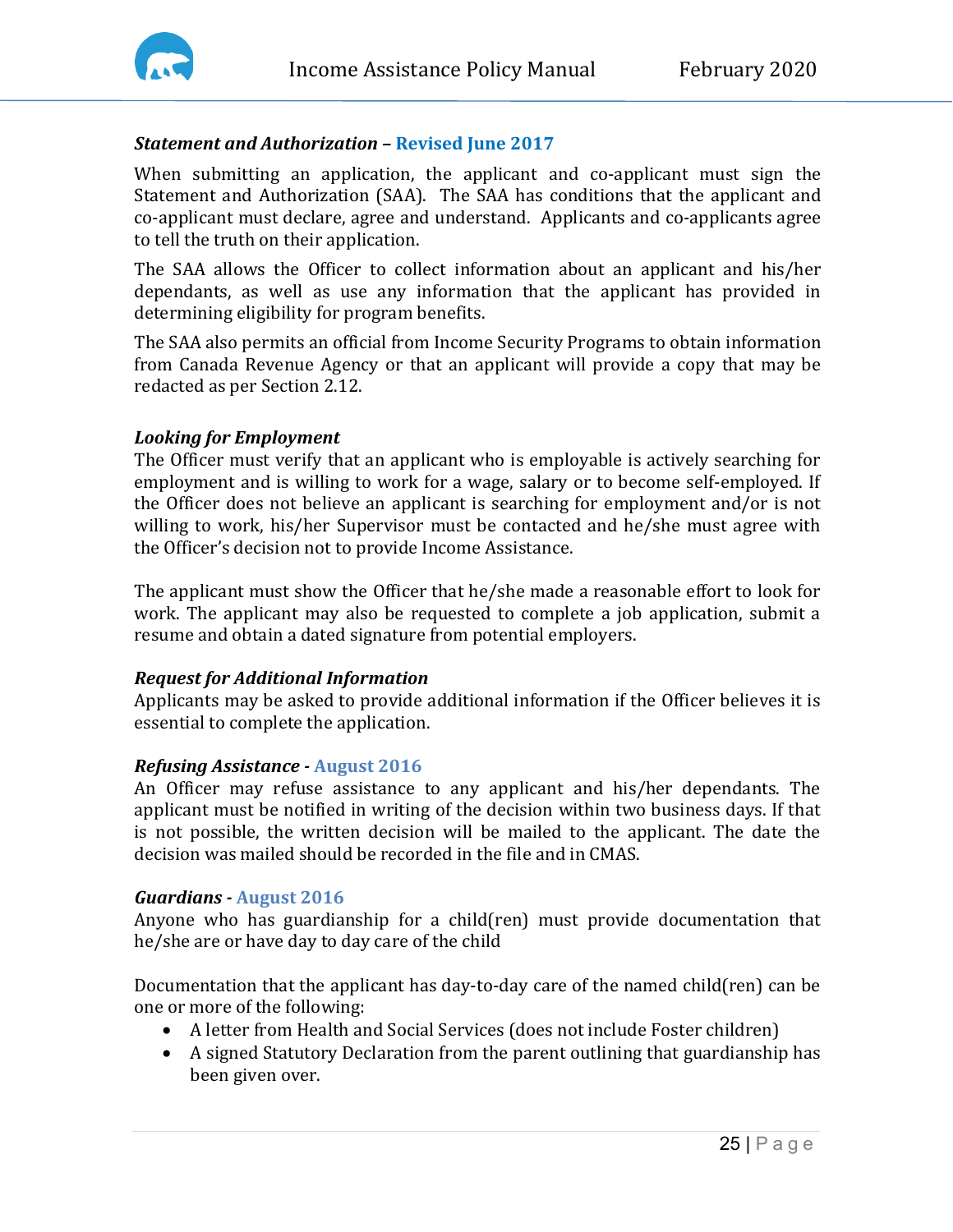



• Guardianship Order

This would not apply in a custom adoption situation as the child(ren) will be considered legally adopted.

# *Other Sources of Income for Children -* **August 2016**

In the event of a separation, the parent who has day-to-day control of the child(ren) should be encouraged to apply for child support.

Parents and Guardians, who are not in receipt of the Canada Child Benefit (CCB) are encouraged to apply for the CCB. This is a financial support to provide for the cost of raising a child or children.

Biological/legal parent, are encouraged to apply for child maintenance as this is an additional financial resource.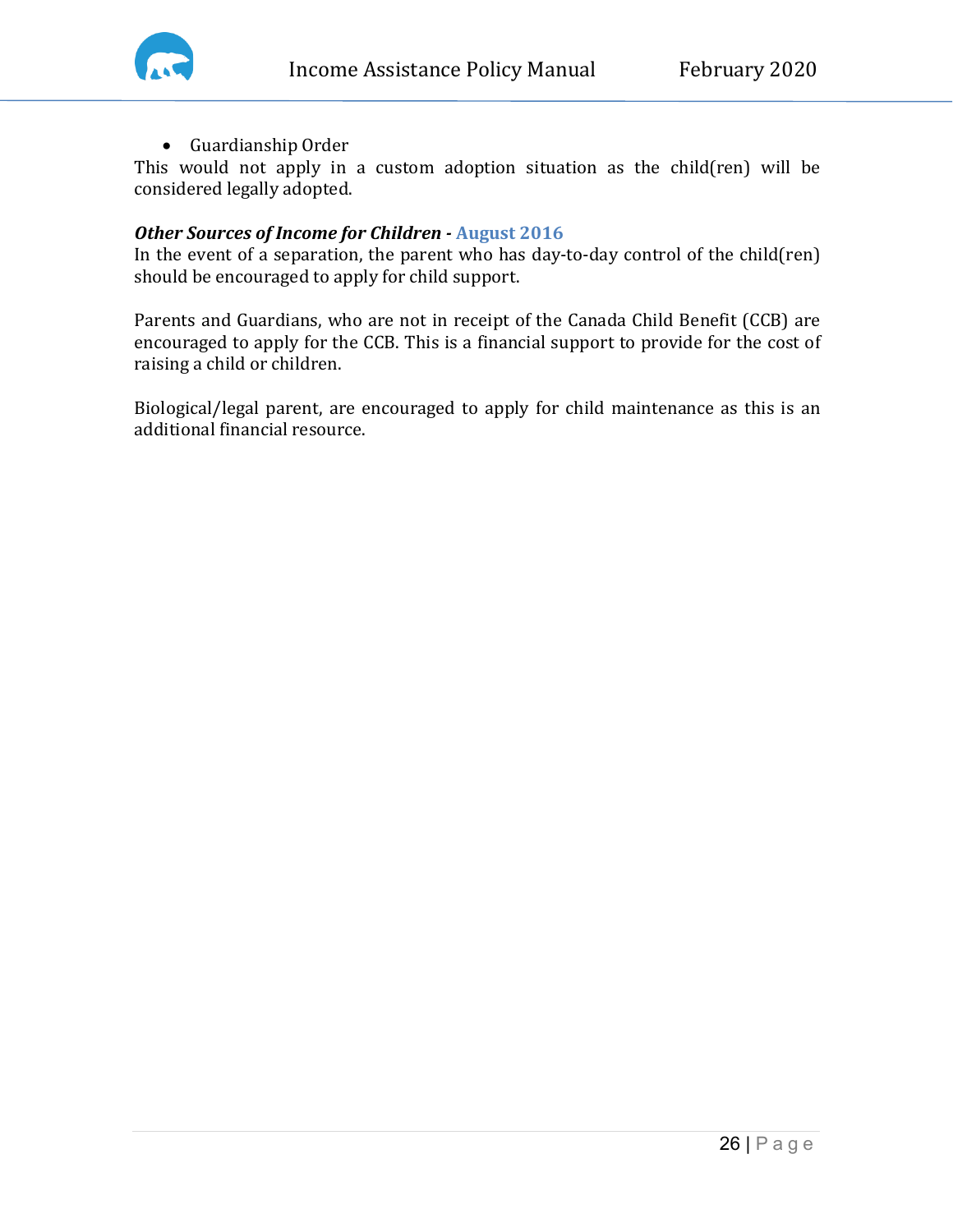

# <span id="page-27-0"></span>*Section 2.6: Granting of Assistance – How Assistance is Given*

## **The Law**

9. If, after thoroughly reviewing and verifying the information provided by the applicant, an Officer is satisfied that an applicant is a person in need, the Officer shall

(a) determine the amount of assistance based on the applicant's need for assistance;

(b) determine, in accordance with the direction of the Director, whether the assistance is to be provided as money, goods or services, or any combination of them;

(c) grant assistance in accordance with Schedule A as is applicable to the circumstances of the applicant; and

(d) subject to section 13.1, grant assistance in accordance with Schedule B as is applicable to the circumstances of the applicant.

10**.** If assistance has been granted under section 9, the Officer shall inform the applicant immediately

> (a) of the kind and the amount of assistance, the manner in which the amount of assistance was determined and the method of providing the assistance; and

(b) of the responsibility of the applicant to report immediately any change in circumstances that would affect the amount of the assistance that has been granted.

# **What it Means**

Sections 9 and 10 of the Regulations set out the process Officers must follow to provide Income Assistance.

#### *Current Practice*

Although the Director should be in agreement with how the applicant receives assistance, the practice has been to allow the Officer and applicant to decide how the assistance will be provided, without consultation with the Director.

#### *Officer Responsibilities*

All of the applicant's documents must be date stamped upon receipt.

After an Officer has reviewed and examined the applicant's application information and determined that the applicant and his/her dependants are in need, the Officer must:

- Calculate the amount of eligible assistance (full month or prorated)
- Tell the applicant he/she is eligible to receive assistance and what he/she can receive
- Decide how the assistance will be provided cheques, direct deposit, goods, services or a combination
	- o The Officer determines how the assistance will be provided in consultation with the applicant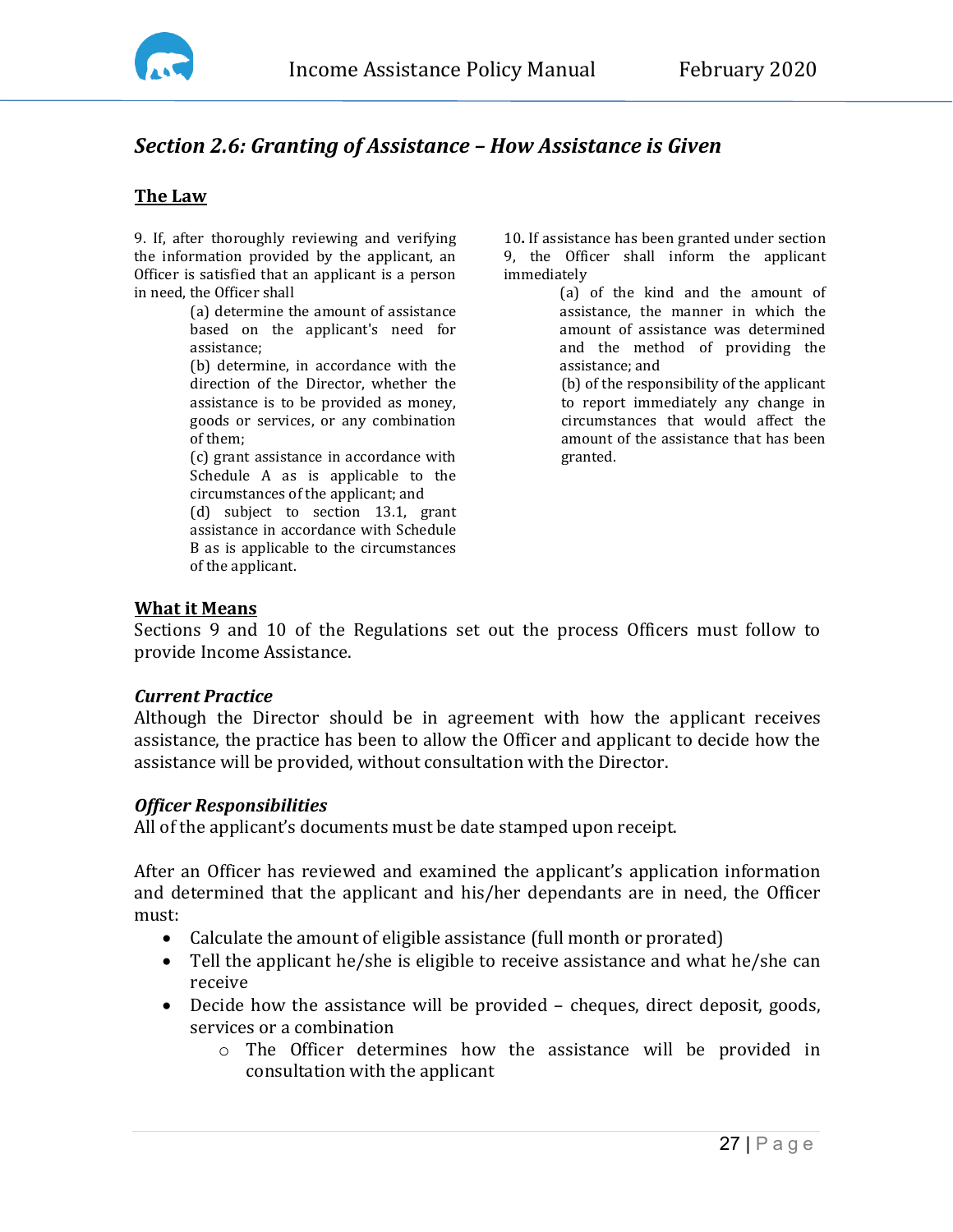

- o The Director has the authority to overturn the Officer's decision.
- Provide assistance under Schedule A Basic Benefits and/or Schedule B Enhanced Benefits, depending on the circumstances
- Tell the applicant he/she must report all changes to his/her personal information (where he/she lives, how many people are in the family, etc.) and financial information (income and assets)
- Explain the Income Assistance Program to the applicant, making sure that he/she understands what he/she is eligible to receive, how much he/she is receiving, what his/her rights and obligations are and what the government's rights and obligations are
- Ensure all needs are authorised as soon as an applicant's eligibility is determined.

#### *Providing Assistance to Family Members and Friends*

An Officer who works alone in a community can help a family member, friend or coworker who is applying for assistance, but cannot issue Income Assistance without approval from an Officer in another community or Supervisor.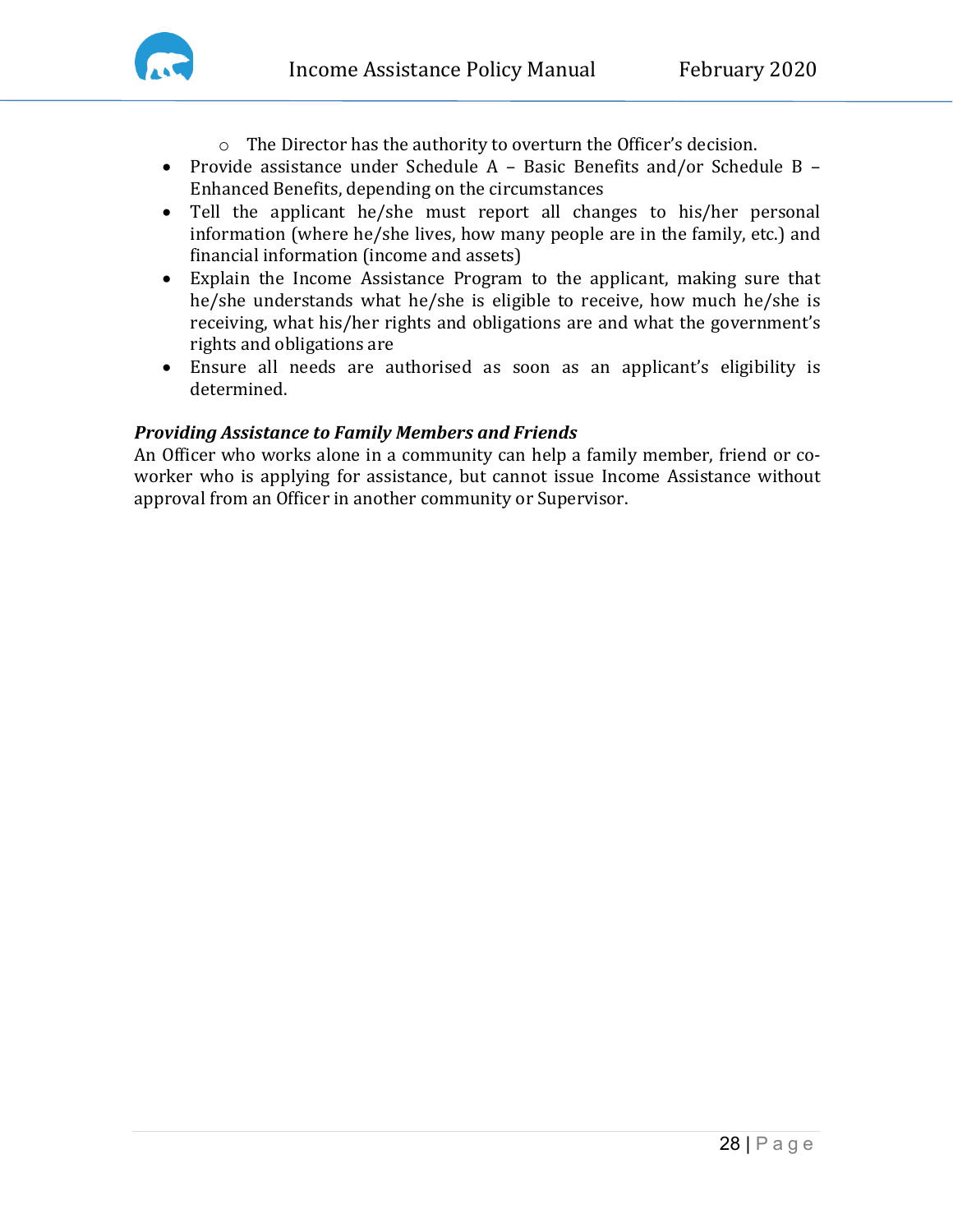

# <span id="page-29-0"></span>*Section 2.7: Commencement of Assistance – When Assistance Starts*

# **The Law**

11. (1) Assistance must commence on the later of

(a) the day the application for assistance is made; and

(b) the day on which the need for assistance is established.

(1.1) Notwithstanding subsection (1), if the need exists, assistance for rent, fuel and utilities may be granted commencing from the beginning of the month in which the application was made. (2) If the eligibility of an applicant for assistance cannot be determined immediately for reasons beyond the control of the applicant or the Officer and the need is apparently urgent, a grant of minimal assistance may be made in accordance with Schedule A to meet the need until the eligibility of the applicant can be determined.

(2.1) The Director may exercise his or her discretion to grant assistance for a maximum of one year prior to the day on which the need for assistance is established, but may not grant assistance for any period prior to the day on which the application for assistance was made. (2.2) Notwithstanding anything in this

section, if it is determined as a result of an appeal commenced in accordance with the Act that the applicant was incorrectly denied benefits through no fault of the applicant, the applicant is entitled to be awarded assistance for the entire period of entitlement.

(3) Notwithstanding subsections (1) and (2), assistance shall not be granted in respect of a period of time during which an applicant is not eligible to receive assistance under sections1.11, 1.12 or 1.13.

#### **What it Means**

Section 11(1) to 11(3) of the Regulations explains when to begin an applicant's Income Assistance.

#### **Revised January 2018**

An Application for Income Assistance, which includes the Statement and Authorization, must be completed annually, or when an applicant has a change in relationship status. Applicants who are not payrolled must complete Form A Reporting Form and submit all supporting documentation each time the Officer assesses their application.

An applicant's Income Assistance begins on the day he/she submits an Application for Income Assistance or a Reporting Form. However, an applicant's assistance for rent, utilities, or fuel can be retroactive to the first day of the month, or at any time during the month, if the Officer determines the need exists.

#### *Start of Assistance*

Once the application process is complete, assistance is retroactive to the date the application process started, or the day the applicant told an Officer of his/her intent to make an application, unless the applicant misses his/her appointment to start the application process.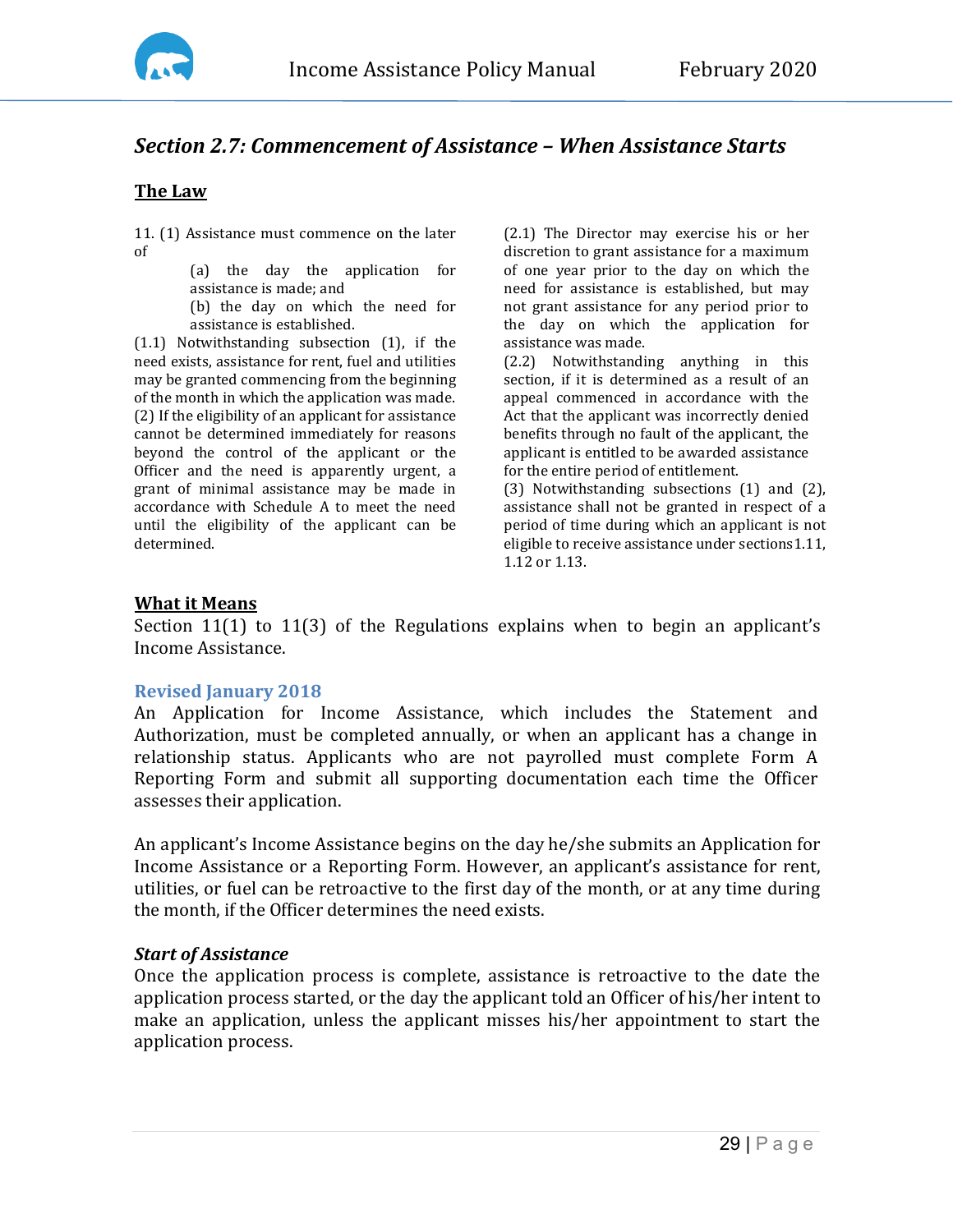

If the Officer is not in the community, the assistance starts when the applicant makes contact with the Officer by phone, fax or email, unless the applicant misses the appointment date to start the application process.

## *Missing Information –* **Revised January 2018**

If the applicant does not submit the required supporting documentation with the Application for Income Assistance or Form A- Reporting Form, the Officer must issue Form B - Request for Missing Information. The applicant has until the last day of the calendar month to submit the supporting documentation. If the applicant does not submit the supporting documentation by the last day of the calendar month, the Officer must issue a refusal under Section 16 (1) (c.1).

# *Retroactive Payments –* **Revised January 2018**

Officers have the authority to issue eligible assistance to a maximum of one month prior to the current assessment period. Officer must have Supervisor approval to issue payments for any other month within a 12 month period. Applicants will not be eligible to receive retroactive payments for benefits outside of the 12 month period.

*For example, if an applicant qualified for Income Assistance in January 2017 and did not submit a utility bill, the bill can be paid up to December 2017.*

# *Urgent Assistance Requirements*

In circumstances where eligibility for assistance cannot be immediately determined and the Officer believes the need is urgent, the Officer may issue  $\frac{1}{4}$  or  $\frac{1}{2}$  of an applicant's food allowance under Schedule A – Basic Benefits.

Once eligibility is established, the amount of urgent assistance must be deducted from the applicant's total assistance available.

#### **August 2016**

*For example, a single applicant in Yellowknife is eligible for \$343 month in food allowance from Schedule A – Basic Benefits. If the Officer believes the need of the applicant is urgent, the Officer can issue a quarter or a half of the \$343, with Supervisor approval.*

If it is determined that the applicant was not eligible, the amount of assistance that was advanced to the applicant must be recovered from the applicant through the appropriate overpayment process.

Other extraordinary circumstances may be reviewed on a case-by-case basis in consultation with the Director.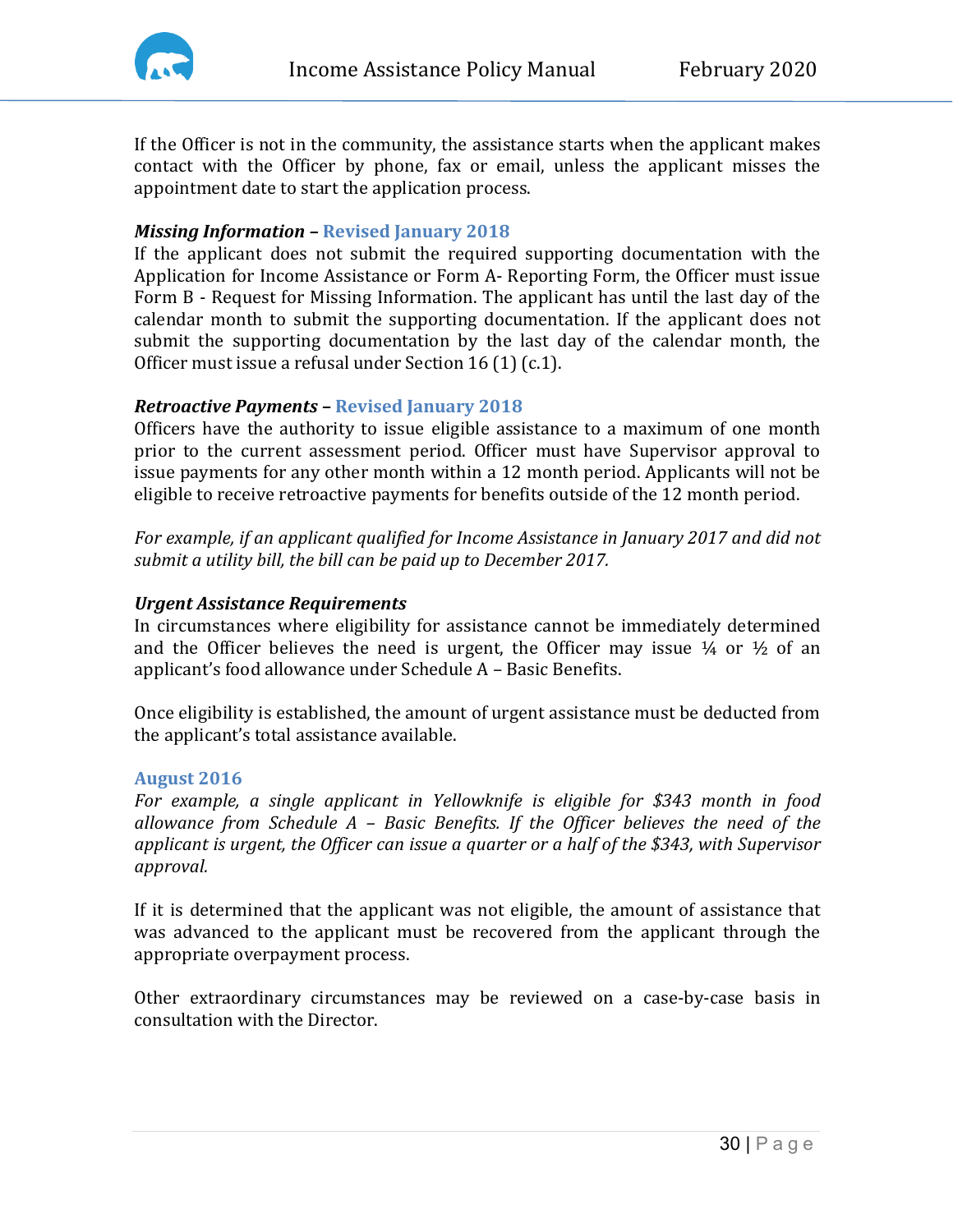

## *Verification Delays –***Revised February 2020**

Applicants must provide all of the required documents the Officer needs to determine eligibility for assistance. In addition to the required information, Officers must complete additional verification checks. Awaiting responses from ClientCheck for this additional information shall not prevent an Officer from determining eligibility.

In situations where applicant verification checks are delayed beyond two business days, the Officer shall assess the application.

If the applicant has provided all of the documentation required to complete the assessment and he/she is eligible for assistance, benefits are to be issued, regardless if ClientCheck verifications are outstanding. Once ClientCheck verifications are received and it is determined that the applicant was not eligible, the assessment must be amended to reflect the new information.

#### *Example 1:*

*An applicant who receives income from CPP and has not provided documentation regarding the amount would not be assessed until verification is received from ClientCheck.*

#### *Example 2:*

*If an applicant has indicated that he/she have zero sources of income and bank verifications from ClientCheck take longer than three days, you would assess the application based on the information provided by the applicant and make any necessary adjustments once verifications have been received.*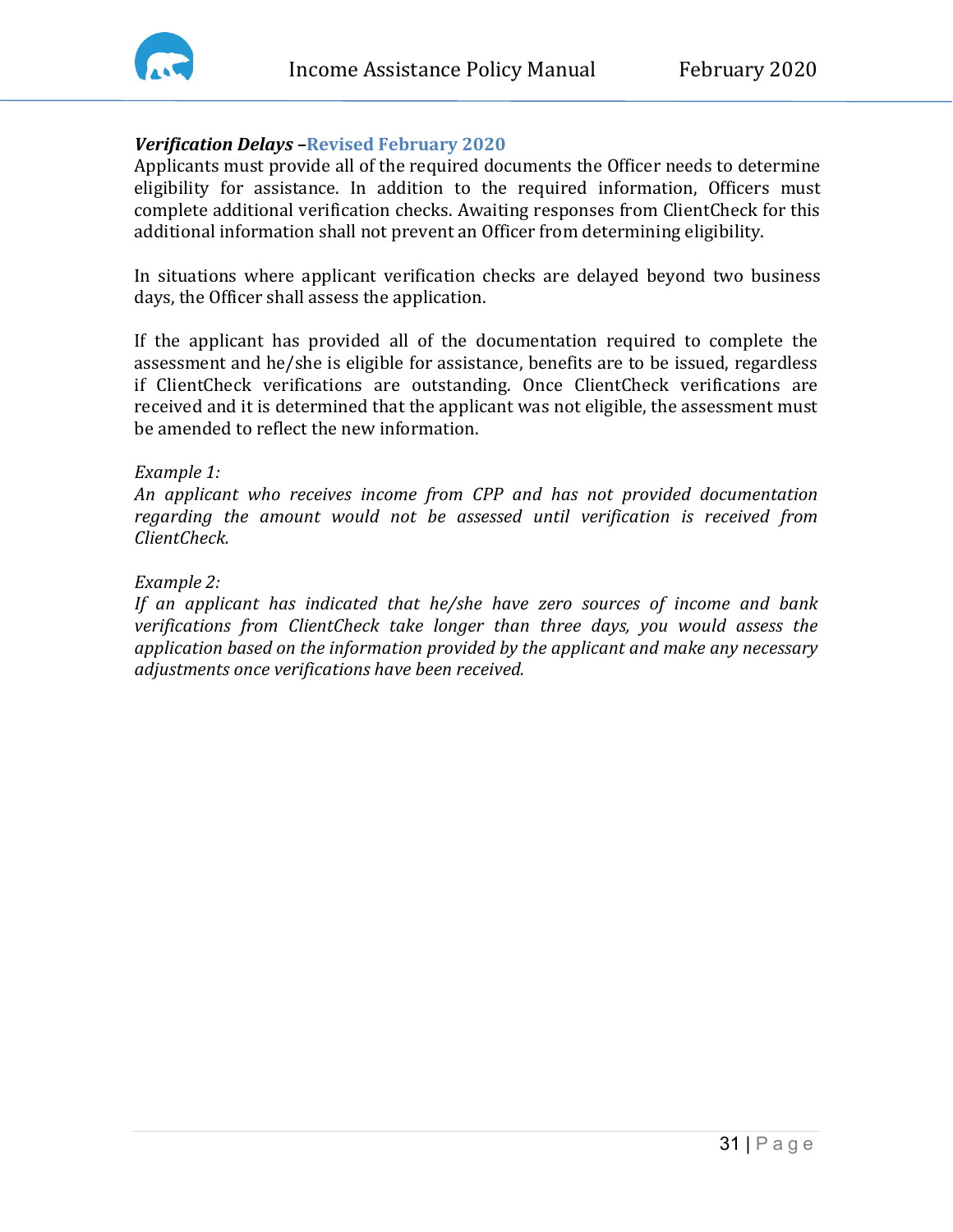

# <span id="page-32-0"></span>*Section 2.8: Method of Providing Assistance – Money Now or Later*

## **The Law**

12. (1) Assistance shall be provided in advance either monthly or on a *pro rata* monthly calculation at intervals during the month, as considered appropriate by the Officer having regard to the circumstances of the recipient.

(2) Assistance may be provided in advance for up to two months if the recipient is able to demonstrate to an Officer that the recipient and his or her family will be residing in a remote or inaccessible location for an extended period of time.

(3) Assistance in the form of money may be paid (a) by cheque or direct deposit to the recipient or as otherwise directed by the recipient; or

(b) Repealed, R-096-2001, s.10 (1). (c) by cheque to a trustee. (3.1) Assistance in the form of goods or services may be provided to the recipient by the Officer or by a person authorized by the Officer to provide the goods or services. (4) If, under subsection (3), payment is made to a trustee the trustee shall, in a manner approved by the Director and at intervals of no longer than 12 months, provide an accounting of expenditures to the Officer granting the assistance.

#### **What it Means**

Section 12(1) to 12(4) sets out the rules for providing Income Assistance to applicants by the month, in advance, or to another person or agency.

With the applicant's circumstances in mind, the Officer can provide assistance to the applicant and his/her dependants as follows:

- At the beginning of the month
- At prorated intervals during the month, or
- If the applicant and his/her family are residing in a remote, inaccessible area, assistance can be provided for up to two months in advance

#### *When and How to Prorate –* **April 2014**

If an applicant applies on the 1st to the 7th day of a month, **do not** prorate the applicant's assistance for that month. If an applicant applies on or after the 8th day of a month, prorating would take place and begin on the day he/she applied.

In cases where Officers are unable to travel to the community within the first 7 days of the month, benefits will not be prorated.

During a given month, the only needs that should be prorated are food and/or rent. Rental allowance is only prorated in cases where rent has been prorated by the landlord.

When an applicant applies during the first 7 days of a month, the Officer shall review the full month prior to determine the applicant's income.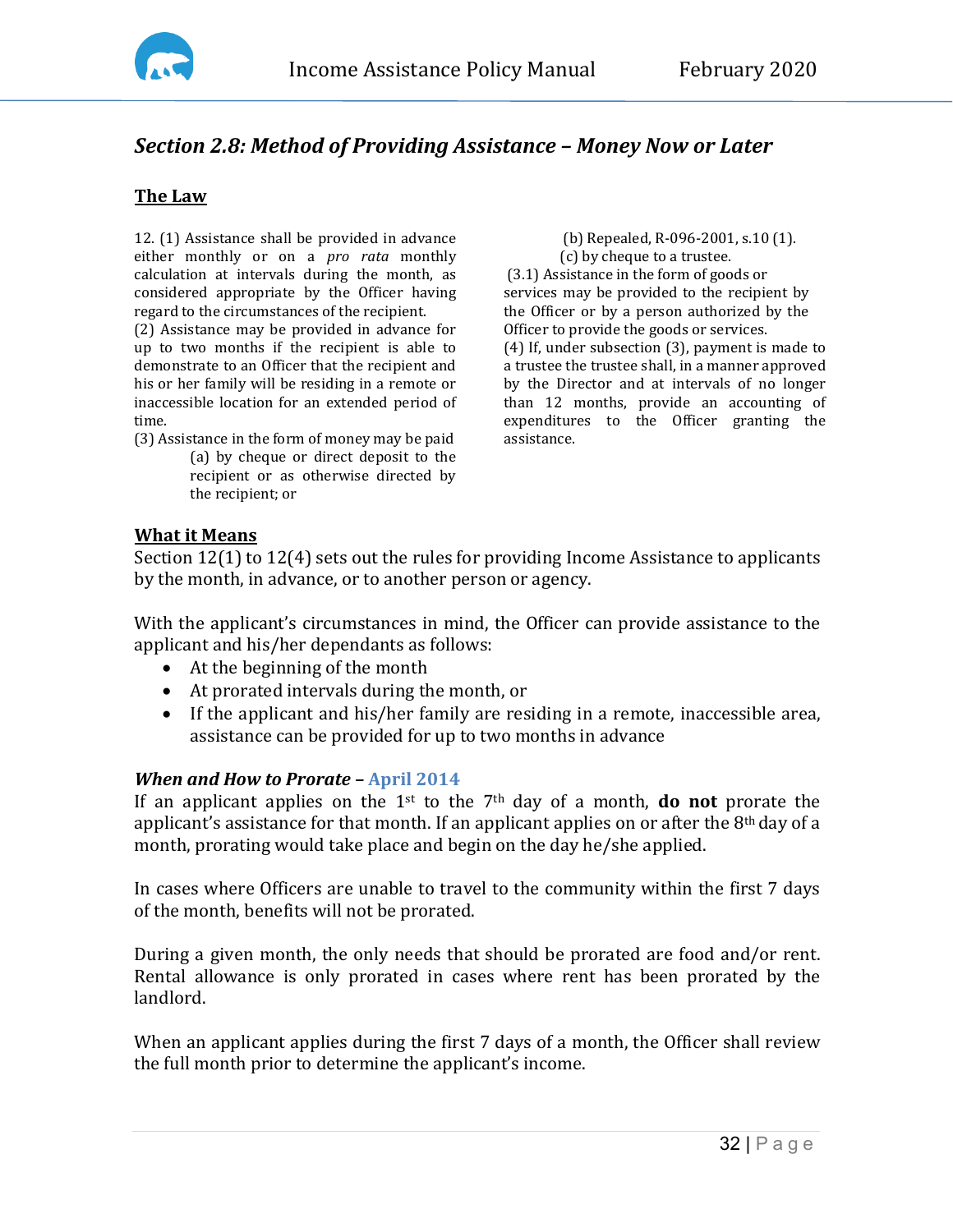

# *Previous Month*

*For example, if an applicant applied February 7th, the Officer would use the income from the entire month of January to determine benefits for February.*

# *Count 31 Days Back*

*For example, an applicant applies on February 8th, the Officer would start counting 31 days back beginning on February 7th and ending on January 8th, using the income received during the period January 8th to February 7th, prorating food and assisting with other needs as necessary.*

*If that same applicant returned in March, count the income received from February 8th to February 28th, do not prorate. If the same applicant returned in April, count all of the income earned in March to determine benefits.*

# *Advanced Assistance –* **February 2014**

In order to advance IA benefits for up to two months, the applicant must demonstrate to the Officer that he/she will be residing in a remote or inaccessible location for an extended period of time. The Officer should obtain the following information to determine if advancing IA benefits is appropriate:

- Completed and signed Productive Choice (PC) Agreement for a Traditional PC for applicants required to participate in a PC
	- o Estimated dates when the applicant is leaving and returning must be included on the form
	- o Should the applicant return sooner than the date on the form, outside of an emergency, the PC is considered incomplete
- Estimated dates when the applicant is leaving and returning
- Household members who will be residing in the remote or inaccessible location
- Location where the applicant will be
- Reason for the applicant being in the remote or inaccessible location

If the Officer determines that the information provided by the applicant is not sufficient, the Officer must consult with his/her Supervisor if he/she feels that the applicant has not provided sufficient detail and obtain approval to request additional information from a third party including, but not limited to an Aboriginal organization, Hunters and Trappers Associations, the Department of Environment and Natural Resources (ENR), the Department of Industry Tourism and Investment  $(ITI).$ 

# **All requested information must be documented in CMAS Attachment Notes prior to the advancement of IA.**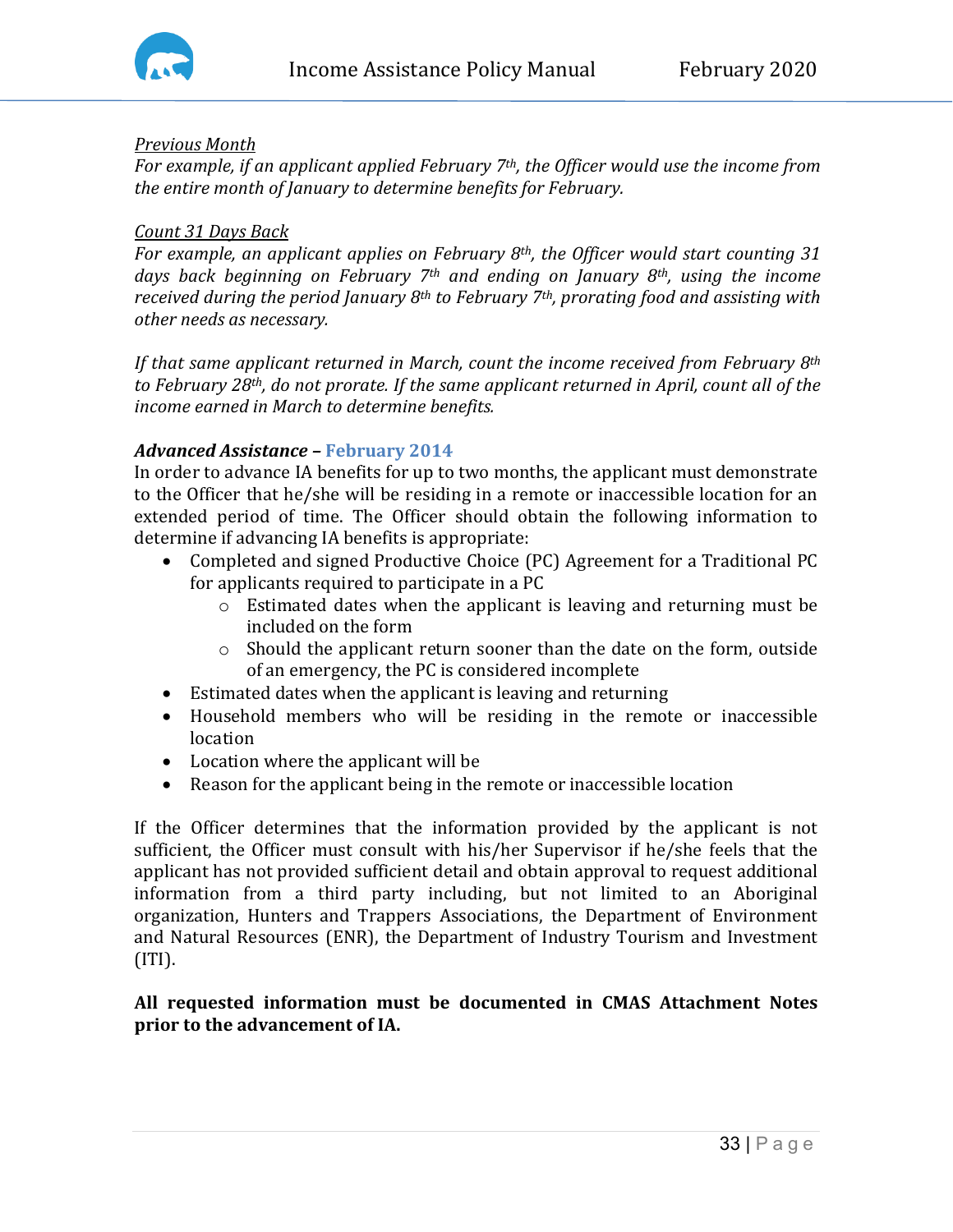

#### *Assistance Paid to a Public Trustee -* **August 2016**

If assistance is paid to a public trustee, the trustee must provide the list of expenses paid on behalf of the applicant to the Officer at least every 12 months, unless the Director approves another time-period. The Director has not approved a standard format for this information; therefore, the Officer must contact the Director in all cases involving a public trustee.

When assistance is paid to the public trustee, the public trustee must arrange to take care of the applicant's affairs by completing all the necessary paperwork and signing, or arranging for signatures for, all necessary documents.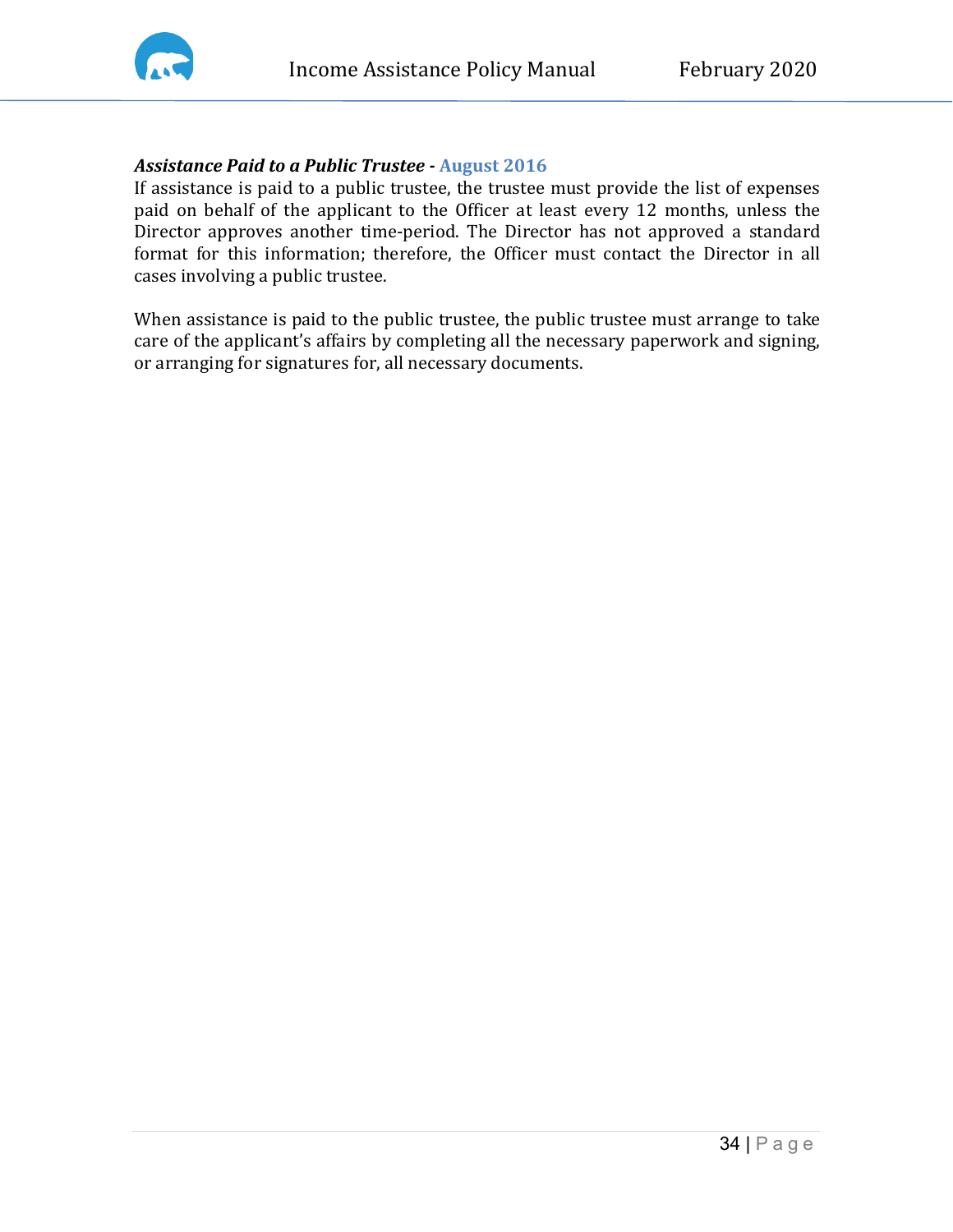

# <span id="page-35-0"></span>*Section 2.9: Continuing Eligibility – Payrolling*

# **The Law**

13. A recipient who, in the opinion of the Officer is likely to be in monthly receipt of assistance in substantially similar amounts for a period of three months or more and whose

financial circumstances, in the opinion of an Officer, are unlikely to change, may be issued assistance monthly without financial review for a period up to 12 months.

#### **What it Means**

Section 13 of the Regulations explains that if an applicant and his/her dependants' circumstances are unlikely to change during a period of three to twelve continuous months, the Officer may provide monthly assistance to the applicant without a monthly financial review. This practice is known as payrolling.

#### *Continuous Payments*

The Officer must be completely satisfied that the circumstances of the applicant and his/her dependants will not change during the approved continuous period. Generally, applicants who are exempt from participating in a Productive Choice may be good candidates for payrolling.

*Example, a 25-year-old applicant is disabled and unable to work. That applicant has no other source of money and is not able to receive money from any other source. An Officer can issue all basic and enhanced benefits on a monthly basis without meeting with the applicant or looking at the applicant's income and expenses. Under these circumstances, the applicant (or a designate) is still responsible for providing the Officer with all bills that are to be paid by Income Assistance.* 

#### *Applicants Reporting Changes*

An Officer will remind the applicant, or the person taking care of the applicant's expenses, that any changes to the applicant's information must be reported to the Officer immediately.

#### *Headquarters' Monthly Downloads -* **August 2016**

Every month, ECE downloads the Senior Citizen's Supplementary Benefit from the federal government and loads it into CMAS. This usually occurs between the 10th and 15th of the month. Staff should never manually enter either of these benefits without first verifying the information with their supervisor. Amounts should never be overwritten, as the actual amount paid to the applicant is what is loaded into CMAS. If you are in doubt about a particular payment contact the CMAS Helpdesk.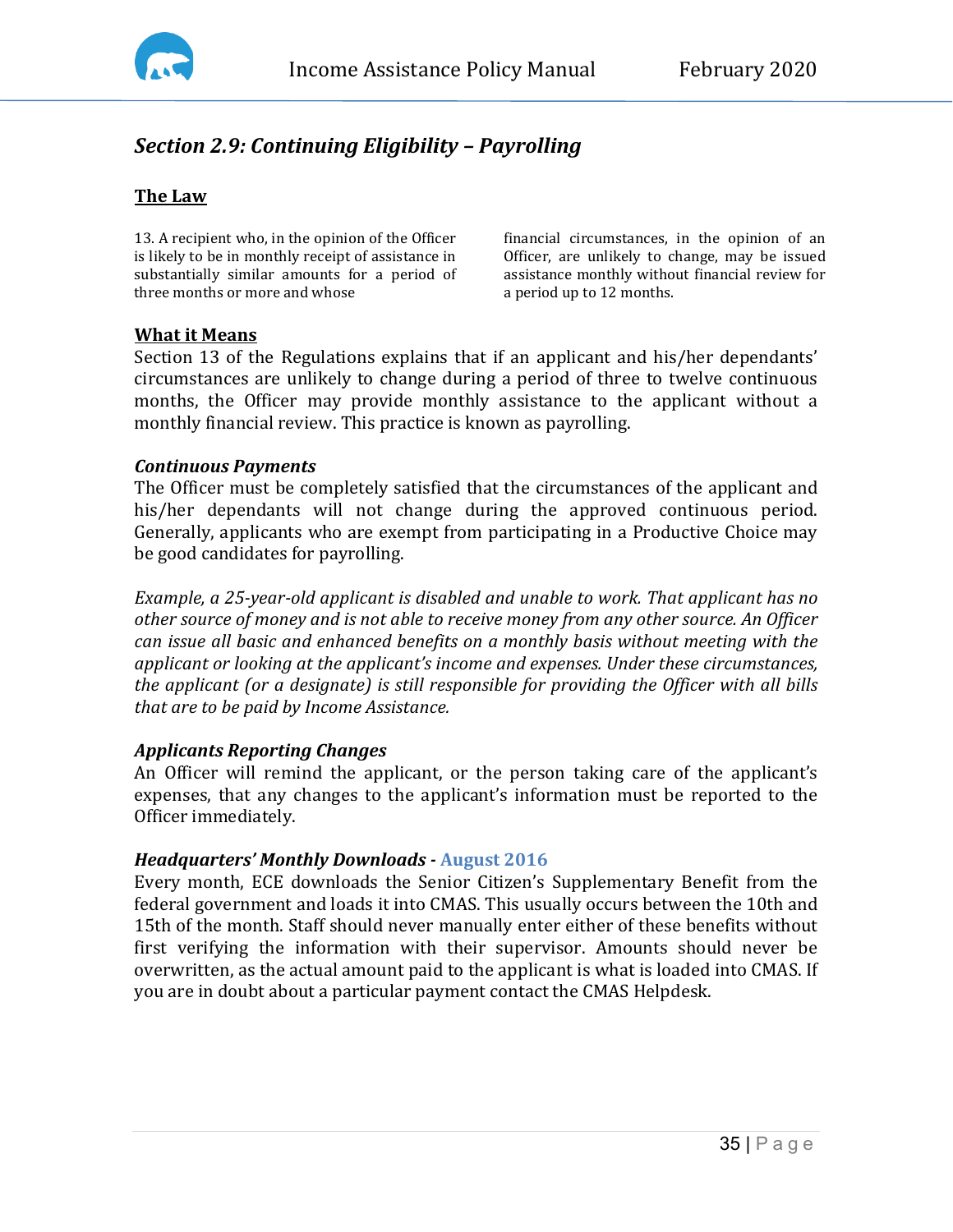

# *Section 2.10: Participation in a Program or Activity – Productive Choice*

## **The Law**

13.1. (1) An Officer shall meet with an applicant and

> (a) discuss the activities and programs referred to in subsection (6) that are available in the community in which the applicant resides or to the residents of that community;

> (b) determine the activities and programs that the applicant is capable of participating in; and

> (c) recommend to the applicant one or more activities or programs in which the applicant must participate that are available in the community in which the applicant resides or to the residents of that community.

(2) An Officer, in consultation with the recipient, shall determine the time within which an applicant must commence participation in any activity or program recommended by the Officer and the duration of the applicant's participation in the activity or program.

(3) An Officer shall monitor an applicant's participation in any activity or program recommended by the Officer and the applicant shall report to the Officer on his or her participation in the activity or program as required by the Officer.

(4) An Officer may change his or her recommendation respecting an activity or program in accordance with subsection (1) and shall review his or her recommendation on the request of an applicant.

(5) An applicant shall participate in the activities and programs recommended by an Officer unless

(a) a person in a health care profession approved by the Director, an occupational therapist or a medical practitioner certifies that the applicant is not capable of participating in the

activity or program for a specified period of time; or

(b) the applicant attained the age of 60 years.

(6) The activities or programs that an Officer may recommend to an applicant are the following, if the activities or programs conform to criteria approved by the Director:

(a) wage employment;

(b) traditional activities;

(c) education and training;

(d) career counselling;

(e) wellness programs and activities, including but not limited to medical treatment, counselling and treatment programs;

(f) parenting or care of adult family members;

(g) unpaid community work;

(h) other activities or programs designated by the Director as activities or programs that an Officer may recommend to applicants.

(7) If an applicant is participating in an activity or program recommended by an Officer or is exempted under subsection (5), in addition to the assistance granted under Schedule A, an Officer shall grant assistance under Schedule B.

(8) In granting assistance under subsection (7), the Officer shall

(a) determine the amount of assistance based on the applicant's need for assistance;

(b) determine, in accordance with the direction of the Director, whether the assistance is to be provided as money, goods or services, or any combination of them; and

(c) grant assistance in accordance with Schedule B as is applicable to the circumstances of the applicant.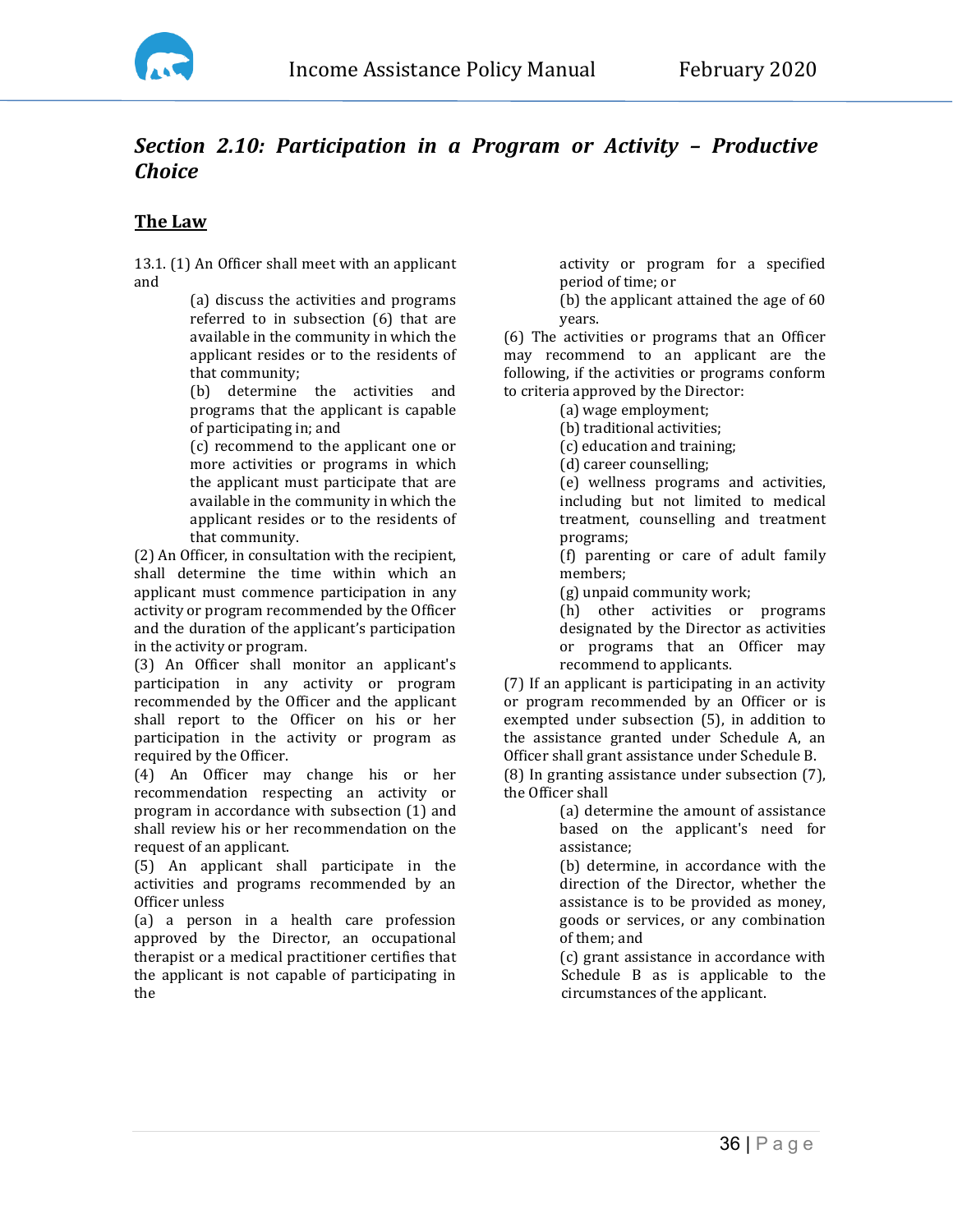

## **Revised October 2019**

## **What it Means**

Section 13.1(1) to 13.1(8) of the Regulations outlines the programs and activities most applicants must take part in to continue to receive Income Assistance and to be eligible for enhanced benefits. These programs and activities are called productive choices.

#### *Who Participates in a Productive Choice*

Productive choices are mandatory for all applicants, unless exempt under section 13.1(5) of the Regulations.

## *Deciding on a Productive Choice*

An applicant must participate in a productive choice, unless exempted under the Regulations. The Officer must meet with the applicant and together they must:

- Discuss the productive choices that are available in the community
- Determine which productive choice(s) the applicant is able to complete
- Recommend to the applicant productive choice(s) that are available
- Decide when participation in the productive choice(s) will begin
- Decide how much time during the month the applicant must participate in a productive choice
- Decide how long the applicant will participate in the productive choice

## *Beginning a Productive Choice*

Applicants may begin productive choices right away or any time within a two-month transitional period. The two-month period gives the applicant and the Officer time to identify a plan of action.

If an applicant is in a transitional period, he/she is not eligible for enhanced benefits.

An Officer will determine with the applicant the appropriate time for the applicant to begin a productive choice.

#### *Verifying a Productive Choice*

The Officer must monitor the applicant's participation in his/her productive choice. The applicant must submit documentation that confirms they have met the terms in the productive choice agreement.

*For example, post-secondary school attendance records, pay stubs, or letters from volunteer agencies would be considered documentations that confirm the completion of a productive choice.*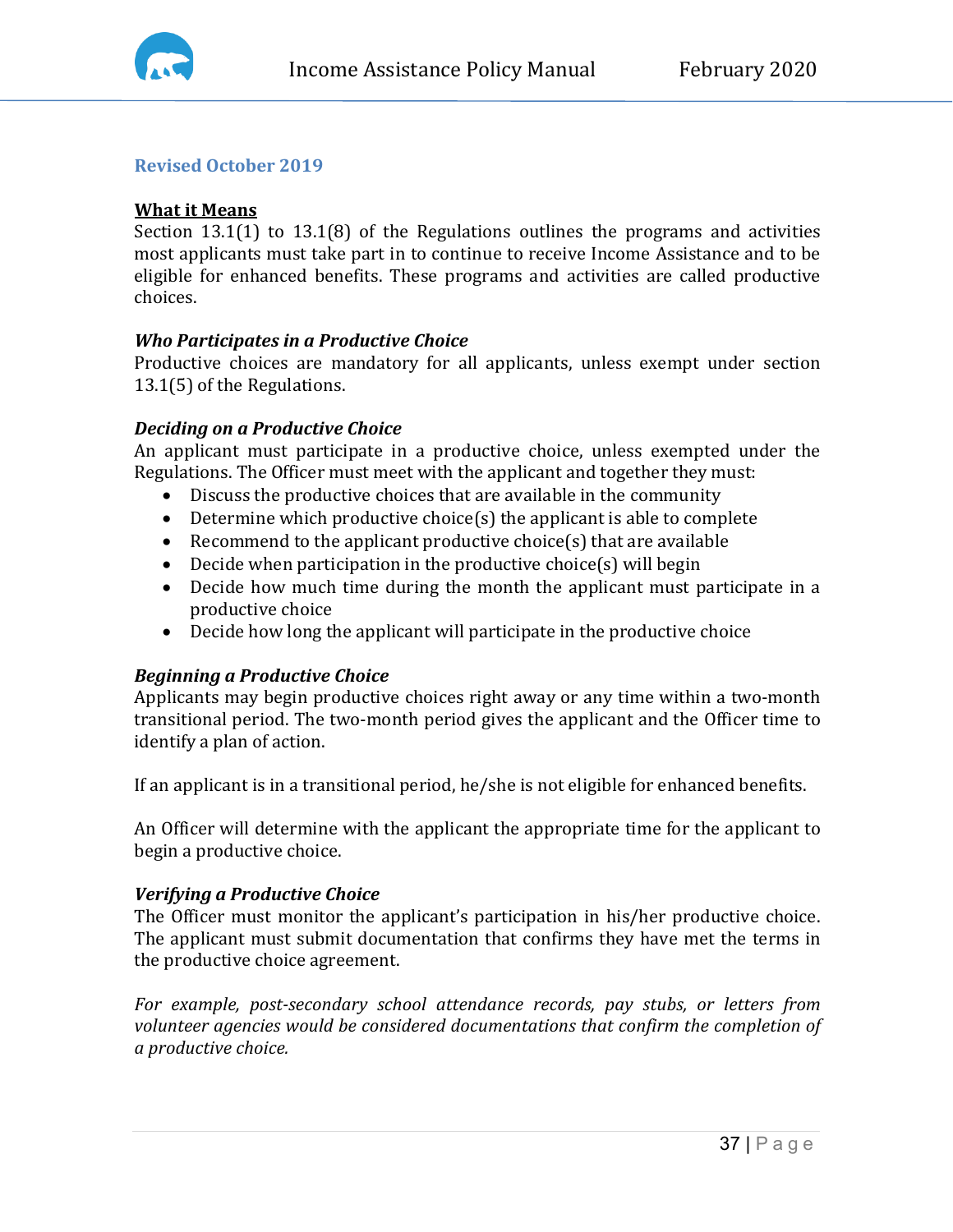

# *Changing a Productive Choice*

At any time, an Officer may review an applicant's circumstances and change the applicant's productive choice in consultation with the applicant. The change can take place at the applicant's request, or if the Officer deems, in agreement with the applicant, that changing the productive choice would benefit the applicant.

A change can be made either to the type of productive choice or to the length of time an applicant participates in the productive choice.

The applicant must receive approval from the Officer before altering dates, the length of time, or changing/quitting his/her productive choice(s).

The Officer should review each situation on a case-by-case basis.

#### *Quitting a Productive Choice*

The Officer should review with an applicant the reason he/she quit a productive choice. There may be valid reasons that could lead the Officer to recommend another productive choice.

#### *Productive Choice Options*

- Employment that generates wages or a salary
- Traditional activities
- Education
- Career Planning
- Wellness Programs
- Parenting
- Caring for Disabled Adult dependant(s), a dependant requiring homecare services or medical escort *–* **Revised February 2020**
- Unpaid Community Work (Volunteering)

The Officer must speak to his/her Supervisor and get approval from the Director for all productive choices not listed above.

## *Exempt from a Productive Choice*

Applicants who are disabled, aged, or have short-term medical certificates are not required to participate in a productive choice, but may complete one if they wish.

## *Providing Enhanced Benefits*

An applicant participating in a productive choice(s) is eligible for enhanced benefits. The Officer and the applicant must:

- Determine the type of benefit to be provided based on the applicant's need
- Decide how the assistance will be provided cheques, direct deposit, goods or services, or a combination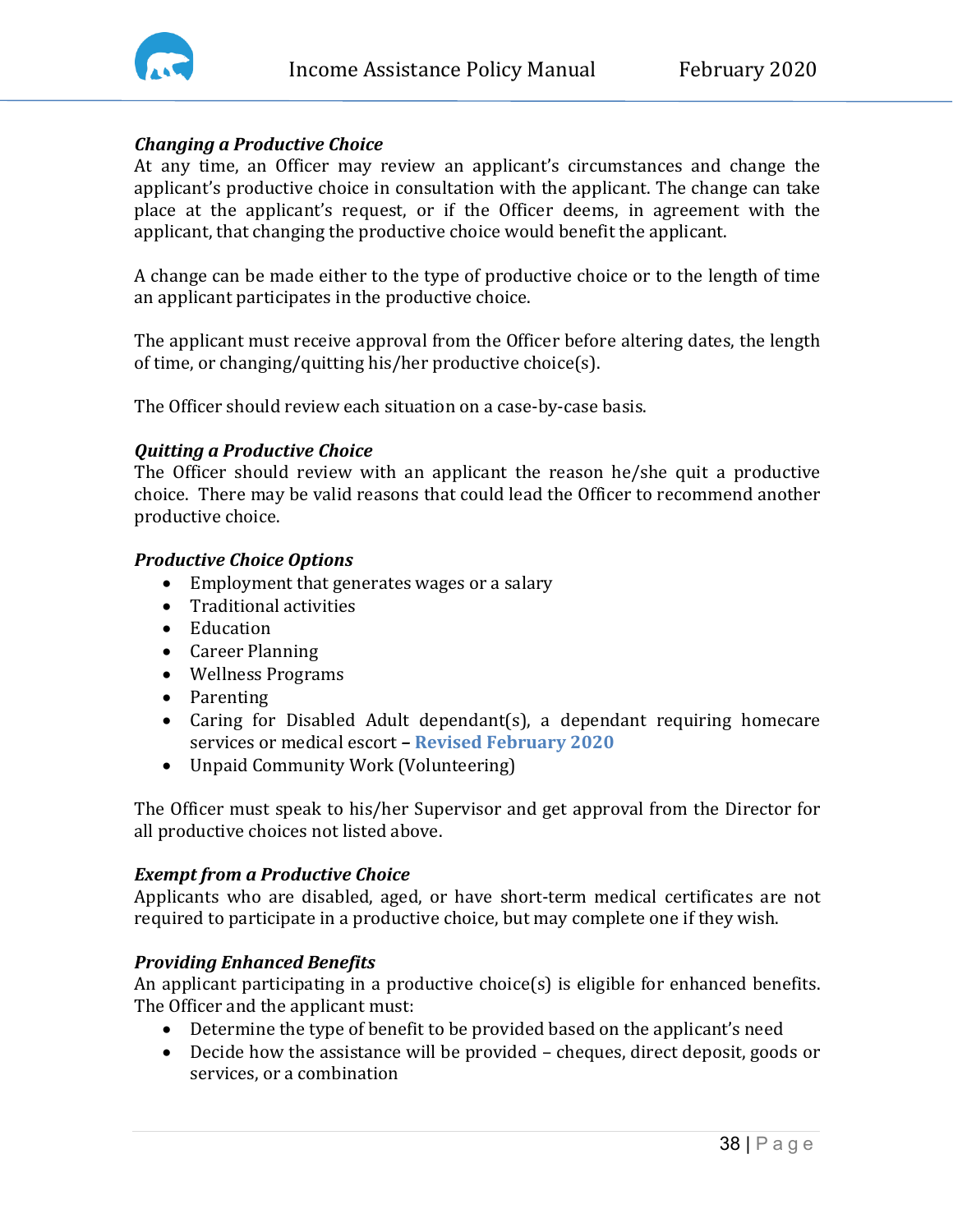

# *Exempt from a Productive Choice and Enhanced Benefits*

An applicant who is exempt from participating in a productive choice is eligible for enhanced benefits from the day he/she applies for Income Assistance, or from the day he/she becomes exempt from participating in a productive choice.

#### **Note**

As each applicant's situation is different, the Officer should consult with his/her Supervisor to determine the best productive choice option for the applicant.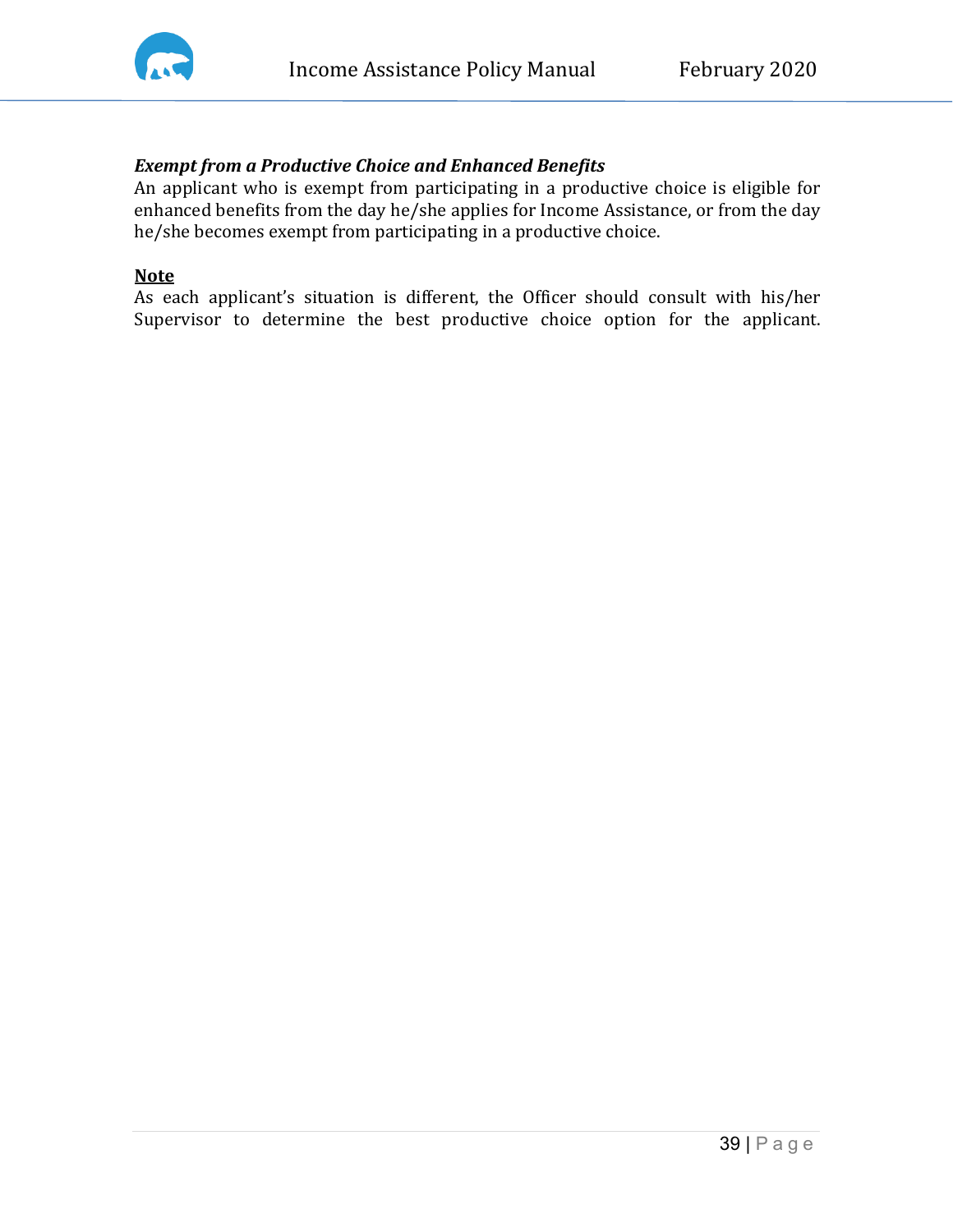

# *Section 2.11: Changes in Amount of Assistance – Changing or Stopping Assistance*

## **The Law**

14. (1) If a recipient provides information satisfactory to an Officer that the recipient's need for assistance has increased due to a change in circumstances, the Officer shall, subject to subsection (3), grant an increase in the amount of assistance granted under paragraph 9(c).

(2) An increase to assistance granted under subsection (1) must commence on the later of

(a) the day the Officer is advised that the recipient's need for assistance has increased; and

(b) the day on which the need for increased assistance is established.

(2.1) The Director may exercise his or her discretion to grant assistance for a maximum of one year prior to the day on which the need for increased assistance is established, but may not grant assistance for any period prior to the day on which the application for assistance was made.

(2.2) Notwithstanding anything in this section, if it is determine as a result of an appeal commenced in accordance with the Act that the applicant was incorrectly denied benefits through no fault of the applicant, the applicant is entitled to be awarded assistance for the entire period of entitlement.

(3) An increase in assistance may be denied if, in the opinion of the Director, the recipient has, in an unreasonable manner, caused or contributed to the change in his or her circumstances.

15. If the need of a recipient for assistance is reduced, the Officer shall take immediate action to reduce the amount of the assistance.

16. (1) Subject to subsection (1.01), every Officer shall terminate assistance to a recipient and in the case of a family of recipients for which one application was filled under section 3, the Officer shall terminate assistance to all other recipients in that family, if

(a) the recipient has the means

available to maintain himself or herself and his or her dependants adequately; (a.1) the recipient refuses or neglects to utilize all the financial resources that he or she may access including but not

limited to employment, unemployment or disability benefits or, subject to subsection (1.1), pension benefits;

(b) the recipient refuses or ceases to participate in an activity or program recommended by an Officer under section 13.1 unless exempted under subsection 13.1(5);

(c) the recipient fails to inform the Officer in a timely manner of any changes in circumstances that may affect the amount of assistance provided to the recipient, including but not limited to a change in dependents, income, assets or residence;

(c.1) the recipient fails to submit to the Officer the forms and information required to complete a financial review and assess continued eligibility for income assistance benefits by the last day of the month specified by the Officer;

(d) the recipient obtains employment resulting in earnings adequate to meet the needs of himself or herself and his or her family, but assistance may be continued until receipt of his or her first pay cheque;

(d.1) the Director is satisfied that the recipient has made a false or misleading statement for the purpose of obtaining assistance for himself or herself or any other person;

(d.2) the recipient voluntarily leaves employment without just cause as set out in paragraph 29(c) of the *Employment Insurance Act* (Canada);

(d.3) the recipient's employment is terminated by his or her employer for just cause; or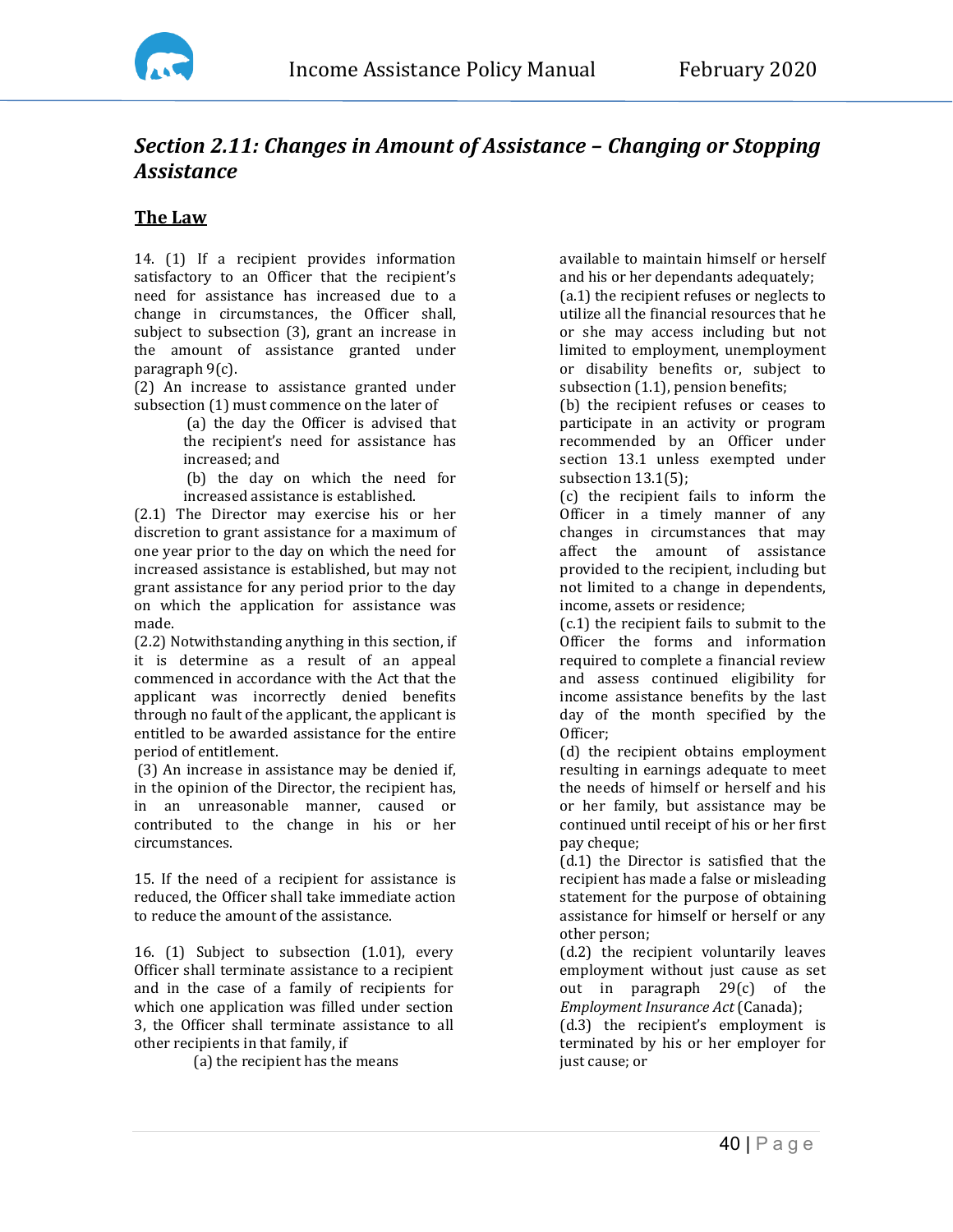

(e) subject to subsection (2), the recipient leaves Territories.

(1.01) An Officer who believes that it is appropriate in the circumstances may issue to a recipient referred to in paragraph (1)(b) or (c) a formal warning instead of terminating the recipient's assistance under that paragraph.

(1.02) No more than one warning may be issued under subsection (1.01) in respect of a failure to provide the information referred to in paragraph (1)(c) or to participate in an activity or program as described in paragraph (1)(b).

(1.1) A recipient is not required to access pension benefits before he or she attains the age of 65 years.

(2) Assistance may be continued for a temporary period, as determined by the Director, if a recipient leaves his or her home community in the Northwest Territories or leaves the Territories;

> (a) to receive treatment or medical care; or (b) to participate in an activity or program, if the recipient maintains his or her ordinary residence in the Territories or in his or her home community and the activity or program is, in the opinion of the Director,

(i) similar to an activity or program referred to in section 13.1; and

(ii) not available, and not ordinarily available, in the Territories.

(3) The temporary period for which assistance is provided under paragraph (2) (b) must not exceed three months

17. (1) Before changing, suspending, reinstating or terminating assistance, an Officer shall, if possible, review the circumstances of the recipient with him or her, or in lieu of this review and with the knowledge of the recipient, make such inquiry and obtain such information as he or she considers necessary.

(1.1) An officer shall inform the recipient of the results of an inquiry conducted and the information obtained under subsection (1).

(2) If assistance is changed, suspended, reinstated or terminated, the Officer shall endeavor to inform the recipient within two business days of such change, suspension, reinstatement or termination and the reasons for it.

#### **What it Means**

Sections 14(1) to 17(2) of the Regulations provide information on when and how to increase, decrease, or end an applicant's Income Assistance.

#### *Increased Need*

An applicant must provide proof if his/her eligible need increases. The Officer, after confirming the increased need, must increase the eligible Income Assistance starting from the day the applicant reported the increased need.

*For example, if an applicant's rent is increased, he/she must provide a report or a bill to prove it.*

If the Director feels that an applicant has purposely caused or contributed to his/her poor circumstances, the Director may refuse assistance.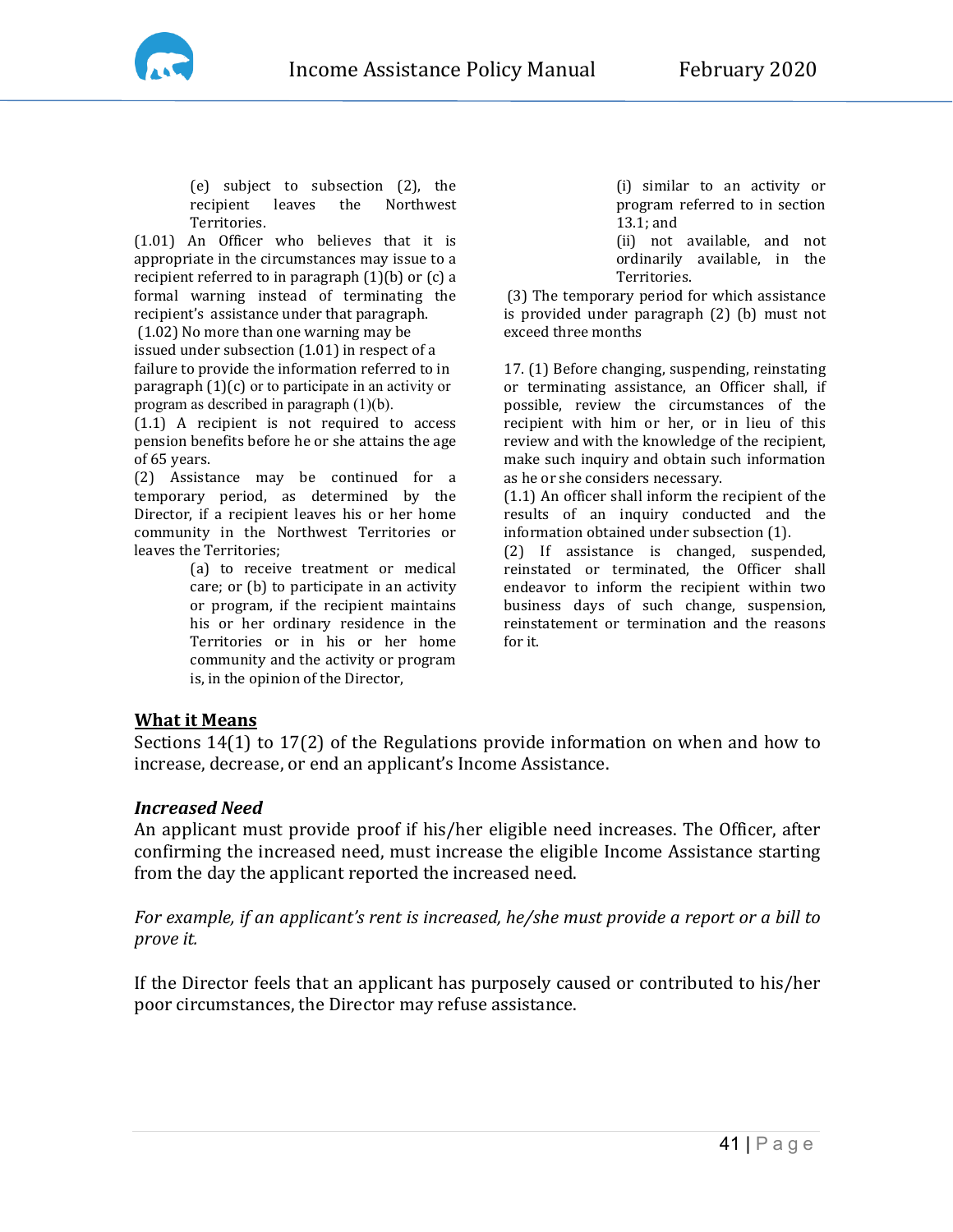

*For example, a cause or contribution to a poor circumstance would be: damaging a rental property and being evicted, refusing employment for no just cause, or using all resources to travel outside of a home community to vacation/visit.*

#### *Decreased Need*

When the need of an applicant decreases the Officer must reduce the Income Assistance immediately.

*For example, if the applicant takes on a roommate, the need for rent and utilities assistance will decrease.*

If the decrease takes place before the applicant reports it to the Officer, the applicant has received too much assistance. In this case, a recovery is required and the Officer will need to set up an overpayment.

#### *When to Stop Assistance*

An Officer **shall** stop assistance immediately when an applicant:

- Has the resources (money, goods or services) to support himself/herself and his/her dependants
- **Revised April 2018** Will not or does not use all the financial resources (such as paid employment or Employment Insurance (EI) benefits) that he/she can access and is thus not eligible for assistance for 60 days. Applicants who have been terminated within a 90 day probationary period are ineligible to apply for EI benefits and must be assessed for eligibility.
- Will not participate, or stops participating in productive choices (including quitting or being fired with just cause) and is thus not eligible for assistance for 60 to 90 days (unless he/she is exempt from productive choices)
- Is now employed and the earnings are adequate to meet his/her needs according to the Officer. Income assistance can continue until the applicant receives his/her first paycheque. If assistance overlaps, no recovery is required
- **August 2016** Has been dishonest in order to receive assistance, or so that other applicants can receive assistance.
	- o The Officer must be sure, beyond a reasonable doubt, that there was intent to be dishonest and submit a request to the Director.
	- o A refusal for this reason can only be issued with authorization from the Director.
- **December 2013** Leaves his or her home community in the NWT or leaves the NWT.
	- o This does not include leaving to receive medical treatment or to participate in an activity/program related to a productive choice that is not available in the NWT, such as specialized counselling or employment training, etc.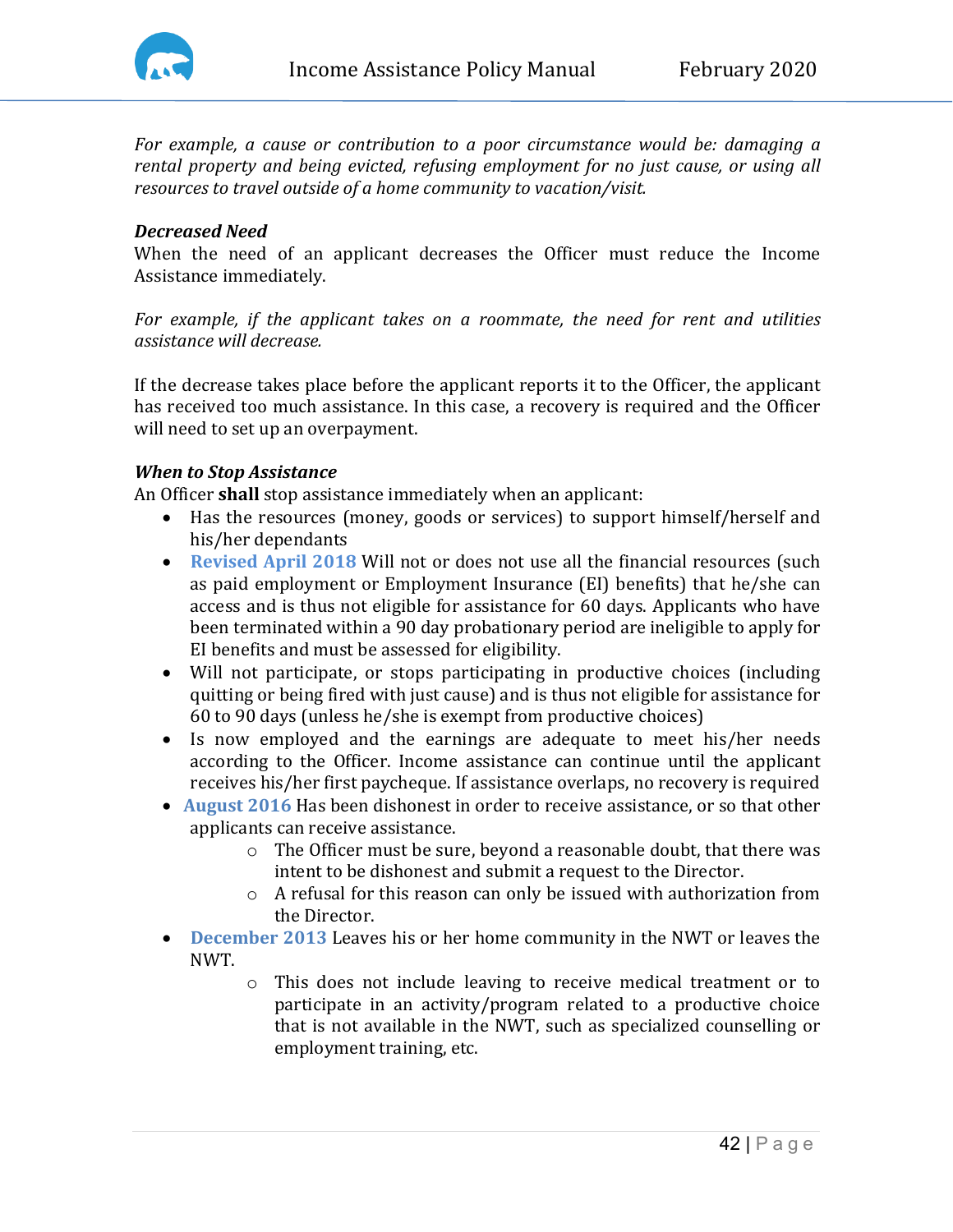

- o An applicant can continue to receive assistance for a time-period of up to three months to maintain his/her home and care for his/her dependants if the home and dependants are in the NWT. All basic needs from Schedule A are issued when the Director approves this leave.
- o The enhanced needs from Schedule B are issued at the Director's discretion. (The Director must be contacted for approval of the type of activity or program an applicant requests in order to leave the NWT.)

# *One-time Formal Warning –* **Revised April 2018**

In cases when an applicant will not or does not provide the personal or financial information required by the Officer to carry out a monthly assessment, the Officer shall consult with their Supervisor to determine whether to issue a refusal or a onetime formal warning.

If there is a valid reason that the applicant did not declare the income, or was unable to provide confirmation that they met the requirements of their Productive Choice Agreement, the Officer shall issue a one-time formal warning. The Officer must ensure that the applicant understands that failure to declare income in the future or failure to meet the requirements of their Productive Choice Agreement will result in termination of assistance.

## *Changing the Assistance*

Changes to an applicant's Income Assistance may include, but are not limited to:

- Providing more or less assistance
- Delaying assistance
- Restoring assistance
- Stopping assistance

Before an Officer can make changes to an applicant's Income Assistance, the Officer, wherever possible, must let the applicant know he/she is investigating the possibilities of a change. The Officer must explain the change and the reasons for the change to the applicant. The Officer must let the applicant know within two business days that their assistance will change.

## *False or Misleading Statements*

Where the Director is satisfied that an applicant has made a false or misleading statement for the purpose of obtaining assistance for himself/herself or any other person, the applicant is not eligible to receive assistance until 60 days after the date of discovery in which he or she made the false or misleading statement.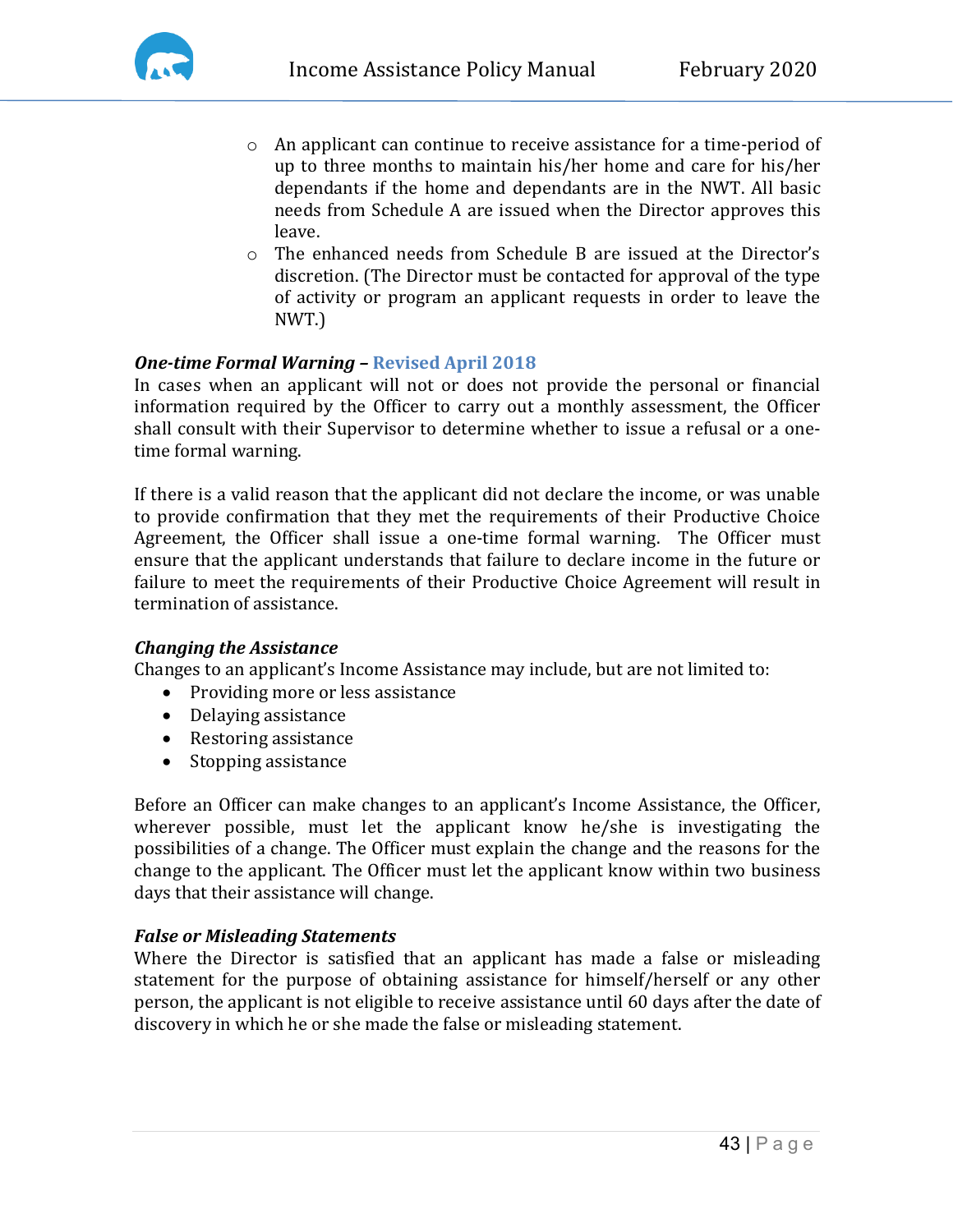

# *Fired/Voluntarily Leaving Employment*

Where an applicant voluntarily left employment without cause as set out in paragraph 29(c) of the Employment Insurance Act (Canada), he/she is not eligible to receive assistance until 60 days after the day on which he/she left the employment. For more information, visit[: http://laws-lois.justice.gc.ca/PDF/E-5.6.pdf](http://laws-lois.justice.gc.ca/PDF/E-5.6.pdf)

Where an applicant was fired for just cause, the applicant is not eligible to receive assistance until 60 days after the day on which his/her employment was terminated.

#### **Note**

An applicant who was terminated within a probationary period of 90 days must be exempt from refusal. The applicant must provide written verification from the employer or through a Record of Employment confirming his/her termination.

#### *Termination Period*

Where an applicant's assistance is terminated based on sections  $16(1)(b)$ , (c), (d.1), (d.2) or (d.3) of the Regulations, he/she is not eligible to receive assistance until 60 days after the day on which his or her assistance was terminated or the date of discovery.

Where an applicant's assistance is terminated based on sections 16(1)(b), (c), (d.1), (d.2) or (d.3) of the Regulations, and it was previously terminated under the same section, he/she is not eligible to receive assistance until 90 days after the day on which his or her assistance is terminated unless the termination was 36 months prior. In this case, the termination period is reset to 60 days.

## **Note**

If an applicant's assistance is terminated, his/her co-applicant and dependants are also disqualified from receiving assistance.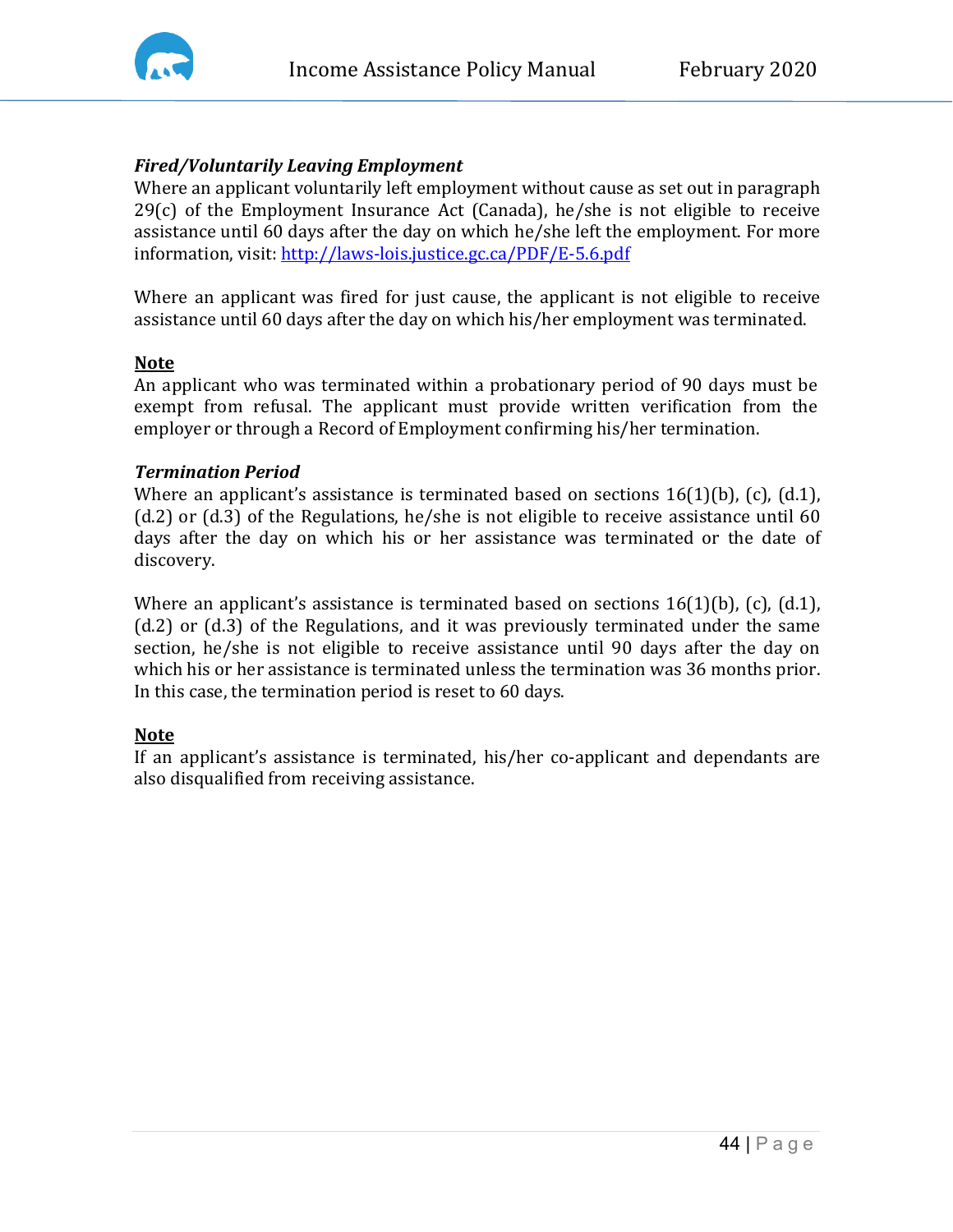

# **Section 2.12: Financial Resources – What Income is Counted?**

## **The Law**

20. (1) In calculating the financial resources of an applicant and his or her spouse, an Officer shall, in accordance with these regulations, ascertain the net monthly income of the applicant and spouse and shall complete an application and make such inquiries as are necessary for the purpose.

(2) In this section, "net monthly income" means the total, for a calendar month, of all

(a) earned income referred to in subsection (3), and

(b) unearned income referred to in subsection (4), any allowable income referred to in subsection (7).

(3) Subject to subsection (5), the following shall be considered as earned income for the purposes of subsection (2):

(a) salary and wages including voluntary deductions but excluding mandatory deductions;

(b) net income, determined in accordance with the direction of the Director, from hunting, trapping and fishing;<br>(c) ne

net income, determined in accordance with the direction of the Director, from business operations;<br>(d) fellowships, bursaries,

fellowships, bursaries, and scholarships;

(e) honoraria received from benevolent or other organizations or agencies.

(4) Subject to subsections (5) and (6), the following shall be considered as unearned income for the purposes of subsection (2):

(a) net income, determined in accordance with the direction of the Director, from roomers, other than roomers referred to in paragraph (b.1); (b) net income, determined in accordance with the direction of the Director, from boarders, other than boarders referred to in paragraph (b.1); (b.1) gross income received from roomers or boarders who receive assistance under the Act;

(c) net income, determined in accordance with the direction of the Director, received from rented selfcontained living quarters or property the applicant is allowed to retain;

(d) the regular or periodic payments received under any annuity, pension plan, superannuation scheme or insurance benefit, except if the insurance payment is received as a result of fire, theft, or property damage and is used to replace or repair loss;<br>(e) benefits from benevol

benevolent organizations or other agencies;

(f) any payments received under a mortgage, agreement for sale or loan agreement;

(g) any pension or payment received under the legislation of any other country;

(h) Repealed;

(i) Repealed;

(j) the goods and services tax credit under the *Income Tax Act* (Canada), paid by the Government of Canada;

(k) the reasonable value of goods and services received by an applicant as estimated by the Officer;

(l) a gift or gratuity of cash, or of a financial instrument that can be converted into cash, with a loss not exceeding 25% of reasonable market value;

(m) Repealed, R-055-2007, s.4 (3).

(n) tax refunds, including payments for tax credits;

(o) Repealed;

(o.1) Repealed;

(o.2) income, benefits or money, not otherwise dealt with in this subsection, received from or paid by a government agency;

(p) payments, including grants and loans, that are received for training and education and that are considered in accordance with the direction of the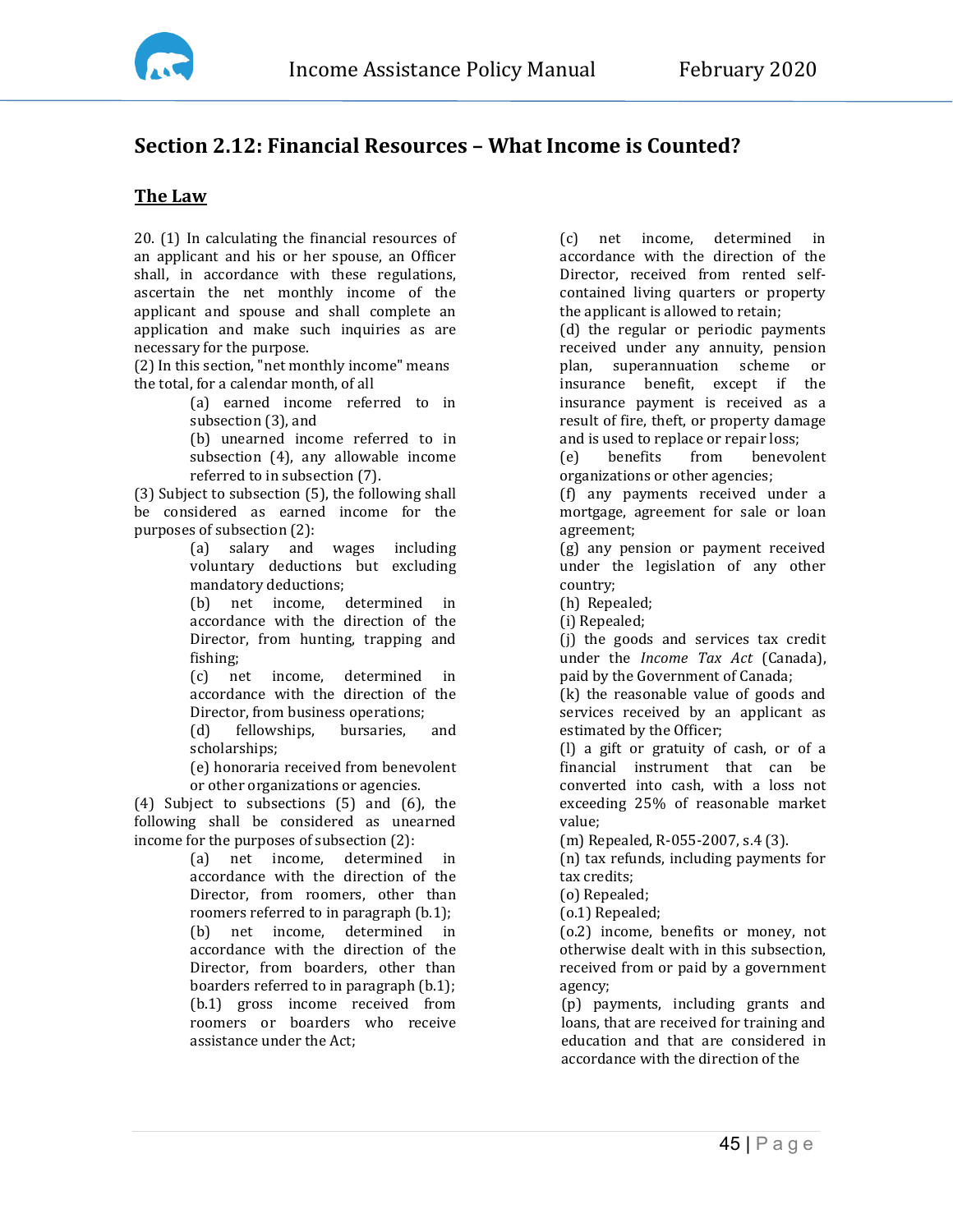

Director to be provided for monthly living expenses; (q) winnings, including but not limited to bingo or lottery winnings; (r) Repealed; (s) money, or the value of goods, in excess of \$500.00 per year, received by a person in accordance with the provisions of Treaty No. 8 (June 21, 1899) and Treaty No. 11 (June 27, 1921); (t) money, or the value of goods, in excess of \$500.00 per year, received by a person under a self-government agreement, or a land claims agreement or an impact benefits agreement; (u) payments made by the Workers' Safety and Compensation Commission that are considered, in accordance with the direction of the Director, to be paid or

payable as compensation for loss of income;

(v) subject to subsection (6), financial instruments or other assets that can be realized within 90 days or that can be converted into cash at a loss not exceeding 25% of reasonable market value, including

(i) real property and equity in real property,<br>(ii) personal

(ii) personal property, including money in a bank or other financial institution,

iii) a right to receive or recover a debt on demand,

(iv) the immediate realizable value of stocks, bonds or other securities,

(v) mortgages,

(vi) agreements for sale,

(vii) entitlements under life insurance or other insurance policies, and

(viii) entitlements under wills, trusts or other settlements.

## **What it Means**

#### **August 2016**

Sections 20(1) to 20(4) of the Regulations describe what an Officer should consider as earned and unearned income.

In order to determine an applicant's net monthly income, an Officer must consider all of the resources an applicant and his/her spouse receive during the month (money, net income, assets, gifts of money, gifts other than money, etc.). In order to complete an applicant's application for assistance, the Officer may also investigate the family's personal and financial information.

*For example, the Officer may make bank enquiries, ask for the applicant to provide copies of documents, or request to see a record of employment.*

## *When Income is Counted -* **April 2014**

Income is counted when the applicant receives the money in hand.

*For example, if an applicant receives a cheque on March 28th and does not cash/deposit it until April 10th, the income would be received on April 10th and counted in the May assessment.*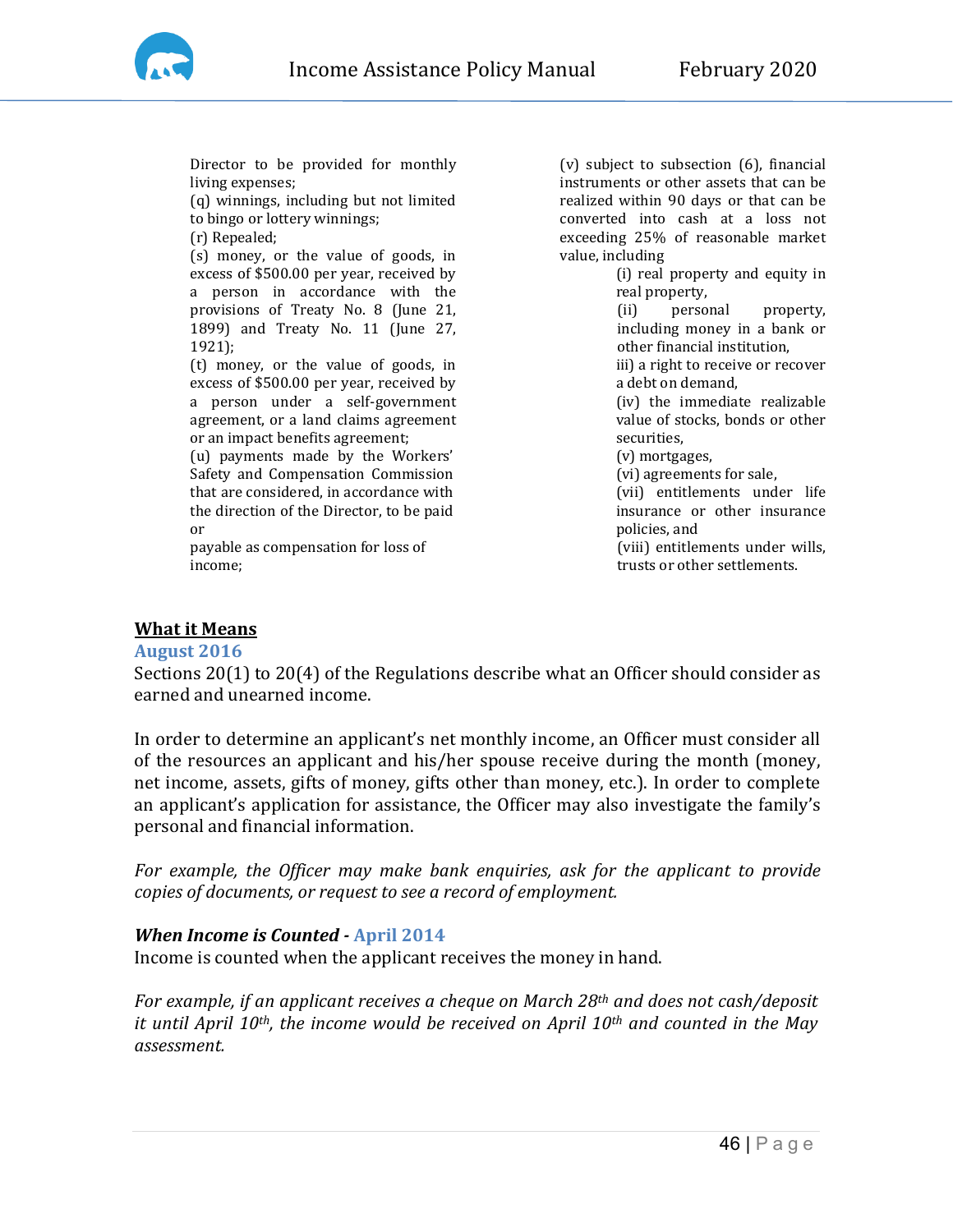

## *Lump Sum*

Lump sum payments must be considered income in the month that it is received, and any payments held in a financial institution may also be considered as income unless they are items listed in sections 20(6) or 20(7) of the Regulations.

#### *Income from an Incarcerated Spouse*

If an applicant and his/her dependants receive income from his/her spouse who is incarcerated, that income is included in the assessment.

#### *Net and Gross Income*

Net income is the amount of money after mandatory deductions. Gross income is the amount of money before mandatory deductions.

#### *Net Monthly Income*

An applicant's net monthly income is determined by reviewing the earned income, unearned income and income-in-kind.

#### *Earned Income*

Applicants with earned income are able to exempt \$200 if they are single and \$400 if they have dependants. An additional 15% exemption for any earned income above \$200 / \$400 exemption are also applied. These deductions are an incentive to be and stay employed.

*For example, a couple with dependants earns \$1,000 for salary and wages. They are allowed to exempt the first \$400, plus 15% of the remaining \$600. The total amount exempted will be \$490 (\$400 + 15% of \$600).*

Income from hunting, fishing, trapping or business operations approved by the Director is considered self-employment. If an applicant does not have official financial statements showing net income, he/she must prepare a statement showing his/her total income using the following formula:

## *(Gross Income Earned) minus (Business Operating Expenses)*

The Officer also has discretion, on a case-by-case basis, to consider all, some or none of the net income from hunting, fishing, trapping or business operations. The Officer should speak with his/her Supervisor and Director in these situations.

## *Mandatory Deductions*

An applicant's income is subject to the following deductions:

- Federal/Provincial/Territorial Income Tax
- Canada Pension Plan (CPP)
- Employment Insurance (EI)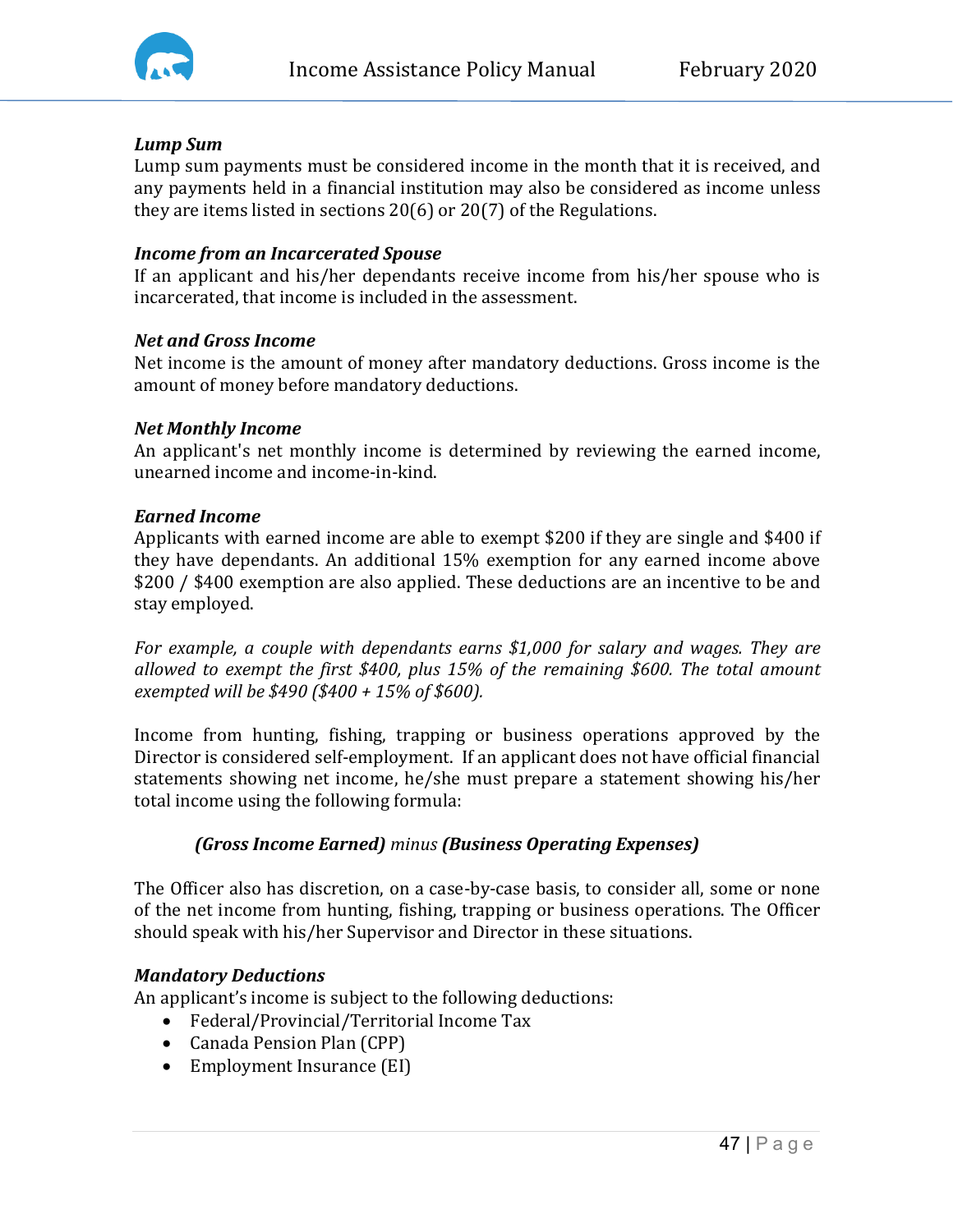



- NWT Payroll Tax, and
- Union dues

An applicant can opt out of all other deductions with the exception of some superannuation and pension deductions. Employers should be contacted to verify whether the applicant could opt out of these deductions.

## *Unearned Income*

Unearned income for the applicant's household is exempt, up to a maximum amount of \$1,200 in a 12-month period. The exemption can be taken as a lump sum amount, or be split into smaller amounts that do not exceed \$1,200 for the 12-month period.

The 12-month exemption period will not be the same for all applicants. Applicants who accessed Income Assistance in September 2007 will always have an exemption period that runs from September 1 to August 31. Applicants who access the program for the first time after September 2007 will begin their 12-month period in the month they began receiving assistance. Breaks in assistance will not impact the 12-month period.

*For example, a new applicant who receives assistance for the first time in November will always have his/her 12-month exemption period run from November 1 to October 31. On the other hand, a new applicant that receives assistance for the first time in September 2008 will always have his/her exemption period run from September 1 to August 31.*

Officers shall discuss with the applicant how the unearned exemption will be used. The use of the unearned exemption will be different for each applicant depending on the applicant's circumstances and it may require some longer term planning by the Officer and applicant.

*For example, see Scenario 1 and 2:*

## *Scenario 1:* **August 2016**

*A couple with children, where one parent is receiving a monthly training allowance of \$300.00 and who receive no other unearned income may be better off exempting \$100 per month.*

*Scenario 2:*

*A single applicant expects that he/she will receive a GST cheque every 3 months and also expects to receive an Impact Benefit Agreement (IBA) payment of more than \$500, as well as many small gifts totalling \$50 each. For this applicant, it would be in his/her best interest to plan ahead and ensure that his/her GST, and IBA payments in excess of \$500, can be exempted before considering any small gifts.*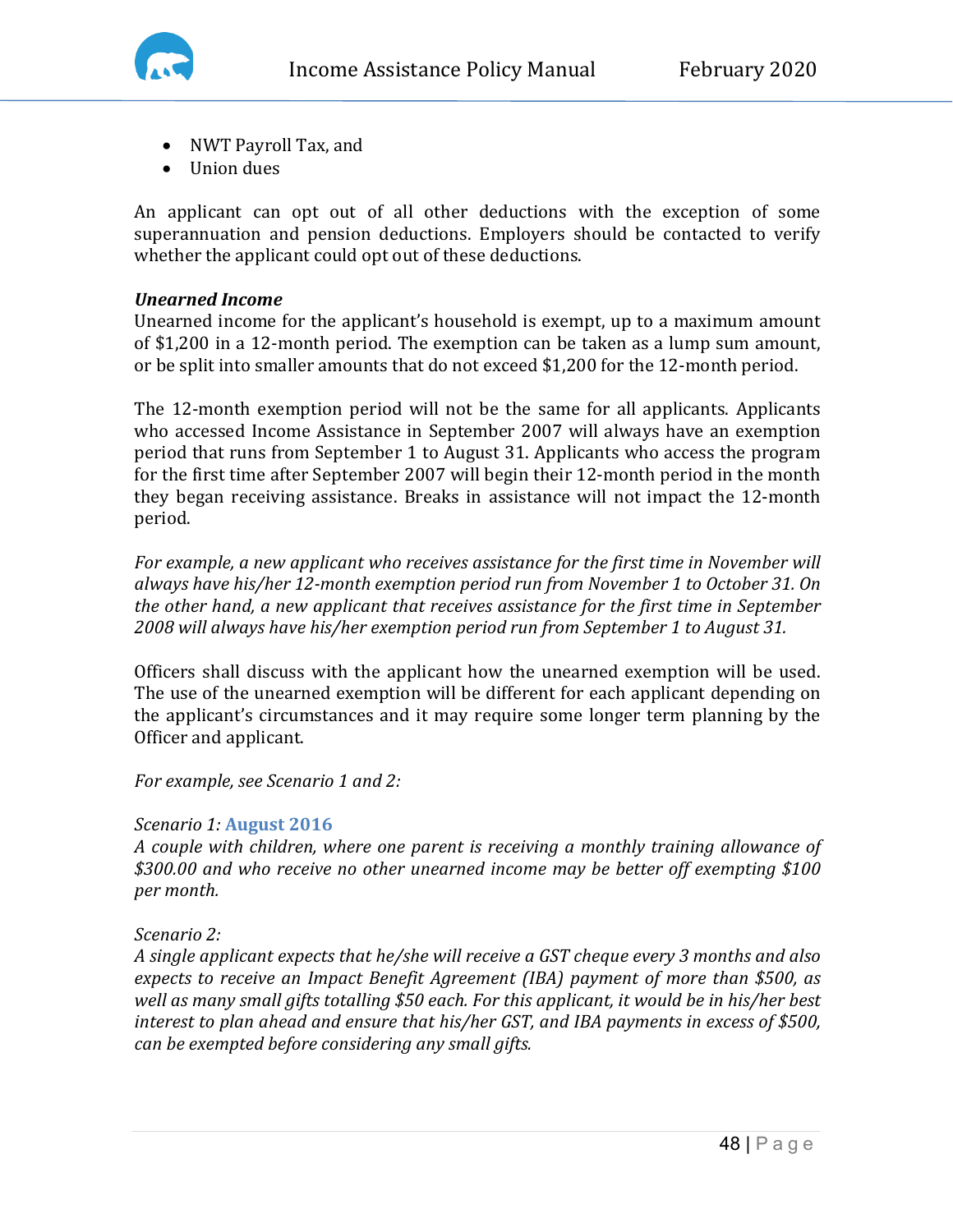

#### *Patronage Refunds -* **April 2014**

Income received as a result of patronage refunds will be included in the calculation of benefits as an unearned income as per S.20 (4)(d).

#### *Loans –* **February 2014**

Any payments received as a result of a loan agreement, either written or verbal, must be considered income in the month that it is received. The Officer may, on a case-bycase basis request confirmation of the purpose of the loan in order to submit a request to the Director to exempt the unearned income under s.20.(5)(e).

*For example, a person receives a loan of \$3,000 from a family member to pay arrears to the Housing Authority. A paid invoice from the Local Housing Authority confirms the reported intent of the loan. The CSO can request the Director to exempt this income based on the unusual circumstance.*

#### *Income Tax Notice of Assessment –* **January 2017**

All applicants are required to file their income tax each year and submit the following documents to the Officer:

- Proof that they filed their tax by the applicable Canada Revenue Agency (CRA) deadline (April 30th for individuals);
	- o If an applicant applies for the first time or returns from a break in service after the CRA deadline, he/she must provide proof that he/she filed his/her tax within 60 days of applying for IA
- Proof of the date the refund was received, if applicable, and;
- Copy of the CRA Notice of Assessment within 60 days of the CRA deadline. If the applicant does not receive his/her NOA within this time frame a request should be sent to ClientCheck.
	- o First time applicants or those who have had a break in service as per above, must provide the NOA within 60 days of filing their taxes
- Clients may redact the information that is not necessary for the IA program which include:
	- o Line 448
	- $\circ$  Line 450
	- o RRSP reduction limit

If applicants do not submit the above documentation by the required dates, their file will be considered to have missing information and the assessment cannot be completed until the information is received.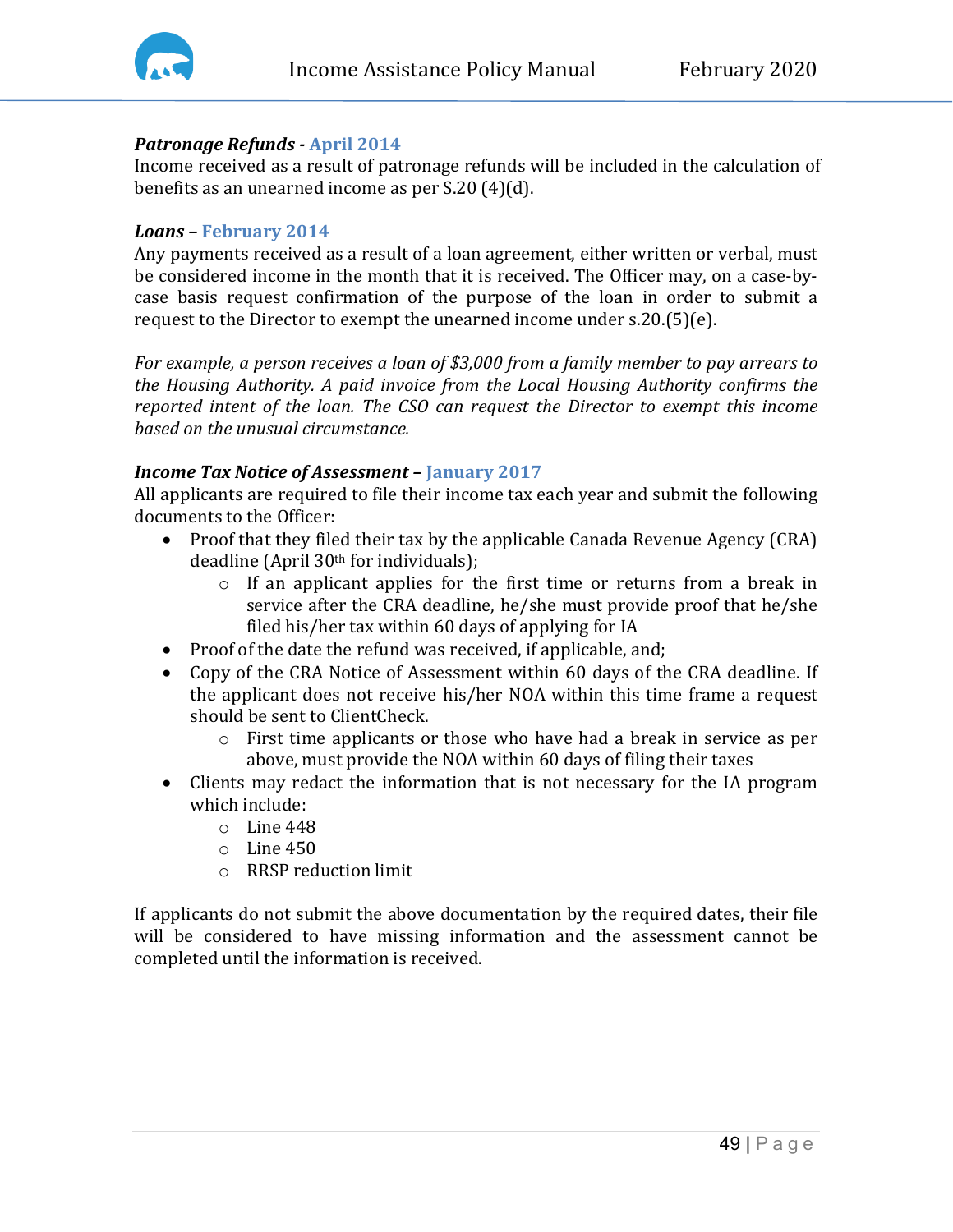

## *Student Financial Assistance (SFA)/ Labour Market Development (LMD) Benefits –* **Revised February 2020**

Similar to IA benefits, the purpose of Remissible Loan/Supplementary Grant/LMDA living allowance benefits are to assist with an applicant's current month expenses. These benefits are included as income in the month they are intended for. For example, a student who receives a Supplementary Grant payment for the month of September would declare the income in the September IA assessment.

SFA and LMD are intended to assist with tuition, book, training, travel and living allowance expenses.

Applicants may receive IA benefits while waiting for their SFA application to be processed. In these cases the applicant must sign the Recovery of Duplicate Payment form.

#### *Exemption of Impact Benefit Agreement, Treaty, and Land Claim Payments under Income Assistance –* **August 2016**

In addition to the current unearned income exemption of \$1,200 per year per household, \$500 per adult, per calendar year of any Impact Benefit Agreement, Treaty, and Land Claim Payment received will be exempt.

# *Inheritance or Gift from a Beneficiary of the Grollier Hall MOU, CEP or IRS Agreement –* **April 2015**

In the event that an applicant receives an inheritance or a gift from monies received under sections 20.(5) (f) through (h) of the Income Assistance Regulations, those monies are included in the calculation of benefits as unearned income as per section 20.(4)(l) respectively.

# **Note**

An Officer should speak to his/her Supervisor if he/she is unsure if the financial resource should be considered income or if the deduction is considered mandatory.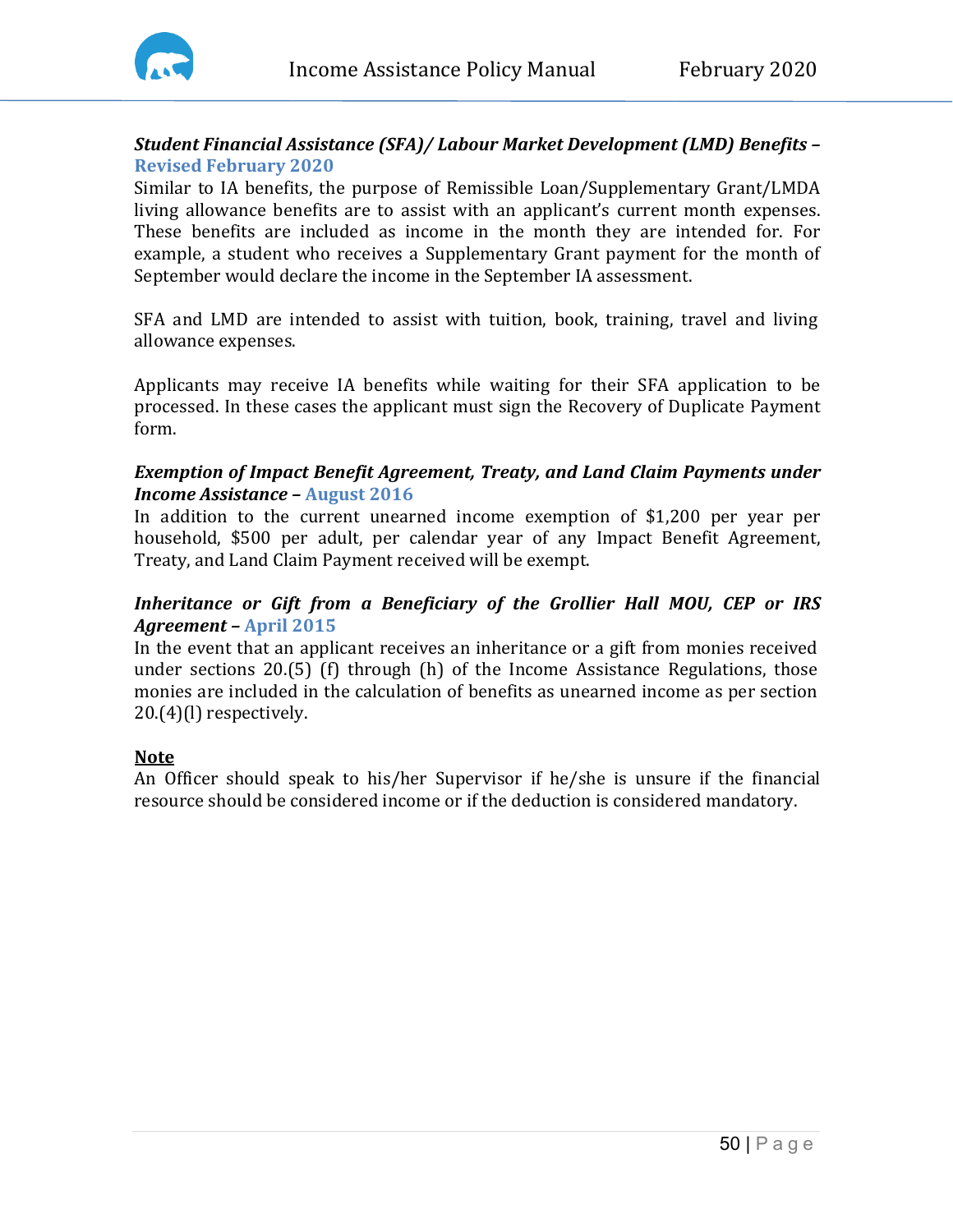

# *Section 2.13: Financial Resources – What Income is Not Counted?*

#### **The Law**

20. (5) In calculating net monthly income under subsection (2) the following items shall not be included:

> (a) the Canada Child Benefit paid by the Government of Canada and the NWT Child Benefit paid by the Government of Northwest Territories;

> (a.1) survivor's benefits payable to a child under the Canada Pension Plan;

> (b) the Child Disability Benefit, paid by the Government of Canada;

(c) contributions, other than for maintenance, determined in accordance with the direction of the Director to be paid or payable to the applicant or members of the family of the applicant who require special care;

(c.1) the value of any benefits received under the *Government of the Northwest Territories Medical Travel Policy 49.06.* including any meals provided by a medical institution health facility;

(d) payments determined in accordance with the direction of the Director to be paid or payable for the maintenance of a dependant adult;

(d.1) funds accumulated in or received from a registered disability savings plan as defined in subsection 146.4(1) of the *Income Tax Act* (Canada), and as referred to in paragraph 2(2) (b) of the *Canada Disability Savings Act;*

(e) money paid or payable that, in the opinion of the Director, having regard<br>to the social and economic to the social and economic circumstances of the applicant, it would be unreasonable to include in the calculation of monthly income;

(e.1) payments made by the Director of Child and Family Services on behalf of a foster child;

(f) money paid or payable under the Memorandum of Understanding, dated April 30, 2002, between the 28 Claimants of Grollier Hall Residential School as identified in Appendix "A"

and the Government of the Northwest Territories, the Government of Canada and the Roman Catholic Episcopal Corporation of Mackenzie-Fort Smith, except money paid or payable as compensation for loss of income;

(g) money paid or payable as an advance payment on the Common Experience Payment as defined in the<br>Agreement in Principle. dated Agreement in Principle, dated November 20, 2005 between Canada, the Plaintiffs, the Assembly of First Nations, and the General Synod of the Anglican Church of Canada, the Presbyterian Church in Canada, the United Church of Canada and Roman Catholic Entities;

(h) money paid or payable under the Indian Residential Schools Settlement Agreement, dated May 8, 2006 between Canada, the Plaintiffs, the Assembly of First Nations and Inuit Representatives and the General Synod of the Anglican Church of Canada, the Presbyterian Church of Canada, the United Church of Canada and Roman Catholic Entities;

(i) money paid or payable under the 1986-1990 Hepatitis C Settlement Agreement made June 15, 1999, except money paid or payable under article 4.02 or 6.01 of Schedule A or under article 4.02 or 6.01 of Schedule B of that agreement;

(j) individual redress payments granted by the government of Canada to a person of Japanese ancestry;

(k) money paid or payable under the Merchant Navy Veteran Special Benefit; (l) money paid or payable by the Workers' Safety and Compensation Commission, other than payments referred to in paragraph (4) (u);

(m) any other money that is considered, in accordance with the direction of the Director, to be paid or payable as compensation for pain and suffering.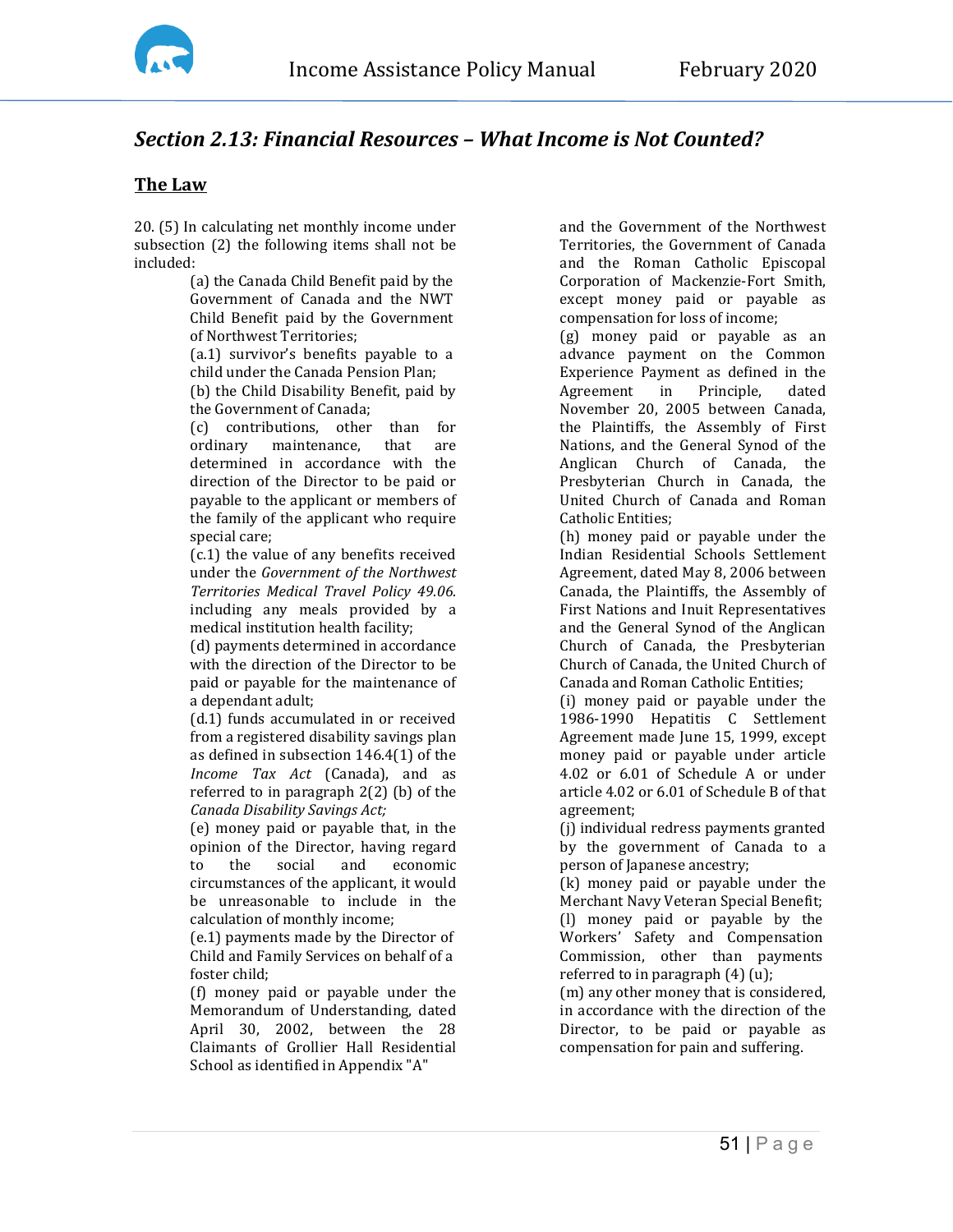



(6) The following shall not be included as unearned income referred to in paragraph 20(4) (v):

> (a) the value of real property used as a residence of the applicant unless the property is, in the opinion of the Director, in excess of the reasonable needs of the applicant;

(b) the value of real property and equipment necessary for the operation of a viable business of the applicant as<br>determined by an economic determined development agency or the Director;

(c) in respect of a person who has attained the age of 60 years, the value of assets up to a maximum of \$50,000;

(d) in respect of a person who is disabled, the value of assets up to a maximum of \$50,000;

(e) the value of materials or vehicles that are, in the opinion of the Director, reasonably required by the applicant for the purposes of hunting, trapping or fishing;

(f) the value of household furnishings, appliances and clothing of the applicant that are, in the opinion of the Director, reasonably required by the applicant;

(g) the value of a motor vehicle that is specially adapted to accommodate a physical disability of the applicant or his or her dependant;

(h) the value of a motor vehicle as determined in accordance with the direction of the Director, other than a motor vehicle to which paragraph (e) or (g) applies;

(i) the value of an asset purchased using money that is traceable to

> (i) an item not to be included under subsection (5) in the calculation of net monthly income, or

> (ii) allowable income referred to in subsection (7);

(j) money held in a bank or other financial institution by the applicant, up to a maximum of

(i) \$300, if the applicant has no dependants, or

(ii) \$300 plus a further \$100 for each dependant adult and a further \$80 for each dependant child, if the applicant has dependants;

(k) money that is held in a bank or other financial institution and that is traceable to an item not to be included under subsection (5) in the calculation of net monthly income;

(l) money held in trust for a child;

(m) money held in a Registered Education Savings Plan as defined in s.146.1 of the *Income Tax Act* (Canada); (n) money that is held in a bank or other institution in a savings plan of a type approved by the Director;

(o) the value of an asset that, in the opinion of the Director, having regard<br>to the social and economic economic circumstances of the applicant, it would be unreasonable to expect the applicant to convert into cash.

(7) For the purposes of subsection (2), allowable income is the total of

(a) \$200 of earned income for a calendar month in the case of an applicant who has no dependants, or \$400 of earned income for a calendar month in the case of an applicant who has one or more dependants;

(b) 15% of any earned income in excess of the applicable amount under paragraph (a); and

(c) unearned income of the applicant and his or her dependants for a calendar month, provided that the total amount of all monthly unearned income considered as allowable income under this subsection over a 12-month period does not exceed \$1,200.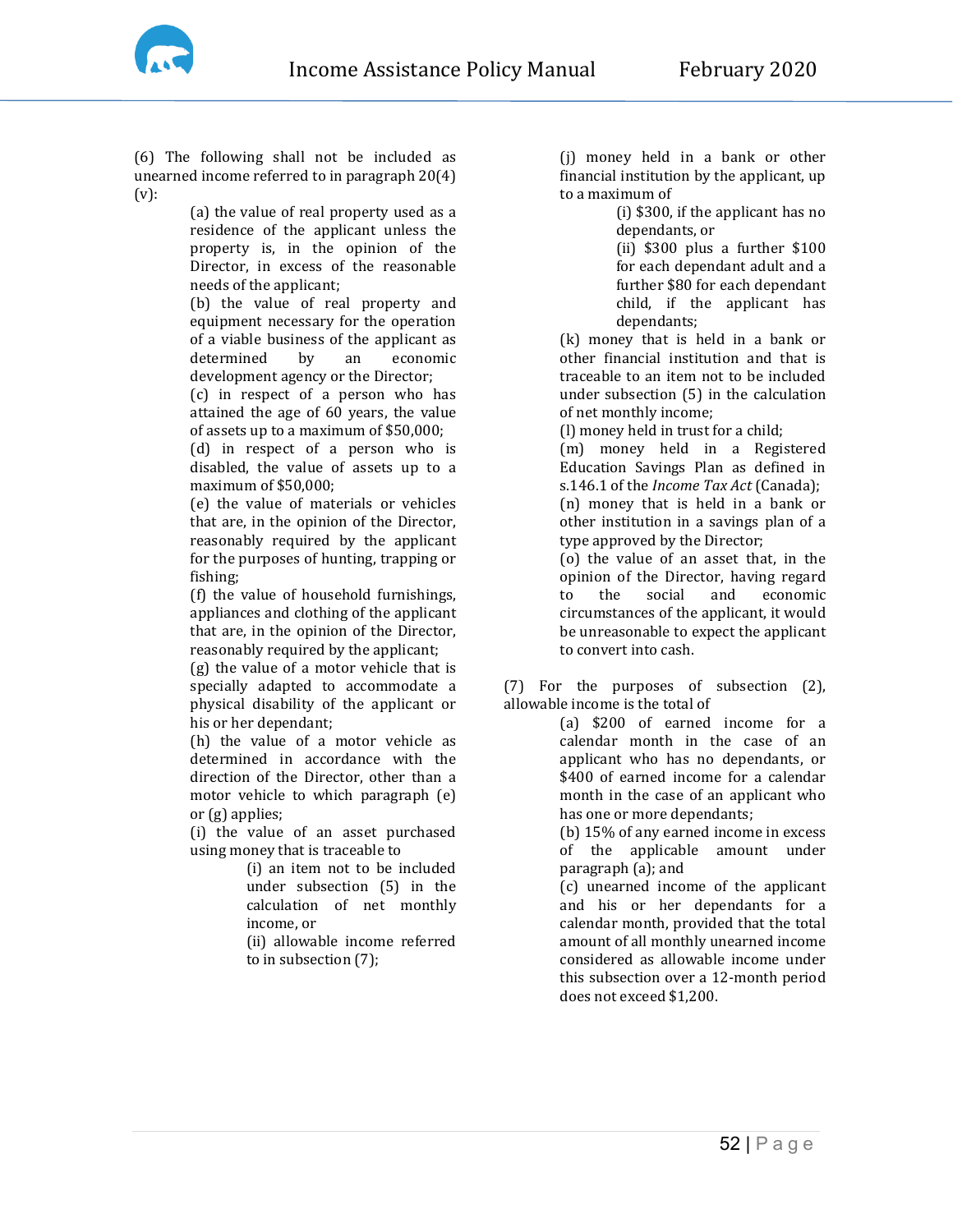

#### **What it Means**

Section 20(5) to 20(7) of the Regulations describes types of income that are not included in the calculation of Income Assistance benefits (money, income, assets and gifts).

The Regulations list all income and assets that are not to be included. Refer to the Regulations.

#### *Agricultural Benefits Claim –***April 2018**

The Director has excluded the value of any benefit issued by the Federal Government of Canada that is directly related to the Agricultural Benefits Claim under Section 20. (5)(e) of the Regulations.

#### *Food Bank -* **February 2014**

The Director has excluded the value of goods received from food banks and hampers under Section 20.(5)(e) of the Regulations.

#### *Fostering Dollars*

The income obtained for fostering children will not be included as unearned income. The foster child(ren) will not be included in the assessment.

If a foster parent applies for Income Assistance the Officer must contact Health and Social Services.

#### *Homelessness Assistance Fund (HAF) –* **November 2017**

The Director has excluded the value of any assistance issued by Government of the Northwest Territories Housing Corporation that is directly related to the HAF under Section 20.(5)(e) of the Regulations.

#### *Household Income: 18 years Old & Under –* **Revised January 2017**

When a dependant is under the age of 19, any income earned from employment and unearned income from an Income Tax return or GST rebate will be exempt.

#### *Investigation*

When determining the family's net monthly income, an Officer **must** consider all of the applicant's resources (money, net income, assets, gifts of money or gifts other than money) to determine what to include.

The Officer may also investigate a family's personal or financial information to complete the applicant's application for assistance.

*For example, the Officer can ask the applicant to provide copies of any documents, or make a bank inquiry.*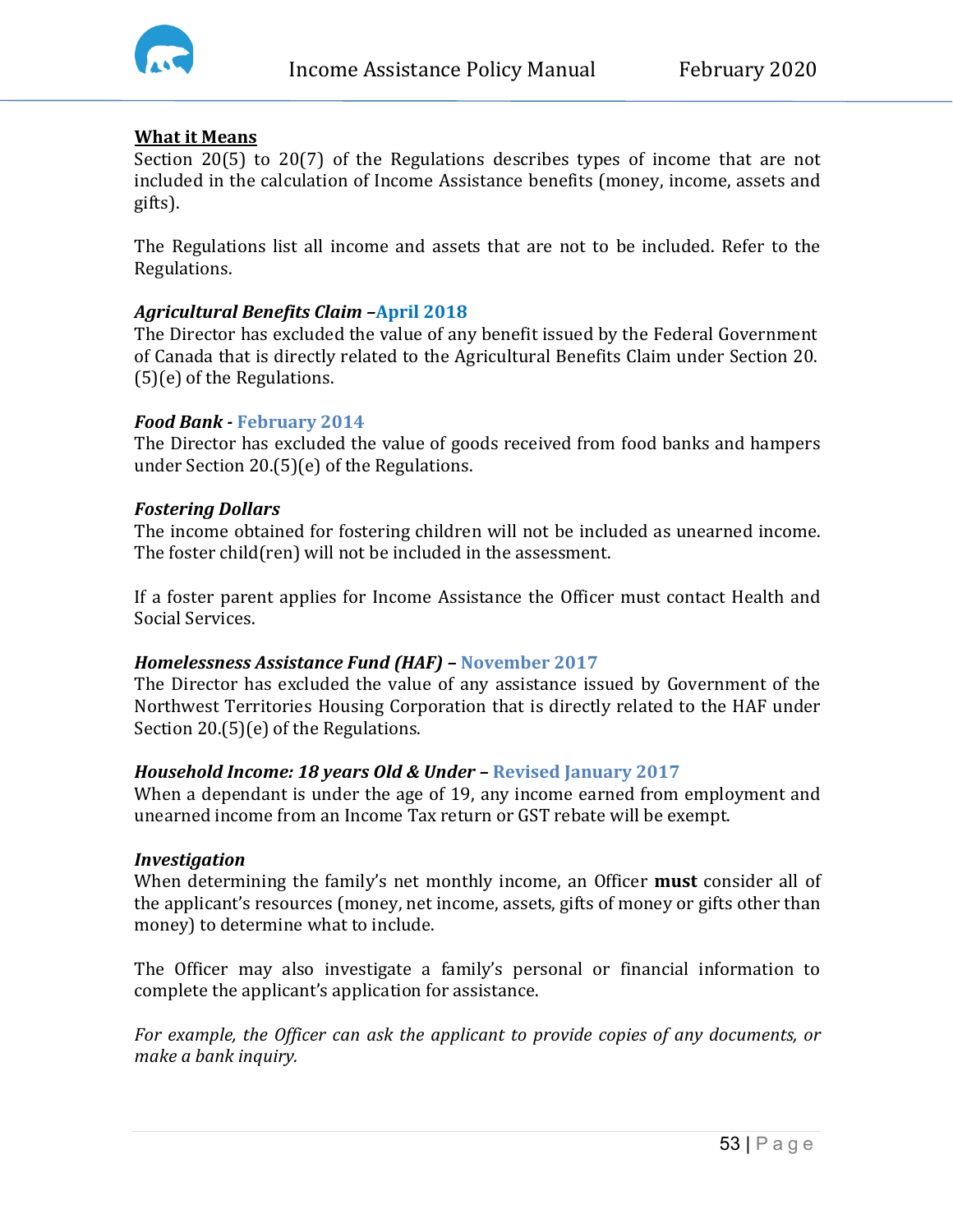

#### *Maintenance Orders/Child Support –* **August 2016**

Applicants are encouraged to apply for maintenance/child support. For reference, the child support table is located at: [http://www.justice.gc.ca/eng/fl-df/child](http://www.justice.gc.ca/eng/fl-df/child-enfant/look-rech.asp)[enfant/look-rech.asp.](http://www.justice.gc.ca/eng/fl-df/child-enfant/look-rech.asp)

#### *Medical Travel –* **Revised January 2018**

The value of airline tickets and any assistance related to Medical Travel benefits, as well as food received while hospitalized, issued by Government of the Northwest Territories Medical Travel is exempted under Section 20.(5)(c.1) of the Regulations.

#### *Per Diem Allowances –* **February 2014**

The Director has excluded per diem allowances under Section 20.(5)(e) of the Regulations. The per diem allowance for accommodations and food allowance will not be considered earned or unearned income.

#### *Registered Disability Savings Plans (RDSP)*

A RDSP is a savings plan to help parents and others save for the long-term financial security of a person who is eligible for the disability tax credit.

The funds accumulated in or received from a registered disability savings plan will not be considered earned or unearned income when calculating the needs assessment for Income Assistance. The RDSP is considered excluded income. These funds are reportable but not assessable.

To assist applicants with more information about RDSPs refer to Canada Revenue Agency's website<http://www.cra-arc.gc.ca/tx/rgstrd/rdsp/menu-eng.html>

## *Senior Home Heating Subsidy –***February 2017**

The Director has excluded the value of goods, or monies received through the Senior Home Heating Subsidy under Section 20(5)(e).

The CSO must ensure that there is no duplication of benefits. Therefore, if an IA applicant has received the SHHS in the same month that they have applied for IA, the applicant is not eligible to receive the fuel allowance, but may be assisted with other needs.

## *Tuition, books, travel and fees issued under SFA and LMA –***Revised February 2020**

The Director has excluded the value of any benefit issued for tuition, books, travel and fees received from the SFA program or LMA under Section 20. (5)(e) of the Regulations as long as the CSO has obtained a confirmation by way of an email from the Student Case Officer or Career Development Officer.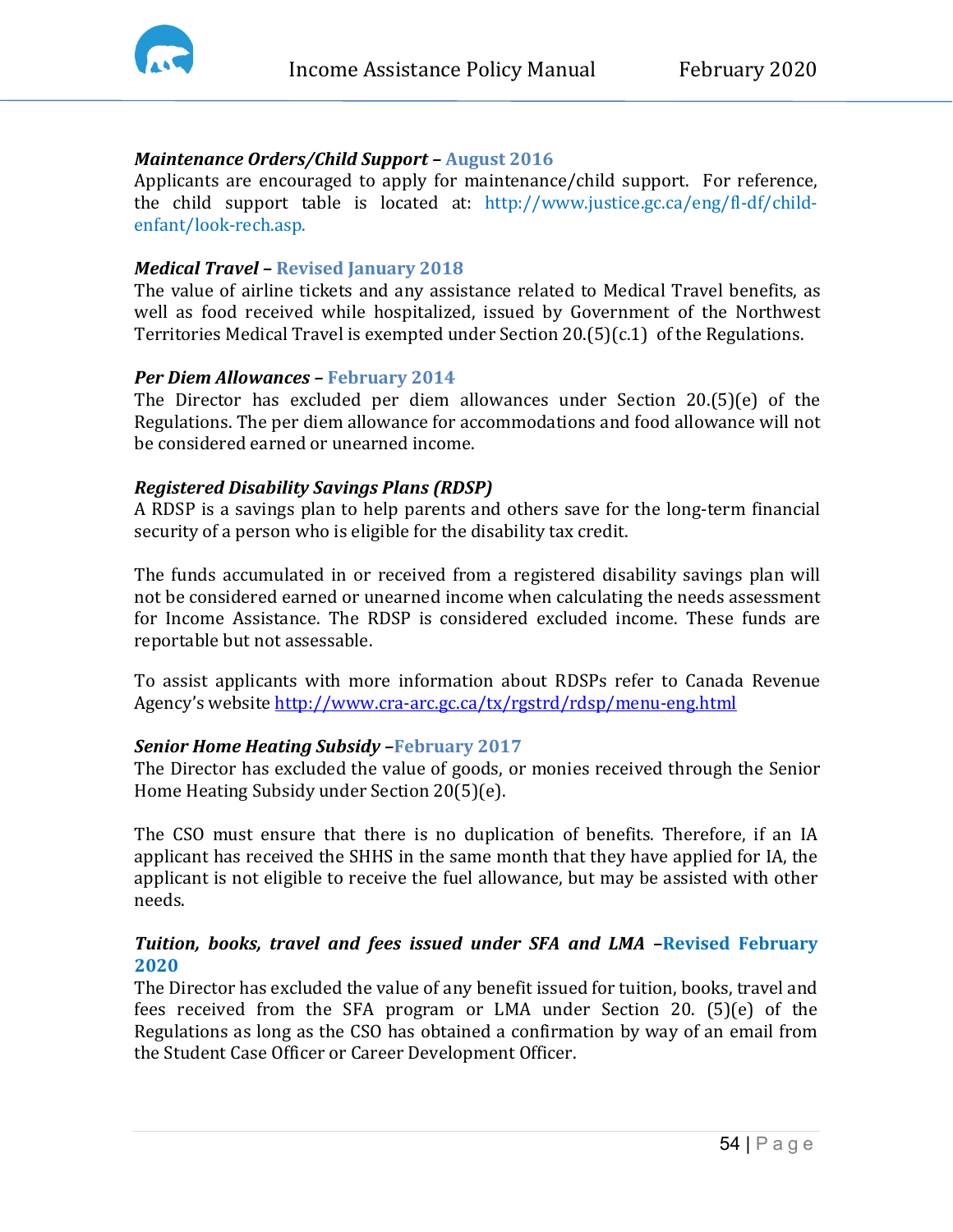

Please note that any living allowance benefits issued from SFA or LMA must be counted in a client's assessment.

## *Victims of Crime Emergency Fund -* **April 2014**

The Director has excluded all financial assistance received through the Victims of Crime Emergency Fund delivered by the GNWT Department of Justice under Section 20.(5)(e) of the Regulations.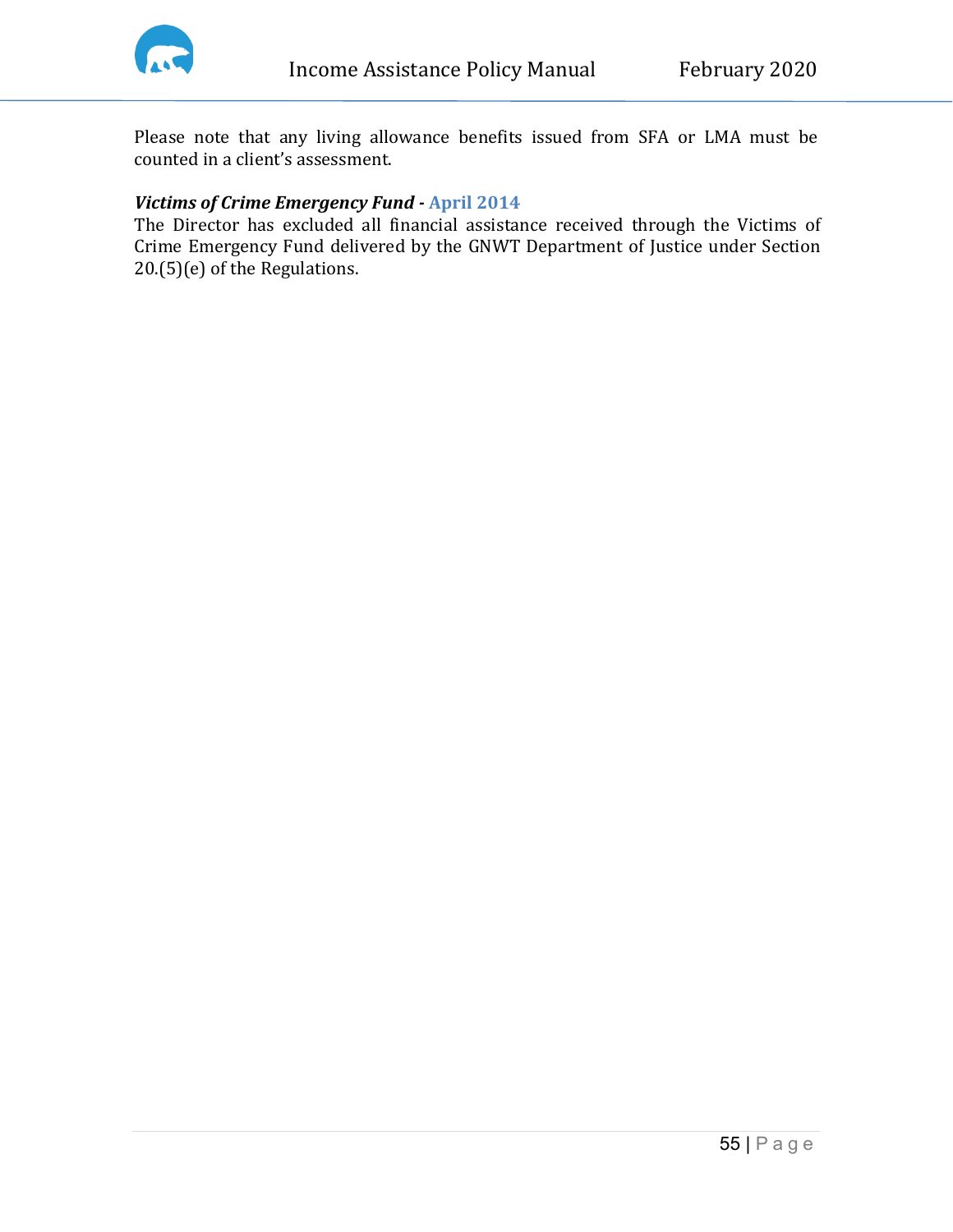

# *Section 2.14: Medical Certificates – Income Assistance Medical Forms*

## **The Law**

21**.** An Officer may, at any time the Officer considers it necessary, require a medical certificate setting out the condition of health of an applicant as an aid in determining the

applicant's employability or ability to participate in an activity or program referred to subsection 13.1(6).

## **What it Means**

Section 21 of the Regulations states that an Officer can ask a health care professional to determine whether an applicant is employable or can participate in a productive choice.

## *Medical Certificates*

Form D - Disability Assessment must state the health conditions of the applicant so that the Officer can decide whether the applicant is able to participate in a productive choice. Depending on the medical condition, the applicant may be considered to have a short-term condition or a permanent disability of 12 months or more.

*For example, a Disability Assessment for an applicant who has a broken leg would state that he or she is unable to participate in employment due to a short-term condition. The applicant could then be exempt from all or certain types of productive choices for that period of time.*

## *Canada Disability Pension or Benefit*

If an applicant is receiving a Canada Pension or Benefit for a disability, the Officer does not need to ask for a disability assessment to be completed because the federal government has completed a thorough review of the applicant's disability. Proof that the monthly benefit is being received provides enough evidence of a disability.

## *Accepting Form D - Disability Assessment*

Income Assistance Form D - Disability Assessment **must** be faxed directly from a health care professional's office. Officers should not accept medical forms handed in by applicants.

## *Renewing an Income Assistance Medical Form*

Form D - Disability Assessment must include an end date, or a date when the applicant can return to work for applicants with a short-term medical concern. If the form has reached its end date, the applicant must provide an updated form to be exempt from participating in a productive choice while receiving Income Assistance.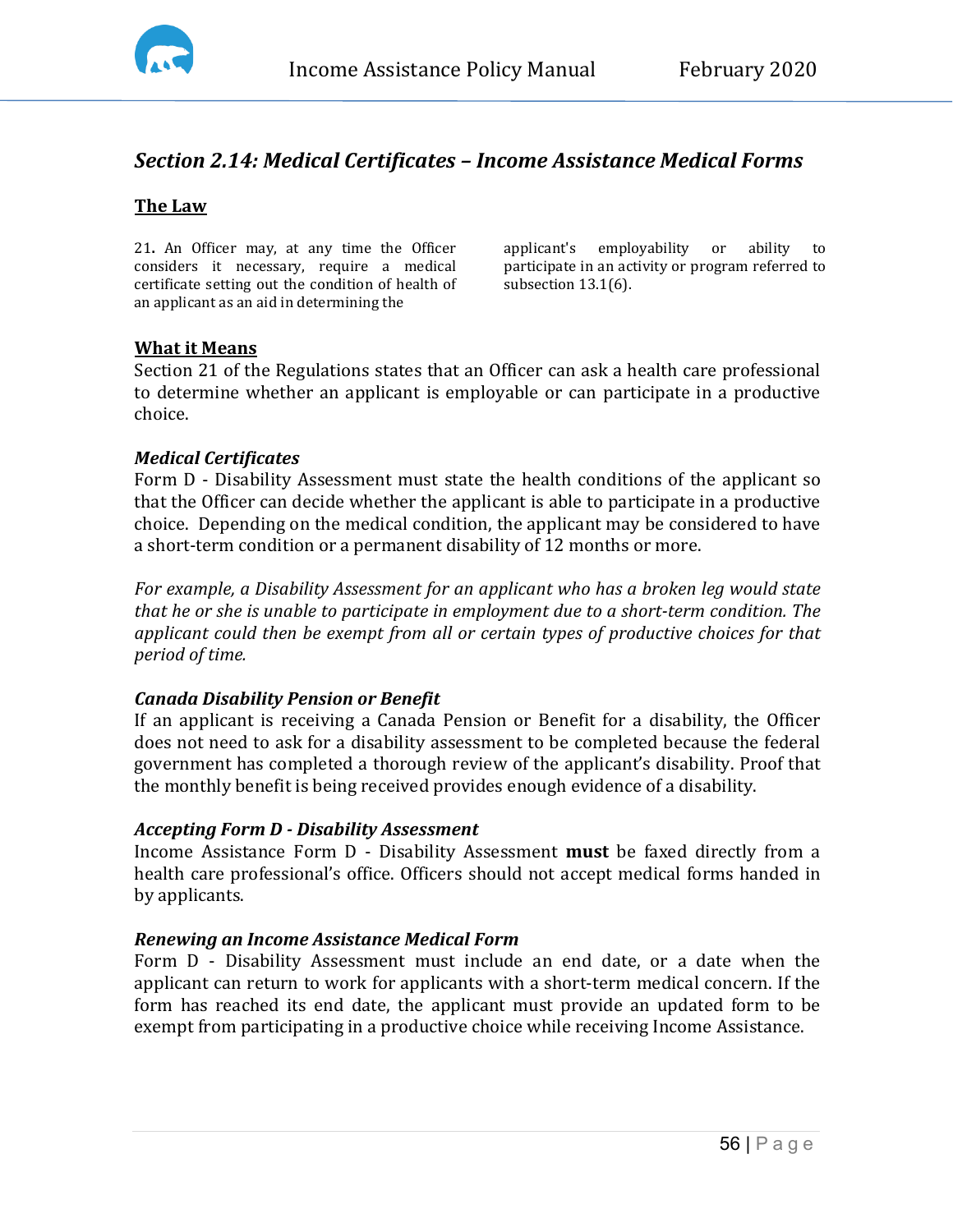

*For example, the applicant has a broken leg and the doctor wrote a note stating that the applicant could not work from July 1 to October 31, 2007. If the applicant claims he/she cannot return to work because of pain, he/she must submit another Form D – Disability Assessment before being exempt from a Productive Choice and enhanced benefits are issued for November 1, 2007.*

Applicants whose medical practitioners have indicated that the disability is permanent do not need to renew the forms or assessments.

#### *Disabled Allowance*

In order to qualify for the disabled allowance, applicants must have Form D - Disability Assessment completed. In order to qualify, applicants must meet the Income Assistance definition of a disabled person.

*For example, an applicant who provides Form D - Disability Assessment every four months for a year is not eligible for the disabled allowance retroactively or at the 12 month period.*

*For example, an applicant waiting for an organ transplant or receiving cancer treatments could be considered disabled. The Officer must review the assessment with their Supervisor.*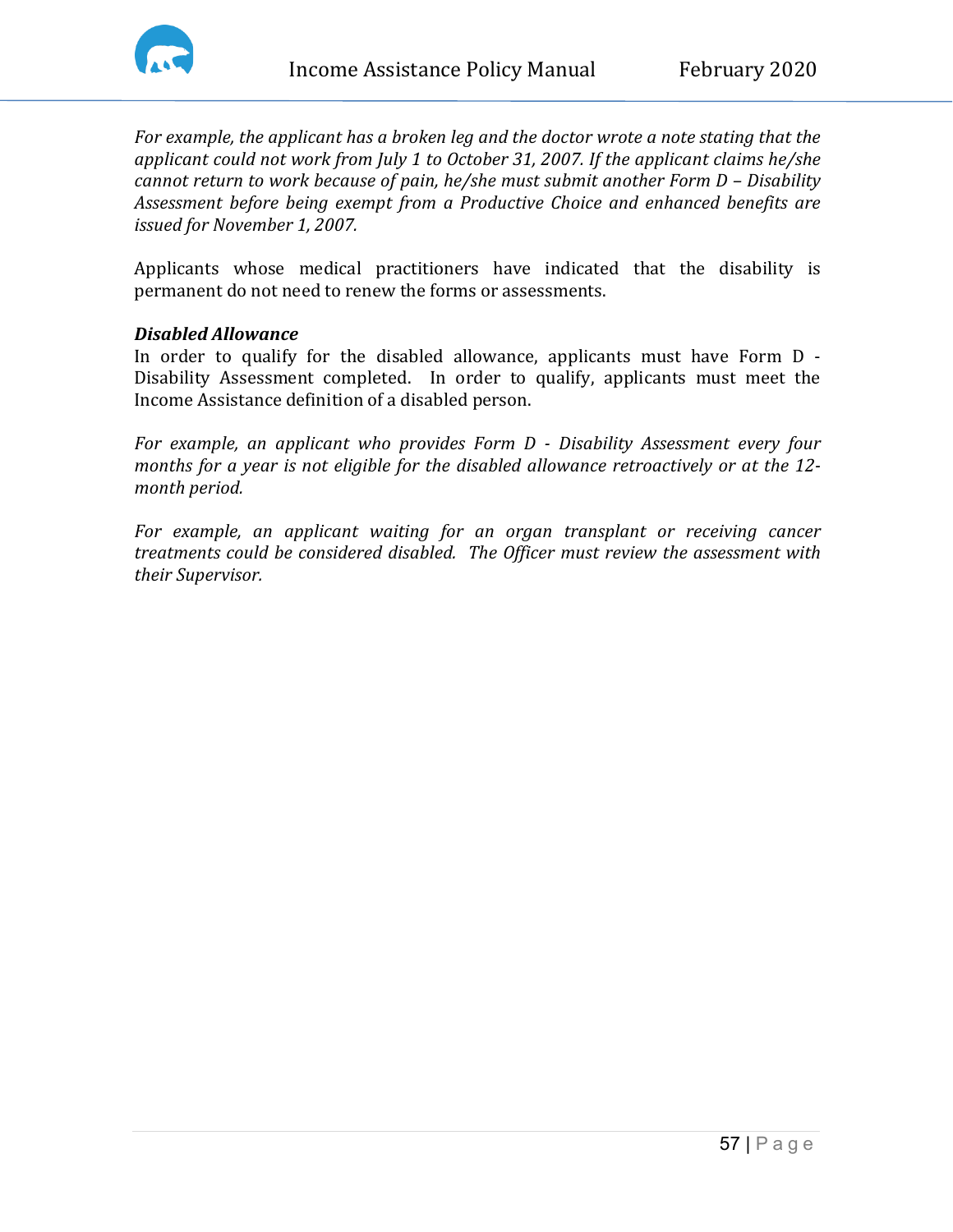

# *Section 2.15: Recovery of Assistance – Taking Money Back*

# **The Law**

22. The Director may recover from a recipient or the estate of a recipient the amount of assistance

(a) in excess of that authorized by the Act, these regulations or any other regulations made under the Act; or

(b) to which the recipient was not entitled, but which was granted because of his or her failure to disclose income or assets.

#### **What it Means**

Section 22 of the Regulations indicates that a Director **may** recover Income Assistance given to an applicant or his/her dependants if the assistance was more than they were eligible to receive, or if the assistance was given because the applicant made false statements or failed to provide correct information.

#### *Director's Discretion*

The Regulations give the Director the right to choose whether to recover monies from applicants and their dependants on a case-by-case basis. The Director has issued a blanket policy that allows the Officer to recover assistance on amounts under \$2,500 without case-by-case Director's approval. Any amount of \$2,500 and over must be presented to the Director for approval.

#### *What is a Debt?*

A debt is money an applicant received above the amount he/she and his/her dependants were entitled to receive.

#### **August 2016**

Security deposits are considered debts therefore the applicant must immediately begin repayment of their security deposit. For more information, refer to Section 4.5 – Security Deposits – Rent or Utilities, of this manual.

#### *Collection of the Debt*

#### **Revised March 2017**

The minimum amount an Officer can collect from an applicant who has an overpayment with the IA Program is \$25 a month, regardless of the amount outstanding. If an applicant requests that more than \$25 be deducted from his/her IA per month, he/she must provide a written and signed request, including the amount he/she wishes to have deducted per month.

If an applicant has an outstanding overpayment and recoverable need, \$25 per debt shall be deducted from his/her IA, totalling \$50 minimum deduction per month.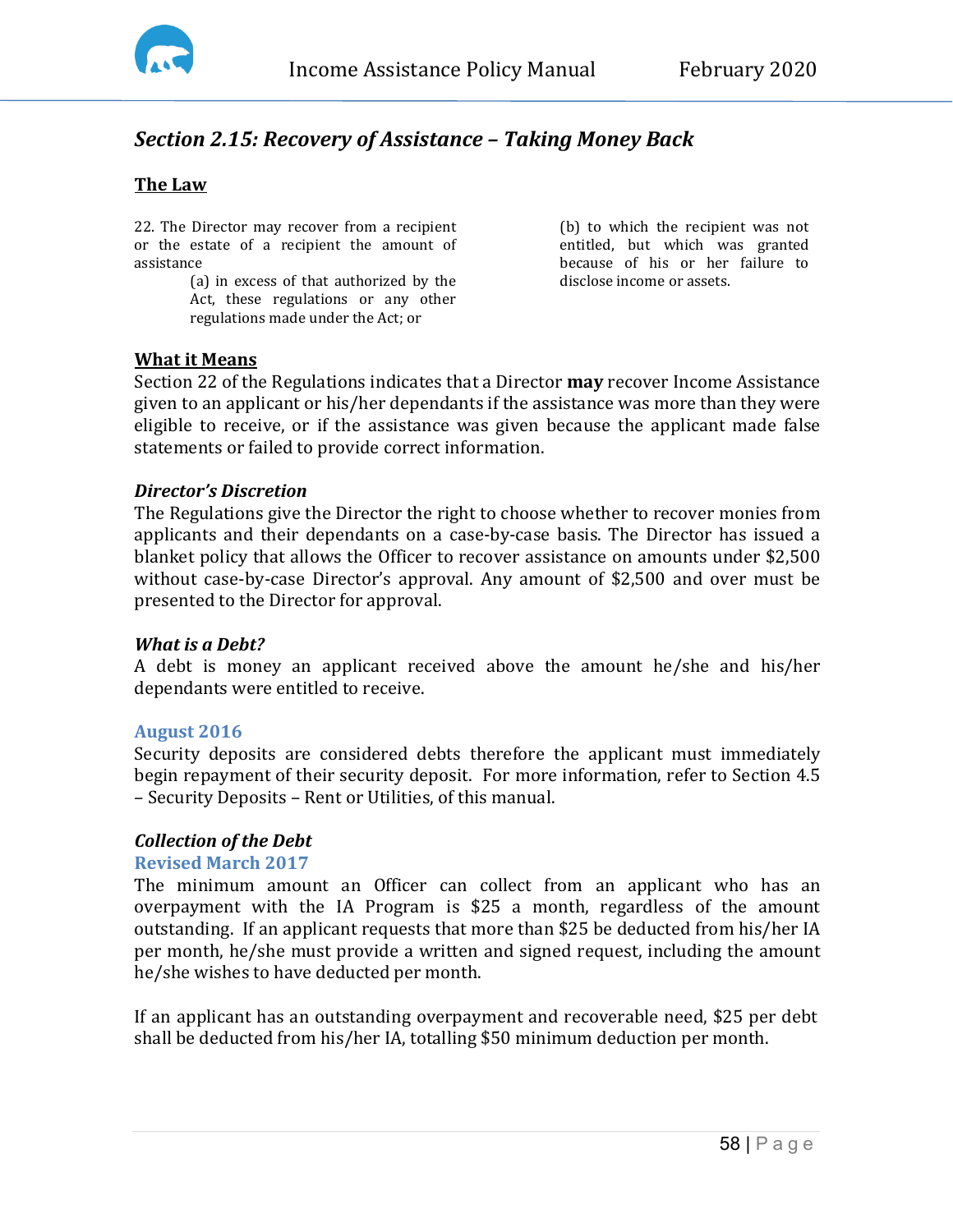

#### **August 2016**

Effective August 1, 2016, IA assessments with co-applicants will have the debt split 50/50 between each applicant.

If either the applicant or co-applicant wishes to incur 100% of the overpayment debt, that person must provide a written and signed request; including the amount he/she wishes to have deducted per month.

*Example: The applicant cannot assign 100% of the debt to the co-applicant. The coapplicant must agree and sign to that effect. If the two applicants do not agree, the default split is 50/50.* 

The Officer must apply the Furnishings Allowance to any outstanding overpayment balance. The deduction follows the same percentage split for co-applicants The deduction follows the same percentage split for co-applicants established at the creation of the overpayment.

Inactive clients who are no longer receiving assistance after 5 consecutive months will receive a Notice of Overpayment letter from the Income Security Programs Division. Within the 6 month, inactive clients will be invoiced for the full outstanding debt by the Department of Education, Culture and Employment. Clients who remain inactive for 10 months and have not made payment arrangements will have their debt forwarded to Financial Reporting and Collections with the Department of Finance.

## *Time Limited on Recovering a Government Debt*

If a debt was proven to be a result of fraud, there is no time limit for collection of the debt.

*Example: In 2000 an applicant living common-law did not claim the spouse when applying for IA. This fraud was not discovered until 2005 - five years later. The debt is still recoverable.*

A debt invoiced to an applicant that has remained inactive for seven or more years with no effort at collection, is barred by legislation and is not collectable.

#### **Note**

Officers must be careful not to collect money twice when considering recoveries.

*Example, an applicant received Employment Insurance from the Federal Government that he/she should not have received and did not report. The Federal Government realized the error and begins to recover the funds. The Officer should not consider the unreported benefit as an overpayment. If an Officer did, the applicant would be repaying the benefit twice – once to IA and once to the Federal Government.*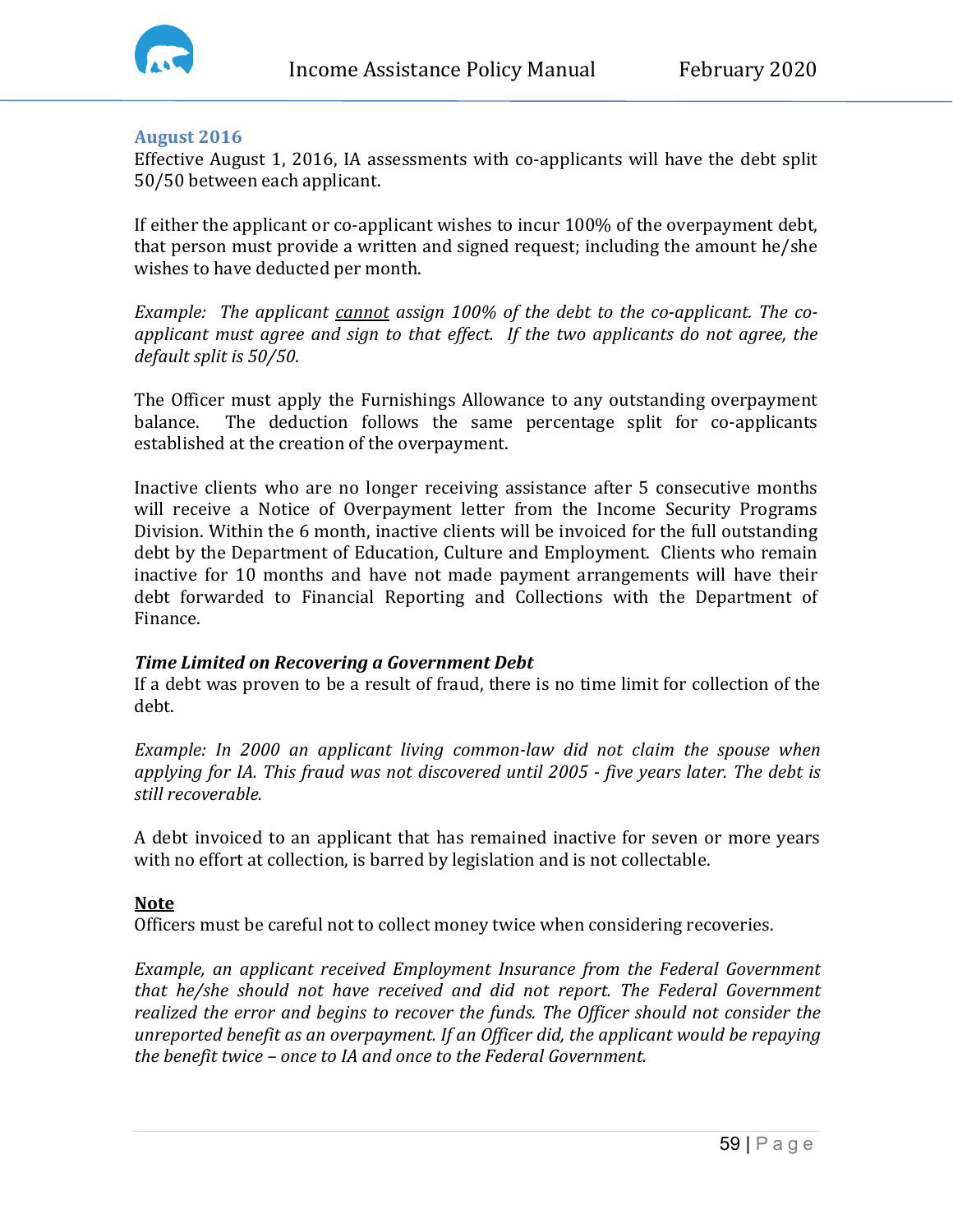

# *Section 2.16: Voluntary Repayment of Assistance*

## **The Law**

23. Any person who has received assistance may repay such assistance and the moneys so received shall be deposited in the Consolidated Revenue Fund.

#### **What it Means**

Section 23 of the Regulations explains how applicants, if they choose to, may repay assistance they received.

#### *Repayment*

This section refers to applicants who have been receiving assistance for a period-oftime and because that applicant's circumstances have changed, he/she no longer need assistance. This Regulation allows applicants to pay back some, or all of the assistance they received. The Officer can receive the payment but must forward it to the Supervisor.

It does not deal with applicants who have debts or security deposits.

*For example, an applicant receives assistance from May to September and then finds employment in October. That applicant can pay back any portion of the assistance he/she has received during May to September.*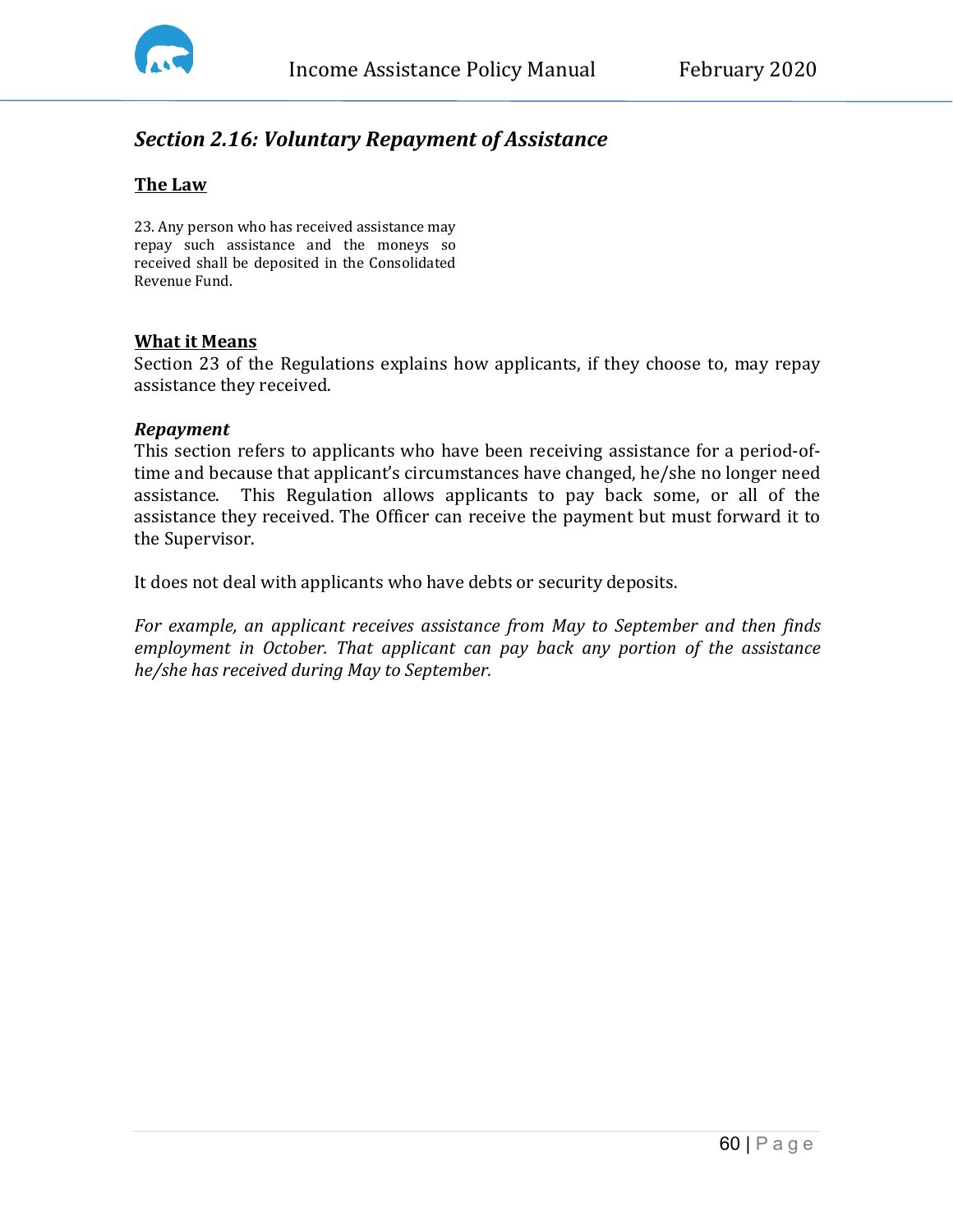

# *Section 2.17: Alienation or Transfer of Assistance – Applicant Owes Money to a Third Party*

## **The Law**

24. Assistance granted under these regulations is not subject to alienation or transfer by the recipient, or to attachment or seizure in satisfaction of a claim.

#### **What it Means**

Section 24 of the Regulations explains that assistance given to an applicant and his/her dependants is for their use only and not something that can be transferred, sold, etc. to a third person. It also states that any assistance received cannot be seized or taken by a third party having a claim against the applicant.

Income Assistance is for the applicant's use for basic needs. If the applicant owes money to a third party, this money cannot be used to repay that debt.

*For example, a bank cannot take an applicant's assistance to pay an overdraft or other debt. A collection agency cannot take an applicant's assistance to pay an outstanding invoice.*

#### **Notes**

- 1. When advising applicants about direct deposits as a payment option, an Officer shall always speak with the applicant to ensure the applicant understands that if he/she has an outstanding debt with the bank, a maintenance enforcement attachment or a loan/debt that has been sent to a collection agency, the payment may be seized by the bank.
- 2. Although the Regulations state that Income Assistance cannot be seized, the bank will attempt to recover any deposit made to the account to satisfy the terms of the debt and it can be a lengthy process to get the money back.
- 3. If this type of situation occurs, the Supervisor shall contact the bank in the first instance and explain our Regulations. In the event that this does not result in the applicant receiving his/her Income Assistance back, the Director should be contacted.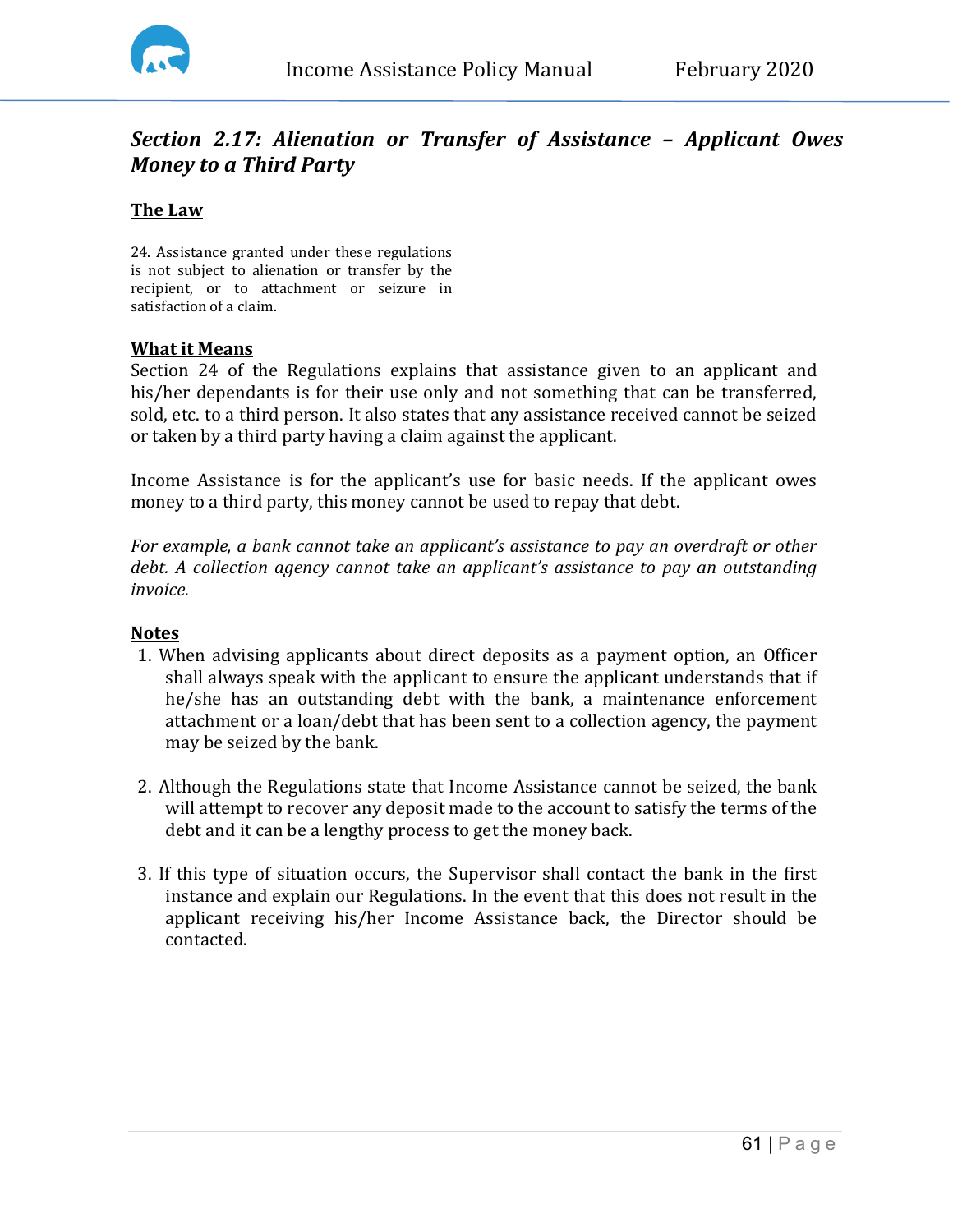

# **SECTION 3: SCHEDULE A – BASIC BENEFITS**

This section of the Regulations lists the types of basic benefits that applicants and their dependants may receive.

The following are some general instructions when administering basic benefits.

## *Decline of Benefits*

If an applicant does not want a benefit that he/she is entitled to, the Officer must receive written confirmation from the applicant.

*For example, the applicant chooses not to receive an allowance for food. The applicant must indicate in writing that he/she does not wish to receive it.*

#### *Reduction of Benefits*

If an applicant only wants a portion of the benefit that he/she is entitled to, the Officer must receive the request in writing from the applicant.

#### *Sharing the Costs*

If an applicant and his/her dependants are sharing the premises with other individuals, the rent and utility (power, water, sewer) costs are prorated by the number of separate adults living within the residence.

*For example, a single applicant is sharing a house with a couple also on Income Assistance and another single person who is not receiving Income Assistance. The rent and utility (power, water, sewer) costs would be divided by four, and each adult receiving Income Assistance would be eligible to receive one-fourth of the assistance.*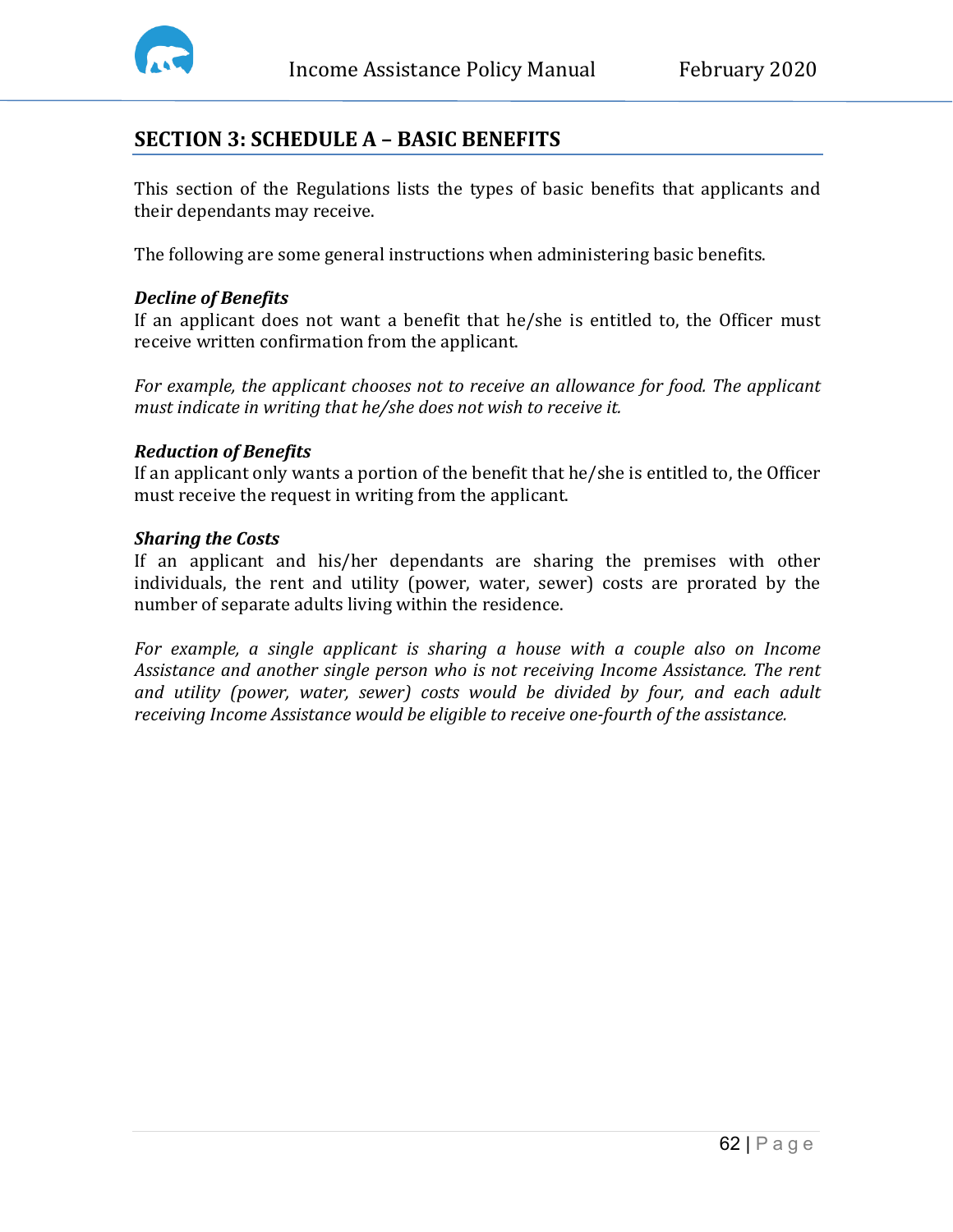

# *Section 3.1: Food Allowance*

## **The Law**

1. (1) Assistance in the form of a food allowance may be provided to persons in need in accordance with the Maximum Monthly Food Allowance Table set out in this Schedule that shows maximum scales in force in various settlements of the Northwest Territories.

#### **What it Means**

Section 1.(1) of Schedule A sets the rates of the food allowance available to applicants depending on the number of adults, mature children and where the applicants lives. This allowance is for the purchase of food as well as cleaning and personal products.

#### *Custody of Children –* **August 2016**

A food allowance is affected by an applicant's arrangement to share custody of a mature child with another parent. The applicant should not receive a food allowance for that mature child when the mature child is not in his/her custody.

In cases of shared custody, the food allowance is prorated based on the number of days the applicant has the child(ren) in their custody.

*For example, an applicant has custody of his/her mature child(ren) for 14 days every month. The applicant is eligible for prorated food allowance for 14 days for his/her mature child(ren).*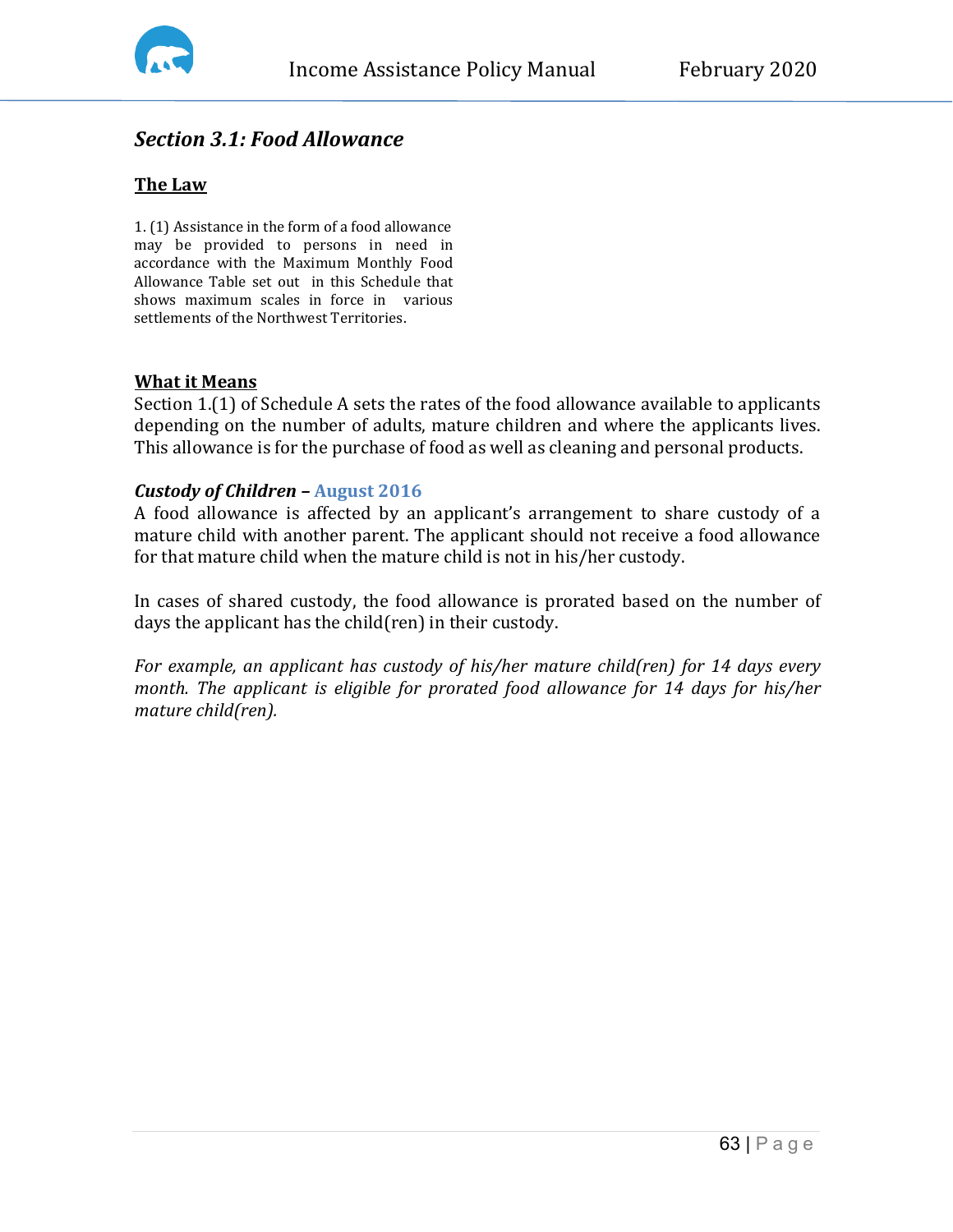

#### *August 2016*

Use the following food allowance table:

| <b>Food Allowance for Adults and Mature Children</b> |              |                |       |                         |                    |  |
|------------------------------------------------------|--------------|----------------|-------|-------------------------|--------------------|--|
| <b>Community</b>                                     | $\mathbf{1}$ | $\overline{2}$ | 3     | $\overline{\mathbf{4}}$ | Each<br>additional |  |
| Aklavik                                              | 585          | 818            | 994   | 1,169                   | 176                |  |
| Behchokò                                             | 482          | 676            | 821   | 966                     | 145                |  |
| Colville Lake                                        | 717          | 1,004          | 1,220 | 1,435                   | 216                |  |
| Déline                                               | 649          | 908            | 1,102 | 1,297                   | 195                |  |
| Dettah/Ndilo                                         | 343          | 480            | 582   | 685                     | 103                |  |
| Enterprise                                           | 374          | 524            | 636   | 749                     | 113                |  |
| Fort Liard                                           | 515          | 721            | 876   | 1,031                   | 155                |  |
| Fort McPherson                                       | 554          | 775            | 941   | 1,108                   | 166                |  |
| <b>Fort Providence</b>                               | 438          | 613            | 744   | 875                     | 131                |  |
| <b>Fort Resolution</b>                               | 463          | 648            | 787   | 925                     | 139                |  |
| Fort Simpson                                         | 483          | 676            | 821   | 967                     | 145                |  |
| Fort Smith                                           | 391          | 548            | 666   | 783                     | 118                |  |
| Gamètì                                               | 453          | 634            | 770   | 906                     | 136                |  |
| Hay River                                            | 429          | 601            | 729   | 858                     | 129                |  |
| Inuvik                                               | 493          | 690            | 838   | 986                     | 148                |  |
| Jean Marie River                                     | 490          | 686            | 833   | 981                     | 147                |  |
| K'ásho Got'iné                                       | 658          | 921            | 1,119 | 1,317                   | 198                |  |
| K'atl'odeeche                                        | 374          | 524            | 637   | 749                     | 112                |  |
| Kakisa                                               | 439          | 613            | 745   | 877                     | 132                |  |
| Łutselk'e                                            | 613          | 857            | 1,041 | 1,224                   | 184                |  |
| Nahanni Butte                                        | 529          | 741            | 900   | 1,059                   | 159                |  |
| Norman Wells                                         | 639          | 894            | 1,086 | 1,277                   | 192                |  |
| Paulatuk                                             | 695          | 973            | 1,181 | 1,390                   | 209                |  |
| Sachs Harbour                                        | 632          | 883            | 1,073 | 1,262                   | 190                |  |
| Sambaa K'e                                           | 519          | 727            | 883   | 1,039                   | 156                |  |
| Tsiigehtchic                                         | 602          | 843            | 1,024 | 1,205                   | 181                |  |
| Tuktoyaktuk                                          | 611          | 854            | 1,038 | 1,222                   | 184                |  |
| Tulita                                               | 643          | 901            | 1,093 | 1,286                   | 193                |  |
| Ulukhaktok                                           | 654          | 916            | 1,112 | 1,309                   | 197                |  |
| Wekweètì                                             | 587          | 821            | 997   | 1,174                   | 176                |  |
| Whatì                                                | 520          | 727            | 884   | 1,040                   | 156                |  |
| Wrigley                                              | 543          | 759            | 924   | 1,086                   | 163                |  |
| Yellowknife                                          | 343          | 480            | 582   | 685                     | 103                |  |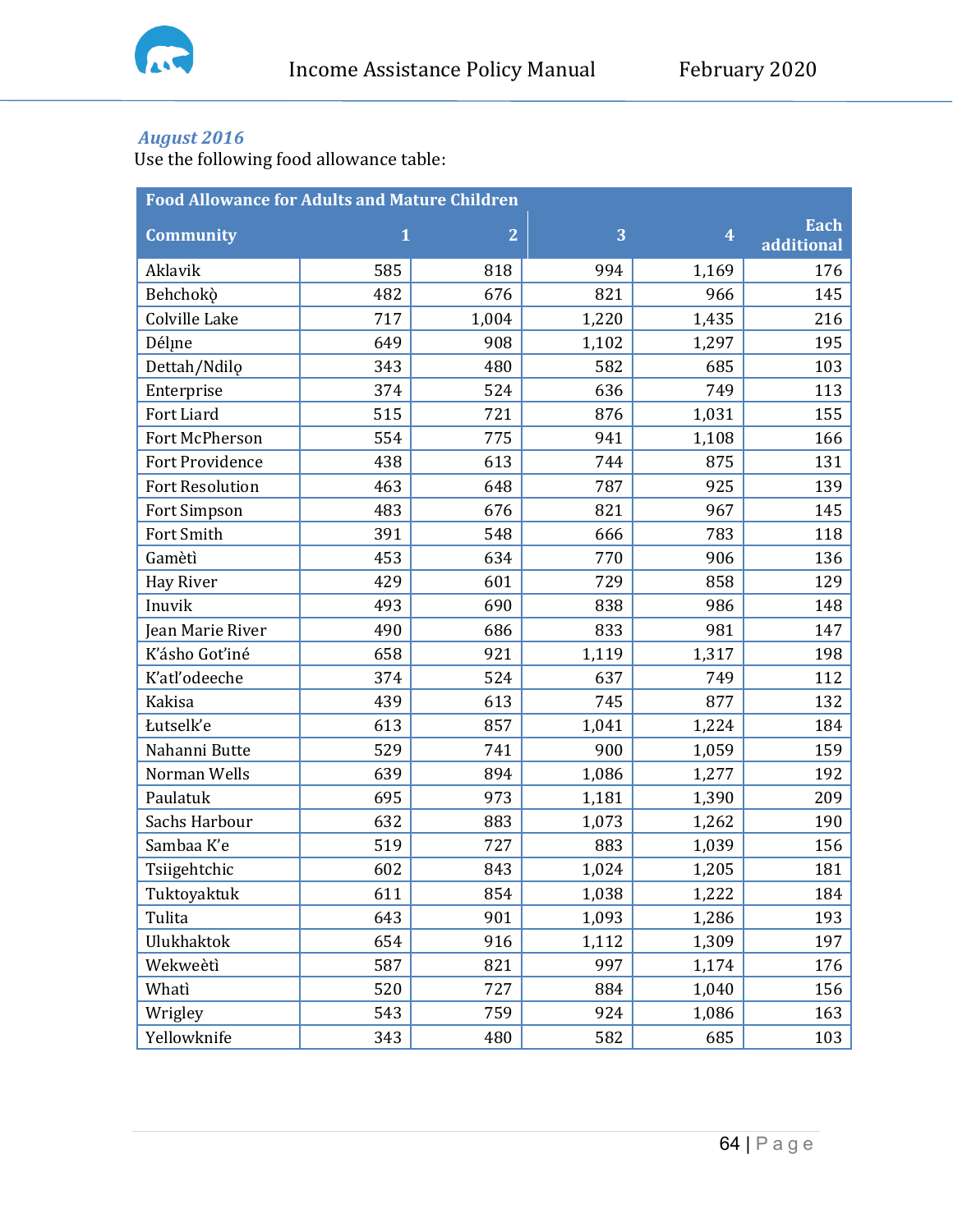

# *Section 3.2 Community Cost Adjustment*

**August 2016**

## **The Law**

8. In order to provide additional resources for family expenditures made in communities outside Yellowknife, Dettah and Ndilo, an amount may be provided to a person in need

who has dependent children in accordance with the Community Cost Adjustment Amount Table set out in this Schedule.

#### **What it Means**

Section 1. (6) of Schedule A sets the rates of the Community Cost Adjustment allowance available to clients depending on the number of children and where the clients lives. This allowance provides additional resources for family expenditures and is based on price differences between NWT communities and Yellowknife.

#### *Custody of Children*

The community cost adjustment is affected by an applicant's arrangement to share custody of a child with another parent. The applicant should not receive a community cost adjustment for that child when the child is not in his/her custody.

In cases of shared custody, the community cost adjustment is pro-rated based on the number of days the applicant has the child(ren) in their custody.

*For example, an applicant has custody of his/her children for 14 days every month. The applicant is eligible for prorated community cost adjustment for 14 days for his/her child(ren).*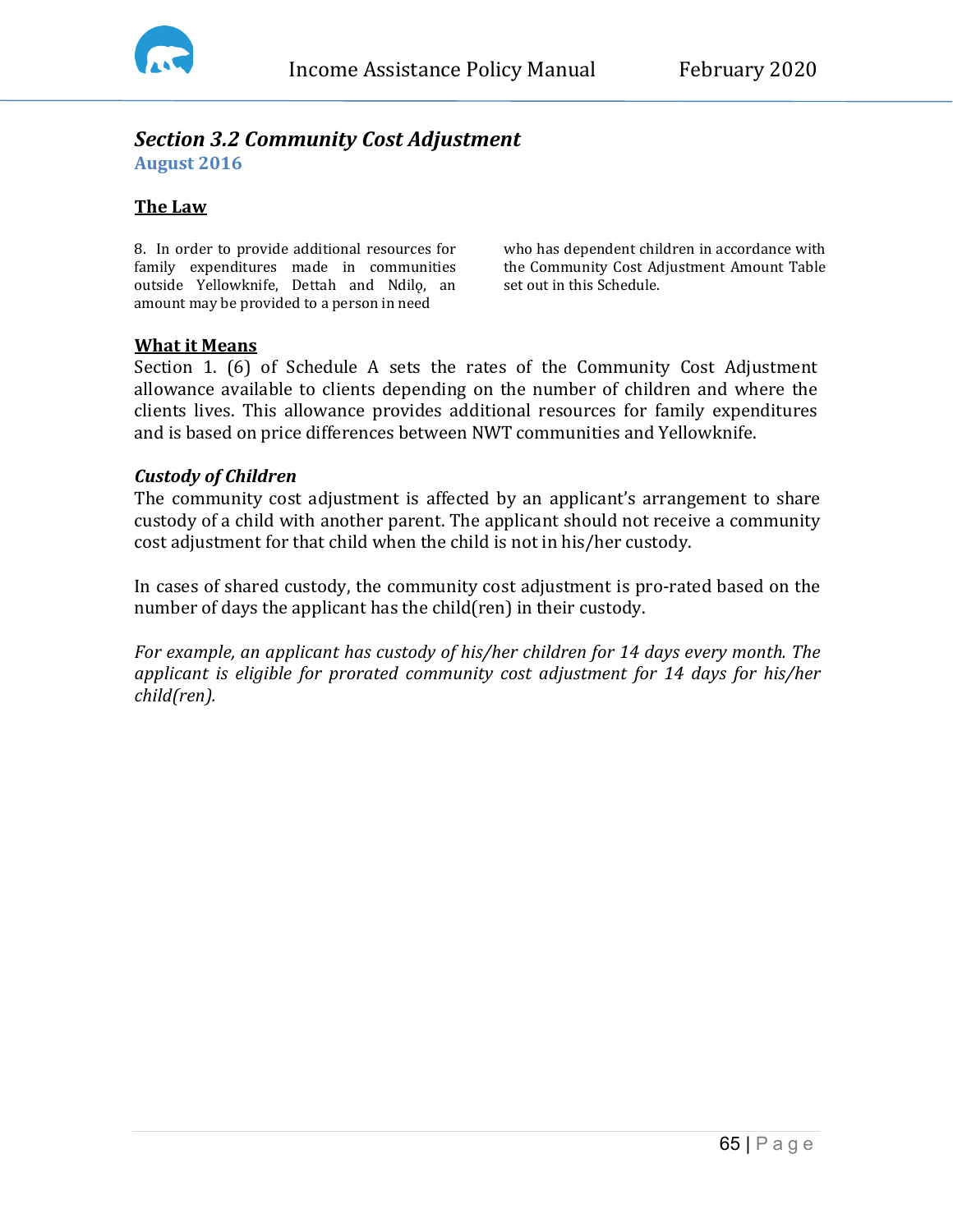

| <b>Community Cost Adjustment Amount Table- FOR CHILDREN ONLY</b> |                  |                  |                  |                  |                  |                  |                  |                  |                  |                  |                  |                  |
|------------------------------------------------------------------|------------------|------------------|------------------|------------------|------------------|------------------|------------------|------------------|------------------|------------------|------------------|------------------|
| <b>Community</b>                                                 | $\mathbf{1}$     | $\overline{2}$   | 3                | $\overline{4}$   | 5                | $6\phantom{1}6$  | $\overline{7}$   | 8                | 9                | 10               | 11               | 12               |
| Aklavik                                                          | 80               | 160              | 240              | 320              | 400              | 480              | 560              | 640              | 720              | 800              | 880              | 960              |
| Behchokò                                                         | 43               | 85               | 128              | 170              | 213              | 255              | 298              | 340              | 383              | 425              | 468              | 510              |
| Colville Lake                                                    | 121              | 243              | 364              | 485              | 606              | 728              | 849              | 970              | 1,091            | 1,213            | 1,334            | 1,455            |
| Déline                                                           | 100              | 200              | 300              | 400              | 500              | 600              | 700              | 800              | 900              | 1,000            | 1,100            | 1,200            |
| Dettah/Ndilo                                                     | $\boldsymbol{0}$ | $\boldsymbol{0}$ | $\boldsymbol{0}$ | $\boldsymbol{0}$ | $\boldsymbol{0}$ | $\boldsymbol{0}$ | $\boldsymbol{0}$ | $\boldsymbol{0}$ | $\boldsymbol{0}$ | $\boldsymbol{0}$ | $\boldsymbol{0}$ | $\boldsymbol{0}$ |
| Enterprise                                                       | 11               | 23               | 34               | 45               | 56               | 68               | 79               | 90               | 101              | 113              | 124              | 135              |
| Fort Liard                                                       | 54               | 108              | 161              | 215              | 269              | 323              | 376              | 430              | 484              | 538              | 591              | 645              |
| Fort McPherson                                                   | 70               | 140              | 210              | 280              | 350              | 420              | 490              | 560              | 630              | 700              | 770              | 840              |
| Fort Providence                                                  | 31               | 63               | 94               | 125              | 156              | 188              | 219              | 250              | 281              | 313              | 344              | 375              |
| Fort Resolution                                                  | 40               | 80               | 120              | 160              | 200              | 240              | 280              | 320              | 360              | 400              | 440              | 480              |
| Fort Simpson                                                     | 45               | 90               | 135              | 180              | 225              | 270              | 315              | 360              | 405              | 450              | 495              | 540              |
| Fort Smith                                                       | 16               | 33               | 49               | 65               | 81               | 98               | 114              | 130              | 146              | 163              | 179              | 195              |
| Gamètì                                                           | 35               | 70               | 105              | 140              | 175              | 210              | 245              | 280              | 315              | 350              | 385              | 420              |
| Hay River                                                        | 28               | 55               | 83               | 110              | 138              | 165              | 193              | 220              | 248              | 275              | 303              | 330              |
| Inuvik                                                           | 50               | 100              | 150              | 200              | 250              | 300              | 350              | 400              | 450              | 500              | 550              | 600              |
| Jean Marie River                                                 | 46               | 93               | 139              | 185              | 231              | 278              | 324              | 370              | 416              | 463              | 509              | 555              |
| K'ásho Got'iné                                                   | 103              | 205              | 308              | 410              | 513              | 615              | 718              | 820              | 923              | 1,025            | 1,128            | 1,230            |
| K'atl'odeeche                                                    | 15               | 30               | 45               | 60               | 75               | 90               | 105              | 120              | 135              | 150              | 165              | 180              |
| Kakisa                                                           | 35               | 70               | 105              | 140              | 175              | 210              | 245              | 280              | 315              | 350              | 385              | 420              |
| Łutselk'e                                                        | 85               | 170              | 255              | 340              | 425              | 510              | 595              | 680              | 765              | 850              | 935              | 1,020            |
| Nahanni Butte                                                    | 63               | 125              | 188              | 250              | 313              | 375              | 438              | 500              | 563              | 625              | 688              | 750              |
| Norman Wells                                                     | 98               | 195              | 293              | 390              | 488              | 585              | 683              | 780              | 878              | 975              | 1,073            | 1,170            |
| Paulatuk                                                         | 115              | 230              | 345              | 460              | 575              | 690              | 805              | 920              | 1,035            | 1,150            | 1,265            | 1,380            |
| Sachs Harbour                                                    | 94               | 188              | 281              | 375              | 469              | 563              | 656              | 750              | 844              | 938              | 1,031            | 1,125            |
| Sambaa K'e                                                       | 59               | 118              | 176              | 235              | 294              | 353              | 411              | 470              | 529              | 588              | 646              | 705              |
| Tsiigehtchic                                                     | 86               | 173              | 259              | 345              | 431              | 518              | 604              | 690              | 776              | 863              | 949              | 1,035            |
| Tuktoyaktuk                                                      | 88               | 175              | 263              | 350              | 438              | 525              | 613              | 700              | 788              | 875              | 963              | 1,050            |
| Tulita                                                           | 99               | 198              | 296              | 395              | 494              | 593              | 691              | 790              | 889              | 988              | 1,086            | 1,185            |
| Ulukhaktok                                                       | 95               | 190              | 285              | 380              | 475              | 570              | 665              | 760              | 855              | 950              | 1,045            | 1,140            |
| Wekweètì                                                         | 79               | 158              | 236              | 315              | 394              | 473              | 551              | 630              | 709              | 788              | 866              | 945              |
| Whatì                                                            | 59               | 118              | 176              | 235              | 294              | 353              | 411              | 470              | 529              | 588              | 646              | 705              |
| Wrigley                                                          | 65               | 130              | 195              | 260              | 325              | 390              | 455              | 520              | 585              | 650              | 715              | 780              |
| Yellowknife                                                      | $\boldsymbol{0}$ | $\boldsymbol{0}$ | $\boldsymbol{0}$ | $\bf{0}$         | $\boldsymbol{0}$ | $\boldsymbol{0}$ | $\boldsymbol{0}$ | $\boldsymbol{0}$ | $0\,$            | $\boldsymbol{0}$ | $\boldsymbol{0}$ | $\boldsymbol{0}$ |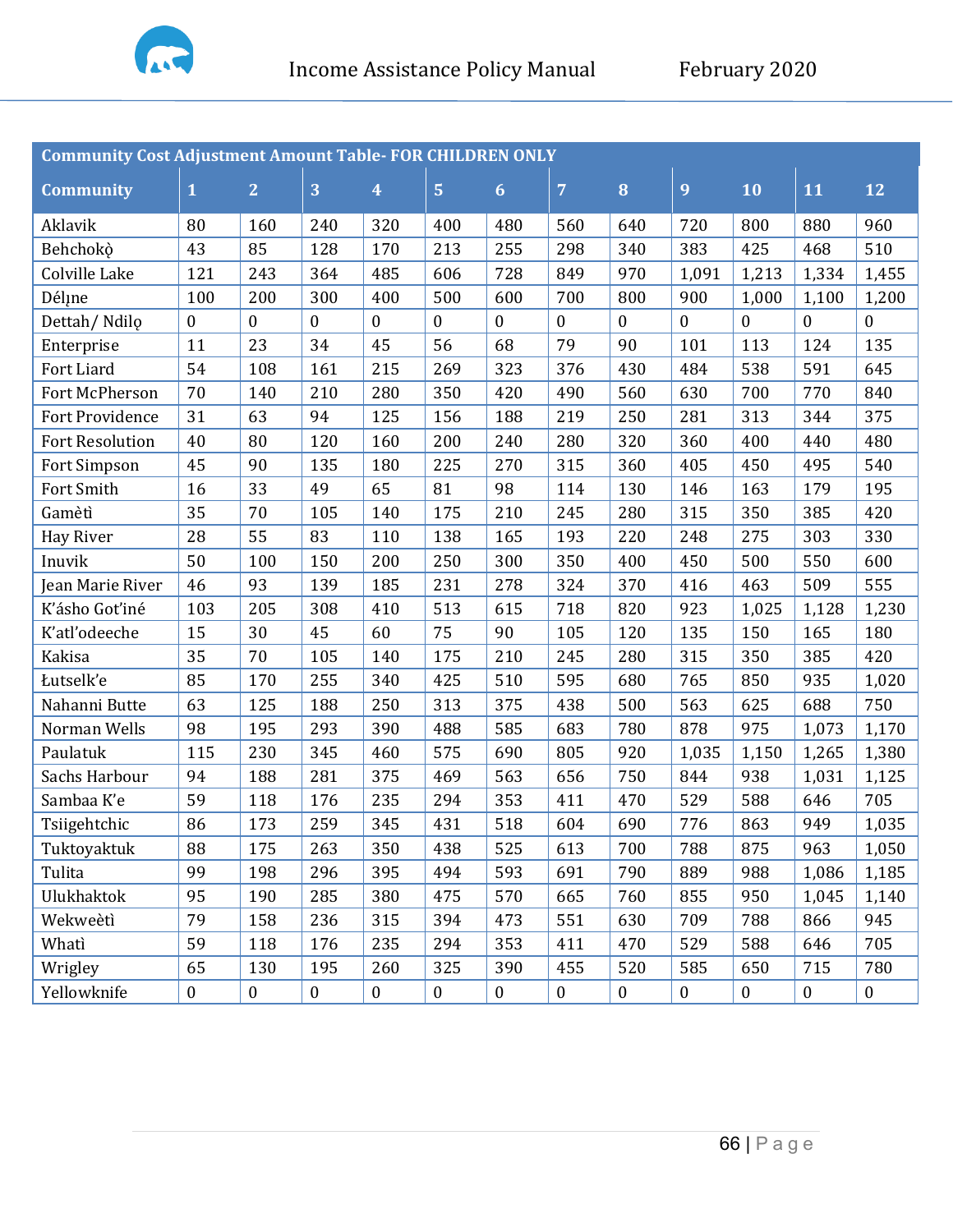

# *Section 3.3: Accommodation – Rent or Mortgage*

## **The Law**

5(1) A rental accommodation allowance to a maximum amount equal to the actual cost of rental accommodation may be provided in accordance with the direction of the Director.

(1.1) For greater certainty, no allowance is available under subsection (1) in respect of any transient living accommodation provided in a hotel, motel, hostel or other similar tourist establishment.

(2) If a recipient resides in accommodation for which a subsidy is normally available, the allowance must not exceed the minimum rental rate for the unit.

(3) If a person in need owns his or her own home, a monthly allowance may be paid which is sufficient to cover current taxes, home insurance and other assessments, but the total allowance must not exceed the rental allowance that would otherwise be provided.

(4) If a person in need is making mortgage payments on his or her own home, a monthly allowance may be paid which is sufficient to cover current taxes, interest on a mortgage, principal, fire insurance and other assessments, but the total allowance for these items must not exceed the rental allowance which would otherwise be provided.

#### **What it Means**

Section 5. (1) to 5. (4) of Schedule A explains what an applicant and his/her dependants can receive as assistance for accommodation. Accommodation includes rent (building and land), mortgage (building and land), taxes and insurance.

#### **Note - New February 2020**

Accommodation does not include transient living accommodations.

#### *Accommodation Allowance –* **Revised April 2018**

An applicant and his/her family who are renting must provide proof that their names are on the wait list for low cost housing. If their names are on the list, an accommodation allowance can be issued.

The Canadian National Occupancy Standard (CNOS) assesses the bedroom requirements of any given household and provides criteria to determine a suitable housing standard. Accommodation allowance will be granted in accordance with the suitable housing standard as determined by CNOS.

*For example:*

- *a couple with one dependant would require a maximum of a 2 bedroom unit.*
- *a single applicant would qualify for a room rental or bachelor apartment.*

#### *Rent Increases –* **Revised October 2019**

The *Residential Tenancy Act* only allows for landlords to increase rent in respect of a rental premises after 12 months of the date in which the original lease became effective, or when the landlord has provided the tenant with 3 months written notice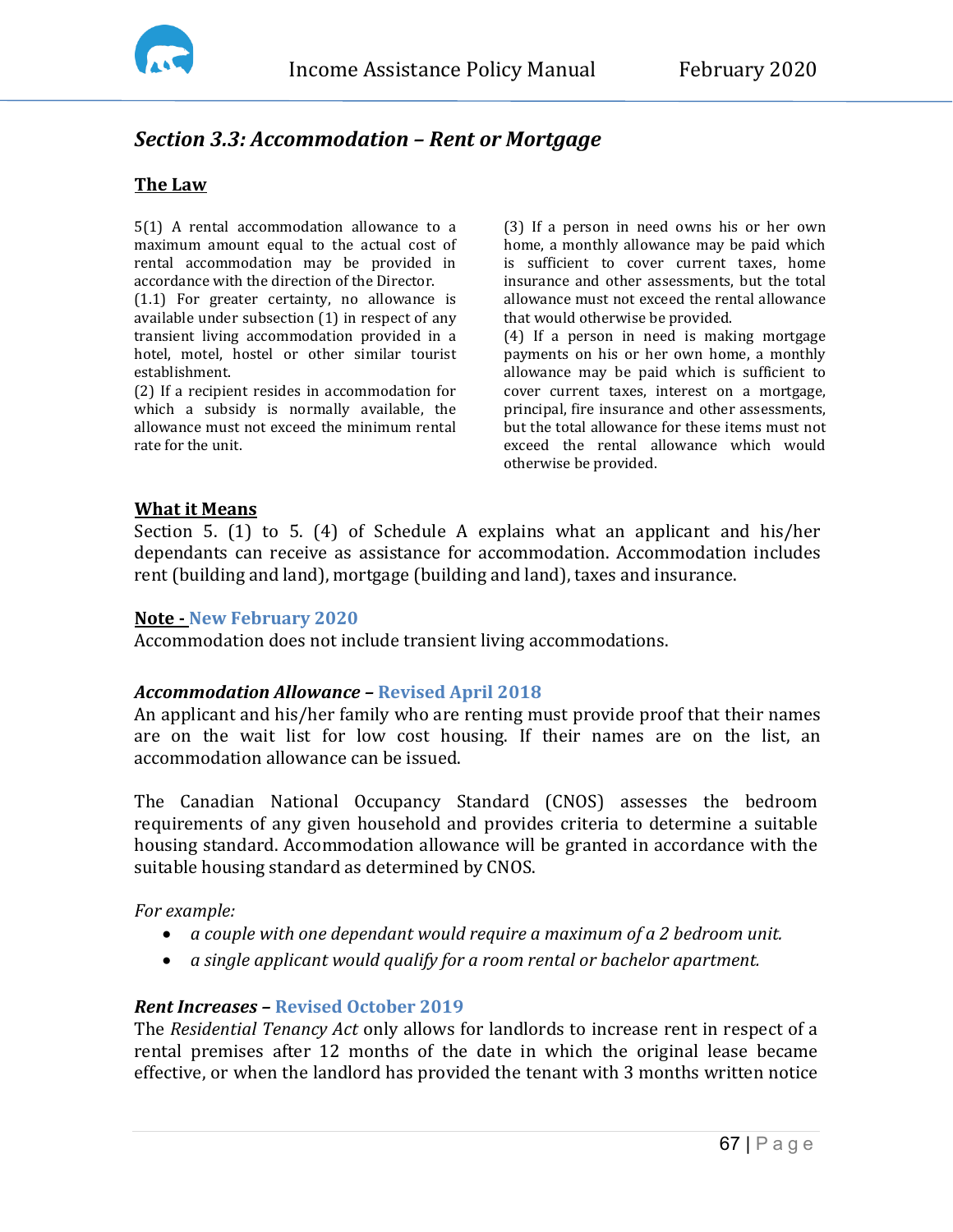

before the rent increase is to be effective. Applicants must provide a copy of the written notice to the Officer before an increase in rent will be approved.

To assist applicants with more information on the *Residential Tenancy Act* refer to the Department of Justice website a[t https://www.justice.gov.nt.ca/en/rental-agreements/](https://www.justice.gov.nt.ca/en/rental-agreements/)

#### *Unreasonable Accommodation Costs –* **April 2018**

Unreasonable Accommodation Costs are defined as 20% more than the published Canada Mortgage Housing Corporation Rental Market Report. The Market Report is published annually and provides information on monthly average rents.

All cases of unreasonable costs must be approved by the Director.

#### *Low Cost Housing Waitlist*

If an applicant's name is not on the list for the following reasons, the Director, through the Supervisor, must be contacted to determine assistance on a case-by-case basis:

#### **1. Residency**

Often Local Housing Organizations (LHO) have a residency requirement and applicants and their families who have just moved to the community are on a wait list to apply. These applicants are entitled to full market rent until they are eligible to apply for low cost housing. The CSO must monitor the application process.

#### **2. Arrears to LHOs**

Any outstanding debt or arrears an applicant has are not a need under the Income Assistance Program.

In order to be considered for the low cost housing wait list, applicants who have arrears with a LHO must sign and honour a repayment plan for a minimum of six months. In order to consider payment of rental allowance, the applicant must enter into a repayment agreement with the LHO and sign the Payment Authorization to a Third Party form, allowing the Officer to make payment from the applicant's Income Assistance benefits, directly to the LHO for arrears.

#### **3. Utility Arrears**

Any outstanding debt or arrears an applicant has are not a need under the Income Assistance Program.

In order to be considered for the low cost housing wait list, applicants cannot have arrears with a utility agency. In order to consider payment of rental allowance, applicants who have arrears with a utility agency must enter into a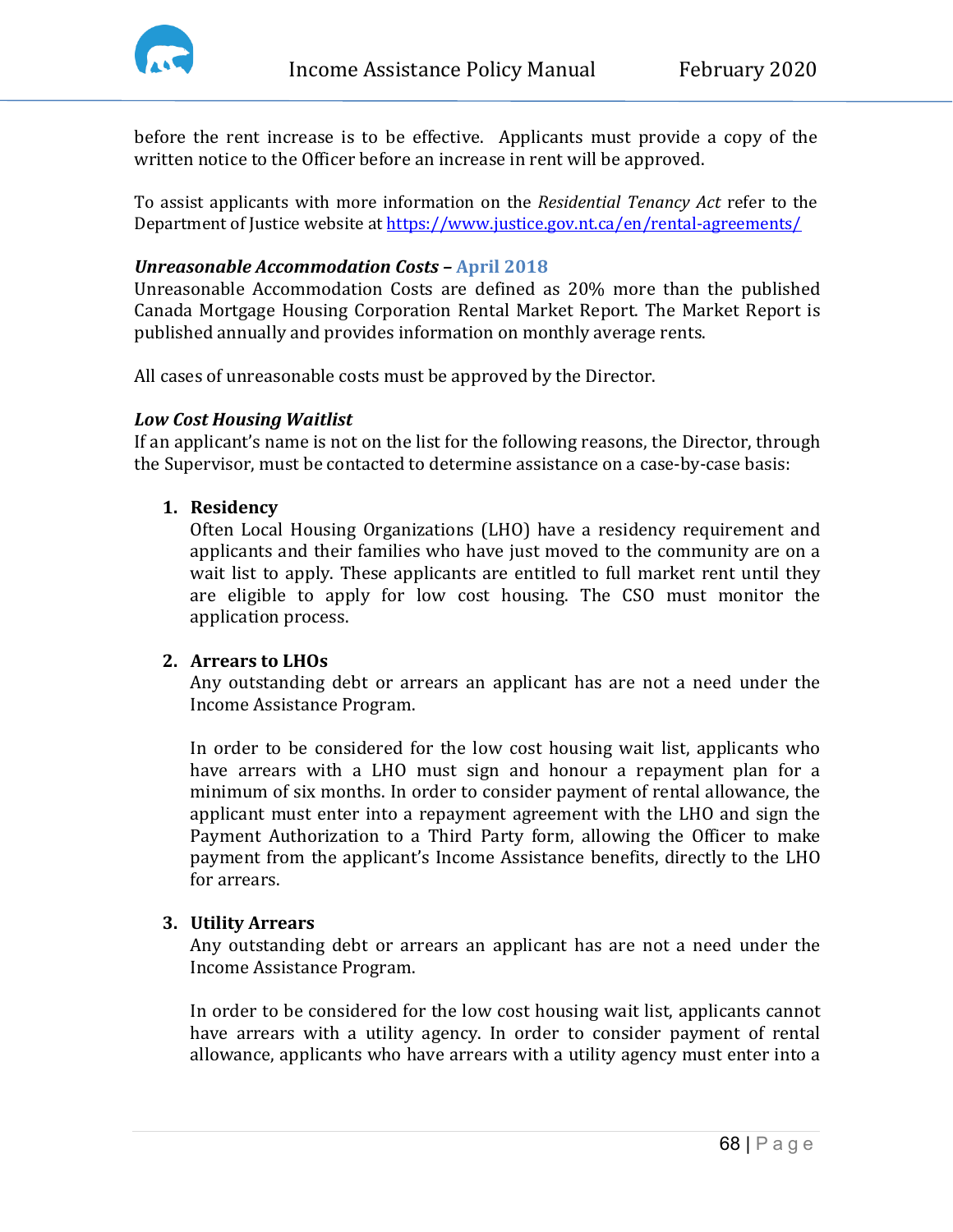repayment agreement with the utility agency until the arrears are paid in full. The applicant must also sign the Payment Authorization to a Third Party form, allowing the Officer to make payment from the applicant's Income Assistance benefits, directly to the utility agency for arrears.

# *Rent to Parents –* **Revised October 2019**

Rent can be paid to a parent on behalf of an adult child if the dwelling is a separate living quarters approved as a secondary suite in accordance with the local municipality. The parents must have a lease signed with the adult child and he/she must be on the wait list for low cost housing. If an applicant is unable to provide confirmation of an approved secondary suite, the Director, through the Supervisor, must be contacted to determine assistance on a case – by – case basis.

Rent will not be paid to parents on behalf of an adult child when the parents and child are living within the same living quarters, owned by the parents. However, in these cases the adult child's portion of the utilities can be paid on his/her behalf.

If the parent is in low cost housing or a market rental accommodation the adult child must be added to the lease before utilities and his/her portion of the rent is paid.

# *Rent to Children -* **Revised October 2019**

Rent can be paid to an adult child on behalf of a parent(s) if the dwelling is a separate living quarter approved as a secondary suite in accordance with the local municipality. The adult child must have a lease signed with the parent(s) and he/she must be on the wait list for low cost housing. If an applicant is unable to provide confirmation of an approved secondary suite, the Director, through the Supervisor, must be contacted to determine assistance on a case – by – case basis.

Rent will not be paid to the adult child on behalf of a parent(s) when the parent(s) and child are living within the same living quarters, owned by the adult child. However, in these cases parent(s)'s portions of utilities can be paid on his/her behalf.

If the child is in low cost housing or a market rental accommodation the parent(s) must be added to the lease before utilities and his/her portion of the rent is paid.

## *Community Support Applicants –* **April 2014**

Rent may be provided to a parent (the landlord) when he/she has an adult disabled child (the applicant) residing with them who requires assistance with daily living activities. The applicant must be on the wait list for low cost housing.

Applicants may seek an exemption from the Director to the requirement of being on the wait list of low cost housing. The applicant must provide written verification from a medical professional stating that he/she **must** reside with his/her parents due to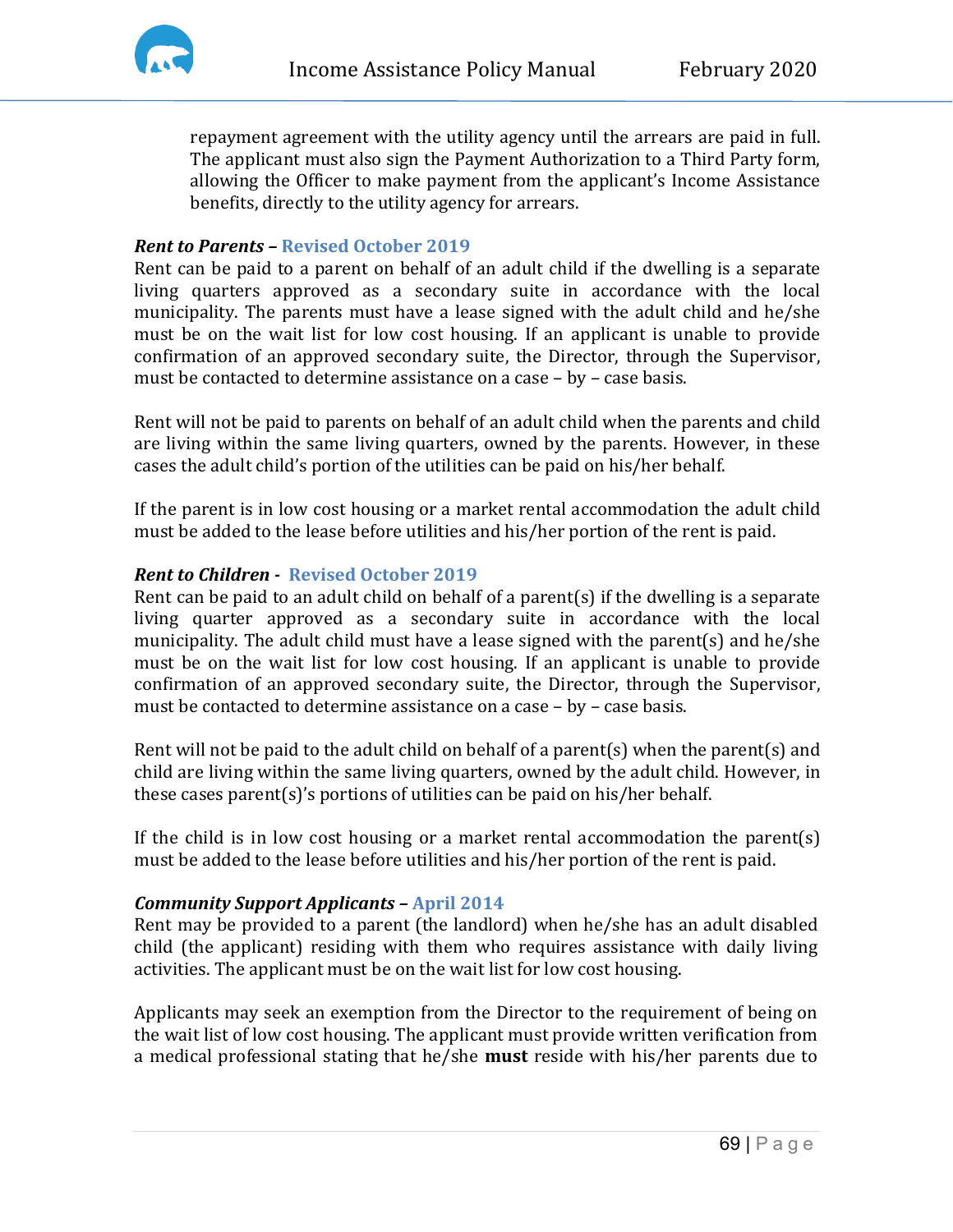

medical reasons and that the only other suitable accommodations for the applicant would be a supported living environment, such as a special or long-term care facility.

# *Market Rent for Families in a Plan of Care –* **Revised July 2018**

The accommodation allowance will not be immediately reduced when a child(ren) are apprehended if he/she is involved in a plan of care with the Department of Health and Social Services (H&SS) and that plan includes the child(ren) will be returned to the parent(s).

In cases where the child (ren) will not be returned to the parental home, one full calendar month notice will be given to the individual before a reduction in accommodation allowance is made. The parent may be eligible for an accommodation allowance in accordance with the CNOS.

When the individual resides in low cost housing, the individual would be placed on a transfer list for an appropriate sized unit. While waiting for a transfer to the smaller sized unit, the individual would continue to be housed and accommodation paid in the larger unit.

When a Plan of Care is in place, the individual must be in the Productive Choice category 'Wellness' with CMAS notes to document the situation.

## *Case-by-Case Basis*

The Director can decide on a case-by-case basis what assistance, if any, an applicant will receive for rent and for how long the assistance will be provided.

## *Low Cost Housing* **– Revised April 2019**

The NWTHC considers all income in the household of household members 19 and over, including IA, when calculating rent. The NWTHC determines rent based on the applicants previous years gross income as per line 150 on the current Canada Revenue Agency (CRA) Notice of Assessment (NOA).

The amount of subsidy provided to an applicant and the cost of his/her minimum monthly rent is determined by the LHO based on the individual's annual income, the community where he/she reside, and the size of the unit.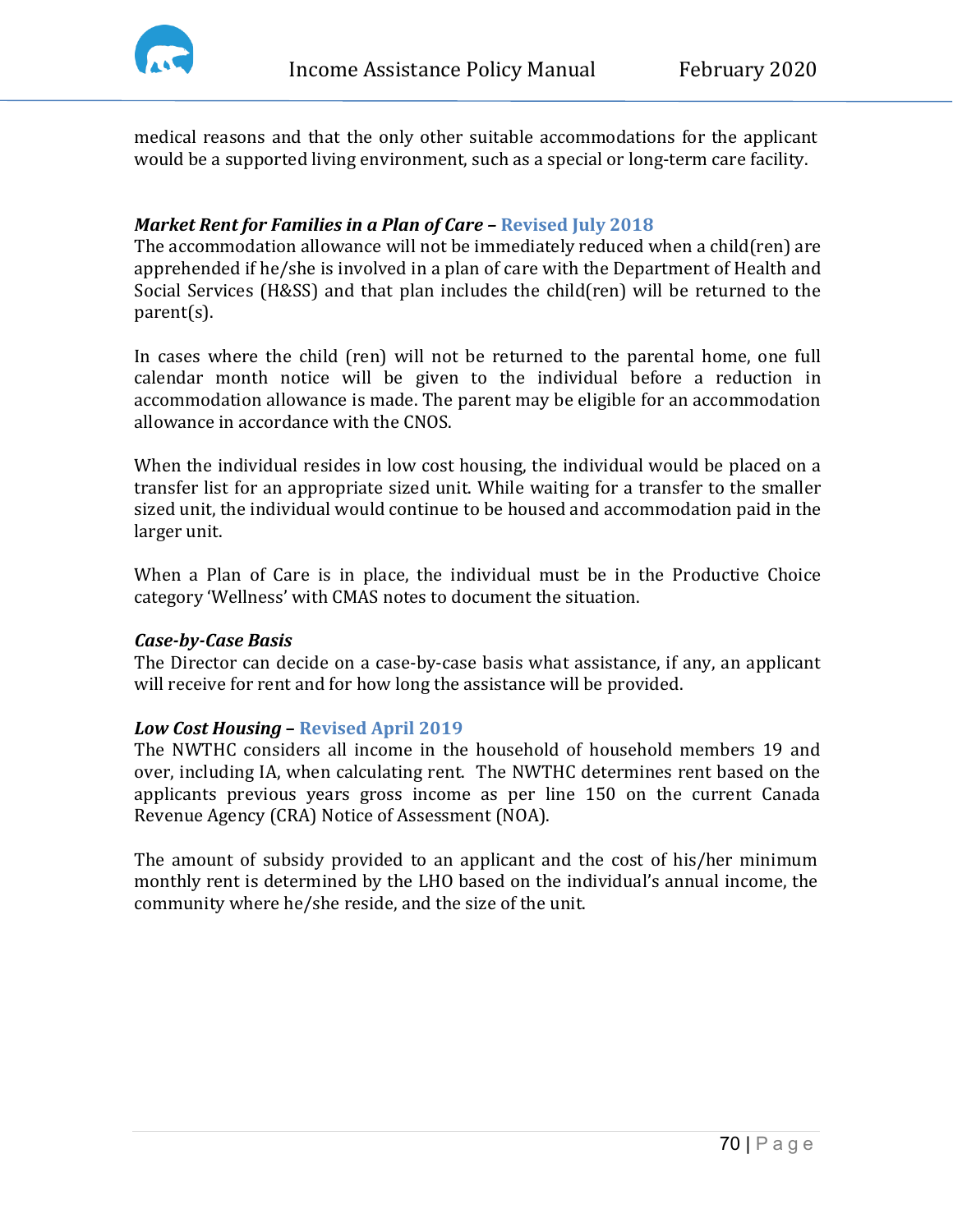

Minimum monthly rent that each individual applicant pays is based on the following table:

| <b>Monthly Income</b> | <b>Monthly Rent</b> |               |               |  |  |  |
|-----------------------|---------------------|---------------|---------------|--|--|--|
|                       | <b>Zone A</b>       | <b>Zone B</b> | <b>Zone C</b> |  |  |  |
| $<$ \$1,667           | \$80                | \$75          | \$70          |  |  |  |
| $$1,667 - $2,499$     | \$160               | \$150         | \$140         |  |  |  |
| $$2,500 - $3,749$     | \$365               | \$345         | \$325         |  |  |  |
| $$3,750 - $4,999$     | \$610               | \$580         | \$555         |  |  |  |
| $$5,000 - $6,674$     | \$890               | \$845         | \$790         |  |  |  |
| $$6,675 - $8,333$     | \$1,295             | \$1,230       | \$1,155       |  |  |  |
| \$8,334 or More       | \$1,625             | \$1,545       | \$1,445       |  |  |  |

| <b>Zone</b> | <b>Communities</b>                                                                                                                                                                                |  |  |  |  |
|-------------|---------------------------------------------------------------------------------------------------------------------------------------------------------------------------------------------------|--|--|--|--|
| A           | Fort Simpson, Fort Smith, Hay River, Inuvik, Norman Wells and<br>Yellowknife.                                                                                                                     |  |  |  |  |
| B           | Behchokò, Dettah/Ndilo, Enterprise, Fort Liard, Fort Providence, Fort<br>Resolution, Gamètì, Jean Marie River, Kakisa, K'atl'odeeche, Nahanni<br>Butte, Sambaa K'e, Wekweètì, Whatì, and Wrigley. |  |  |  |  |
|             | Aklavik, Colville Lake, Déline, Fort McPherson, K'ásho Got'iné, Lutselk'e,<br>Paulatuk, Sachs Harbour, Tsiigehtchic, Tuktoyaktuk, Tulita, and<br>Ulukhaktok.                                      |  |  |  |  |

Applicants are required to bring their Rent Calculation Sheet to their Officer. In the event that the applicant does not have the Rent Calculation, the Officer will not hold back issuing IA for other benefits but will not add a rental need until the Rent Calculation Sheet is submitted.

## *Low Cost Housing: Shared Accommodation*:

In cases where applicants share low cost housing units with non-IA applicants, or other IA applicants, IA will pay the applicable rent in accordance with the IA applicants' annual income as determined by the current CRA NOA.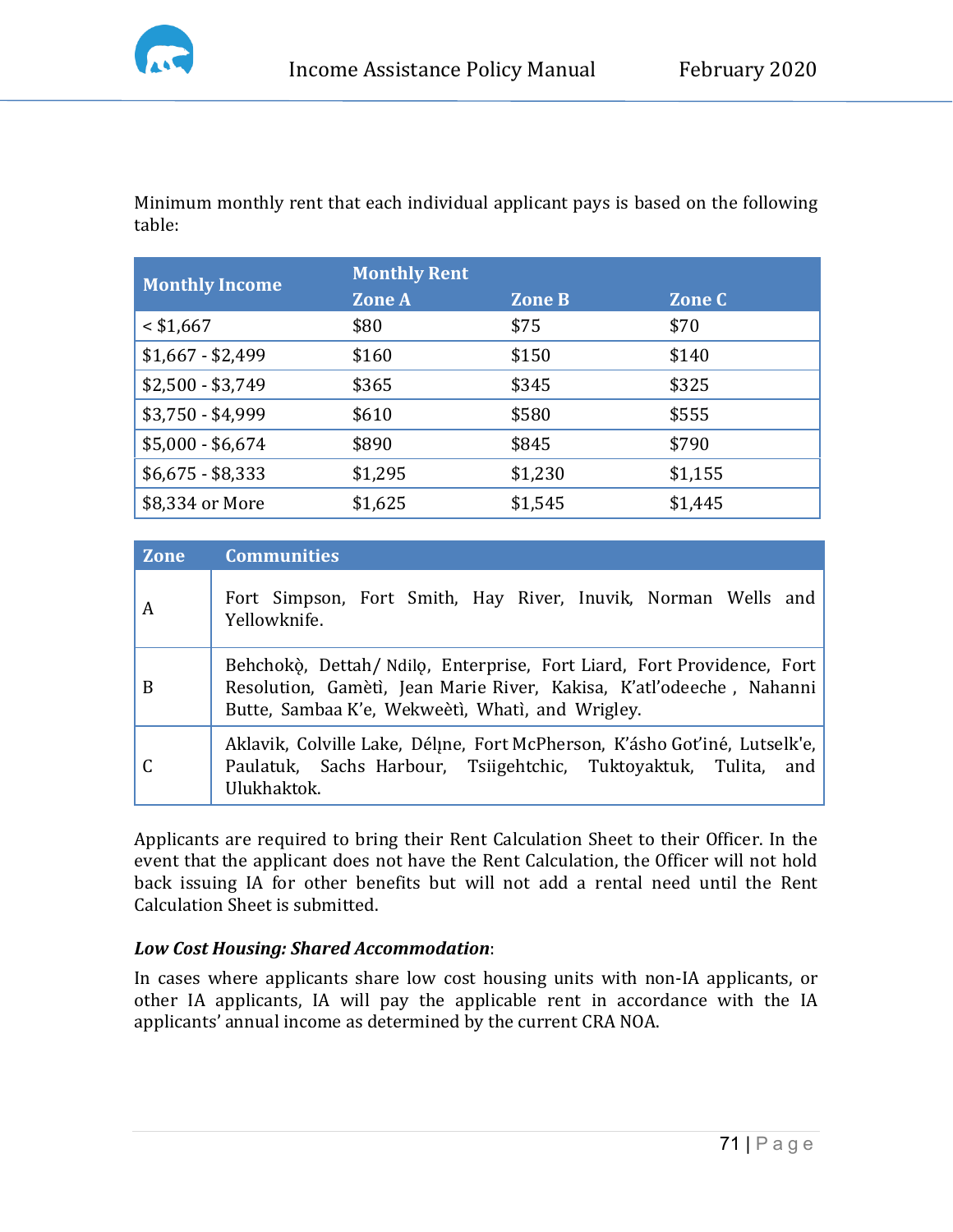

To determine the IA applicant's portion of the rent, the Officer will use the following steps:

- Determine applicants net income using line 236 of the NOA
- Divide line 236 by 12 to determine monthly income
- Refer to the Public Housing Rent Scale to determine the amount of rent the applicant is eligible for based on their income and the zone in which they reside.

If the total monthly rent is assessed at the minimum rent for that zone, rent must be divided between the adults in the home.

*For example:*

- *Two roommates reside together in Fort McPherson and rent is assessed at \$70 per month.* 
	- o *Household member A is not on IA.*
	- o *Household member B is on IA.*
	- o *Household member A and B would pay \$35.00 each per month.*
- *Two roommates reside together in Whatı̀and rent is assessed at \$345 per month.* 
	- o *Household member A is on IA and their annual income is \$11,760. Their monthly income is \$980.*
	- o *Household member B is not on IA.*
	- o *Household member A pays \$75 per month.*
	- o *Household member B is responsible for the remainder.*
- *Three roommates reside together in Yellowknife and rent is assessed at \$610. per month.* 
	- o *Household member A is on IA and their monthly income is between \$1,667-\$2,499*
	- o *Household member B is on IA and their monthly income is <\$1,667*
	- o *Household member C is not on IA.*
	- o *Household member A would pay \$160per month.*
	- o *Household member B would pay \$80 each per month.*
	- o *Household member C would be responsible for the remainder.*

# *Low Cost Housing - Voluntarily Vacating/Declining Units – Revised January 2017*

Applicants who voluntarily vacate or decline a low cost housing unit anytime within the previous 6 months of the current assessment, are not eligible for rental assistance above the minimum monthly rent they would be charged if they resided in the unit. This is in accordance with Section 1.1.(2)(g) of the Income Assistance Regulations,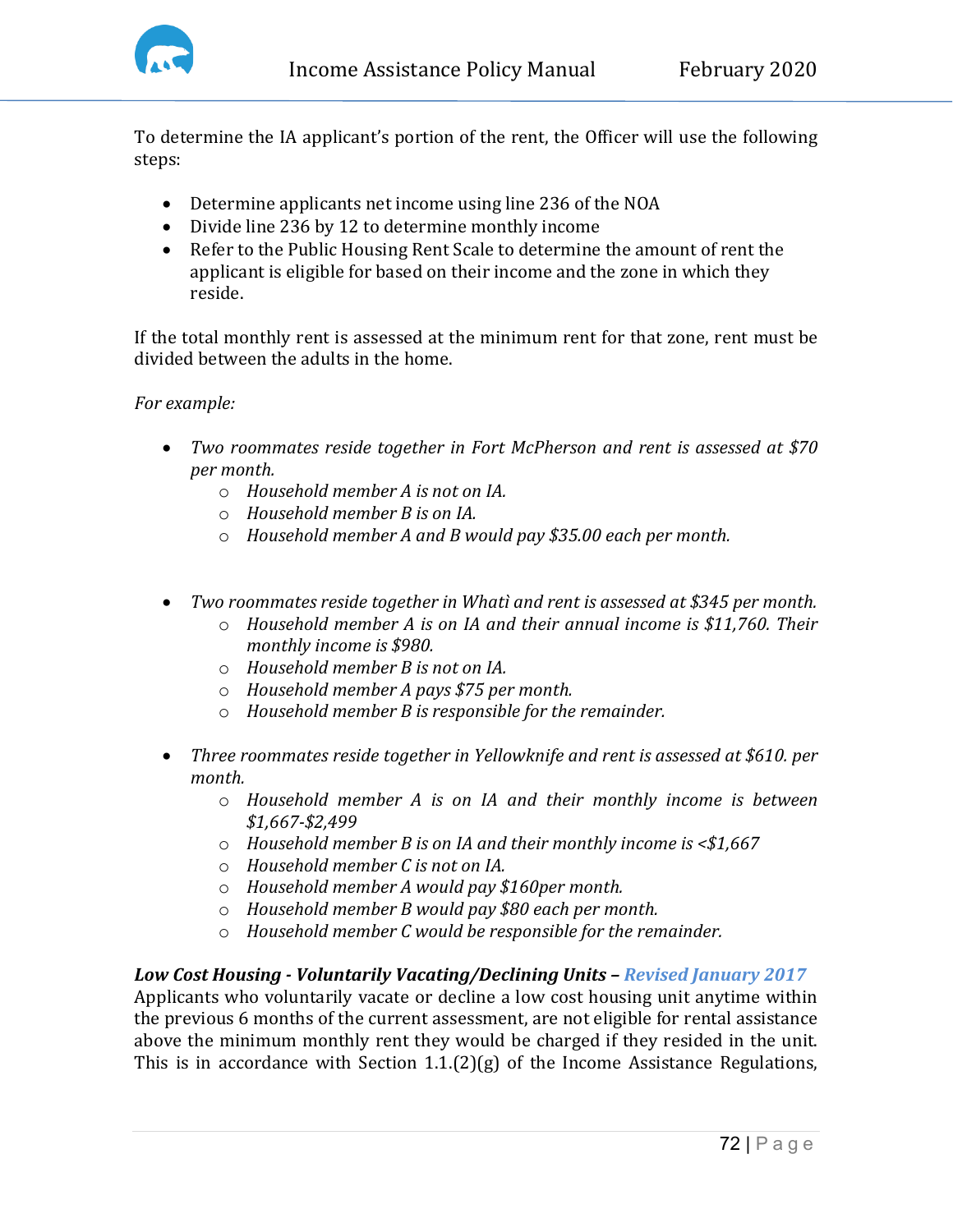

which states that applicants must utilize all of the financial resources available to them. The subsidized rent available in low cost housing units is considered a financial resource.

If there is a valid reason why an applicant vacated or declined a low cost housing unit the Director can decide on a case-by-case basis what assistance, if any, an applicant will receive for rent.

*For example:*

- A first time applicant
- An applicant who has had a break in service for more than six months

## *Reassessment of Public Housing Rent Calculation -* **August 2016**

If an applicant's income decreased from the previous year, the Officer will refer the applicant back to the LHO to reassess their rent. This may require a reimbursement from the LHO to the Income Assistance Program.

#### *Low Cost Housing – Applicant Removed from Wait List –* **August 2016**

Once the applicants name is on the low cost housing waiting list, it is their responsibility to ensure their name remains on the list. Applicants whose names are removed from the low cost housing wait list will not qualify for market rent until their names are back on the low cost housing wait list in accordance with Section 1.1.(2)(g) of the Income Assistance Regulations, which states that applicants must utilize all of the financial resources available to them. The subsidized rent available in low cost housing units is considered a financial resource.

#### *If an Applicant is Residing in a NWTHC HELP Unit -* **August 2016**

The Northwest Territories Housing Corporation (NWTHC) Homeownership Entry Level Program (HELP) involves tenants leasing units at affordable standardized rents and tenants are responsible for paying utilities. Within the first four years of leasing the tenant may purchase the unit or their rental lease may be extended however the rent amount will increase.

If an IA applicant is a HELP tenant, the rental assistance amount may only be paid if the applicant is on the low cost housing wait list.

## *Owns a Home -* **August 2016**

If a person in need owns his/her home without a mortgage, a monthly allowance may be paid to cover current taxes, home insurance and other assessments.

Allowances may also be provided to assist with trailer lot rental fees for an applicant or Applicants who own a trailer.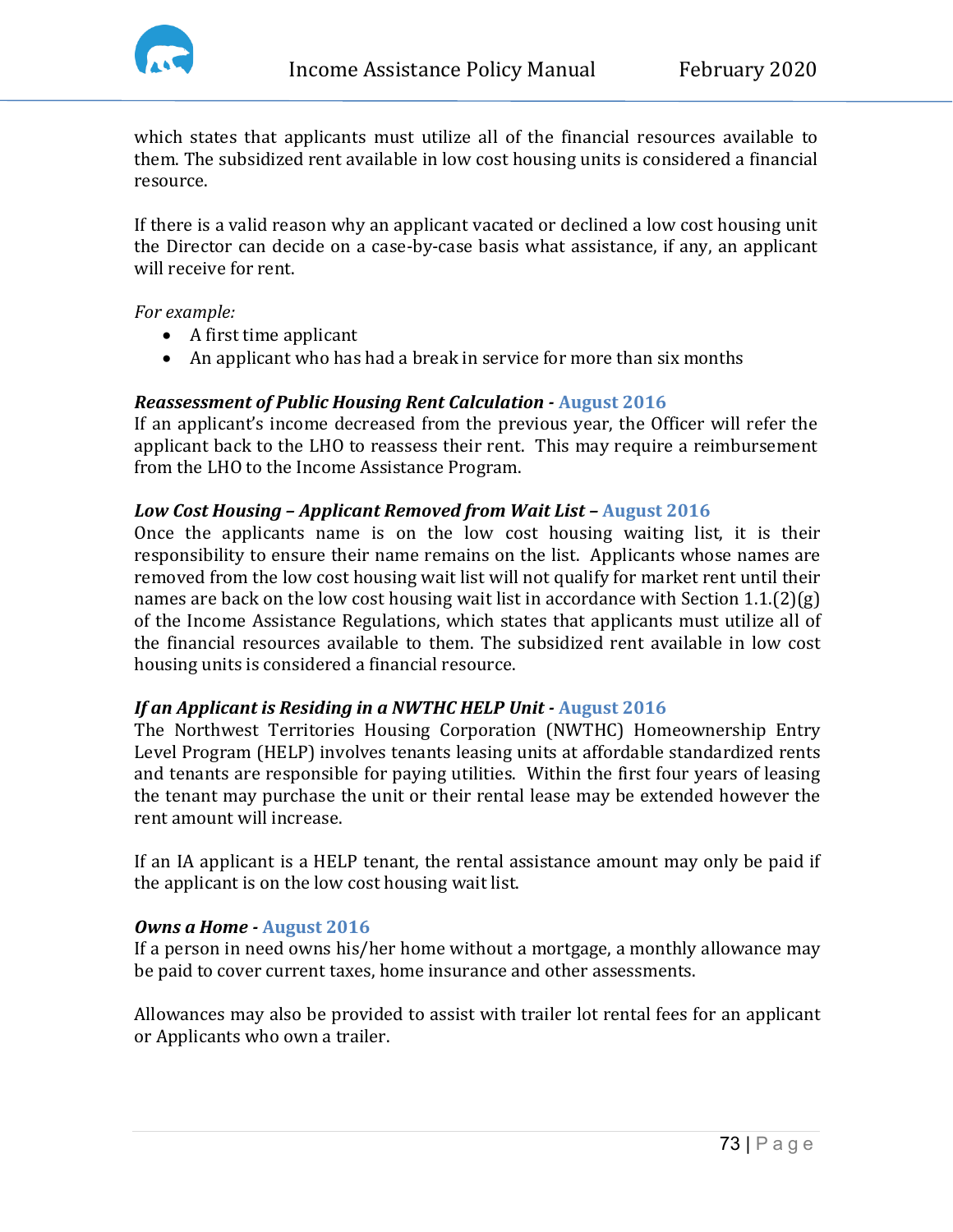

Applicants who reside on Commissioners Land from the Department of Lands or the NWTHC may qualify for a monthly allowance to assist with the cost of the land lease. However, the total monthly allowance shall not exceed the rental allowance the applicant may be eligible to receive.

If a person in need owns his/her home and other adults living with them are paying rent, the rent collected would be considered an income.

## *Proof – Home Ownership and Landlords –* **July 2014**

Applicants must provide proof that they own their home. A Certificate of Title is the common document to show proof of ownership.

Applicants who rent a home or apartment must provide proof that their landlord is the owner or rental agency of the unit. This can be a copy of the rental or lease agreement the landlord provides to the applicant.

Applicants who are subletting, as defined in Section 22.(1) of the *Residential Tenancies Act*, must provide proof that they have entered into a subletting agreement with the leasee, along with a copy of the rental or lease agreement the landlord provides to the leasee. The total monthly rental allowance shall not exceed the cost of rent as stated in the rental or lease agreement between the landlord and the leasee.

## *Mortgage –* **December 2013**

An Officer may issue mortgage assistance for up to three months in an applicant's life time. This practice is linked to the Regulations, Section 20.  $(4)(v)$ , where an applicant is required to realize all assets that can be turned into cash within 90 days. This means the applicant must sell his/her home (the asset) and use the cash received from this sale to meet any of his/her financial needs.

Where a person in need is making mortgage payments on his or her own home, a monthly allowance may be paid which is sufficient to cover current taxes, interest on a mortgage, principle, insurance and other assessments, but the total allowance for these items must not exceed the rental allowance which would otherwise be provided.

Before a person in need receives assistance to pay monthly mortgage payments, he/she must provide proof that he/she has negotiated with the bank to either reduce or suspend mortgage payments.

## *Payment of Taxes, Insurance and Other Assessments -* **October 2014**

As per Regulation 5.(3) and 5.(4), a **monthly** allowance may be paid for taxes, insurance and other assessments. Applicants cannot receive payment for these types of costs on a quarterly or yearly basis, regardless of the service provider's payment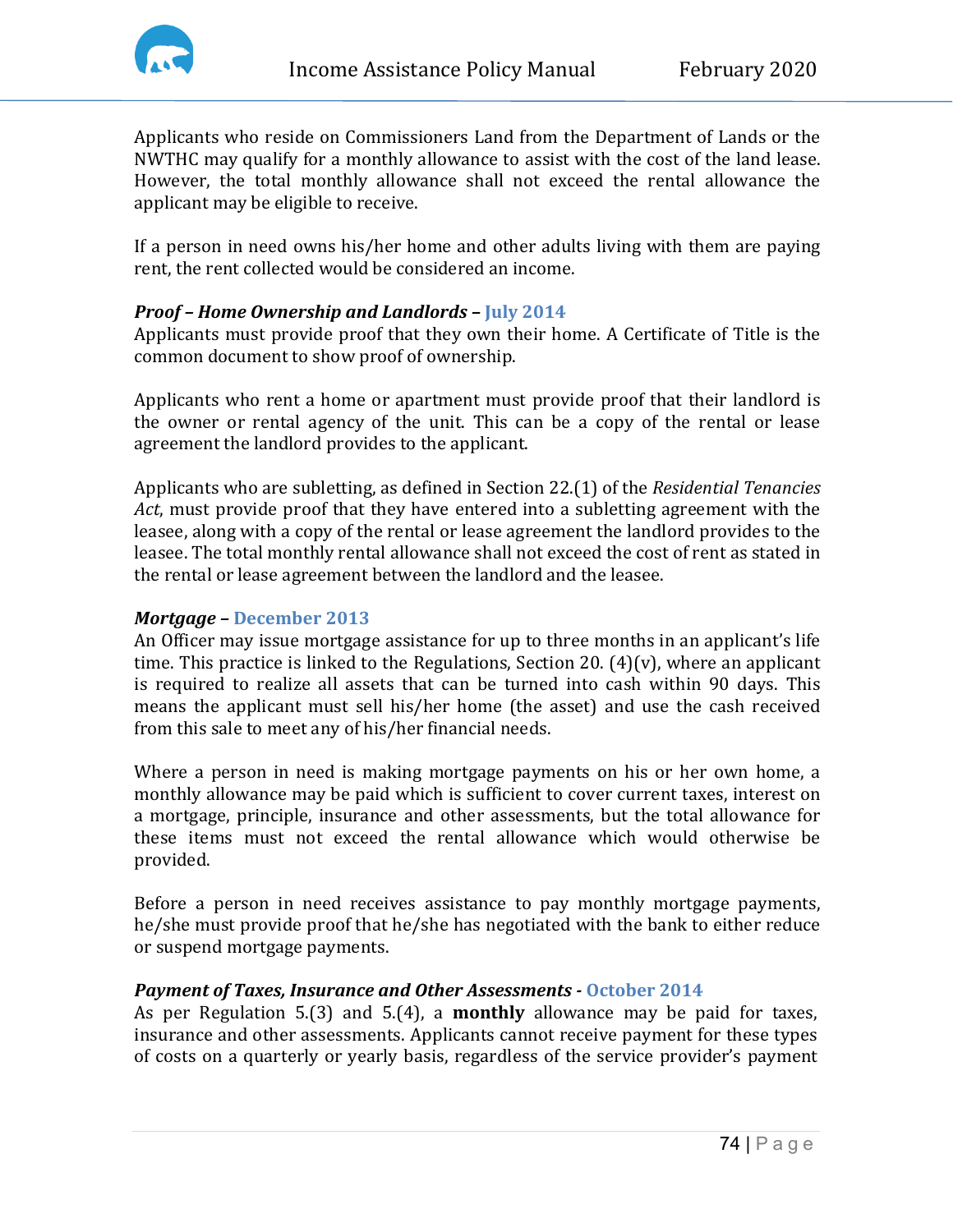

schedule. Before a person in need receives assistance to pay current taxes, insurance and other assessments, he/she must negotiate a monthly payment plan with the service provider. Documentation outlining the payment plan from the service provider must be on file.

## *Transient Living Accommodation* **- Revised February 2020**

Rent allowance is not provided to persons who reside in emergency shelters, hotels, motels, hostels or other tourist establishments.

#### *Custody of Child*

An accommodation allowance is not affected by an applicant's arrangement to share custody of a child with another parent.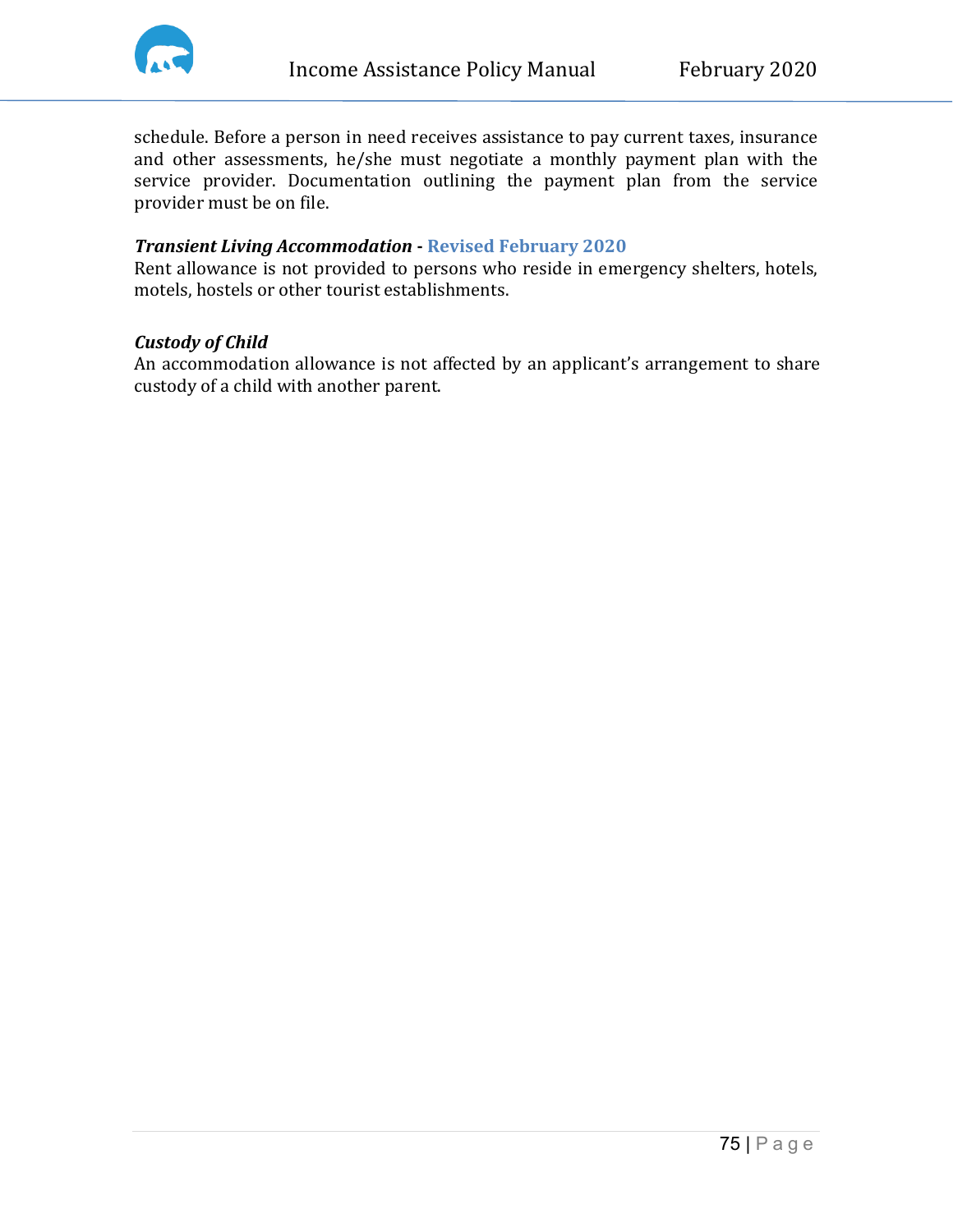

# **Section 3.4: Room and Board**

## **The Law**

4. (1) An allowance for room and board may be provided to or on behalf of persons in need at local rates in accordance with the direction of the Director.

#### **What it Means**

Section 4.(1) of Schedule A sets out the rules for an applicant and his or her dependants to receive assistance for Room and Board. Room and Board fees include food, accommodations, fuel, and utilities.

#### *Single Applicant –* **Revised April 2018**

An amount to cover the cost of Room and Board may be provided to, or on behalf of an applicant as outlined by the Canada Mortgage Housing Corporation (CMHC) Guidelines with consideration given to the cost of food and utilities in a given community. In order to qualify for Room and Board, applicants must be on the low cost housing wait list.

#### *Care Facilities -* **April 2014**

Applicants who reside in assisted living accommodations, such as special care homes or long term care facilities are eligible for Room and Board. Applicants in these situations are **not** required to be on the wait list for low cost housing.

The Department of Health and Social Services set annual rates in April of each year. Contact your Supervisor to confirm amounts.

#### *Respite Care Costs -* **April 2014**

Applicants who are temporarily accessing respite care services are eligible for Room and Board. The Department of Health and Social Services set these rates. Contact your Supervisor to confirm amounts.

#### *Case-by-Case Basis*

The Director can decide on a case-by-case basis what assistance, if any, an applicant will receive for Room and Board and for how long the assistance will be provided.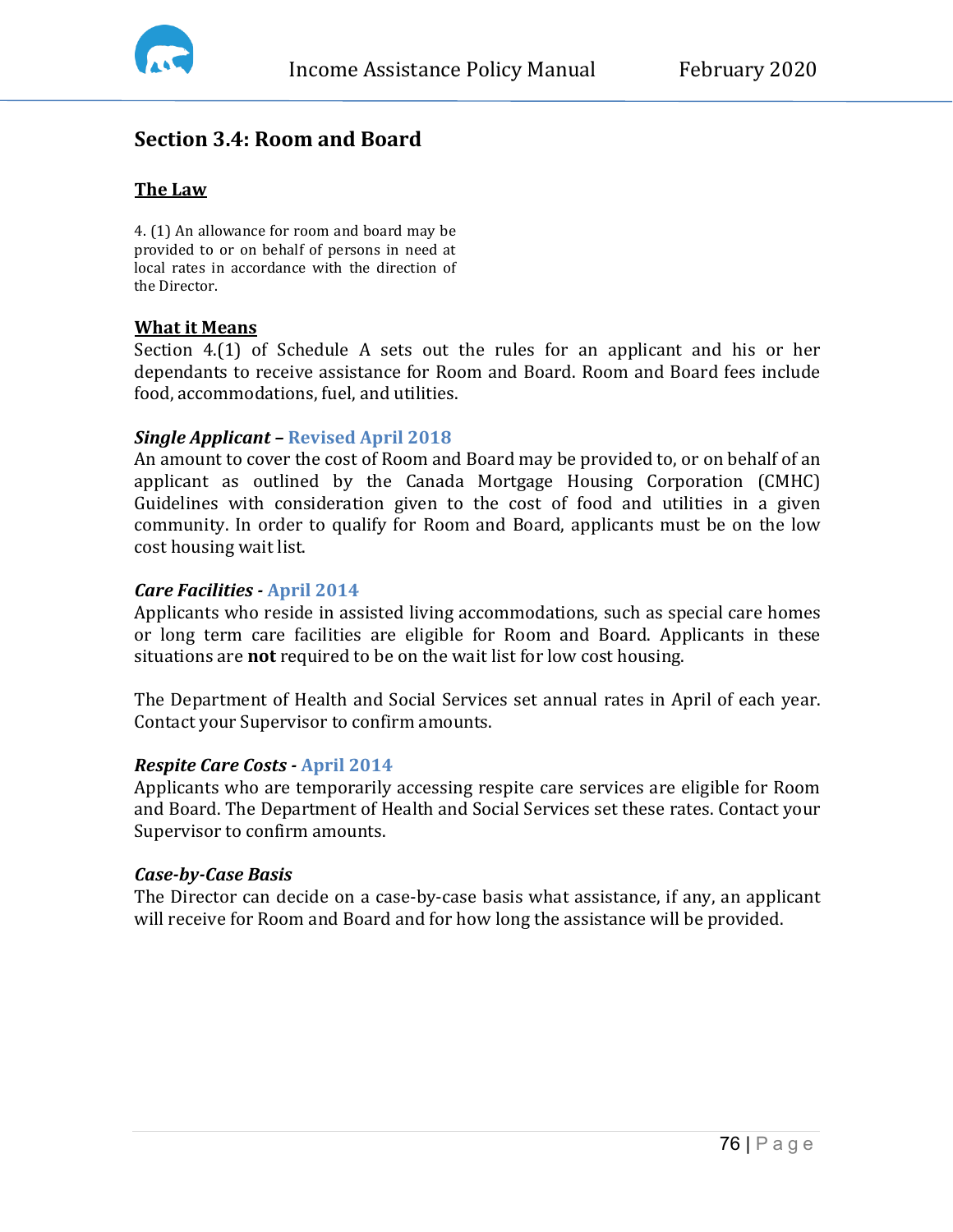

# *Section 3.5: Fuel Allowance – Wood, Wood Pellets, Oil, Gas or Propane*

## **The Law**

6. An allowance may be provided to a person in need for the actual cost of fuel required for heating and cooking purposes.

## **What it Means**

Section 6 of Schedule A explains how much an applicant and his/her dependants can receive to pay for heating or cooking fuel.

#### *Issuing the Fuel Allowance*

The Officer pays for the actual cost of an applicant and his or her dependants' fuel.

## *Method of Payment* **Revised October 2019**

The applicant provides his/her fuel invoice or the fuel agency issues the invoice directly to the Officer, and the Officer issues the payment.

As the Regulations refer to paying for the actual cost of fuel, a payment other than for the actual cost of fuel can only be considered if the applicant agrees in writing. Actual cost of fuel does not include arrears and/or interest.

Prior to approving a wood benefit, the Officer must confirm the wood supplier has a Commercial Cutting permit or license.

A timber load ticket must be submitted to the Officer.

Note: Documentation is not required for wood cut or sold with Tłicho territory.

For more information, visit the Forest Management Regulations: [https://www.justice.gov.nt.ca/en/files/legislation/forest-management/forest](https://www.justice.gov.nt.ca/en/files/legislation/forest-management/forest-management.r2.pdf?t1569860414956)[management.r2.pdf?t1569860414956](https://www.justice.gov.nt.ca/en/files/legislation/forest-management/forest-management.r2.pdf?t1569860414956)

## *Payment of Fuel/Wood for Shared Accommodations –* **Revised April 2018**

The Officer is to authorize and pay the cost of one (1) full tank of fuel per household, per month regardless of the number of household members. If the applicant is receiving wood or wood pellets, the Officer is to authorize and pay the cost of no more than two (2) cords or one (1) skid of pellets, per household, per month regardless of the number of household members.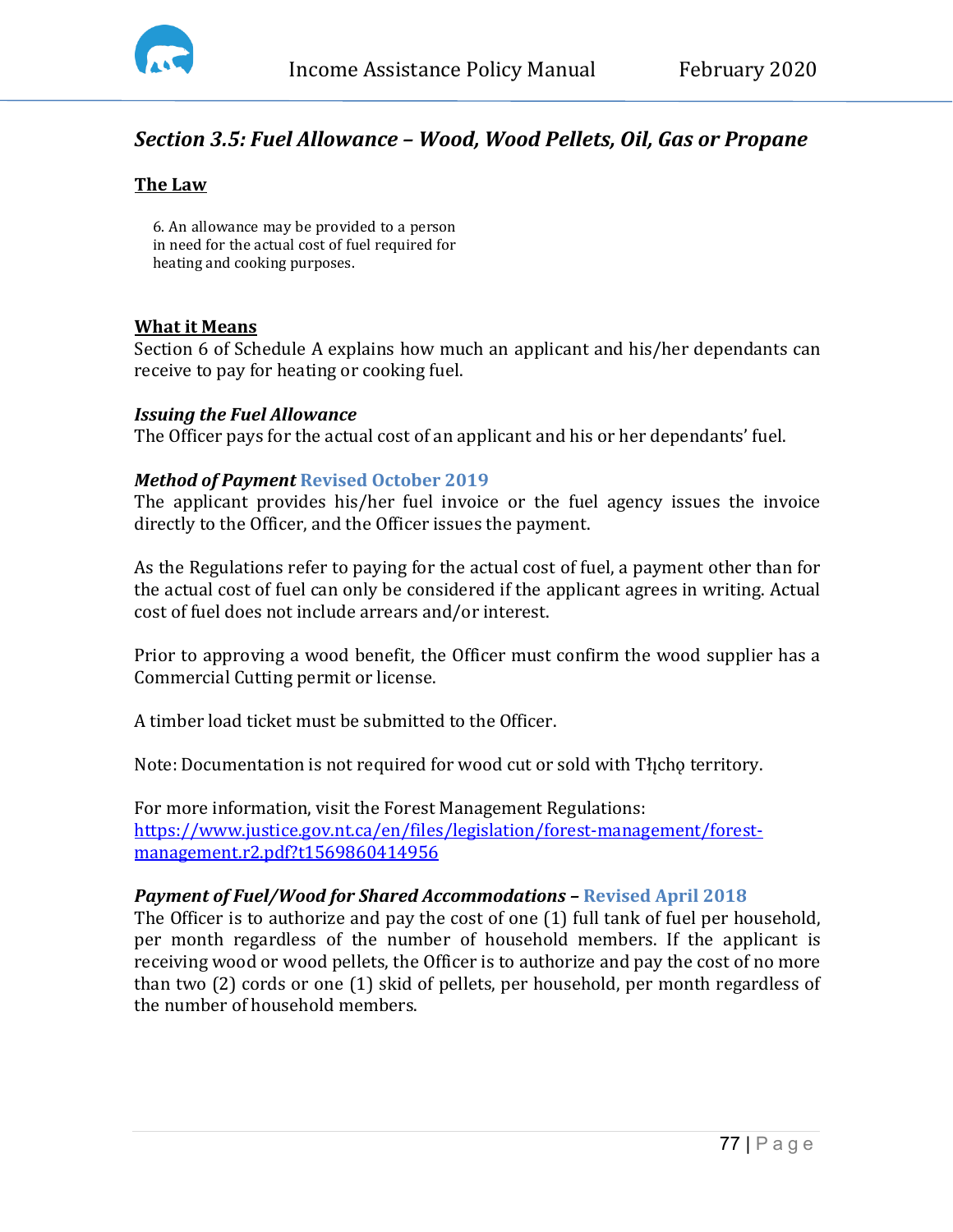

Applicants who require more than one (1) tank of fuel, or two (2) cords of wood, or one (1) skid of pellets per month must submit a request for Director's approval to issue additional fuel, wood or wood pellets.

In situations where there are two or more applicants in the same residence receiving IA, the Officer is to consult with the Supervisor to determine how to allocate the fuel/wood need in CMAS. Fuel benefits may only be accessed through one Income Security Program per household in an assessment month.

*For example: An IA client residing with a homeowner is requesting a fuel allowance. The home owner is accessing Senior Home Heating Subsidy (SHHS). The IA client is not eligible for fuel benefits until such time as the SHHS has been fully used.* 

#### *Unreasonable Costs*

If unreasonable costs occur periodically, the Officer must investigate. Unreasonable is defined as 25% more than the monthly average in a community, over a period of three continuous months, or any five-month period within a calendar year.

The Officer may also provide less than the actual heating or cooking fuel costs if the actual cost is higher than the average of a community. Before an Officer assists with less than the actual costs, the Officer must request that an applicant have a fuel efficiency study done on the house to determine the cause of high fuel costs. Applicants can arrange through Arctic Energy Alliance for a fuel efficiency study to be conducted. The cost to the applicant is \$150. For more information, visit: [http://www.oee.nrcan.gc.ca](http://www.oee.nrcan.gc.ca/) or<http://aea.nt.ca/>

An Officer must consult with his/her Supervisor and the Director before an applicant's fuel allowance is reduced to an average for the community.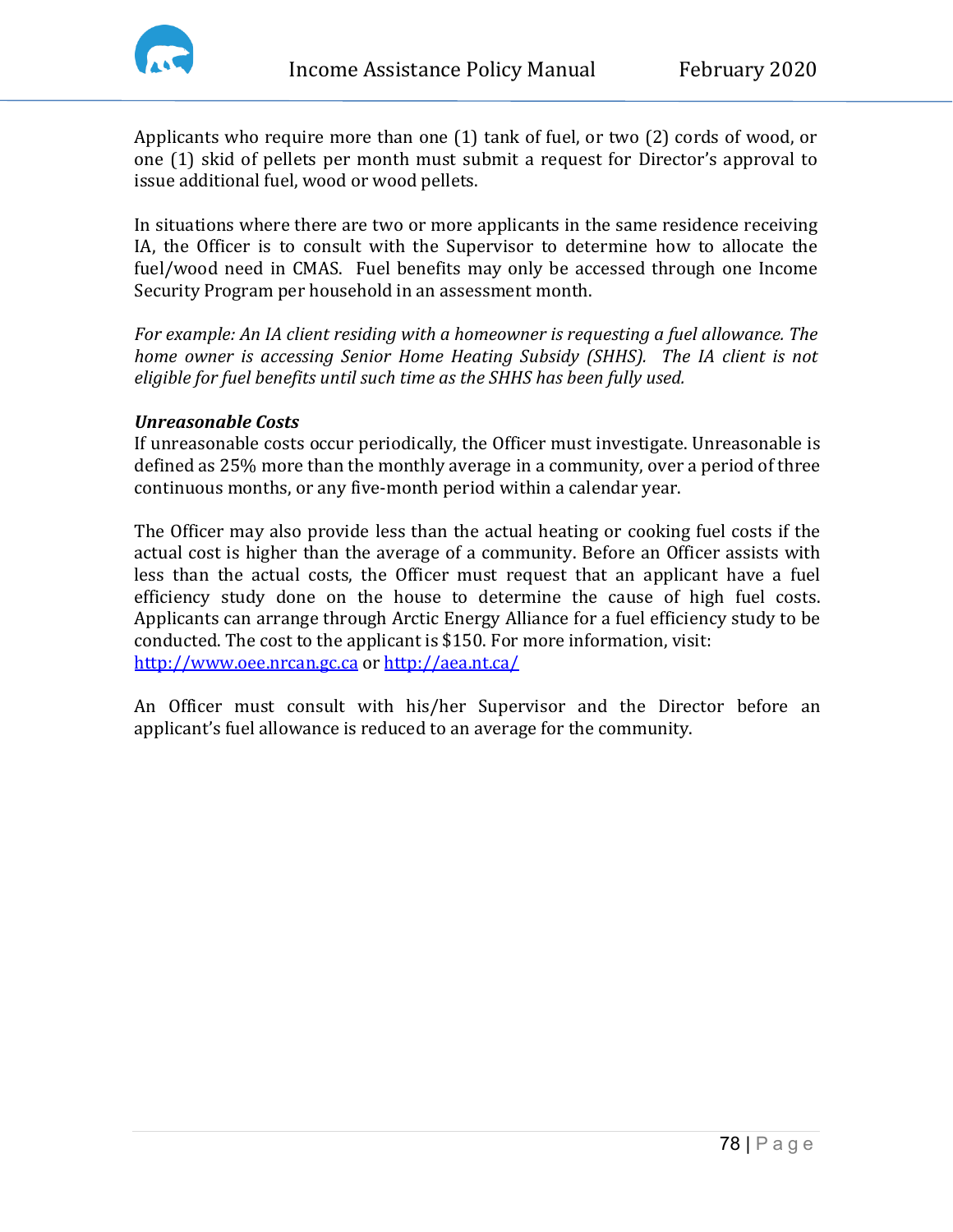

# *Section 3.6: Utilities Allowance – Power, Water and Sewer*

## **The Law**

7. An allowance may be provided to a person in need for the actual cost of light, water and sewage services required.

#### **What it Means**

Section 7 of Schedule A states that an applicant and his/her dependants can receive assistance to pay for power, water and sewage services.

## *Issuing the Utilities Allowance –* **Revised April 2019**

The Officer pays for the actual cost of an applicant and his or her dependants' power, water, and sewage services. The need is based on the due date of the utility invoice.

*For example, if the utility invoice has a payment due date of January 3, 2014, it is included as a need in the January 2014 assessment.*

Once utility invoices have been received, payments must be issued within 2 business days.

## *Method of Payment*

The applicant provides his/her utility invoice, or the utility agency issues the invoice directly, to the Officer, and the Officer issues the payment. Payment should be made in the month that the utility bill is due.

As the Regulations refer to paying for the actual cost of utilities (light, water and/or sewage), a payment other than for the actual cost of utilities (light, water and/or sewage) can only be considered if the applicant agrees in writing. The actual cost does not include arrears or interest on those arrears.

## *Unreasonable Costs -* **Revised April 2018**

If unreasonable costs occur, the Officer must investigate. Unreasonable is defined as 25% more than the monthly average in a community, over a period of three continuous months, or any five-month period within a calendar year. An Officer must consult with his/her Supervisor to determine the monthly average in the community.

If the Supervisor determines that unreasonable costs have occurred, the Director must be consulted for further direction.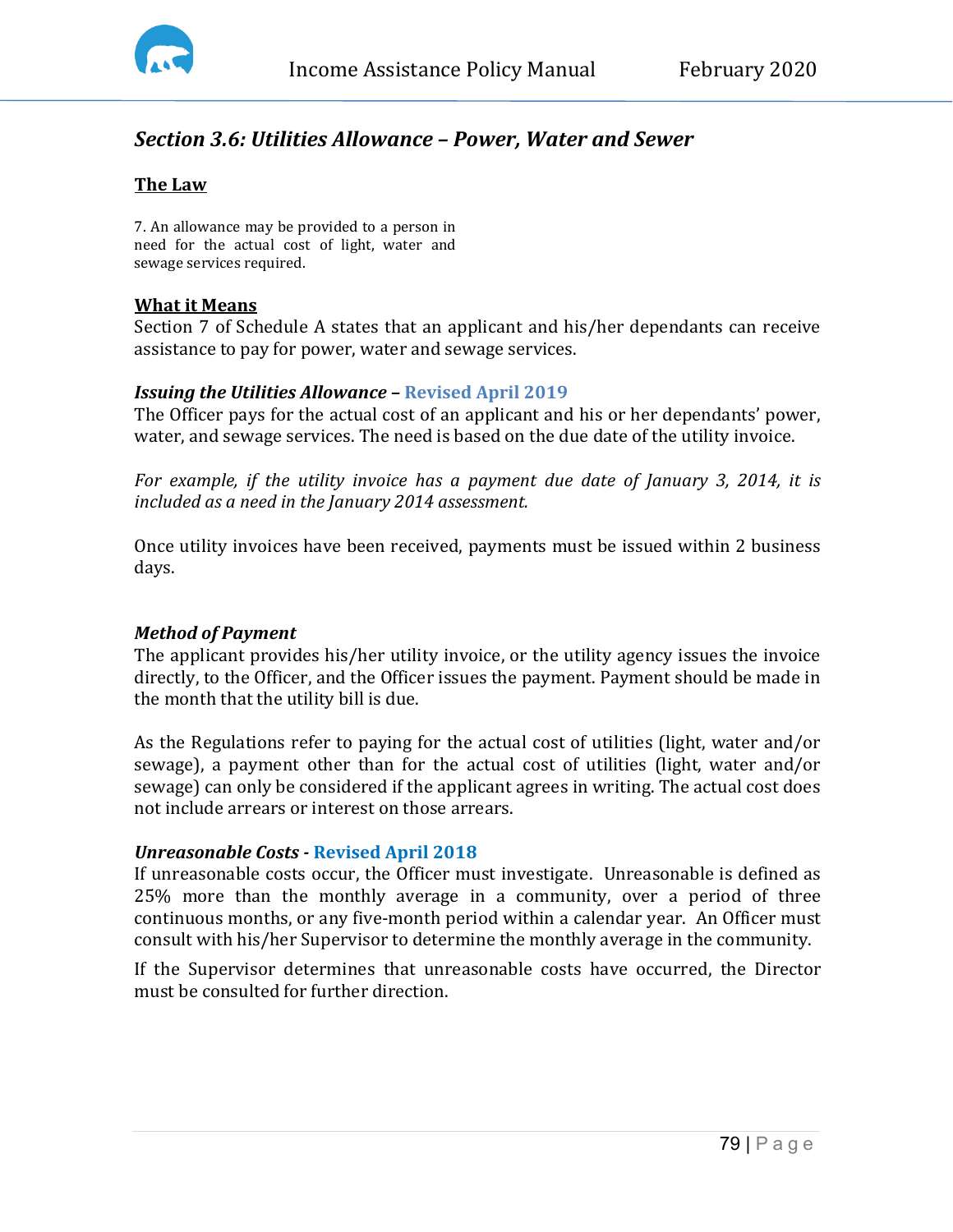

#### *Payment Plan*

A payment other than for the actual costs, such as a payment plan, can only be considered if the applicant agrees in writing.

#### *Name on Utility Invoice –* **Revised April 2019**

The name on the utility invoice must be the applicant's, co-applicant, registered landlord or homeowner in order for the Officer to pay the utility costs.

If the applicant's name is on the lease and they are sharing an accommodation with other leaseholders, as long as the power bill is in one of the leaseholders' names, the applicant's portion can be paid.

If the applicant is sharing the accommodation, and the name on the invoice is the registered landlord, the applicant's portion can be paid.

*For example, if there are two people living in the accommodations, the cost of utilities is divided by two, and the Officer pays for the applicant's share.*

#### *Public Housing and Power Rebates*

Tenants of some housing authorities may receive a power rebate, which is credited to their rent account. Therefore, their rent may be less than shown on their rental statement. Officers should contact the local housing authority manager for more information. A power rebate is not considered income.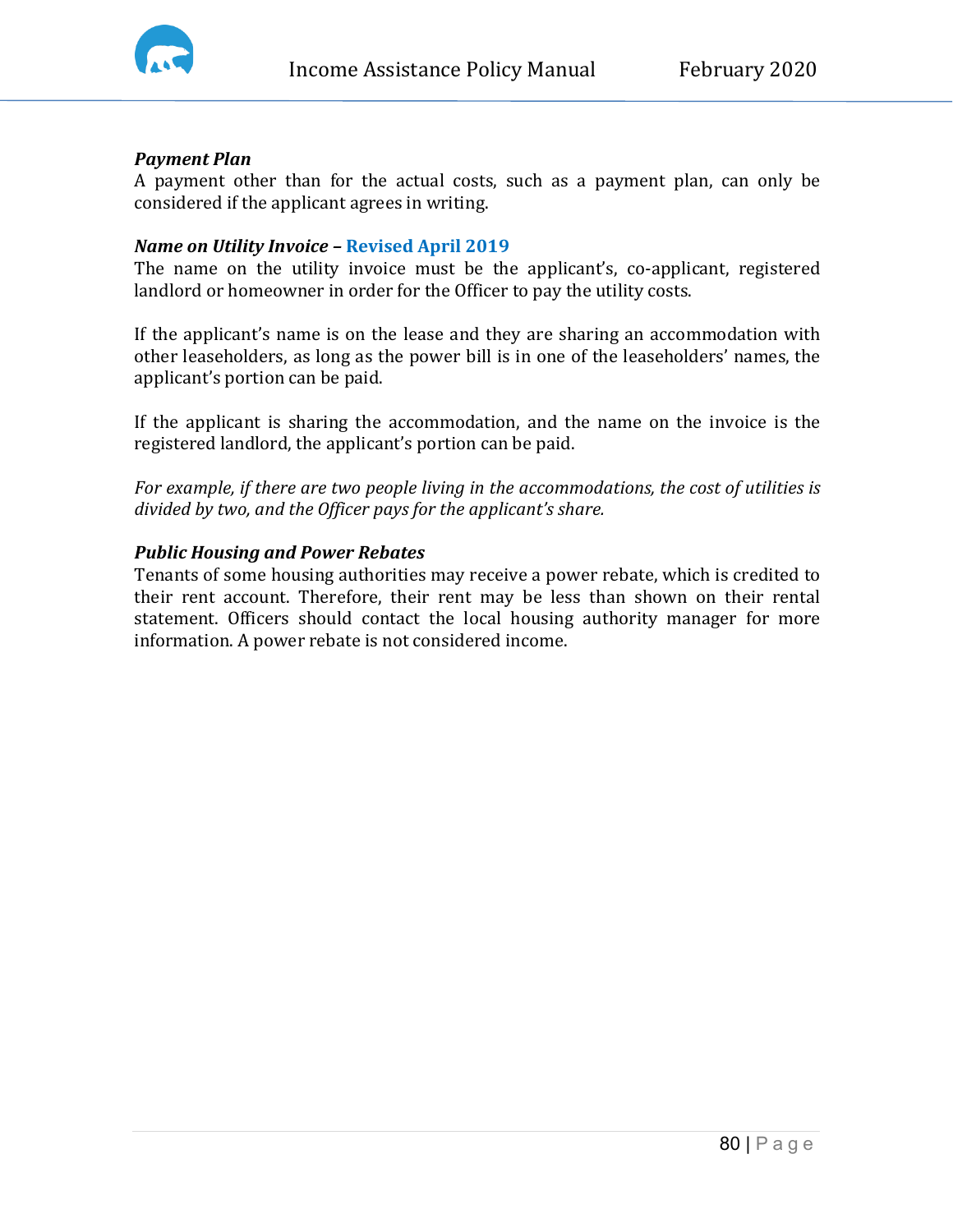

# **SECTION 4: SCHEDULE B – ENHANCED BENEFITS**

#### *November 2013*

This section of the Regulations lists the types of enhanced benefits that applicants, and in some cases their dependants, may receive. Enhanced benefits are clothing, incidentals and allowances for the disabled and elderly, primary, secondary and postsecondary educational expenses, furnishings, security and utility deposits, emergency expenses, child care, and record suspension application fees.

#### *Who Qualifies?*

Enhanced benefits are provided to the applicant, who is participating in a productive choice or to an applicant who is exempt from participating in a productive choice.

Enhanced benefits are provided to the family if the adults in the household are participating in a productive choice. If eligible, applicants can receive both basic and enhanced benefits.

## *Where is the Benefit paid to?*

The benefit is payable to the applicant, or on behalf of the applicant, to the person, business, landlord, government or agency of the applicant's choice. It is up to the applicant to decide to whom the benefit will be paid. A request to pay someone other than the applicant must be in writing from the applicant.

## *Bi-monthly Payment of Benefits*

The benefits for clothing, disabled, aged and education allowances can be paid on a bimonthly basis at the applicant's request*.*

The yearly benefit for furnishings can be prorated throughout the year at the applicant's request.

## *Applicants Temporarily Leave the NWT for Medical Reasons –* **Revised January 2018**

When applicants temporarily leave the NWT to receive medical treatment or participate in a Productive Choice that is not available in the NWT, the Director can grant up to three months of assistance for all eligible benefits under Schedule A and Schedule B.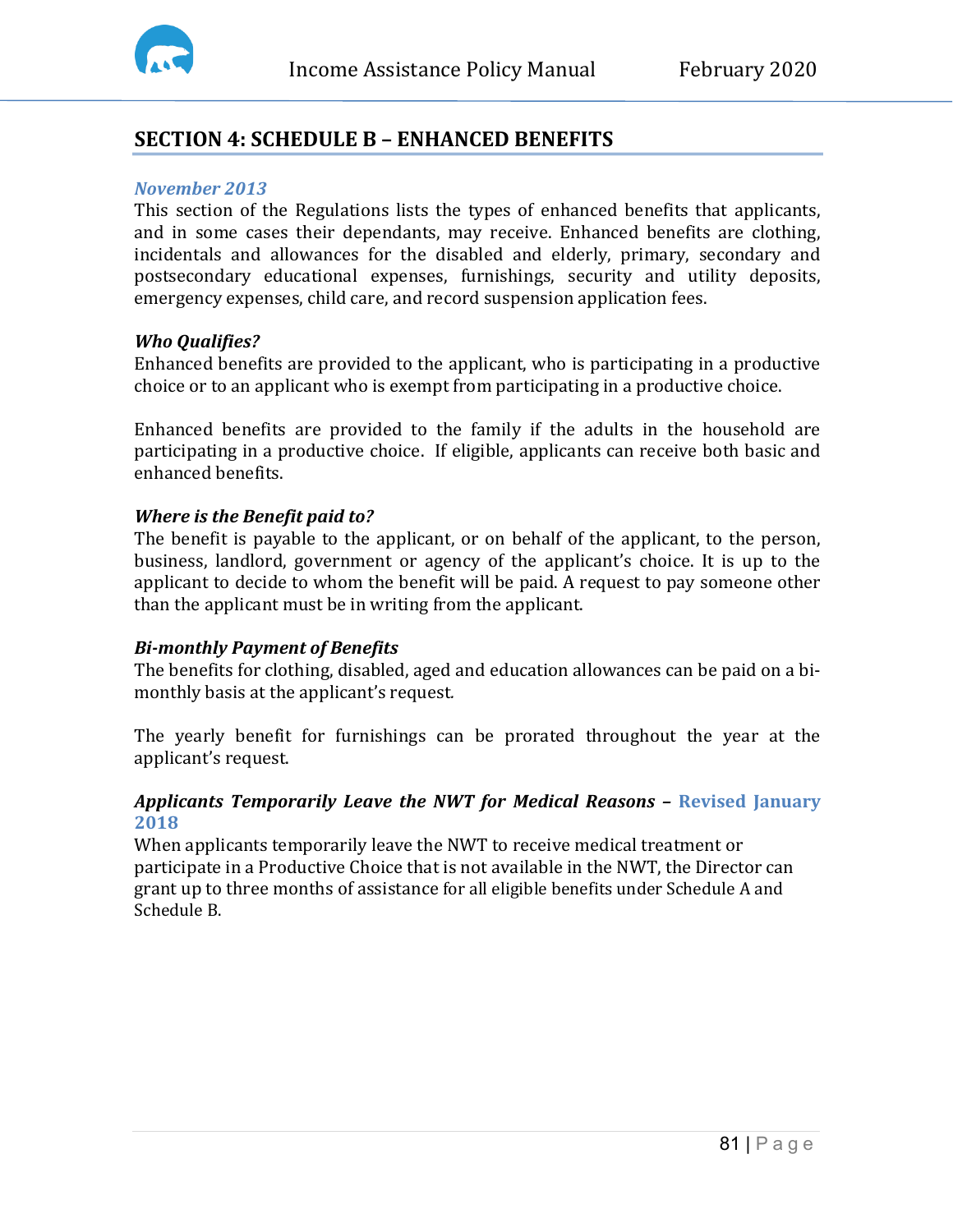

# *Custody of a Child and Enhanced Benefits*

Certain enhanced benefits are affected by an applicant's arrangement to share custody of a child with another parent as follows (always round up when dividing):

- Clothing should only be issued in a month the applicant has custody of the mature child(ren) *August 2016*
- Educational expenses should be shared with the other parent depending on the custody arrangement
- The disabled, aged and emergency allowances are issued only to the applicant and are not affected by custody arrangements
- Furnishings allowance is not affected by custody arrangements
- Security deposits are not affected by custody arrangements
- Child Care Benefits should only be issued for the time the applicant has custody of the dependant(s)

#### **Note**

The Director can make a decision, on a case-by-case basis, on how much assistance or for how long an applicant and his/her dependants will receive an enhanced benefit.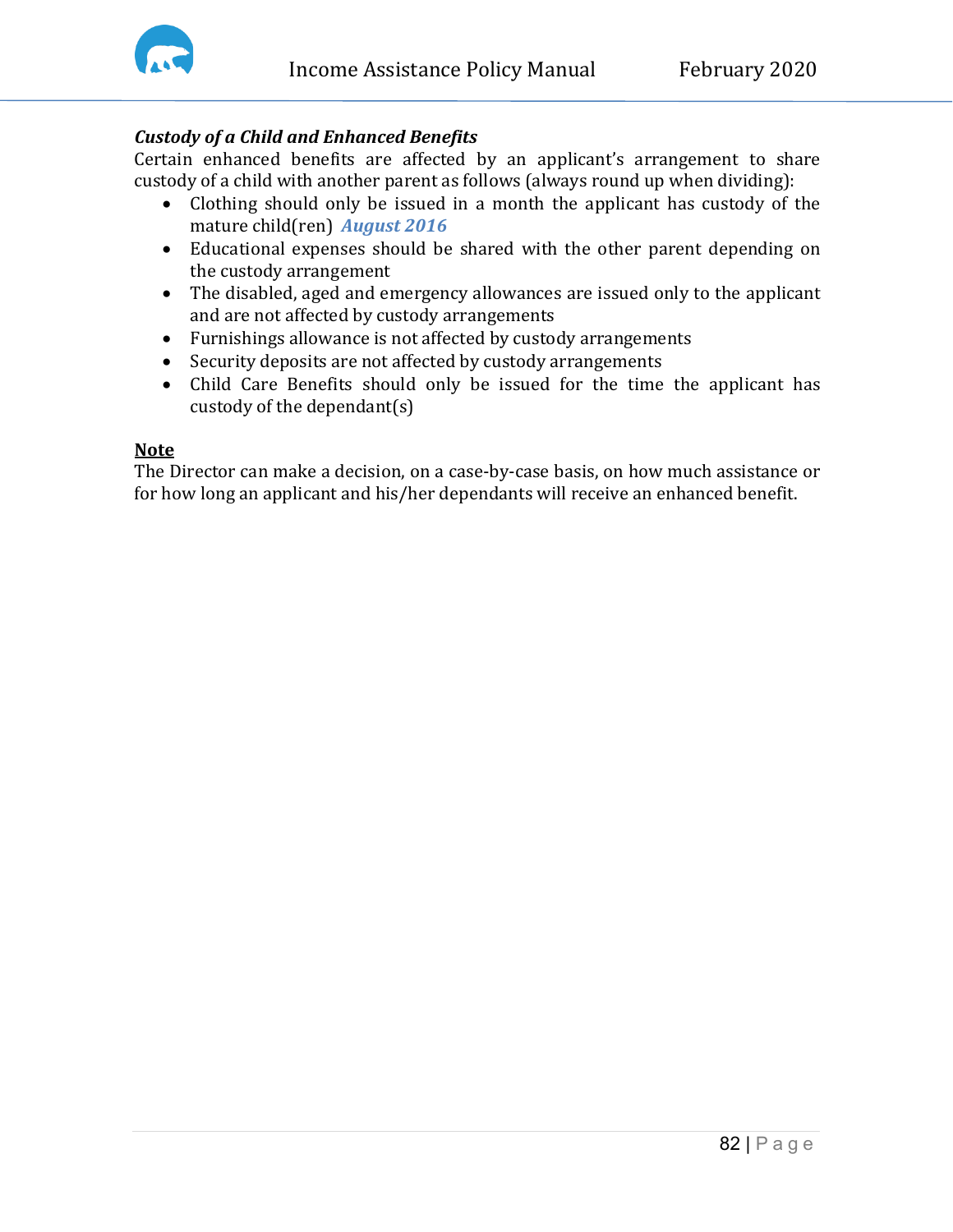

# *Section 4.1: Clothing Allowance*

# **The Law**

1. Assistance in the form of a clothing allowance may be provided to a recipient in accordance with the Maximum Monthly Clothing Allowance Table set out in this

Schedule that shows maximum scales in force in the communities of the Northwest Territories.

#### **What it Means**

Section 1 of Schedule B sets out the maximum amount an applicant can access for clothing depending on the number of adults, the number of mature children and the community the applicant lives in.

#### **August 2016**

This allowance can be spent on clothing and footwear. The number of adults, mature children and the applicant's community are taken into account to determine the allowance available, shown in the table on the next page.

#### *Custody of Children -* **August 2016**

A clothing allowance is affected by an applicant's arrangement to share custody of a mature child with another parent. The applicant should not receive a clothing allowance for that mature child when the mature child is not in his/her custody.

In cases of shared custody, the clothing allowance is prorated based on the number of days the applicant has the mature child(ren) in their custody.

*For example, an applicant has custody of his/her mature child (ren) for 14 days every month. The applicant is eligible for prorated clothing allowance for 14 days for his/her mature child(ren).*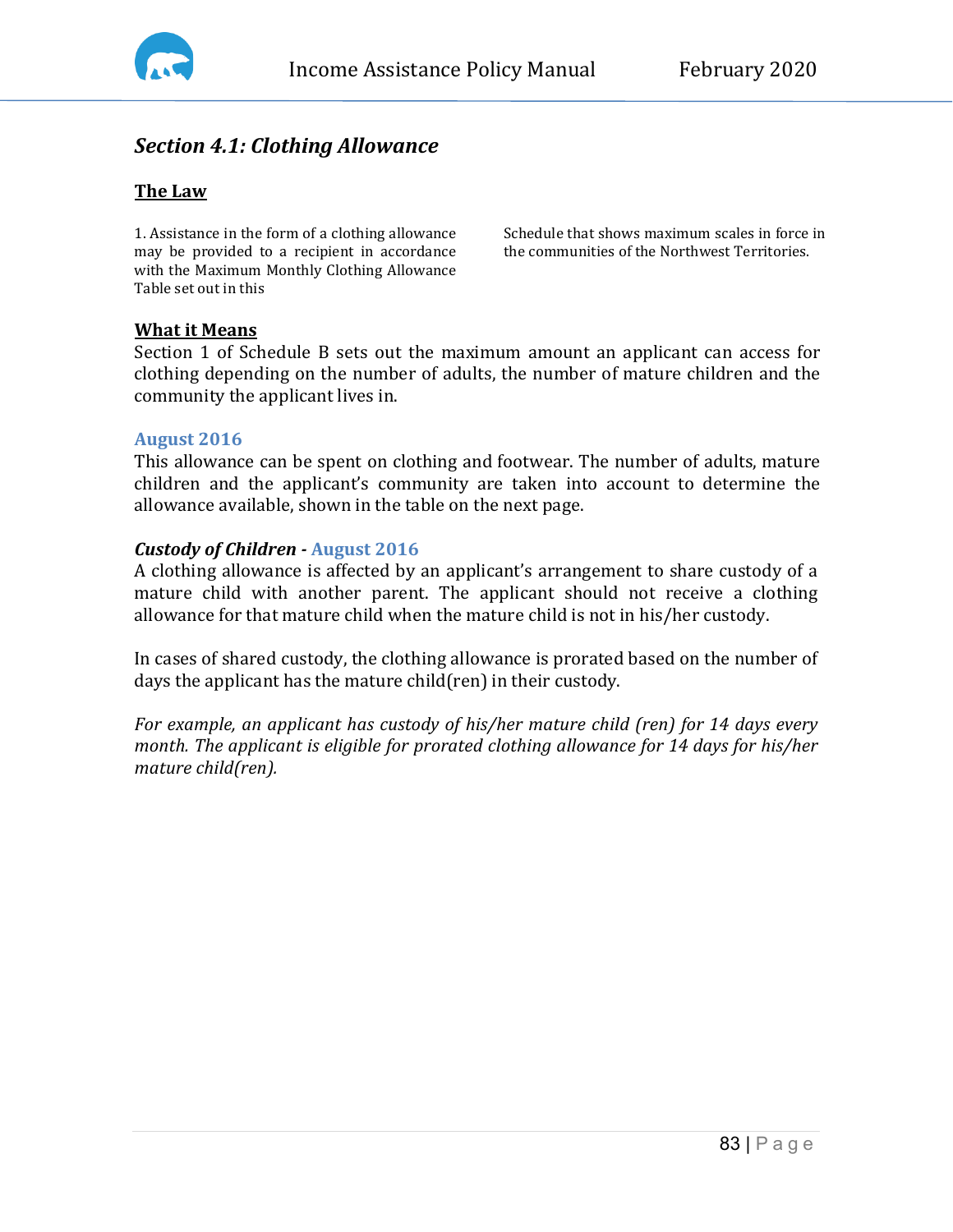

The clothing allowance table is as follows:

| <b>Clothing Allowance for Adults and Mature Children</b> |              |                |     |                         |                           |  |
|----------------------------------------------------------|--------------|----------------|-----|-------------------------|---------------------------|--|
| <b>Community</b>                                         | $\mathbf{1}$ | $\overline{2}$ | 3   | $\overline{\mathbf{4}}$ | <b>Each</b><br>additional |  |
| Aklavik                                                  | 109          | 152            | 185 | 218                     | 33                        |  |
| Behchokò                                                 | 82           | 115            | 140 | 164                     | 25                        |  |
| Colville Lake                                            | 112          | 158            | 192 | 226                     | 34                        |  |
| Déline                                                   | 109          | 152            | 185 | 218                     | 33                        |  |
| Dettah/Ndilo                                             | 79           | 110            | 134 | 158                     | 24                        |  |
| Enterprise                                               | 86           | 120            | 146 | 172                     | 26                        |  |
| Fort Liard                                               | 89           | 124            | 152 | 178                     | 27                        |  |
| Fort McPherson                                           | 103          | 143            | 175 | 206                     | 31                        |  |
| <b>Fort Providence</b>                                   | 89           | 124            | 152 | 178                     | 27                        |  |
| <b>Fort Resolution</b>                                   | 92           | 129            | 157 | 185                     | 28                        |  |
| <b>Fort Simpson</b>                                      | 92           | 129            | 157 | 185                     | 28                        |  |
| Fort Smith                                               | 86           | 120            | 146 | 172                     | 26                        |  |
| Gamètì                                                   | 99           | 139            | 170 | 200                     | 30                        |  |
| Hay River                                                | 86           | 120            | 146 | 172                     | 26                        |  |
| 99<br>Inuvik                                             |              | 139            | 170 | 200                     | 30                        |  |
| Jean Marie River                                         | 95           | 134            | 163 | 191                     | 29                        |  |
| <b>Kakisa</b>                                            | 89           | 124            | 152 | 178                     | 27                        |  |
| K'ásho Got'iné                                           | 109          | 152            | 185 | 218                     | 33                        |  |
| K'atl'odeeche                                            | 86           | 120            | 146 | 172                     | 26                        |  |
| Łutselk'e                                                | 103          | 143            | 175 | 206                     | 31                        |  |
| Nahanni Butte                                            | 95           | 134            | 163 | 191                     | 29                        |  |
| Norman Wells                                             | 103          | 143            | 175 | 206                     | 31                        |  |
| Paulatuk                                                 | 112          | 158            | 192 | 226                     | 34                        |  |
| Sachs Harbour                                            | 112          | 158            | 192 | 226                     | 34                        |  |
| Sambaa K'e                                               | 106          | 148            | 180 | 212                     | 32                        |  |
| Tsiigehtchic                                             | 103          | 143            | 175 | 206                     | 31                        |  |
| Tuktoyaktuk                                              | 109          | 152            | 185 | 218                     | 33                        |  |
| Tulita                                                   | 106          | 148            | 180 | 212                     | 32                        |  |
| Ulukhaktok                                               | 112          | 158            | 192 | 226                     | 34                        |  |
| Wekweètì                                                 | 86           | 120            | 146 | 172                     | 26                        |  |
| Whatì                                                    | 99           | 139            | 170 | 200                     | 30                        |  |
| Wrigley                                                  | 103          | 143            | 175 | 206                     | 31                        |  |
| Yellowknife<br>79                                        |              | 110            | 134 | 158                     | 24                        |  |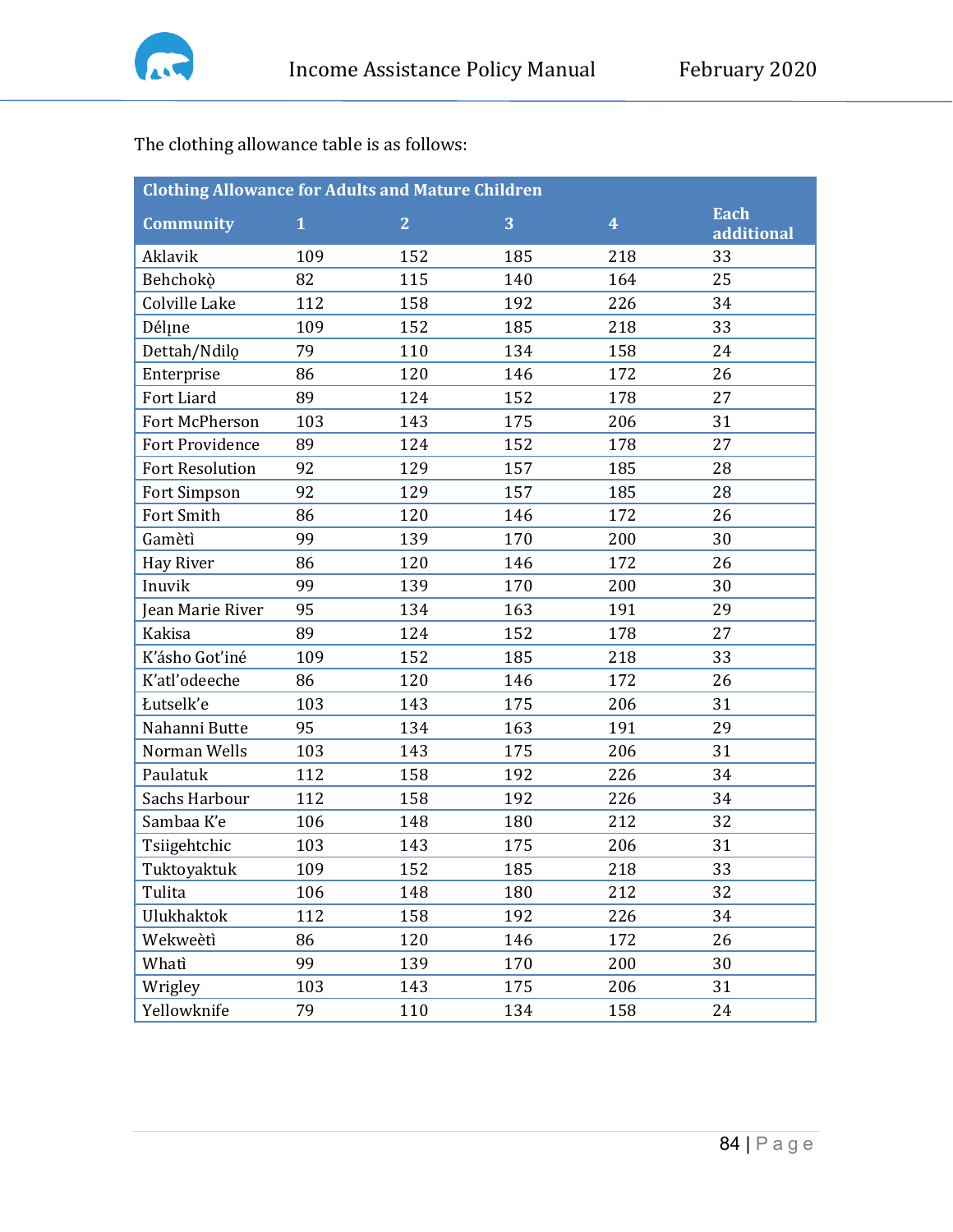

# *Section 4.2: Disabled, Aged and Incidental Allowances*

## **The Law**

2. (1) Assistance in the form of either a disabled allowance or an aged allowance may be provided to a recipient, to a maximum of \$405, if,

> (a) in the case of the disabled allowance, an occupational therapist, medical practitioner or other person referred to in paragraph 13.1 (5)(a), certifies a period of incapacity of 12 months or longer; or (b) in the case of an aged allowance, the recipient has attained 60 years of age.

(2) A person who is granted assistance under sub item (1) may be provided with further assistance in the form of an incidental expense allowance in accordance with the Maximum Monthly Incidental Allowance Table set out in this Schedule that shows maximum scales in force in the communities of the Northwest Territories.

## **What it Means**

Section 2.(1) to 2.(2) of Schedule B explains the allowances an applicant with a disability or an applicant 60 years of age or older can receive.

## *Disabled Allowance*

For an applicant with a disability, the Officer must:

- 1. Receive a completed Form D Disability Assessment or through proof that an applicant is receiving a federal disability pension or benefit And
- 2. Confirm that the applicant(s) meet the Income Assistance definition of a disabled person

If there are two disabled applicants on the application, both are eligible for this benefit.

#### *Short-Term Medical Concerns and the Disabled Allowance*

An applicant who submitted a completed Form D - Disability Assessment and does not meet the Income Assistance definition of a disabled person is not eligible for the disability allowance.

*For example, an applicant broke their leg and is unable to complete a Productive Choice. The applicant is exempt from completing the Productive Choice but is not eligible for the disability allowance.* 

#### *Long-Term Concerns and the Disabled Allowance*

An applicant who has a completed Form D - Disability Assessment and meets the Income Assistance definition of a disabled person may be eligible for the disabled allowance.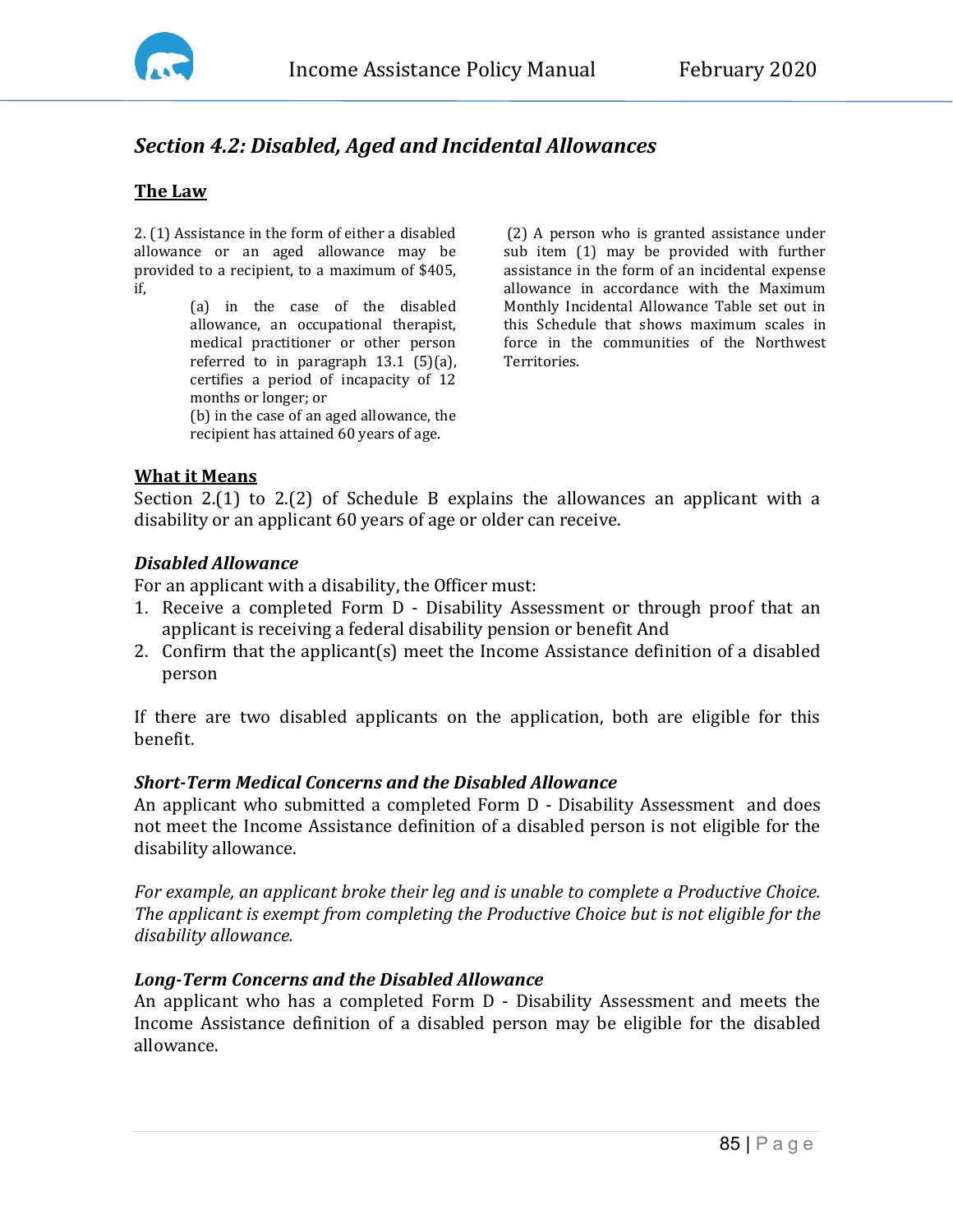

*For example, an applicant who provides a Disability Assessment every four months for a year is not eligible for the disabled allowance retroactively or at the 12-month period. The Officer should discuss the applicant's circumstances with his/her Supervisor.*

#### *Alcohol and/or Drugs*

An applicant with an addiction to drugs and/or alcohol must provide a health care professional's note that indicates his/her addiction to drugs or alcohol is considered chronic.

## *Productive Choices and Disabilities*

An applicant with a disability, although exempt from participating in a productive choice, may participate if he/she chooses and can continue to receive the disabled allowance and incidental allowance.

#### *Proof of Disability -* **September 2013**

An applicant with a permanent disability does not need to provide a Disability Assessment every year if a qualified health care professional has certified his/her condition as permanent or if the applicant receives a federal pension or benefit.

#### *Aged Allowance*

The aged allowance assists the applicant with his/her daily living needs. If there are two applicants on the application who are 60 years of age, or older, both applicants are eligible to receive this allowance.

#### *Disabled and Aged Allowance*

An applicant can only receive either the disabled allowance or the aged allowance from the Income Assistance Program, not both.

#### *Incidental Allowance*

Any applicant who receives the disabled or aged allowance is also entitled to an incidental allowance in accordance with the Maximum Monthly Incidental Allowance Table. The allowance is provided to each person in the household that received the disabled or aged allowance.

The allowance is intended to assist with the costs of personal care products and household supplies. The table on the next page shows the maximum incidental allowance rates for each NWT community.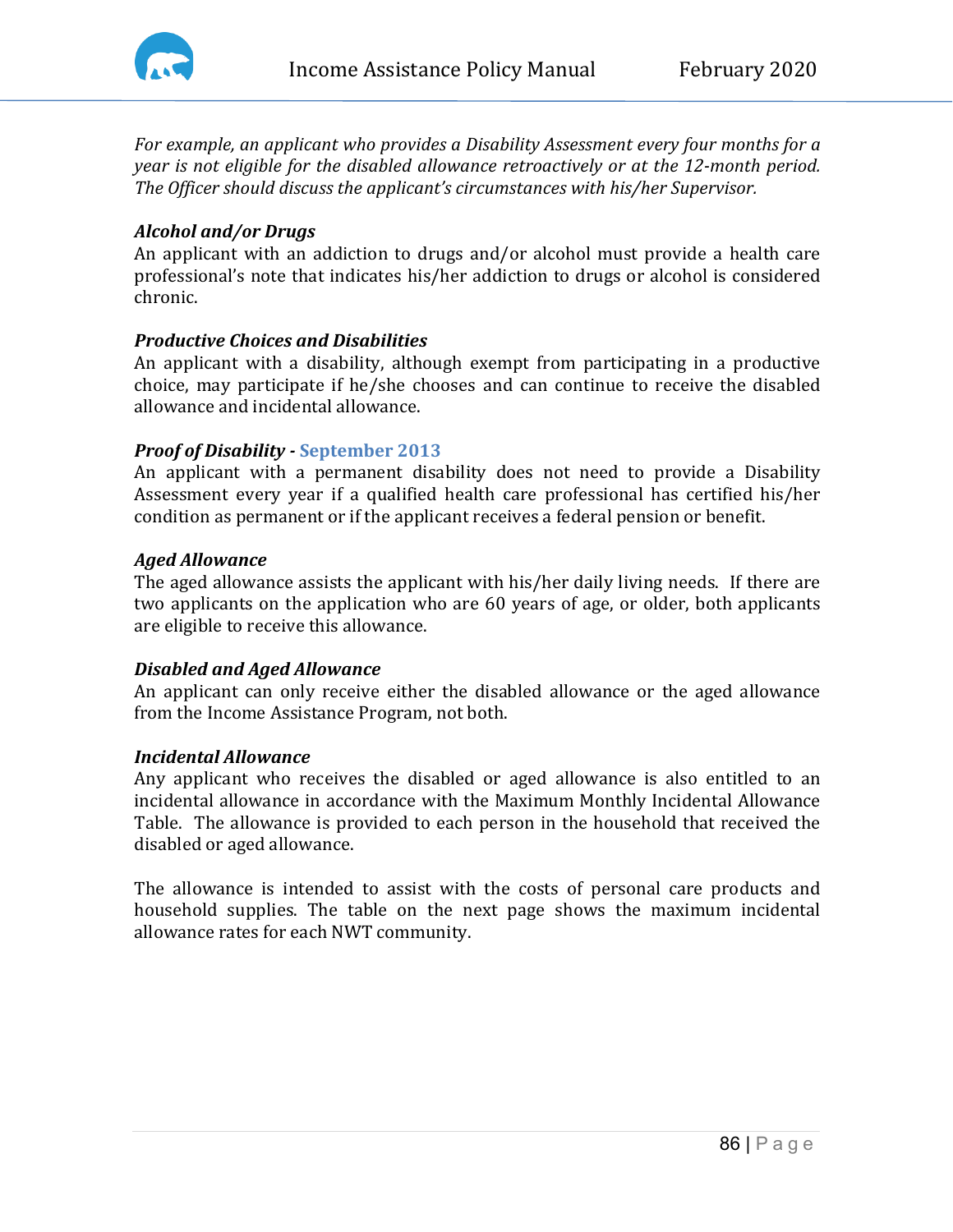

The incidental allowance table is as follows:

| <b>Incidental Allowance for Adults</b> |                         |                |  |  |  |  |
|----------------------------------------|-------------------------|----------------|--|--|--|--|
|                                        | <b>Number of Adults</b> |                |  |  |  |  |
| <b>Community</b>                       | $\mathbf{1}$            | $\overline{2}$ |  |  |  |  |
| Aklavik                                | 68                      | 95             |  |  |  |  |
| Behchokò                               | 54                      | 75             |  |  |  |  |
| Colville Lake                          | 74                      | 104            |  |  |  |  |
| Délįne                                 | 71                      | 100            |  |  |  |  |
| Dettah/Ndilo                           | 39                      | 55             |  |  |  |  |
| Enterprise                             | 43                      | 61             |  |  |  |  |
| Fort Liard                             | 55                      | 76             |  |  |  |  |
| Fort McPherson                         | 62                      | 87             |  |  |  |  |
| Fort Providence                        | 51                      | 71             |  |  |  |  |
| <b>Fort Resolution</b>                 | 53                      | 74             |  |  |  |  |
| Fort Simpson                           | 54                      | 76             |  |  |  |  |
| Fort Smith                             | 46                      | 64             |  |  |  |  |
| Gamètì                                 | 56                      | 78             |  |  |  |  |
| Hay River                              | 47                      | 65             |  |  |  |  |
| Inuvik                                 | 57                      | 79             |  |  |  |  |
| <b>Jean Marie River</b>                | 55                      | 76             |  |  |  |  |
| K'ásho Got'iné                         | 73                      | 103            |  |  |  |  |
| K'atl'odeeche                          | 44                      | 62             |  |  |  |  |
| Kakisa                                 | 51                      | 71             |  |  |  |  |
| Łutselk'e                              | 68                      | 95             |  |  |  |  |
| Nahanni Butte                          | 62                      | 86             |  |  |  |  |
| Norman Wells                           | 70                      | 97             |  |  |  |  |
| Paulatuk                               | 79                      | 111            |  |  |  |  |
| Sachs Harbour                          | 73                      | 103            |  |  |  |  |
| Sambaa K'e                             | 62                      | 86             |  |  |  |  |
| Tsiigehtchic                           | 65                      | 92             |  |  |  |  |
| Tuktoyaktuk                            | 72                      | 101            |  |  |  |  |
| Tulita                                 | 71                      | 99             |  |  |  |  |
| Ulukhaktok                             | 73                      | 103            |  |  |  |  |
| Wekweètì                               | 65                      | 90             |  |  |  |  |
| Whatì                                  | 59                      | 81             |  |  |  |  |
| Wrigley                                | 62                      | 87             |  |  |  |  |
| Yellowknife                            | 39                      | 55             |  |  |  |  |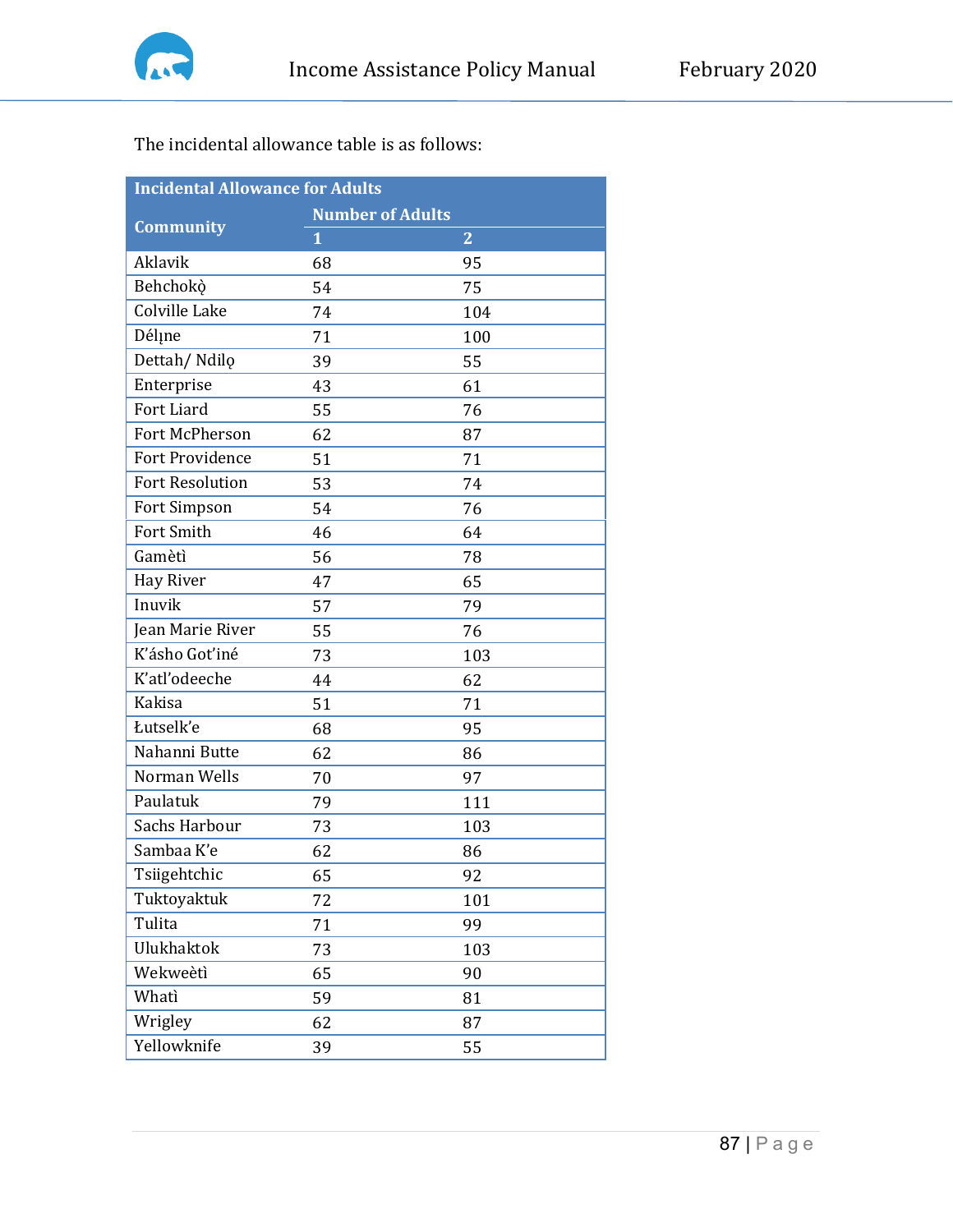

# *Section 4.3: Expenses for Primary, Secondary and Post-Secondary Education and Other Training*

## **The Law**

3. An allowance may be provided in accordance with the direction of the Director for the following expenses incidental to the primary or secondary education or other training of a child or a mature child who is a dependant of a recipient:

- (a) transportation;
- (b) text books and supplies;
- (c) annual school fees;
- (d) tuition.

Tuition and Book Allowances for Post-Secondary Education

4.1. (1) In this item,

"approved institution" means an approved institution as defined in subsection 1(1) of the *Student Financial Assistance Regulations*.

"full-time student" means a full-time student as defined in subsection 1(1) of the *Student Financial Assistance Regulations*.

"program of studies" means a program of studies as defined in subsection 1(1) of the *Student Financial Assistance Regulations*.

"semester" means a semester as defined in subsection 1(1) of the *Student Financial Assistance Regulations*.

"*Student Financial Assistance Regulations*" means the *Student Financial Assistance Regulations* made under the *Student Financial Assistance Act*.

(2) Assistance in the form of a tuition allowance may be provided to a recipient for the payment of tuition for the recipient or his or her dependant to a maximum of \$2,400 for a semester if

> (a) the recipient or his or her dependant is enrolled as a full-time student at an approved institution in a program of studies approved by the Director;

> (b) the person who is enrolled as a fulltime student is not eligible for student financial assistance under the *Student Financial Assistance Regulations* and the ineligibility is not the result of the application of section 35.2 of those regulations; and

> (c) the person who is enrolled as a fulltime student has been ordinarily resident in the Northwest Territories for a continuous period of 12 months immediately before the day on which the semester begins.

(3) Assistance in the form of a book allowance may be provided to a recipient for the purchase of books for the recipient or his or her dependant to a maximum of \$550 for a semester if the recipient receives a tuition allowance for the recipient or his or her dependant under subsection (2).

#### **What it Means**

Sections 3 to 4.(3) of Schedule B explain what type of assistance an applicant and his/her dependants can receive for primary, secondary or training education or for post-secondary expenses.

#### *Children's Primary, Secondary and Training Education Expenses -* **Revised January 2018**

This section explains what assistance an applicant can receive for his/her dependant in junior kindergarten to grade 12 or other training:

- Backpacks
- Transportation (bus passes only)
- Text books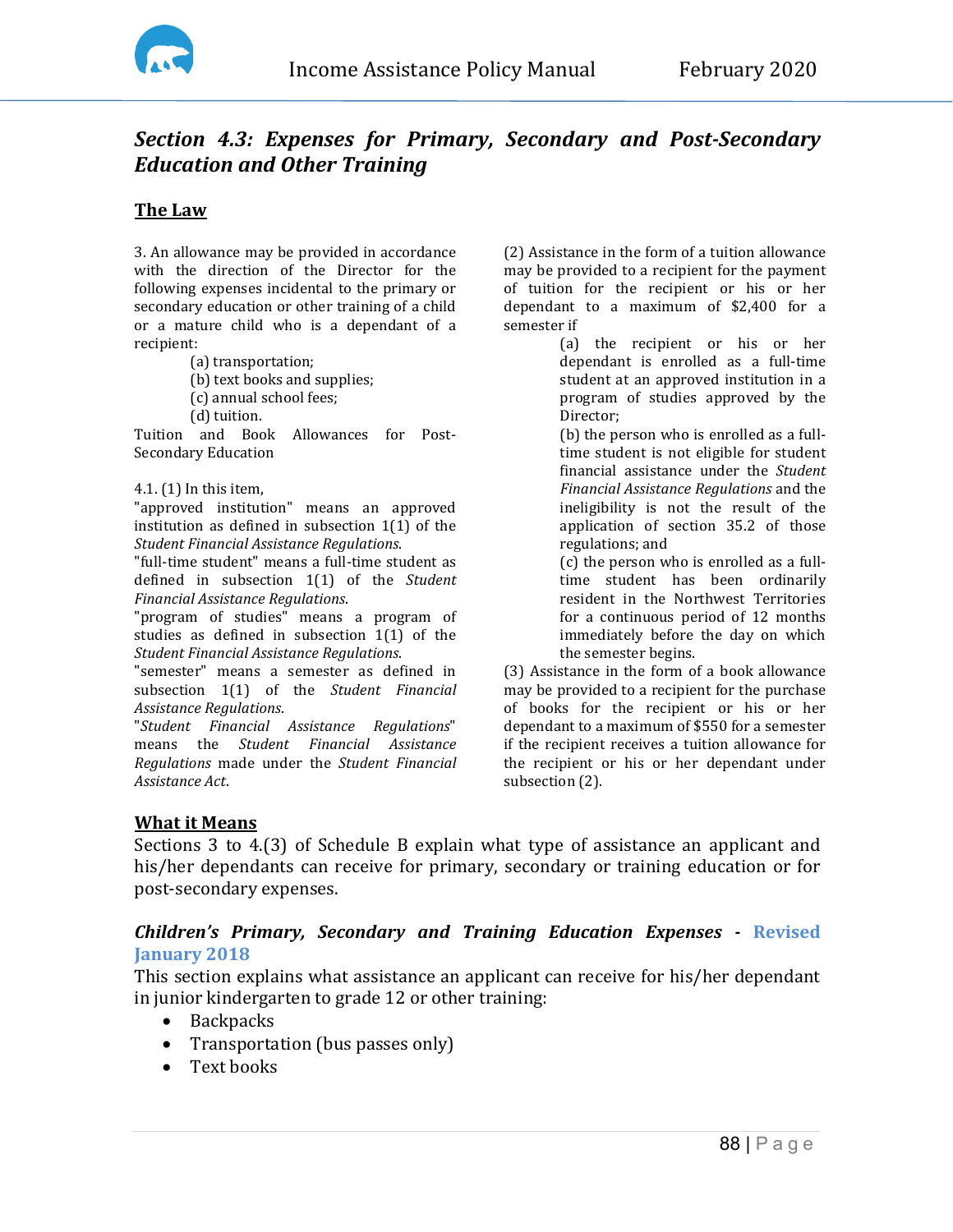

- School supplies (pencils and pens, paper, binders, rulers, markers, erasers, geometry sets, etc.)
- Annual school fees (locker charges, etc.)
- Tuition (Officer should speak with his/her Supervisor)
- Running shoes, required musical instruments or special clothing
- Training (fees associated with special courses or if the dependant is in postsecondary training)

# *Determination of Education Expenses -* **Revised November 2017**

The Director has approved the following procedure to determine the amount that will be supplied to applicants for their dependant(s) elementary and secondary school supplies.

An Officer should contact the school(s) at the end of the academic year and obtain a school supply list for each grade. The Officer will price the list at the least expensive store in the community. That list will be used to determine the amount of assistance provided to applicants for their dependant(s)' school supplies. Applicants will be provided with a lump sum payment based on the list.

Applicants may receive the educational allowance in September or the initial month of enrolment.

*For example, an applicant that has applied for assistance in January would not be eligible to receive the education allowance benefit if their dependant(s) was enrolled in September.*

*If a family relocates to another community in January and the dependant is enrolled in school, they would be eligible for the education allowance.*

## *Exempt from Expenses*

The Officer does not pay for expenses already paid for by other organizations.

The Officer should ensure that the applicant is not exempt from these expenses because of his/her ethnicity or because he/she is receiving, or will receive, the assistance from another source.

*For example, a First Nations group may provide money for the child(ren)'s bus passes.*

## *Tuition and Book Allowances for Post-Secondary Education*

Under this section, an Officer should refer to the Student Financial Assistance Regulations for definitions of the following: approved institution, full-time student, program of studies and semester.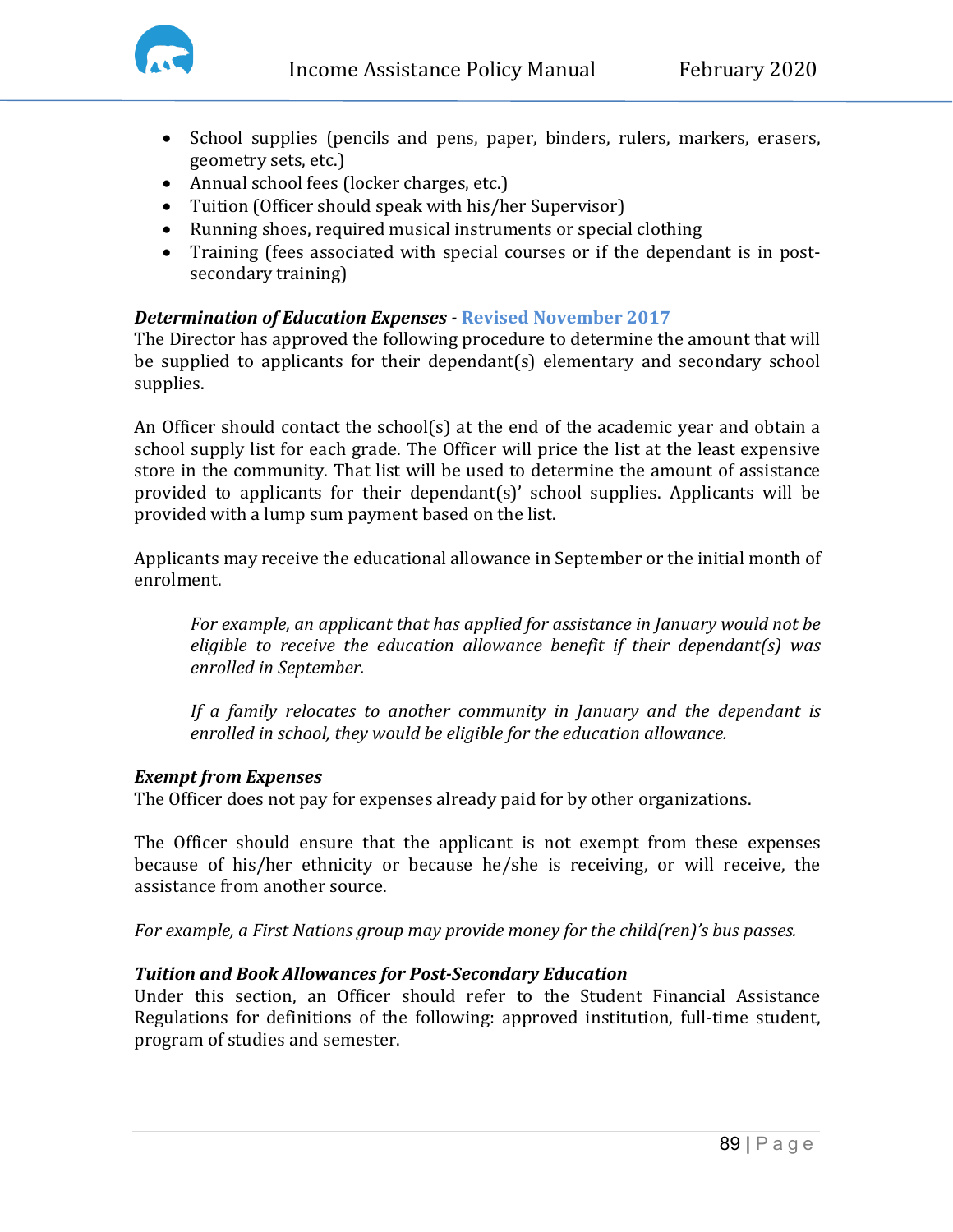

An applicant and one of his/her dependants must meet the requirements of all of these definitions.

#### **August 2016**

If the NWT Student Financial Assistance Program is not available to the applicant, the Officer can provide an allowance of up to \$2,400 for tuition and up to \$550 for books if the applicant or his/her dependant is attending a post-secondary program as defined by the Student Financial Assistance Regulations and receiving a tuition allowance from Income Assistance.

The Director must approve the tuition and book allowances.

#### *Resident of the NWT*

An applicant who has not been a permanent resident of the NWT for 12 continuous months may be eligible for post-secondary assistance from another province or territory in Canada or from his/her home country. Officers must ask the applicant to apply first to his/her province, territory or home country. If the applicant is denied, he/she must provide the denial letter to the Officer before the Officer can issue Income Assistance for this benefit. If the applicant is eligible for post-secondary assistance from another jurisdiction, that assistance should be taken into consideration when a financial review is completed.

#### *Other Financial Resources*

Applicants may be eligible for funding through Employment Insurance, nongovernment organizations or other sources. Aboriginal applicants may also be eligible to receive post-secondary assistance through the Indigenous Skills and Employment Training Strategy (ISETS).

Applicants must first apply to the other agencies responsible for funding and provide the amount of approved funding or a denial letter before Income Assistance can be issued for this benefit. The funding the applicant receives from the Agency **must** be taken into consideration, as well as the expense of the program, when a financial review is completed.

## *How the Expense is Paid -* **August 2016**

The Officer must obtain an invoice from the school for the tuition and books and issue payment to either the applicant or the institution. A book allowance will be provided up to a maximum of \$550 upon receipt of book expenses.

A book allowance up to \$550 is only provided if the applicant is receiving a tuition allowance from Income Assistance.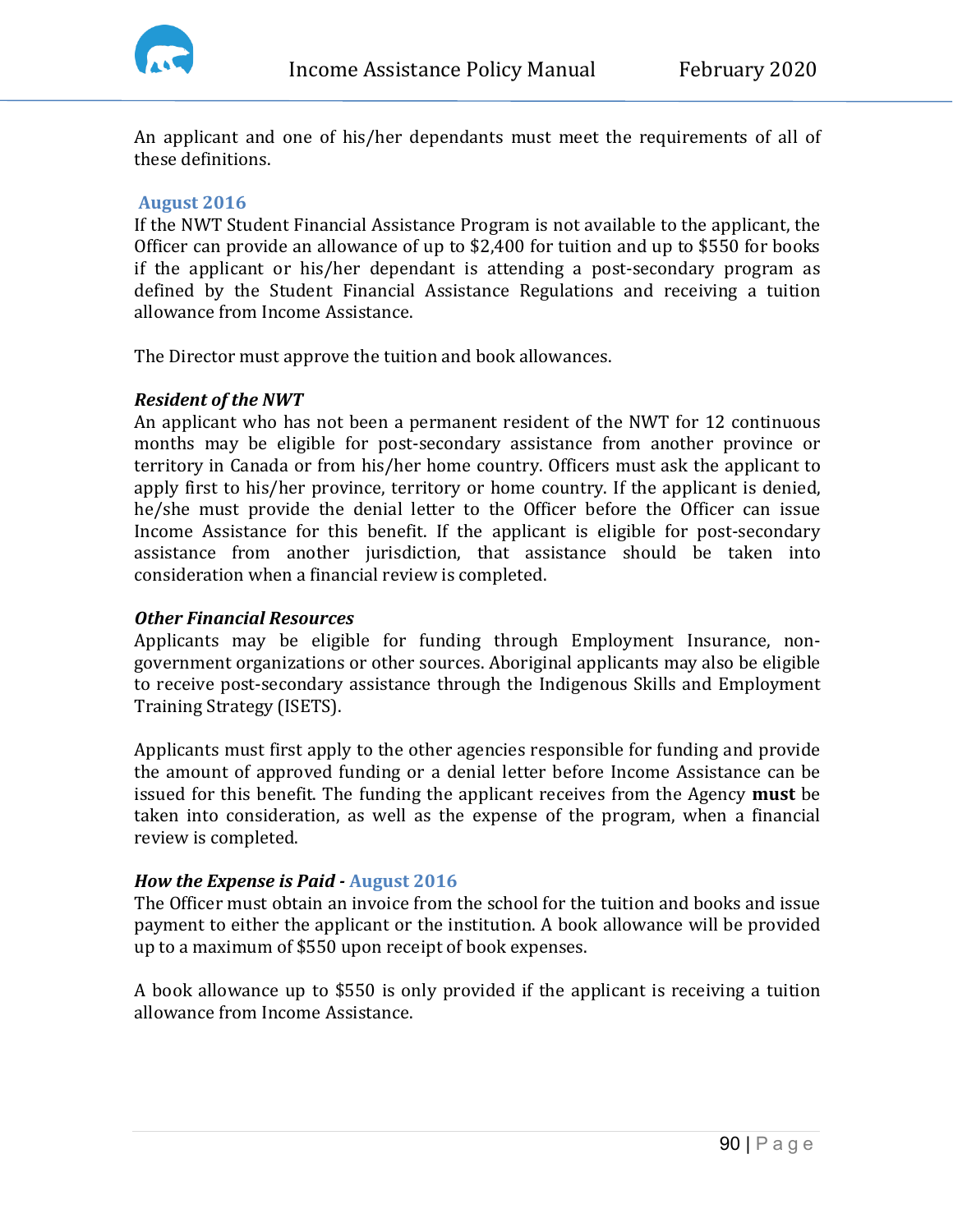

# *Section 4.4: Furnishings Allowance*

## **The Law**

5. Assistance in the form of a furnishings allowance may be provided to a recipient in accordance with the Furnishings Allowance Table set out in this Schedule if the

recipient has received assistance for at least six of the 12 months preceding his or her request for a furnishings allowance.

#### **What it Means**

Section 5 explains how much assistance an applicant and his/her dependants can receive for furnishings. A furnishings allowance is for the purchase of all household furnishings as required by the applicant.

#### *Eligibility*

An applicant and his/her dependants are eligible to receive an **annual** furnishings allowance. This amount is based on the Maximum Furnishings Allowance Table shown on the next page, if the applicant has received Income Assistance for at least six of the last 12 months. The six months does not need to be continuous.

An applicant is eligible to receive this benefit in full or at a prorated amount requested by the applicant, at the end of a six-month waiting period.

*For example, a Yellowknife applicant, his spouse and two children received assistance from February to May and then again in July and August, all within the same 12-month period in 2006. The applicant has now applied for assistance again in September. The applicant would be eligible to receive the furnishings allowance on September 1, 2006.*

*The applicant in the example above would be eligible to receive the furnishing allowance again on September 1, 2007, as long as he has received assistance for six of the 12 prior months.*

#### **August 2016**

Applicants residing in long term care facilities, special care homes and room and board are eligible for a furnishings allowance.

## *Owes Income Assistance -* **Revised January 2017**

Applicants who have an overpayment balance with Income Assistance are eligible for the furnishings allowance; however, the full amount must be applied to their overpayment. If the amount of the furnishings allowance exceeds the overpayment amount, the excess can be paid to the applicant.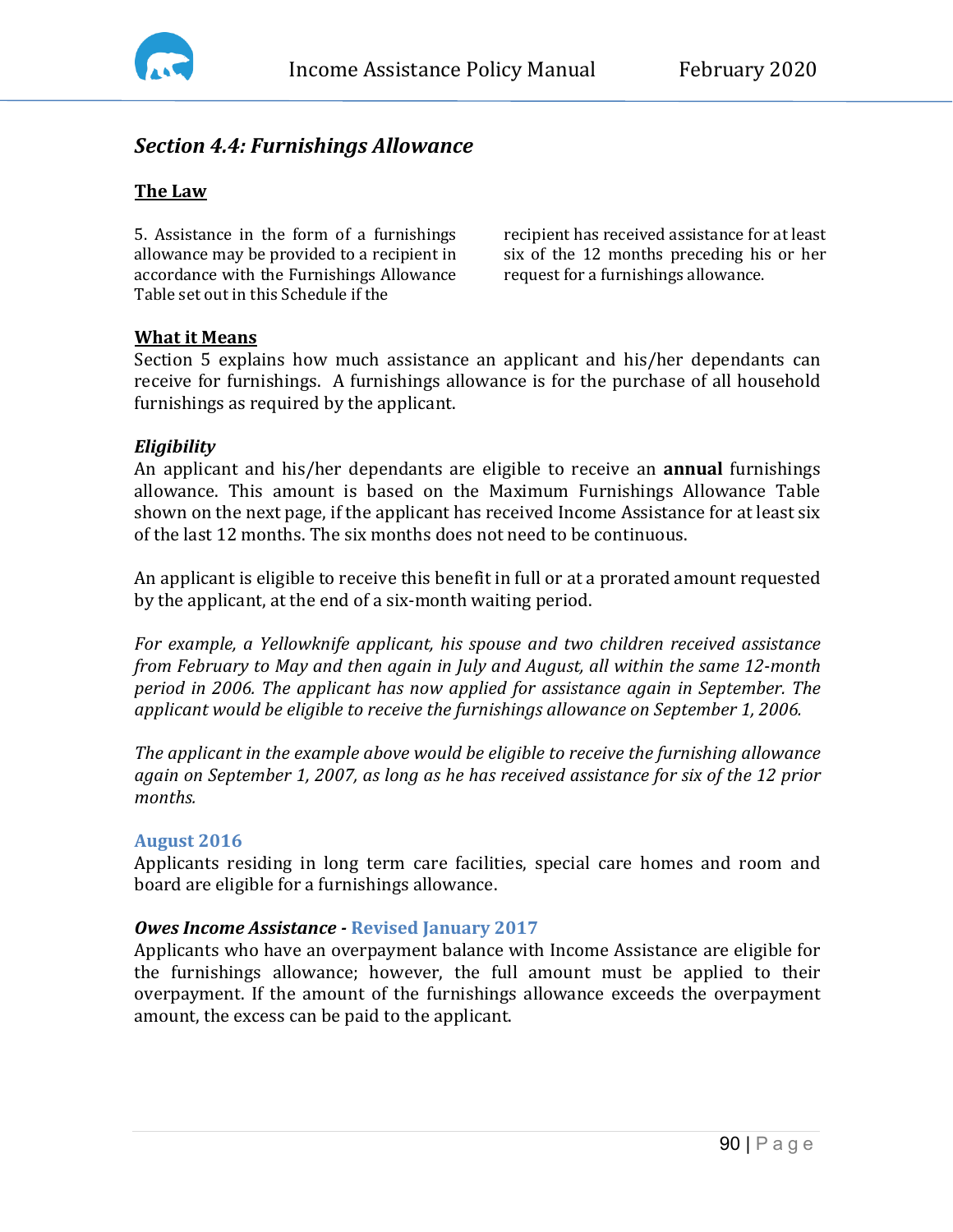

Furnishings must be provided to persons in need using the following furnishings allowance table:

| <b>Furnishing Allowance</b> |
|-----------------------------|
|                             |
|                             |

| Community              | <b>Total Number in Household</b> |                |     |                         |       |       |                |       |           |
|------------------------|----------------------------------|----------------|-----|-------------------------|-------|-------|----------------|-------|-----------|
|                        | $\mathbf{1}$                     | $\overline{2}$ | 3   | $\overline{\mathbf{4}}$ | 5     | 6     | $\overline{7}$ | 8     | $\ddot{}$ |
| Aklavik                | 320                              | 591            | 834 | 1,038                   | 1,224 | 1,371 | 1,508          | 1,599 | 93        |
| Behchokò               | 222                              | 412            | 581 | 720                     | 849   | 951   | 1,047          | 1,110 | 65        |
| Colville Lake          | 359                              | 666            | 940 | 1,109                   | 1,307 | 1,473 | 1,620          | 1,716 | 101       |
| Délįne                 | 303                              | 559            | 788 | 981                     | 1,157 | 1,296 | 1,426          | 1,512 | 88        |
| Dettah/Ndilo           | 175                              | 323            | 456 | 567                     | 669   | 749   | 824            | 874   | 51        |
| Enterprise             | 182                              | 331            | 467 | 590                     | 695   | 778   | 856            | 907   | 54        |
| Fort Liard             | 225                              | 415            | 586 | 729                     | 860   | 963   | 1,060          | 1,124 | 66        |
| Fort McPherson         | 263                              | 484            | 683 | 851                     | 1,003 | 1,124 | 1,236          | 1,311 | 77        |
| Fort Providence        | 199                              | 369            | 521 | 641                     | 756   | 846   | 931            | 987   | 58        |
| <b>Fort Resolution</b> | 231                              | 429            | 605 | 726                     | 856   | 959   | 1,055          | 1,118 | 66        |
| Fort Simpson           | 224                              | 414            | 584 | 726                     | 856   | 959   | 1,055          | 1,118 | 65        |
| Fort Smith             | 192                              | 357            | 503 | 612                     | 722   | 809   | 890            | 944   | 55        |
| Gamètì                 | 232                              | 426            | 601 | 749                     | 884   | 990   | 1,089          | 1,155 | 69        |
| Hay River              | 198                              | 367            | 518 | 624                     | 736   | 824   | 907            | 961   | 56        |
| Inuvik                 | 257                              | 475            | 670 | 833                     | 983   | 1,101 | 1,211          | 1,284 | 75        |
| Jean Marie River       | 250                              | 462            | 651 | 811                     | 956   | 1,071 | 1,178          | 1,249 | 74        |
| Kakisa                 | 193                              | 355            | 501 | 624                     | 736   | 824   | 907            | 961   | 56        |
| K'ásho Got'iné         | 291                              | 541            | 763 | 941                     | 1,110 | 1,243 | 1,368          | 1,450 | 85        |
| K'atl'odeeche          | 198                              | 367            | 518 | 624                     | 736   | 824   | 907            | 961   | 56        |
| Łutselk'e              | 292                              | 542            | 764 | 924                     | 1,090 | 1,221 | 1,343          | 1,424 | 84        |
| Nahanni Butte          | 284                              | 527            | 743 | 879                     | 1,037 | 1,164 | 1,280          | 1,356 | 81        |
| Norman Wells           | 280                              | 519            | 732 | 907                     | 1,070 | 1,198 | 1,319          | 1,398 | 82        |
| Paulatuk               | 338                              | 623            | 879 | 1,094                   | 1,291 | 1,446 | 1,590          | 1,686 | 99        |
| Sachs Harbour          | 335                              | 621            | 876 | 1,066                   | 1,257 | 1,408 | 1,549          | 1,643 | 96        |
| Sambaa K'e             | 301                              | 556            | 783 | 975                     | 1,150 | 1,288 | 1,417          | 1,503 | 88        |
| Tsiigehtchic           | 265                              | 483            | 680 | 856                     | 1,011 | 1,132 | 1,246          | 1,320 | 80        |
| Tuktoyaktuk            | 315                              | 585            | 825 | 973                     | 1,148 | 1,293 | 1,422          | 1,507 | 90        |
| Tulita                 | 301                              | 556            | 783 | 975                     | 1,150 | 1,288 | 1,417          | 1,503 | 88        |
| Ulukhaktok             | 319                              | 588            | 829 | 1,032                   | 1,217 | 1,363 | 1,500          | 1,590 | 93        |
| Wekweètì               | 278                              | 517            | 729 | 859                     | 1,013 | 1,142 | 1,256          | 1,331 | 80        |
| Whatì                  | 281                              | 512            | 721 | 911                     | 1,074 | 1,203 | 1,323          | 1,403 | 84        |
| Wrigley                | 305                              | 562            | 793 | 987                     | 1,164 | 1,303 | 1,434          | 1,520 | 89        |
| Yellowknife            | 175                              | 323            | 456 | 567                     | 669   | 749   | 824            | 874   | 51        |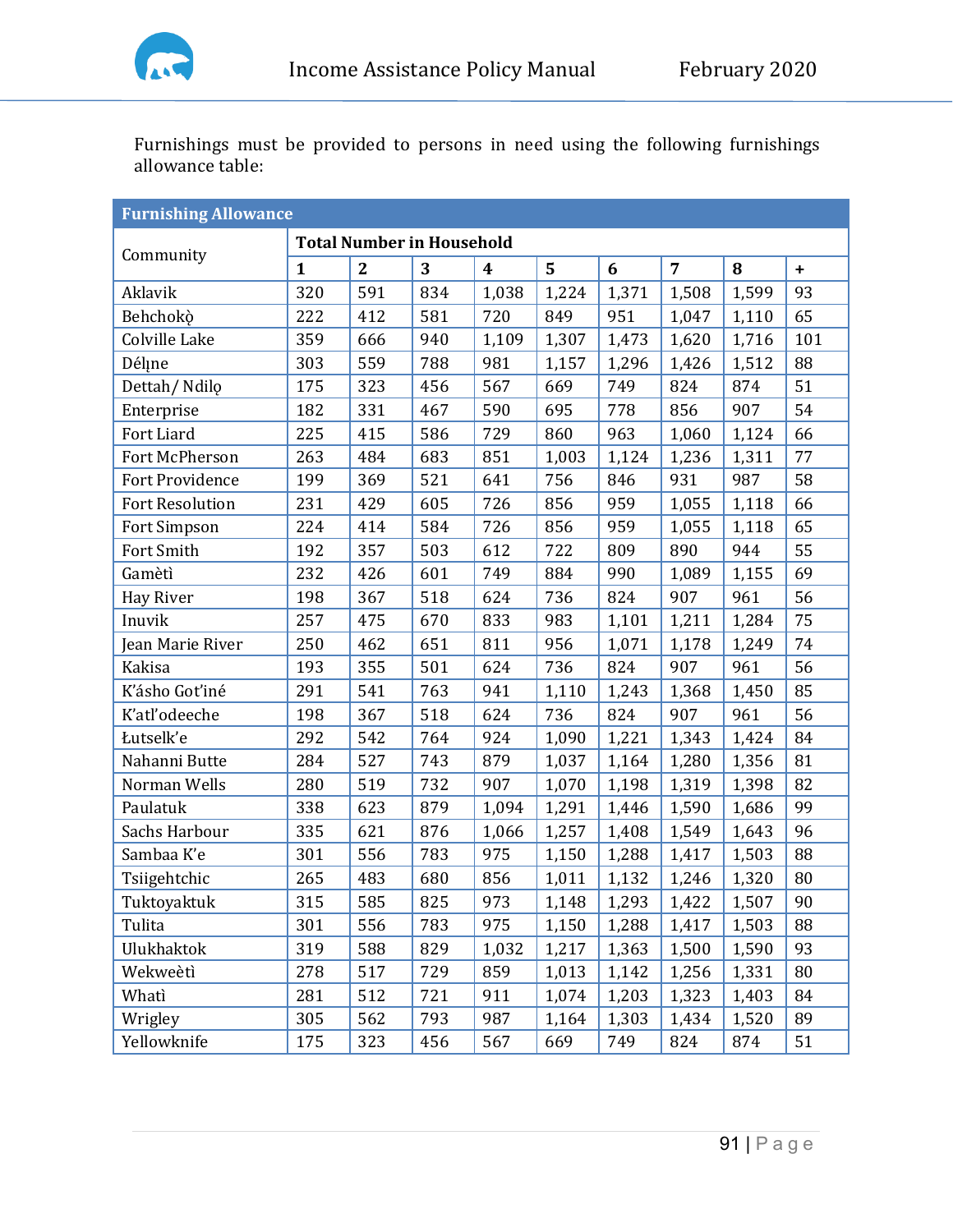

# *Section 4.5: Security Deposits – Rent or Utilities*

# **The Law**

6. (1) Assistance may be provided to a recipient for the payment of a security deposit if one is required for the provision of accommodations or utilities to the recipient.

(1.1) The Director may recover from a recipient, in monthly installments in amounts determined by the Director, the amount of assistance provided to the recipient under sub item (1).

(2) A recipient must repay the total amount of assistance that he or she receives for the payment of a security deposit

a) when the landlord or utility provider refunds the security deposit or a part of the security deposit to the recipient; (b) when the security deposit is forfeited under the terms of the agreement between the landlord or utility provider and the recipient under which the security deposit was paid; or (c) when the recipient is no longer in receipt of assistance

## **What it Means**

Section 6.(1) and 6.(2) of Schedule B explains when an applicant can receive assistance for a security deposit for accommodations or utilities and how an Officer will recover the funds.

## *Payment of the Security Deposit -* **Revised September 2017**

• Utilities: Security deposits must be provided to applicants as required by the utility provider. The name on the security deposit request must be the applicant/co-applicant in order for the Officer to pay the deposit. 100% of the applicant's portion of the security (utility) deposit will be paid in the month the account is opened.

• Accommodation: The Residential Tenancy Act allows the payment of a security deposit to take place over a three-month period as follows:

- $\circ$  50% of the deposit is due with the first month's rent and the remaining 50% is due by the end of the first three months of the applicant's tenancy
- o The Officer will pay 25% in month 2 and 25% in month three

*For example, if a \$300 deposit is due on September 1st*

- *1. 50%, \$150, paid in September*
- *2. 25%, \$75, paid in October*
- *3. 25%, \$75, paid in November*

*The amounts will be reflected on the signed Security Deposit Refund Agreement Form.* 

## *Repayment of the Security Deposit –* **Revised July 2018**

All applicants must begin repaying their security deposit (utilities and damage deposit) the month after the security deposit is paid to the supplier and/or landlord. applicant must repay a minimum of \$25 per month until the total amount of security deposit paid by the Income Assistance is repaid to the Government of Northwest Territories.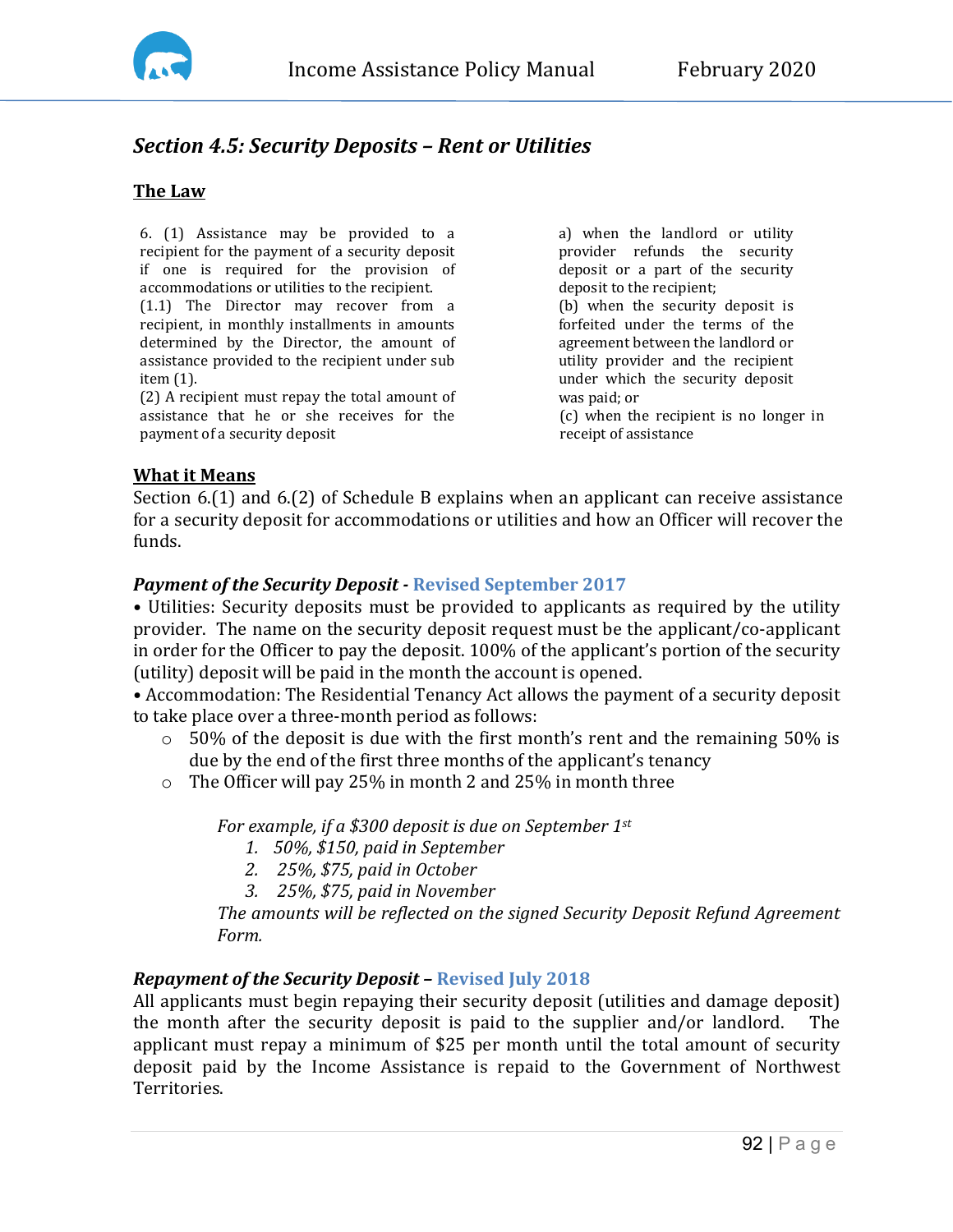

In the event an applicant has repaid the full amount of the security deposit the Officer would not count a refund that is issued to the applicant for the previously collected upon security deposits.

#### *More than One Security Deposit*

A second or subsequent security deposit for rent or utilities can be issued as required with approval from the Supervisor.

#### *Where to Send the Returned Security Deposit Cheques*

Officers must forward all security deposit returns to the finance personnel within the regional office. The Officer should include the applicant's name, social insurance number and a description of the payment (repayment of Income Assistance security deposit).

*For example, a description could include the landlord's name, utility type and provider, or fuel type and provider.*

Officers must get a General Receipt (GR) number from regional finance staff, which is to be referenced when making the note in CMAS about the returned security deposit. The Officer should also make sure that the applicant's debt has been entered and reduced in CMAS.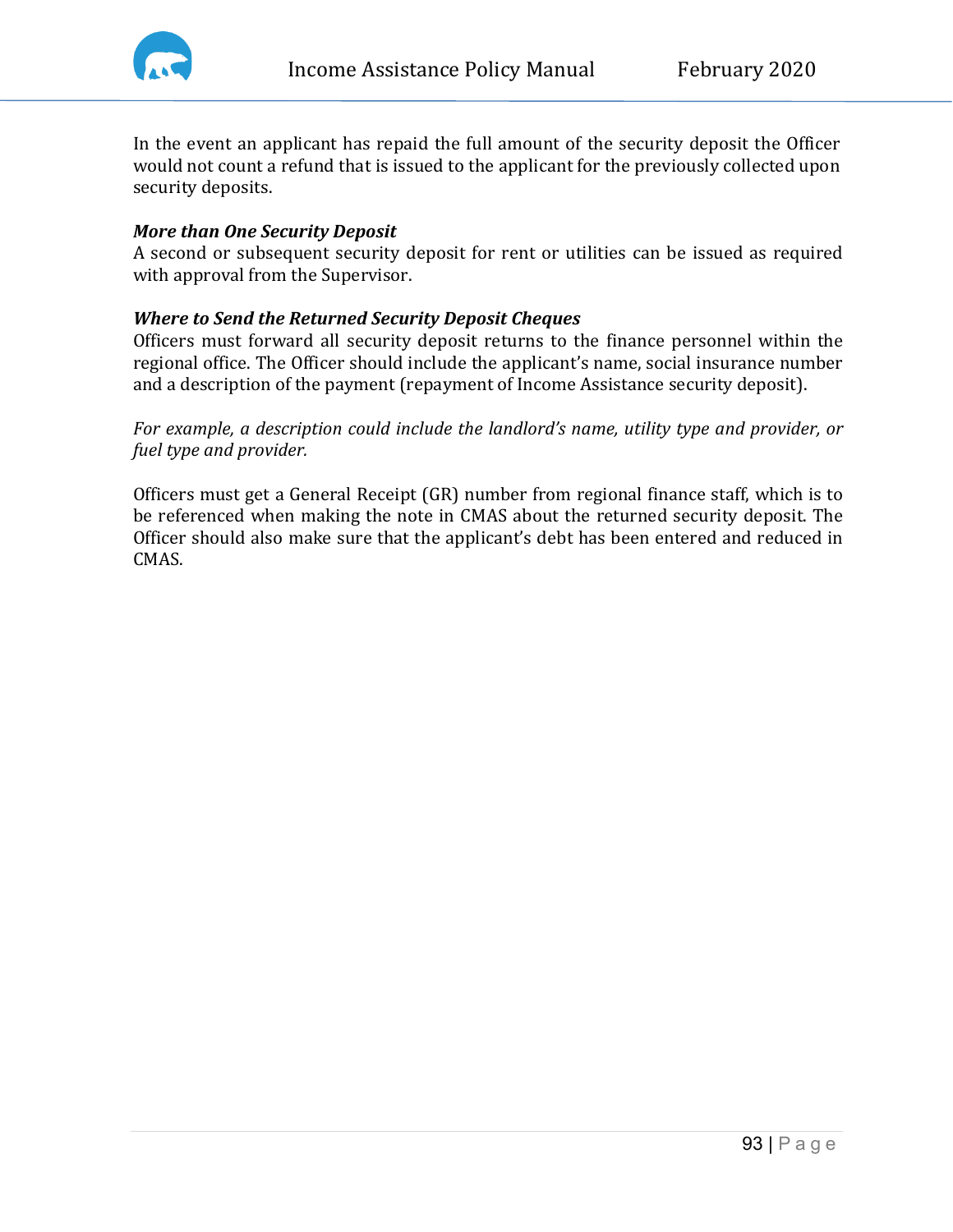

# *Section 4.6: Emergency Allowance*

# **The Law**

7. Emergency assistance may be provided, in accordance with the direction of the Director, to a recipient if he or she is unable to sustain himself or herself and his or her dependants.

#### **What it Means**

Section 7 of Schedule B states that an applicant and his/her dependants may receive an emergency allowance if the need exists.

This allowance is provided to applicants who are eligible for Income Assistance and participating in a productive choice.

The current rates of the allowance are:<br>• Single: Up to \$500 or the amo

- Single: Up to \$500 or the amount of an applicant's monthly food and clothing benefits as the need requires, whichever is higher.
- Family: Up to \$1,000 or the amount of an applicant's monthly food and clothing as the need requires, whichever is higher.
- Case-by-case as approved by the Director.

## *Bridge Benefit* **– April 2018**

The bridge benefit is intended to assist parents of newborns only, with emergency allowance that is equivalent to the food allowance available depending on where the applicant lives. The bridge benefit will be approved for one month only if they have not received the Canada Child Benefit (CCB). In order to be eligible for the bridge benefit applicants must:

- Provide confirmation they have applied for CCB
- Provide proof of birth documentation.

## *Director Approval* **– Revised April 2018**

The Director must be contacted to approve emergency assistance. The types of situations that emergency assistance can be provided for include:

- Loss of a home due to a disaster ; i.e. flood, fire, windstorm, landslide, or earthquake
- Inability to pay one month rent due to illness or loss of a job for reasons other than just cause
- Parents of newborns who have not received CCB.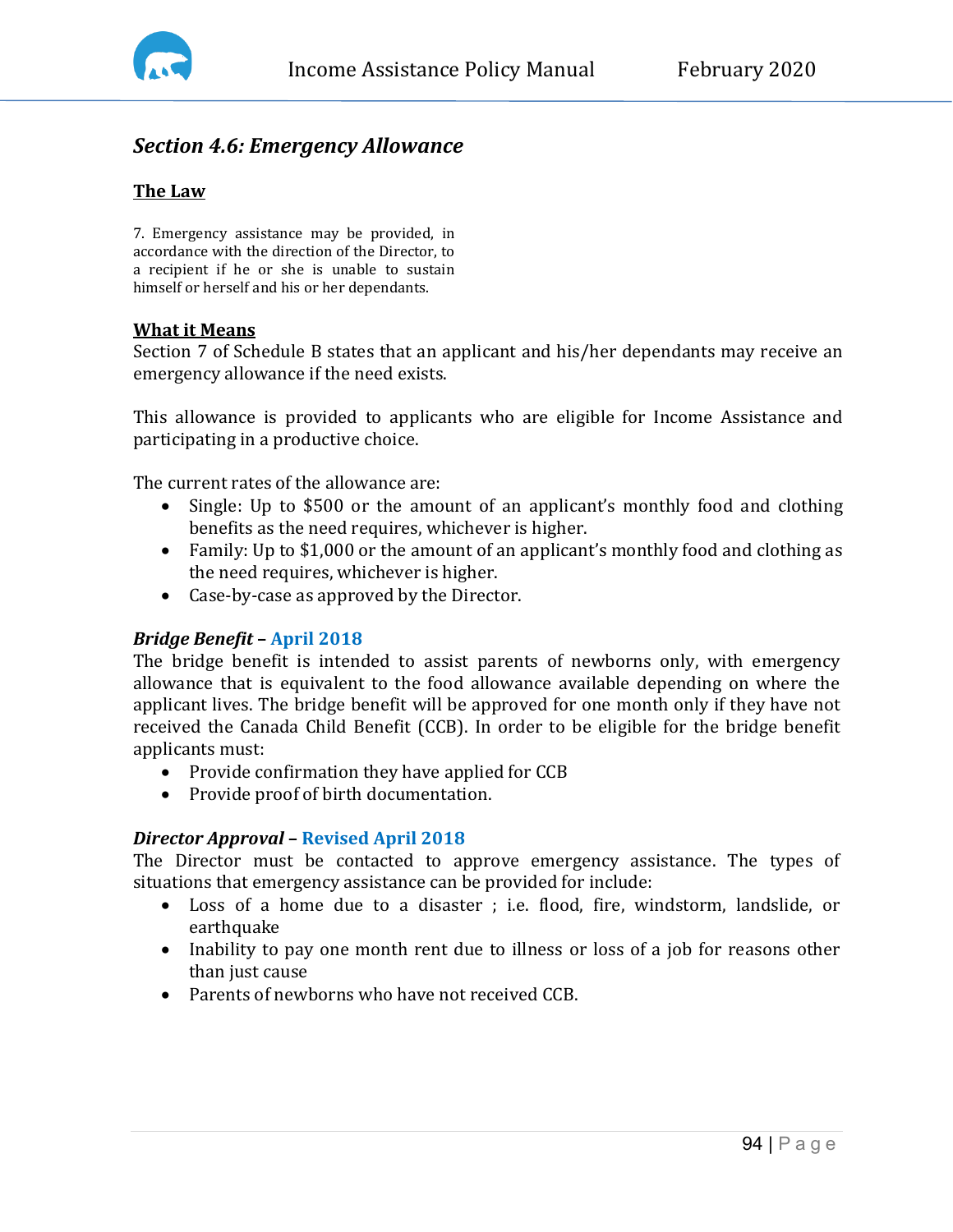

# *Section 4.7 Child Care Allowance*

# **The Law**

8. A child care benefit may be provided in accordance with the direction of the Director

# **What it Means - Revised July 2019**

Section 8 of Schedule B is to provide financial support to Income Assistance applicants to assist them with their child care expenses so that they can participate in the labour force, participate in a Productive Choice, or pursue educational and training opportunities in the NWT.

## *Eligibility*

In order to be eligible for the child care benefit, applicants must:

- Require care for children under the age of 13 because both parents are participating in the labour force, participating in a non-parenting Productive Choice, attending school or training.
- Provide monthly invoices from the child care provider.
- Provide receipts showing child care has been paid, if the provider is not being paid directly, for continued eligibility.

## *Non-Attendance*

There will be no deduction from the child care payment for non-attendance by the child if the provider charges for the days missed. Similarly, there will be no deduction for nonattendance by parents. However, unsubstantiated absences by parents that are considered to be chronic attendance problems (4 or more days in a calendar month) may be cause for terminating the child care need. The Officer must consult with their Supervisor prior to terminating any child care needs.

## *Payment of Child Care –* **Revised July 2019**

- Applicants must sign a Productive Choice Agreement and submit documentation confirming their participation in that Productive Choice.
- Applicants must provide an invoice and/or receipt for child care expenses.
- Applicants must provide an invoice if a child care deposit is required.
- Applicants are responsible for providing all supporting documentation, paying their child care provider (or opt for direct payments to applicant or provider) and providing monthly payment receipts.
- Child care providers may be paid in advance, however, receipt of payment must be provided the following month before additional benefits will be issued.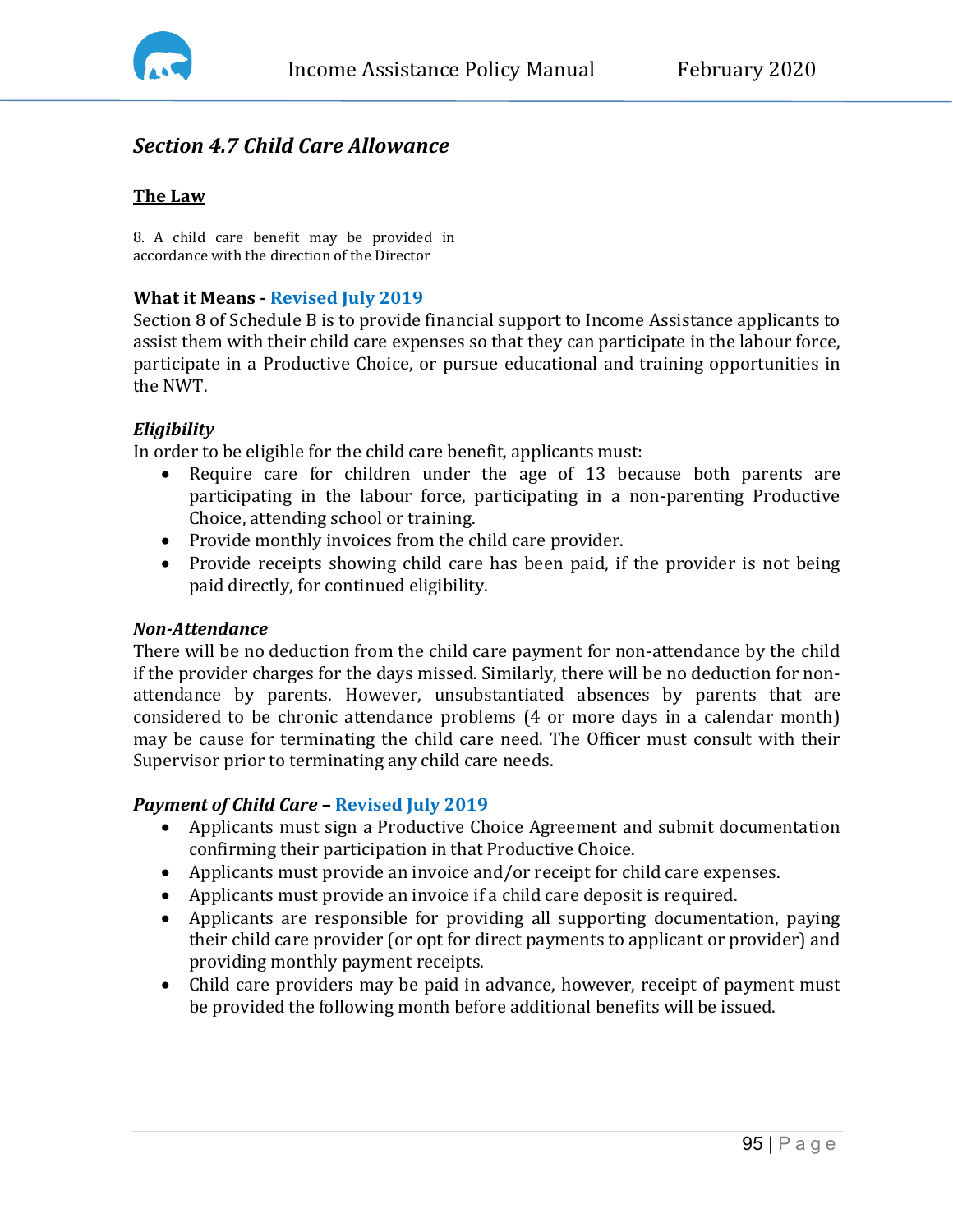# *Daily Rates –* **October 2015**

| <b>CHILD CARE</b>                                         | <b>LICENSED</b> | <b>UNLICENSED</b> |
|-----------------------------------------------------------|-----------------|-------------------|
| Infant $(0-1)$                                            | \$42.00         | \$33.00           |
| Children (2-12)                                           | \$39.00         | \$28.00           |
| Preschool/Pre-Kindergarten<br>with<br>Extended Care (3-4) | \$39.00         | N/A               |
| Part-time $(0-5)$                                         | \$26.00         | \$13.00           |
| Afterschool (5-12)                                        | \$15.00         | \$8.00            |

# **Note:**

There are no minimum hours of care required for child care eligibility.

In accordance with Employment Standards, child care providers may be under the age of 16 if the care is provided after school hours, evenings not between the hours of 11pm to 7am, weekends and school holidays. Child care providers under 16 cannot be paid at any other time.

## **October 2014**

The cost of camps during school breaks is an eligible expense for the child care benefit.

# **Revised November 2017**

Preschool/Pre-Kindergarten programs with Extended Care are licensed child care based out of a school. The applicant's invoice may be broken down in to two parts:

- one fee for the hours during Junior Kindergarten -12 school, and<br>• an additional fee for extended care, outside school hours
- an additional fee for extended care, outside school hours

The Officer shall consider this full-time licensed child care.

## **January 2018**

In accordance with the [Child Day Care Act,](https://www.justice.gov.nt.ca/en/files/legislation/child-day-care/child-day-care.r1.pdf) full-time and part-time child care will be defined as the following:

Full-time child care means day care provided for a period of more than five consecutive hours per day.

Part-time child care means day care provided for a period not exceeding five consecutive hours per day.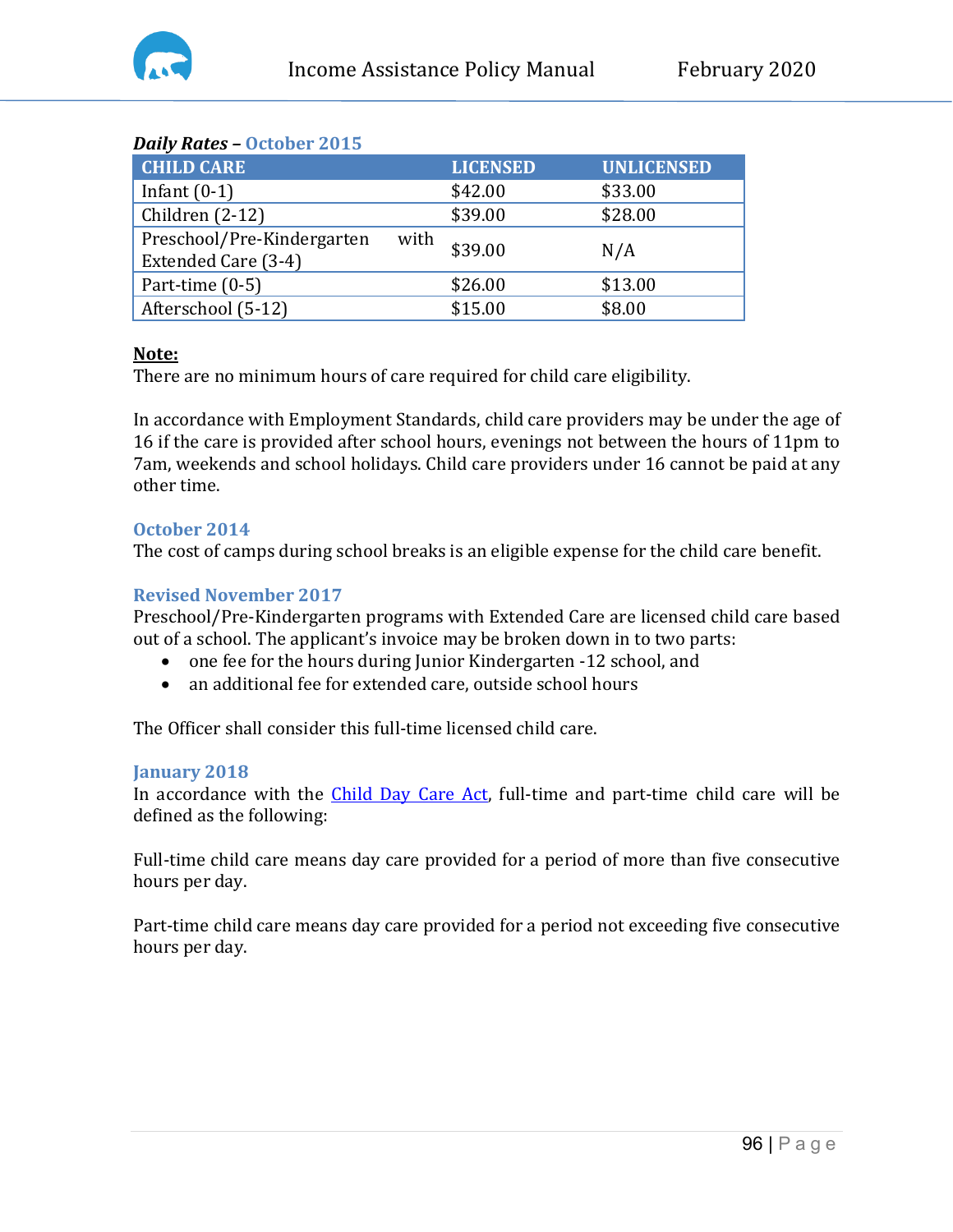

# *Section 4.8 Record Suspension Application Fees*

**March 2013**

#### **The Law**

9. (1) In this item, "application for a record suspension" means an application, by an individual convicted of an offence under an Act of Parliament, for a record suspension in respect of that offence, under the *Criminal Records Act* (Canada)

(2) Assistance may be provided for the payment of any fees required for an application for a record suspension.

#### **What it Means**

An IA applicant is eligible to receive assistance towards the payment of any fees for application for a Record Suspension. The Record Suspension Application Fees are enhanced benefits that are provided to an applicant, who is participating in a Productive Choice or to an applicant who is exempt from participating in a Productive Choice.

Persons with a criminal record may apply to the Parole Board of Canada to obtain a record of suspension (formally known as a Pardon). A record of suspension allows people with a criminal record to have it set aside. This helps them access employment and educational opportunities and to reintegrate into society.

## *Eligibility* **Revised October 2019**

In order to be eligible for a Record Suspension an applicant must have:

- Demonstrated that he/she is eligible for assistance and received payment for benefits prior to including the Record Suspension Fee in his/her assessment.
- Completed his/her sentence (including parole) and have paid any fine or financial penalty
- Completed any probation period
- Have served a required waiting period
- Demonstrated that he or she is a law-abiding citizen

#### *Productive Choices and Record Suspension Fees*

An applicant must be participating in a Productive Choice to be eligible for the Record Suspension Application fee benefit.

## *Payment of Record Suspension Fees*

The Enhanced Benefit includes:

- \$25.00 cost of obtaining a Certified Copy of a Criminal Record from the RCMP
- \$631.00 Application Processing Fee charged by the Parole Board of Canada
- Applicants requesting reimbursement for additional fees related to his/her application for record suspension are responsible for providing supporting documentation and paid invoices and /or receipts.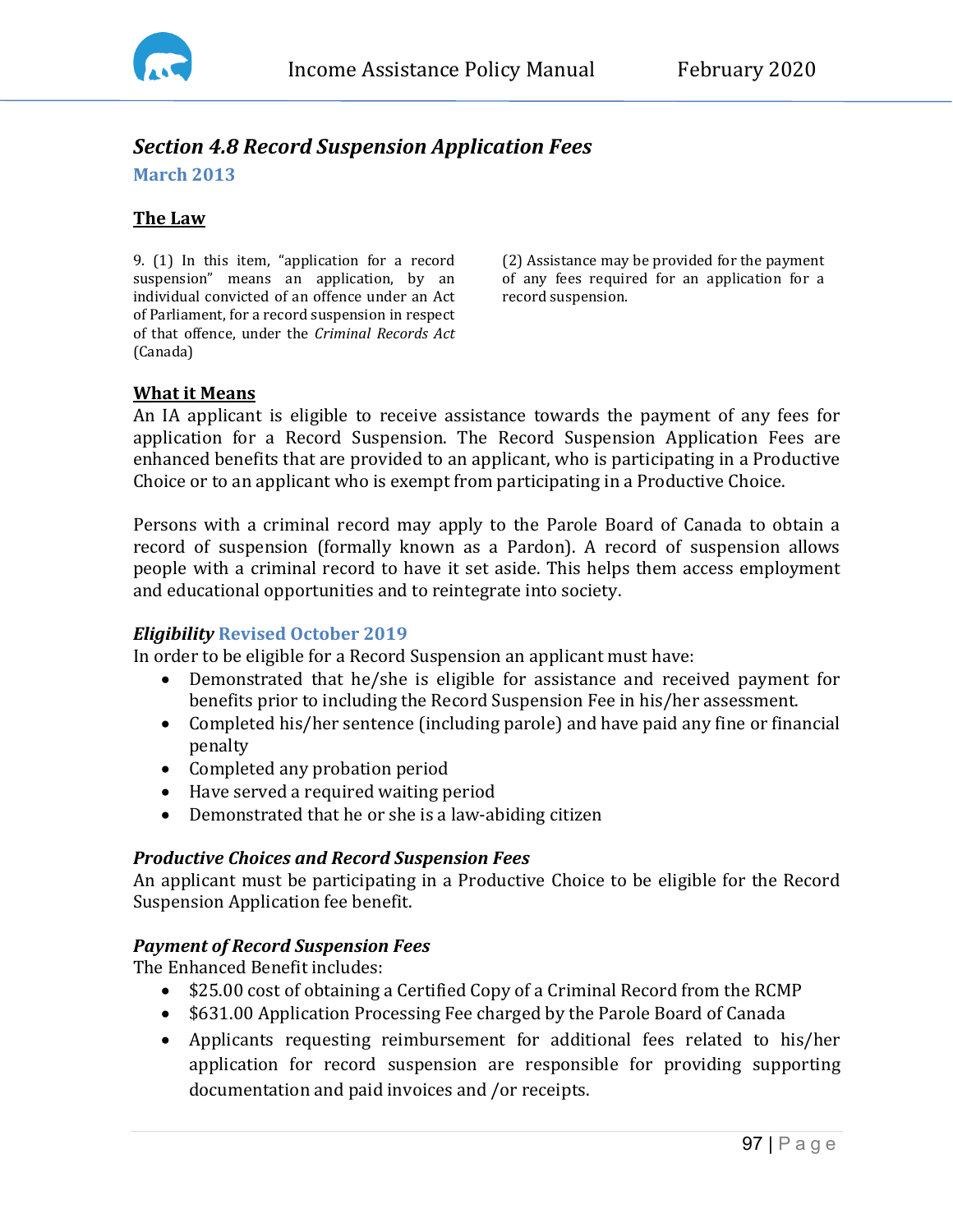

## **Note**

- The \$25.00 fee charged by the RCMP is for fingerprinting purposes. There are currently no additional fees charged for further court or police checks in the NWT.
- As per the *Income Assistance Act*, assistance may be provided for the payment of *any* fees required for an application for a record suspension.
- See the Applicant Services Officer Resource and Procedures Manual for Guidelines.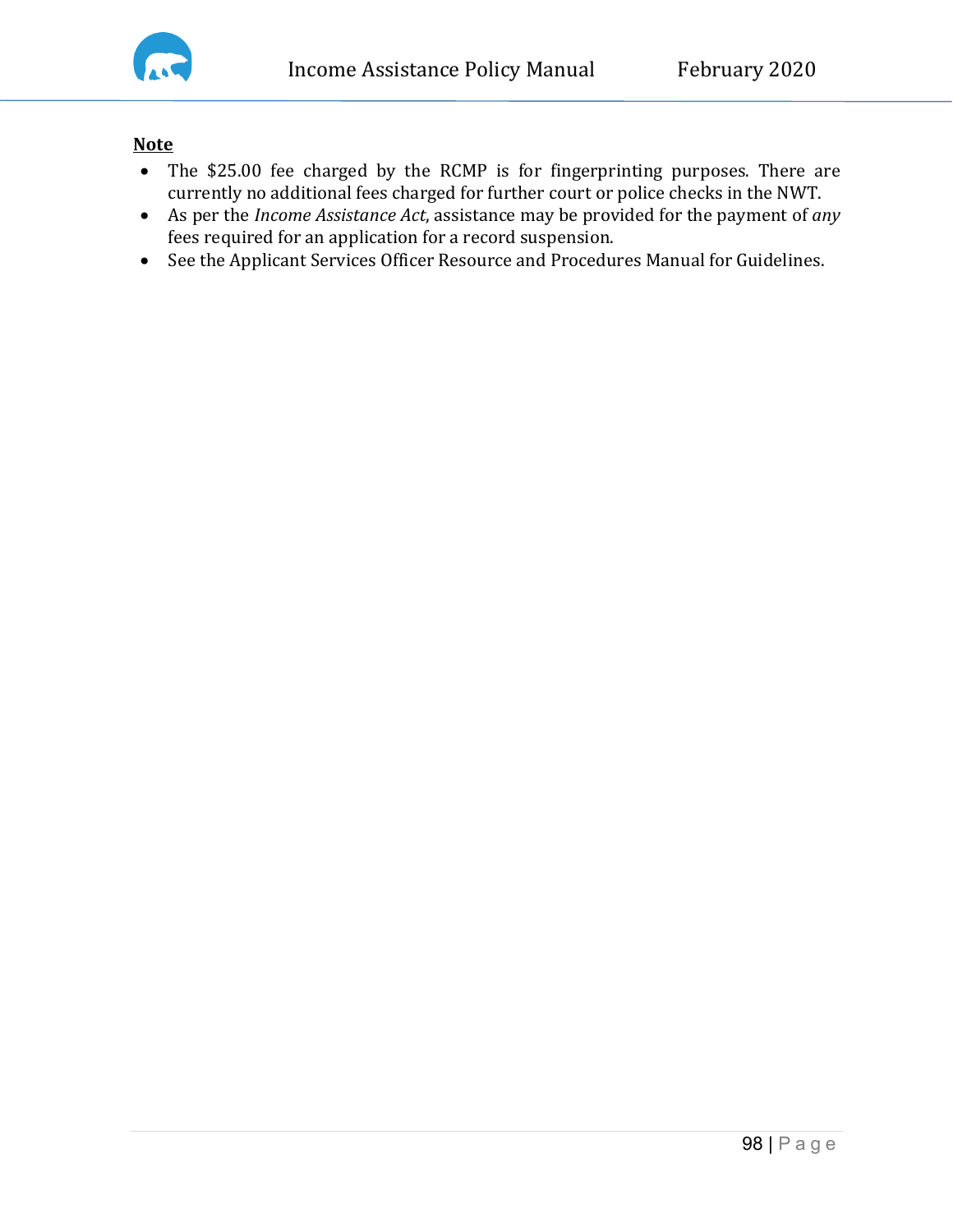

# **SECTION 5: SOCIAL ASSISTANCE APPEALS REGULATIONS**

# *Section 5.1 - Interpretation and Application*

#### **The Law**

1. (1) In these Regulations,

"appeal panel" means a panel of an appeal committee or of the Appeal Board, as the case may be, constituted under the Act to hear an appeal;

"appellant" means the party that files an application to appeal with the Registrar under section 6 ;

"Officer" means a Social Welfare Officer appointed under section 4 of the Act;

"Registrar" means the person designated to act as a registrar under section 3;

"respondent" means the responding party named in an application to appeal.

(2) In these regulations, the parties to an appeal are,

(a) in respect of an appeal to an appeal committee under subsection 6(2),

(i) the applicant for or recipient of assistance entitled to appeal the decision of an Officer or of the Director; and (ii) the respondent; and

(b) in respect of an appeal to the Appeal Board under subsection 6(3),

(i) the applicant for or recipient of assistance or the Director, as the case may be, entitled to appeal the finding of an appeal committee, and (ii) the respondent.

## **What it Means**

Section 1 of the Regulations provides the exact meaning of some of the words that are used in the Regulations.

## **Definitions**

For the purpose of this section, the meanings of some additional words are:

#### *Appellant*

The person applying for a reversal of a decision.

#### *Days -* **April 2015**

Taken from the Interpretation Act, days are calendar days except those that are defined as holidays, which are Sundays, New Year's Day, Good Friday, Easter Monday, Victoria Day, National Aboriginal Day, Canada Day, the first Monday in August, Labour Day, Remembrance Day, Christmas Day, Boxing Day and any day appointed as a general holiday. Thanksgiving Day is a general holiday as per the Interpretation Act.

If a holiday falls on a Saturday or Sunday, the following Monday will be considered a holiday.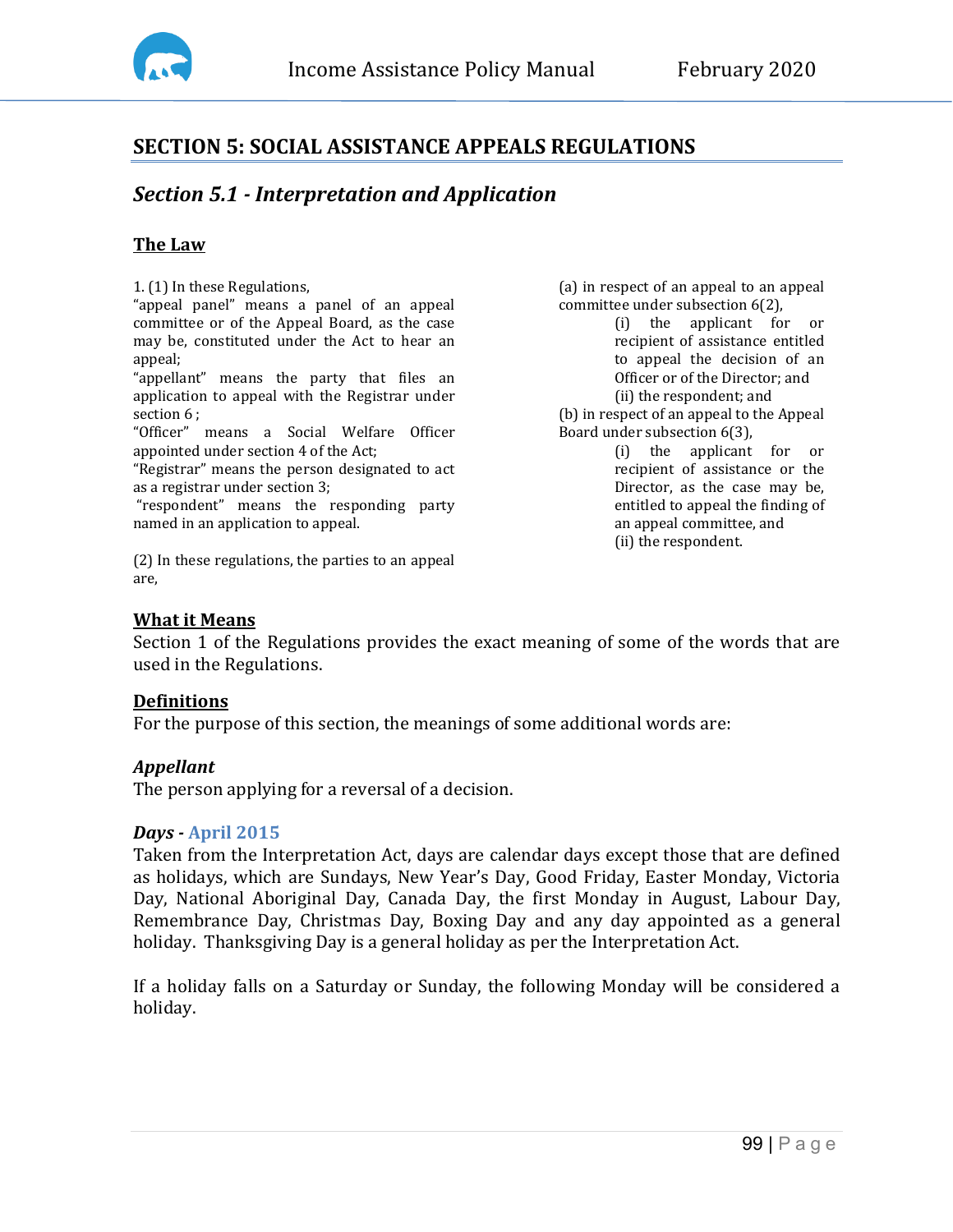

#### *Appeal Package*

Includes a cover letter prepared by the Registrar, an appeal summary, Form O - Application to Appeal, notice of refusal, all documents that apply to the appeal, the applicable legislation.

#### *Form H – Consent for the Release of Information*

Form H - Consent for the Release of Information must be signed by the appellant if he/she is involving a representative.

#### *Representative*

Any person that the appellant has chosen to assist and/or represent them during the appeal process**.**

#### *Respondent*

The responding party named in an appeal.

#### *Quorum*

Three members of an appeal panel constitute a quorum**.** 

#### *Natural Justice*

Allowing an applicant the right to a fair and unbiased hearing with reasonable opportunity to present his or her case.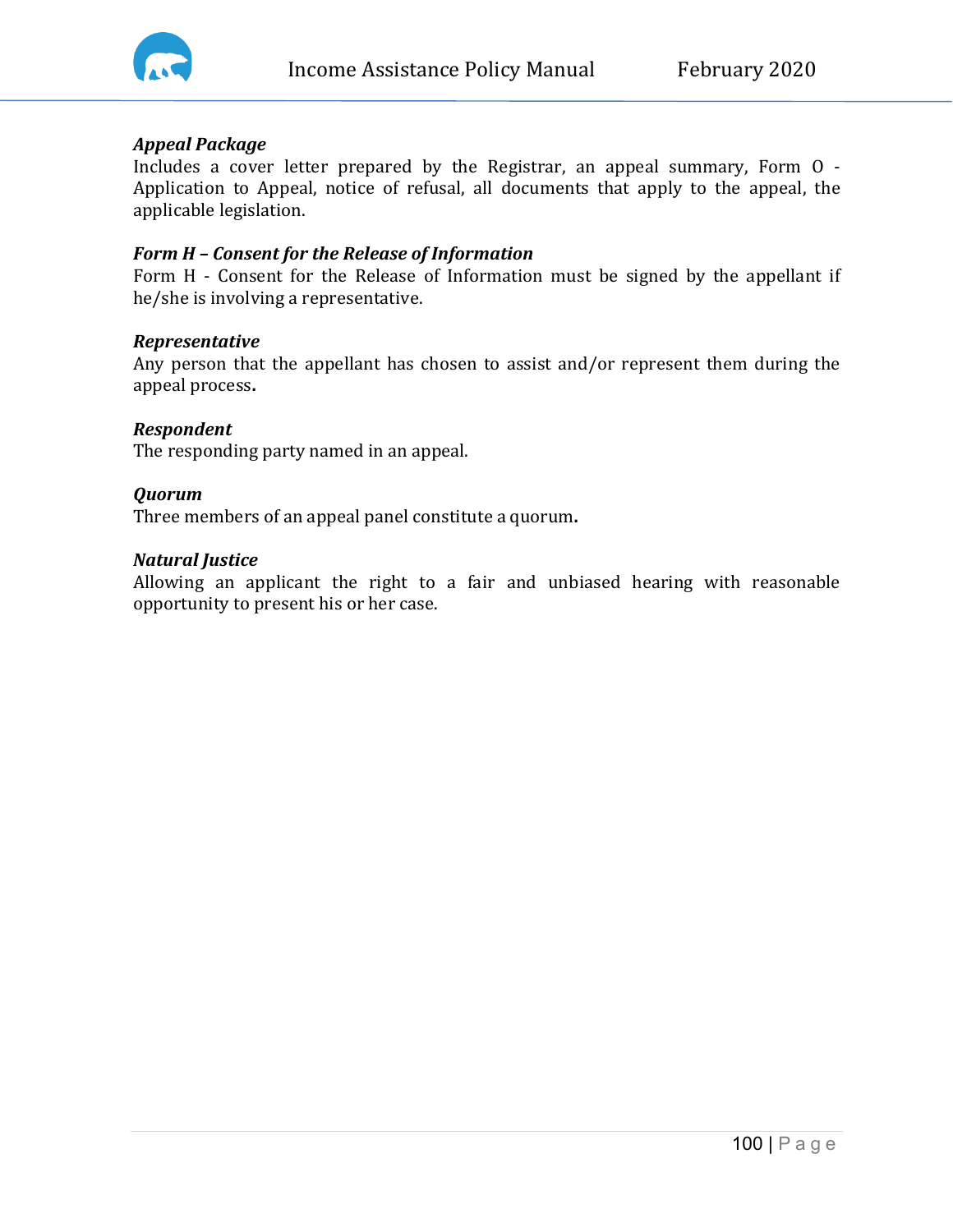

# *Section 5.2 - The Players in an Appeal*

## **The Law**

2. These regulations apply to the proceedings of an appeal panel.

3. (1) The Minister shall designate a senior officer of the Department of Education, Culture

and serve as Registrar for the appeal committees and the Appeal Board. (2) The Registrar shall perform the duties as set out in these regulations.

#### **What it Means**

#### *Registrar -* **January 2018**

The Minister assigns a senior officer within the Department to act as Registrar to the Social Assistance Appeal Committees and the Social Assistance Appeal Board. The Registrar assists the Committees and Boards in the setting up and operation of appeals and is responsible for a number of other duties as set out in the Regulations, but should not attend the hearings and cannot vote.

#### *Social Assistance Appeal Committees (SAAC)*

The Minister is required to create regional SAACs to hear Income Assistance appeals.

A municipal council, local housing authority and/or other local body or organization can make recommendations as to who should be on the SAAC to the Minister. The Minister may consider these recommendations when making a decision regarding appointments to the SAACs. No official of the Department of Education, Culture and Employment is eligible for appointment to the SAACs.

A SAAC must be composed of not fewer than three and not more than eight members. When hearing an appeal, a quorum of three members must be present. If a quorum is not reached, the hearing is rescheduled.

The Chairperson of the SAAC only votes when a majority decision cannot be reached by the other members.

SAAC members are appointed for a term, or any length, that is decided upon by the Minister.

## *Social Assistance Appeal Board (SAAB)*

The SAAB is established to hear appeals from decisions made by the SAACs.

A municipal council, local housing authority and/or other local body or organization can make recommendations as to who should be on the SAAB to the Minister. The Minister may consider the recommendations when making a decision to appoint a person to the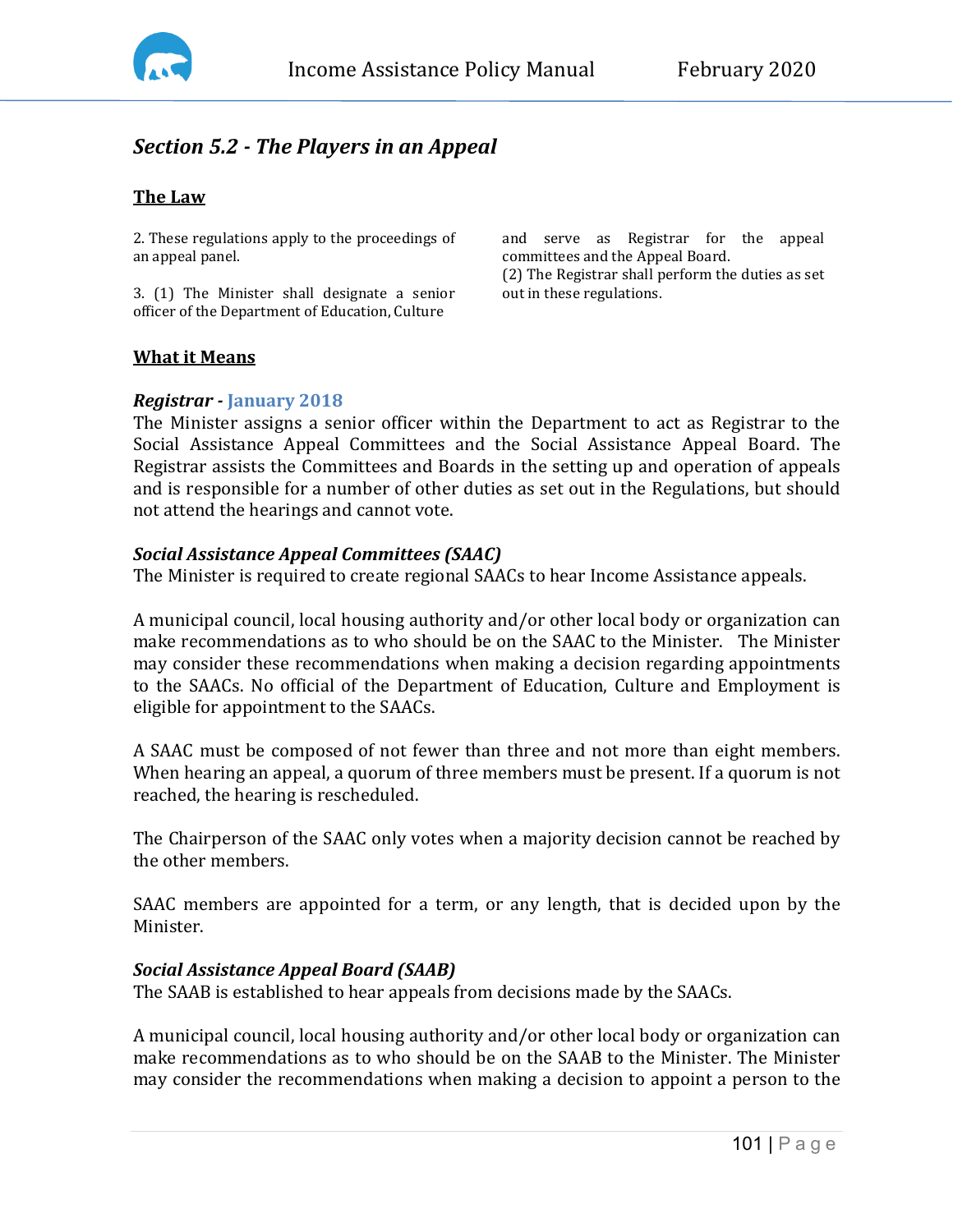

SAAB. No official of the Department of Education, Culture and Employment is eligible for appointment to the SAAB.

The SAAB must be composed of a chairperson, a vice-chairperson and not fewer than three other members appointed by the Minister. A SAAB member is appointed for two years.

When hearing an appeal, a quorum of three members must be present. If a quorum is not reached, the hearing is rescheduled.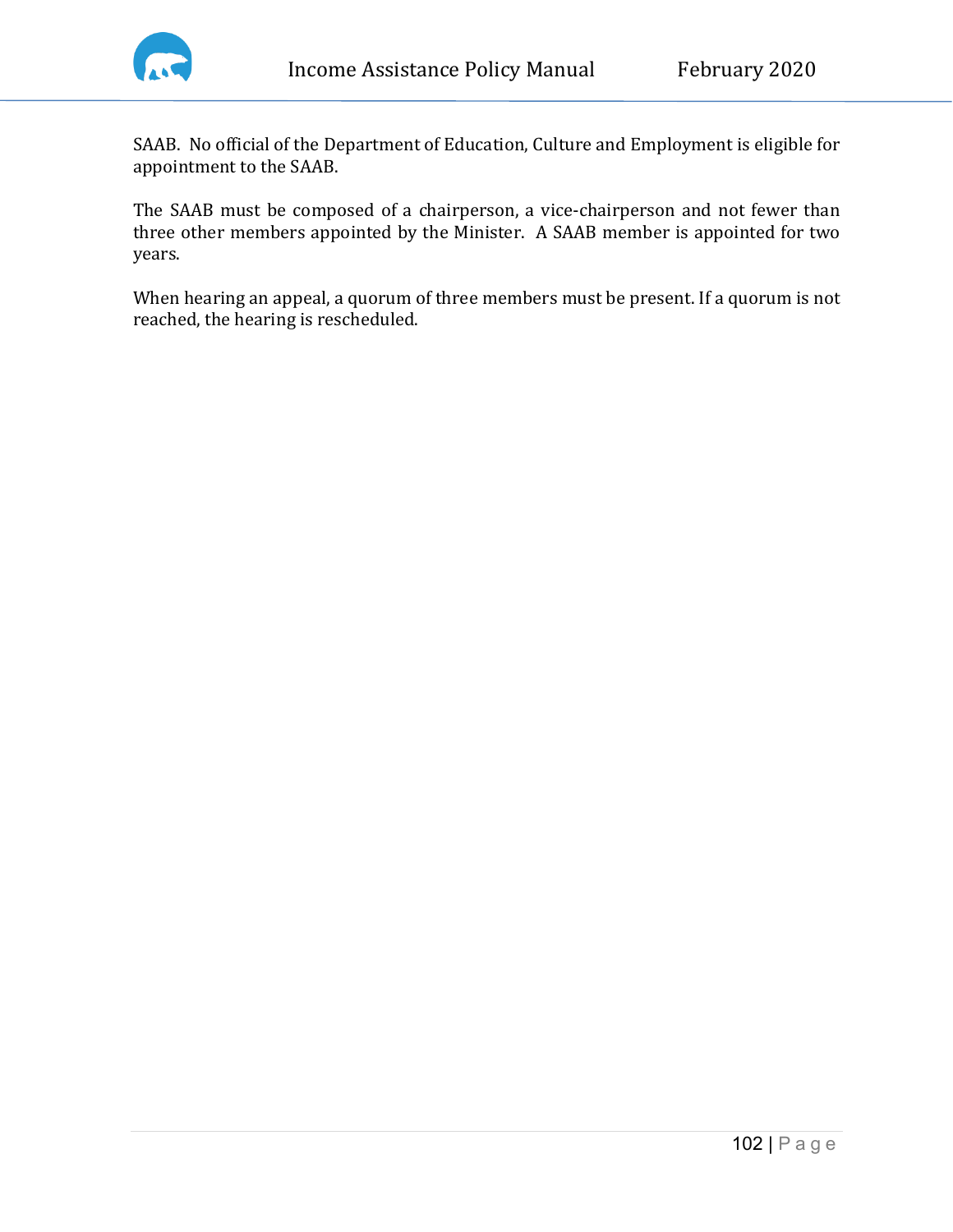

# *Section 5.3 - Commencing an Appeal*

#### **The Law**

4. (1) A person entitled under subsection 8(1) of the Act to appeal a decision of an Officer or the Director, must,

> (a) be notified in writing of the entitlement to appeal; and (b) on request, be provided with clear<br>instructions respecting appeal respecting procedures.

(2) A person entitled to appeal a decision of an Officer or the Director may appeal the decision within seven days after receiving it to the appeal committee established or continued for the community in which the person resides.

(3) A person entitled under subsection 8(3) of the Act to appeal the finding of an appeal committee may appeal the finding to the Appeal Board within seven days after receiving it.

(4) A person is deemed to have received a decision of an Officer or the Director, or a finding of an appeal committee

> (a) on the second day after the document is sent by fax or email; or (b) on the sixth day after the document is mailed.

5. (1) A party to an appeal may be unrepresented or may be represented by legal counsel, an agent, a dependant or any other person.

(2) The representative of a party may act on behalf of the party in exercising any rights and performing any duties provided for in these regulations

6. (1) An appeal shall be commenced by filing with the Registrar an application to appeal, in a form approved by the Director

(2) An application to appeal may be filed by the appellant or the appellant's representative, in person, by courier, by fax or by email.

(2.1) An applicant to appeal is deemed to be filed

> (a) on the day of personal delivery or delivery by courier;

> (b) on the day the email or fax is sent; or

(c) on the day that a document sent by

mail is postmarked by the Canada Post Corporation.

(3) An application to appeal filed by a representative must be accompanied by a signed statement of the appellant attesting to the authority of the representative to act on the appellant's behalf.

(4) An application to appeal must include the following information:

> (a) the name, address and phone number of the appellant;

(b) if the appellant has a representative, the name, address, and phone number of the representative;

(c) an address for service;

(d) the decision of the Officer or Director or the finding of an appeal committee, as the case may be, that is being appealed;

(e) the grounds for the appeal;

(f) all information necessary for the appeal panel hearing the appeal to understand the issues raised in the appeal.

(5) If an appellant is unable to make the application to appeal in writing, an Officer shall assist the appellant or refer him or her to a person who may assist in the preparation of the application to appeal.

7. (1) The Registrar shall provide the respondent with the application to appeal, and shall indicate the deadline by which the respondent may provide a response to the application to appeal.

(2) A response may be filed by the respondent or the respondent's representative, in person, by mail, by courier, by fax, or by email.

(2.1) A response is deemed to be filed

(a) on the day of personal delivery or delivery by courier;

(b) on the day the email or fax is sent; or

(c) on the day that a document sent by mail is postmarked by the Canada Post Corporation

(3) A response filed by a representative must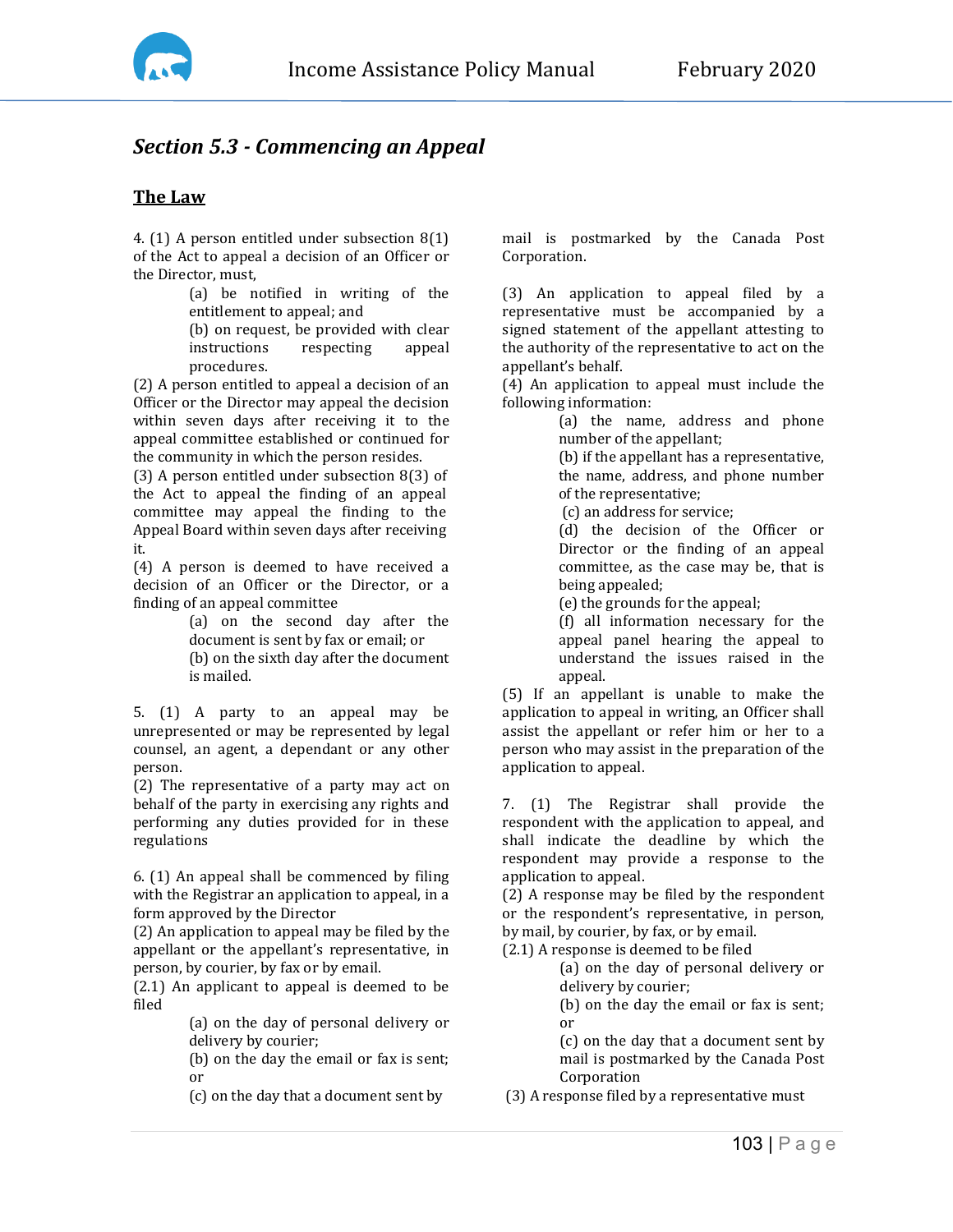

be accompanied by a signed statement of the respondent attesting to the authority of the representative to act on the respondent's behalf.

8. (1) For each appeal, the Registrar shall prepare an appeal package including an application to appeal and the response.

(2) The Registrar shall ensure that the appeal package is provided to the parties and to the appeal panel as soon as is practicable.

(3) The appeal panel may, prior to the hearing of an appeal and through the auspices of the Registrar, request additional information from the parties respecting the information contained in the appeal package.

9. An appellant may withdraw an appeal at any time before the hearing of an appeal by notifying the Registrar in writing.

## **What it Means**

Applicants are entitled to a fair and reasonable assessment of their needs and appropriate assistance. If an applicant does not agree with an Officer's and/or Director's decision, he/she can appeal the decision. It is the Officer's responsibility to notify the applicant, in writing, of his/her right to appeal.

The applicant must file his or her appeal with the appeal committee established for the community in which the person resides within 7 days of receiving the Officer's decision.

#### **Deemed Receipt of Decision - January 2018**

A decision of an officer, the Director, or an appeal committee is deemed to have been received after:

- 6 business days if the decision was sent by mail
- Or 2 business days if sent my e-mail or fax

In practice, the applicant may submit the appeal to the local ECE Service Centre who will forward the application to the Registrar.

The applicant, someone on behalf of the applicant, the Officer or someone the Officer has referred the applicant to, may appeal on behalf of the applicant.

The Officer will prepare an appeal package that will be forwarded to the Registrar. Once the SAAC and applicant have agreed on a date, a copy of the appeal package will be provided to all attending. This can be done by:

- Hand delivery: have the applicant sign the Appeal Update Form
- Courier: require signature upon delivery
- Email

If an applicant chooses to withdraw his/her appeal, he/she must do so in writing.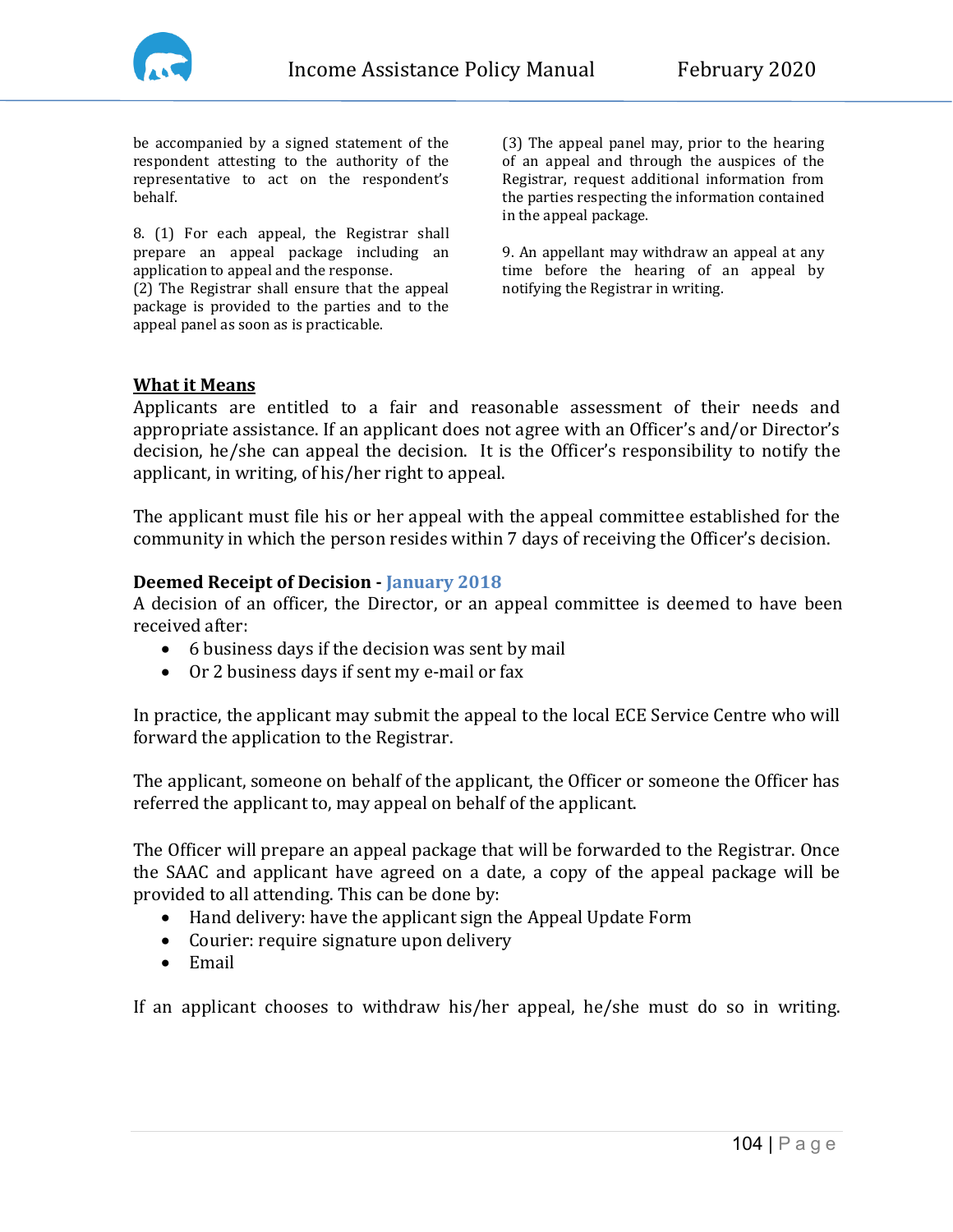

# *Section 5.4 - Location, Time and Manner of the Appeal*

## **The Law**

10. (1) Subject to subsection (3), within 30 days after the filing of an application to appeal a decision of an Officer or the Director, the appeal committee hearing the appeal shall hold an appeal hearing.

(2) Subject to subsection (3), within 45 days after the filing of an application to appeal a finding of an appeal committee, the Appeal Board shall hold an appeal hearing.

(3) The time for the hearing of an appeal may be extended by an appeal panel to the extent required to account for any extensions or adjournments granted under the authority of these regulations, provided that

> (a) the party to the appeal who is the applicant for or the recipient of assistance consents to the extension; and

> (b) the time for hearing the appeal and issuing a finding or decision does not exceed

> > (i) in the case of an appeal to an appeal committee, 60 days after the day the application to appeal is filed, or

> > (ii) in the case of the Appeal Board, 90 days after the day the application to appeal is filed

(4) Written findings of an appeal panel with reasons must be issued within 10 days of the conclusion of the hearing.

11. An appeal conducted under these regulations must be conducted

(a) to the extent possible, in an informal and non-adversarial manner; and

(b) fairly and impartially and in accordance with the rules of natural justice.

12. (1) An appeal may proceed by oral hearing, or by written submission, if so requested by the applicant or recipient of assistance.

(2) An appeal or oral hearing may be conducted in person or by video, electronic or telephone conference.

(3) An appeal panel shall hear an appeal using<br>the most practical cost-effective and the most practical, cost-effective expeditious method available.

13. (1) Subject to subsection (2), the Registrar shall ensure that the parties are notified at least five days before the hearing as to

(a) the method by which the appeal will be heard;

(b) the time, date, and location of the hearing;

(c) deadlines respecting the filing of submissions and evidence; and

(d) any other preliminary information the appeal panel may direct the Registrar to provide.

(2) If the parties and the appeal panel hearing the appeal agree to expedite the hearing of an appeal, the time requirement set out in subsection (1) may be abridged.

#### **What it Means**

The SAAC must hold a hearing within 30 days after a notice of appeal is filed.

The SAAB must hold a hearing within 45 days after the filing of an application to appeal a finding of the SAAC.

This period may only be extended by an appeal panel if the following stipulations are met:

- The party who is the applicant for or recipient of assistance consents; and
- The time for hearing the appeal and issuing a decision does not exceed
	- o 60 days in the case of an appeal to the SAAC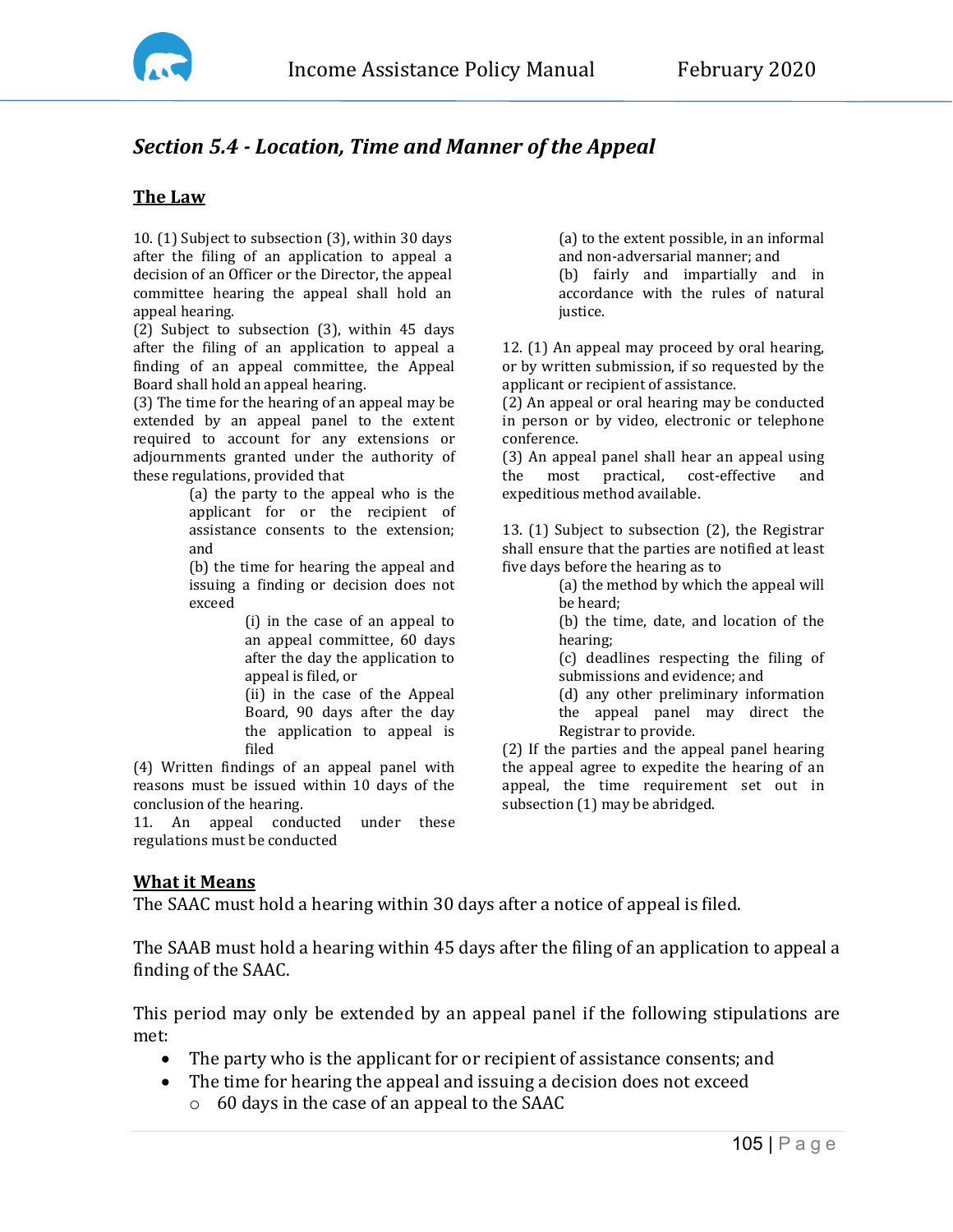

o 90 days in the case of an appeal to the SAAB

Appeals may proceed by either an oral hearing, or by written submission if requested by the appellant. Oral hearings can be conducted in person or by video, electronic or telephone conference.

An appeal must take place by using the most practical, cost-effective method available. For example, if all parties to the appeal are not in the same location, a teleconference would be the most economical method.

The Registrar will ensure that all parties of an appeal are notified at least 5 days before a hearing as to:

- How the appeal will be heard (oral or written)
- The time, date and location of the hearing
- Any other information the SAAC or SAAB have directed the Registrar to provide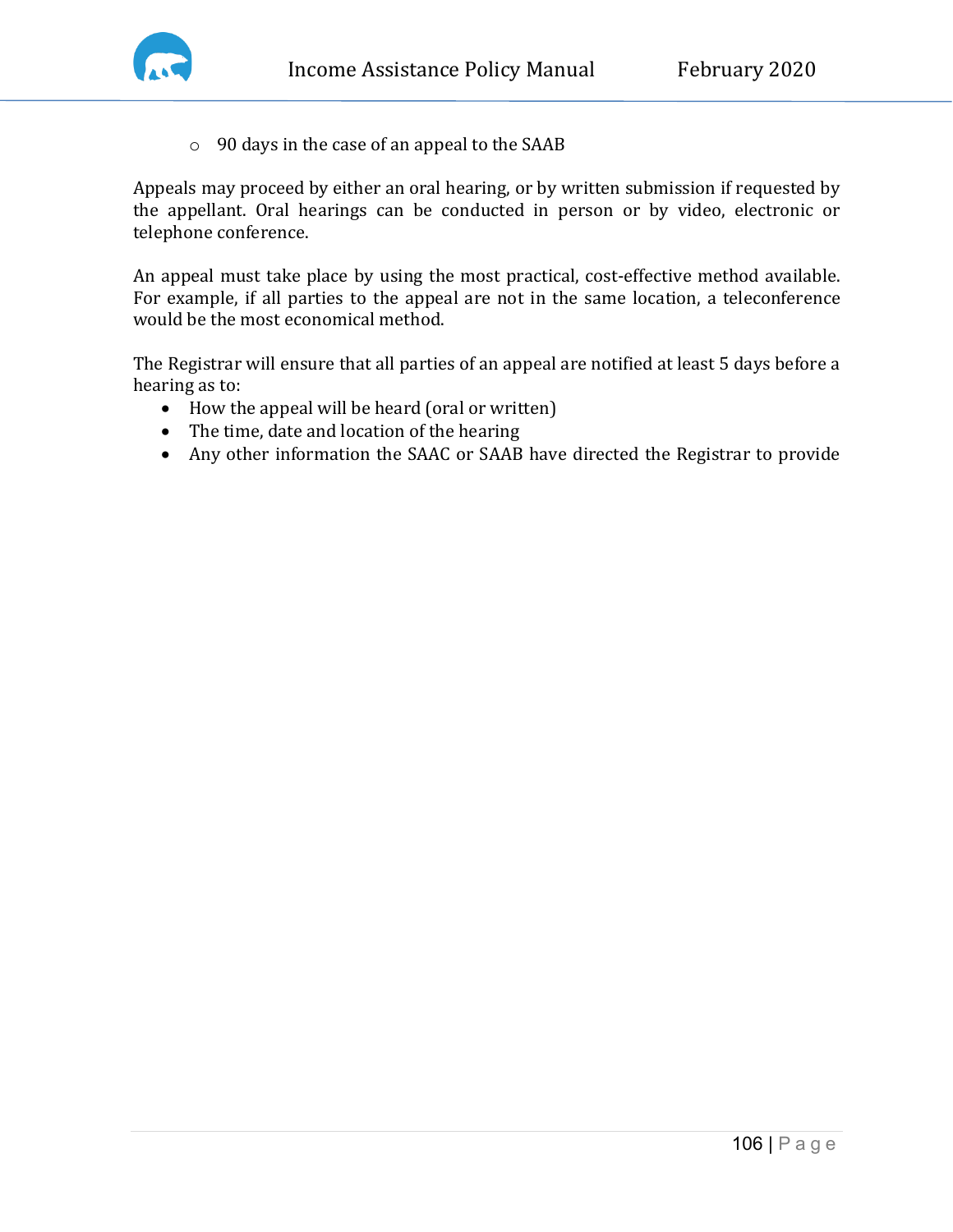

# *Section 5.5 - Procedural Matters*

## **The Law**

14. (1) Subject to subsection 11, an appeal panel may, in respect of a particular appeal, issue directions on procedure to the parties to supplement these regulations.

(2) a party may, at any time, apply to the appeal panel for a direction on procedure.

(3) When there is a conflict between these regulations and the direction on a procedure, the regulations prevail.

15. An appeal panel is not bound by the laws of evidence applicable to judicial proceedings and may, at the hearing of an appeal, receive evidence in such manner as it considers appropriate.

16. (1) Subject to section 10, during the course of an appeal, an appeal panel may, in its discretion, adjourn or reschedule the hearing of an appeal.

(2) A party may, at any time, apply to the appeal panel for an adjournment.

(3) Subsections (1) and (2) are not applicable to any hearing that has already been rescheduled or adjourned under this section.

17. An appeal panel may issue such interim orders preceding or during the appeal as may be necessary to resolve the appeal.

18. (1) Subject to this section, an oral hearing shall be conducted in private and only the parties and their representatives, if any, may be present.

(2) Subject to the appeal panel's discretion, a party may bring such family members, friends and other persons he or she wishes to a hearing, but these persons may not participate in the hearing.

(3) A party shall identify to the appeal panel any persons accompanying the party before the hearing begins.

(4) A person, including a party, who is disruptive during a hearing may be removed from the hearing room or disconnected from the video, electronic or telephone conference.

(5) A person, including a party, who is abusive to the appeal panel or staff, may have his or her access to the members or staff restricted.

19. (1) Each party shall be given an opportunity to present his or her case at an oral hearing, including the opportunity to

(a) make an opening statement at the beginning of the hearing;

(b) present evidence and examine witnesses relevant to the appeal;

(c) cross-examine witnesses of another party; and

(d) make a closing statement summarizing his or her case.

(2) An appeal panel member may ask questions during the hearing that he or she considers necessary to ensure that the facts, and the case of each party, are fully before the appeal panel.

(3) The appeal panel may, during the hearing, require a party to provide any documents and other information relevant to the appeal.

20. (1) Subject to the appeal panel's discretion, a party is deemed to have waived the right to receive and respond to submissions or evidence presented during an oral hearing if the party receives notice of the hearing and fails to attend. (2) Subject to subsection (2.1), if a party is absent from a hearing, the appeal panel may

(a) proceed without the party; or

(b) reschedule the hearing.

(2.1) If a party is absent from a hearing that was previously rescheduled under subsection (2), the appeal panel shall proceed without the party.

(3) The appeal panel may take such steps or make such decisions as it considers just and reasonable if a party is absent from a hearing.

(4) The appeal panel may request post-hearing submissions from a party who did not attend the hearing, if the appeal panel requires such submissions to resolve the appeal.

(5) The appeal panel may request a response from any other party to post-hearing submissions referred to in subsection (4).

21. (1) If an appeal is proceeding by written submission, the appellant shall file submissions and evidence with the Registrar before the deadline provided by the Registrar.

(2) The Registrar shall provide the respondent with copies of the appellants' submissions and evidence.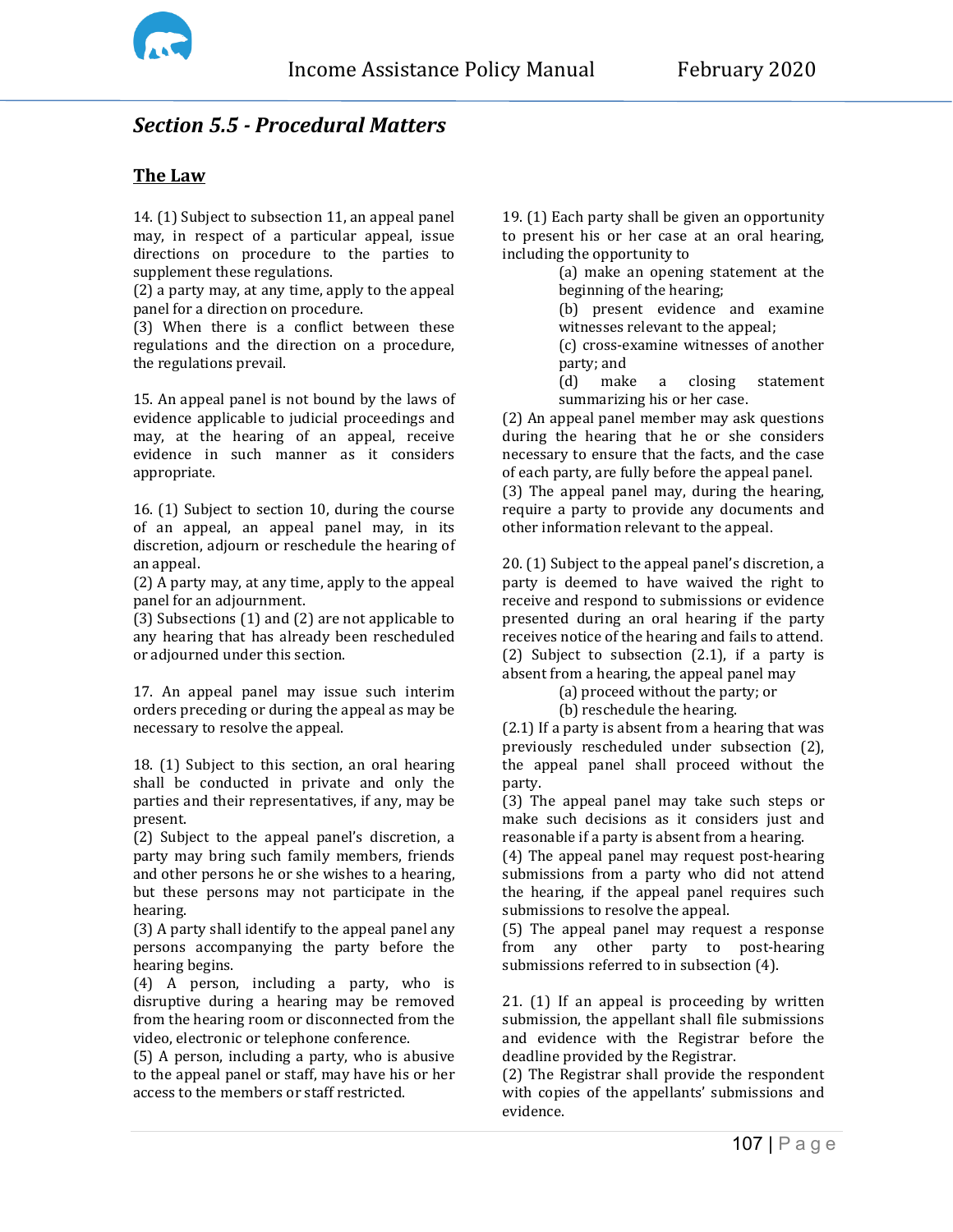

(3) The respondent shall file a response and evidence with the Registrar before the deadline provided by the Registrar.

(4) The Registrar shall provide the appellant with a copy of any filed response and evidence.

22. (1) Subject to the appeal panel's discretion, a party is deemed to have waived the right to participate in a hearing by written submission if the party received notice of the hearing and fails to file submissions and evidence with the Registrar within the deadline provided.

(2) Subject to subsection (2.1), if a party fails to meet the deadline for filing written submissions and evidence, the appeal panel may

(a) proceed without the party's submissions and evidence; or

(b) subject to section 10, allow the party an extension of the filing deadline.

(2.1) If a party fails to meet a deadline for filing written submissions and evidence that was previously extended under subsection (2), the appeal panel shall proceed without the party's submissions and evidence.

(3) The appeal panel may take such steps as it considers just and reasonable if a party receives notice of a hearing by written submission and notice of deadlines for the filing of submissions and evidence with the Registrar, and fails to file within the deadline provided.

23. The appeal panel may, during a hearing by written submission and through the auspices of the Registrar, require a party to provide any documents and other information relevant to the appeal.

24. (1) The appeal panel may request posthearing submissions from a party who failed to file submissions under subsection 21(1), if the appeal panel requires such submissions to resolve the appeal.

(2) The appeal panel may request a response from any other party to the post-hearing submissions referred to in subsection (1).

25. (1) Subject to subsection (2), a majority of appeal panel members participating in the hearing of an appeal panel must agree before a finding or decision, as the case may be, is issued. (2) The chairperson of an appeal panel is only entitled to a vote if majority agreement cannot be reached by the other panel members.

26. (1) The appeal panel shall, after considering the submissions and evidence submitted on an appeal, dismiss the appeal if the appeal panel is satisfied that the finding or decision that is subject of the appeal

(a) had been made in accordance with the Act; or

(b) does not pertain to eligibility for or the amount of assistance under the Act.

(2) The appeal panel shall, after considering the submissions and evidence submitted on an appeal, vary or reverse the decision that is the subject of the appeal if the appeal panel is not satisfied that the finding or decision had been made in accordance with the Act.

(3) The Registrar shall forward to the parties and the Director, if he or she is not a party, copies of a finding or decision, as the case may be, made by the appeal panel under subsection (1) or (2).

27. (1) Subject to subsection (2), if an appeal committee finds that assistance should be provided to the party who is the applicant for or the recipient of assistance, the Director shall ensure that assistance is provided in accordance with that finding within seven days after the finding, to continue until financial or other circumstances of the party materially change or, if an appeal to the Appeal Board is filed, until the Appeal Board varies the ruling. (2) The appeal of a finding of an appeal committee to the Appeal Board operates as a stay of finding, and the stay remains in effect until a decision is issued by the Appeal Board.

28. If the Appeal Board decides that assistance should be provided to the party who is the applicant for or the recipient of assistance, the Director shall ensure that assistance is provided in accordance with the decision within seven days after the decision, to continue until the financial or other circumstances of the party materially change.

29. A municipal council, a housing authority or other local body may make recommendations to the Minster respecting appointments to an appeal committee.

30. Three members constitute a quorum of an appeal committee.

31. These regulations come into force July 1, 2012.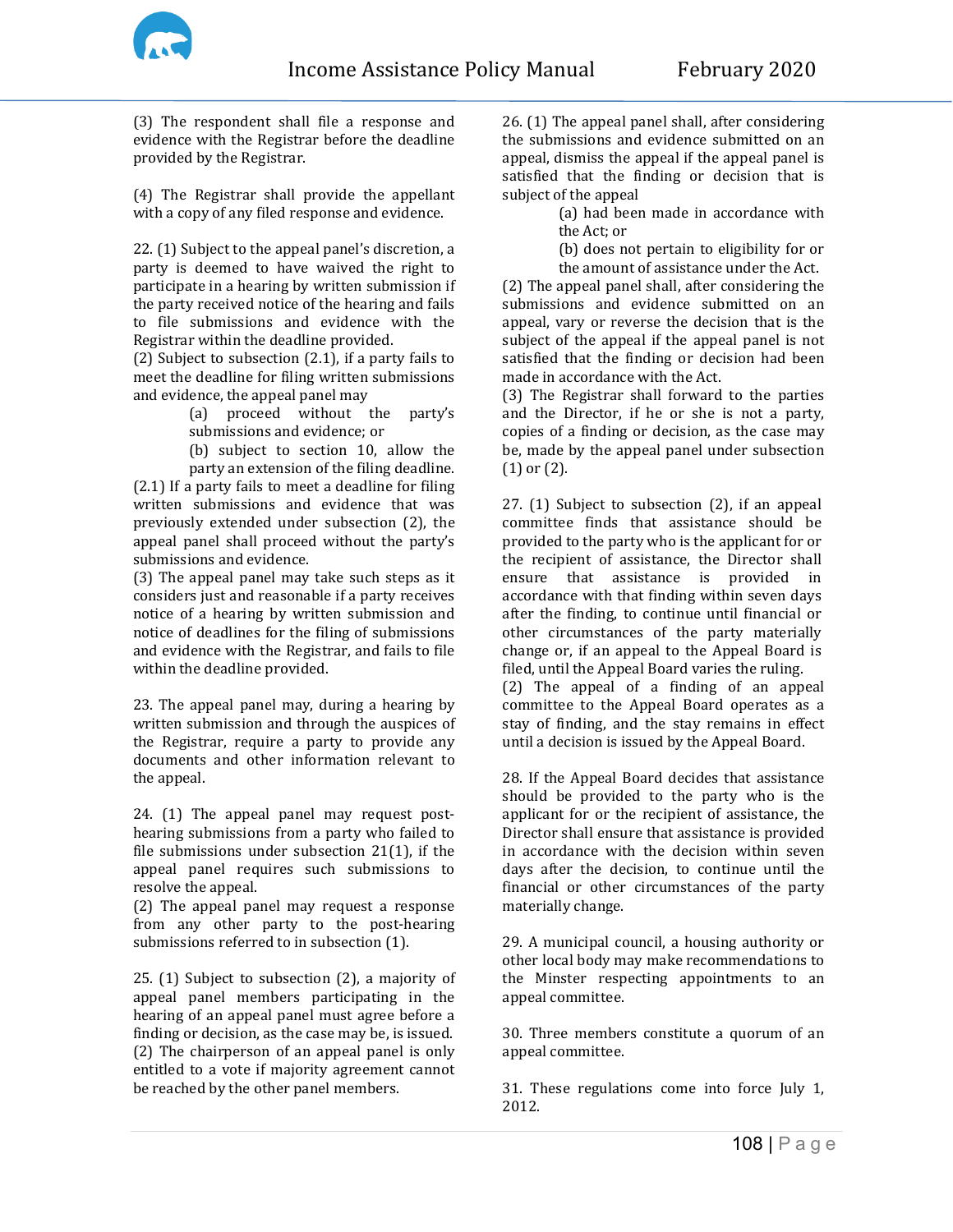

# **What it Means**

# *Appeal Procedures*

A party to the appeal may request direction from the appeal panel on procedures, however, if there is a conflict between the direction and the regulations, the regulations will prevail.

#### *Presenting Evidence*

The SAACs and SAAB are not bound by the complicated laws of evidence and can receive evidence in whatever way is considered to be fair and appropriate to the SAAC or SAAB.

## *Adjourning or Rescheduling -* **Revised January 2018**

The SAACs and the SAAB have discretion to adjourn or reschedule an appeal hearing to a maximum of one time.

#### *Oral Hearing*

- It must be conducted in private with only the parties of the appeal and their representatives present
- A person who is disruptive may be removed from the hearing
- A person who is abusive may have his/her access to the members or staff restricted
- Each party will be given an opportunity to present his/her case
- SAAC or SAAB members may ask questions they feel necessary to the hearing
- The SAAC or SAAB may request documents relevant to the appeal **April 2014**
- If a party is absent from the oral hearing, the panel may proceed without the party and the absent party waives the right to receive and respond to evidence presented during the hearing. The SAAC or SAAB decision will be based on the evidence provided at the time of the hearing not on the fact that a party was absent from the hearing
- The appeal panel may request post-hearing submissions, including submissions from absent parties

## *Written Hearing -* **Revised January 2018**

- Submission of evidence and responses shall be filed with the Registrar five days prior to the hearing. The Registrar will provide copies of the evidence and responses to the parties of an appeal
- A party who receives notice of the appeal and fails to file submissions with the Registrar is considered to have waived the right to participate in the hearing
- If a party fails to meet a deadline for filing submissions, the appeal panel may proceed without the submission or allow the party an extension to a maximum of 1 time.
- The appeal panel may request post-hearing submissions, including submissions from absent parties